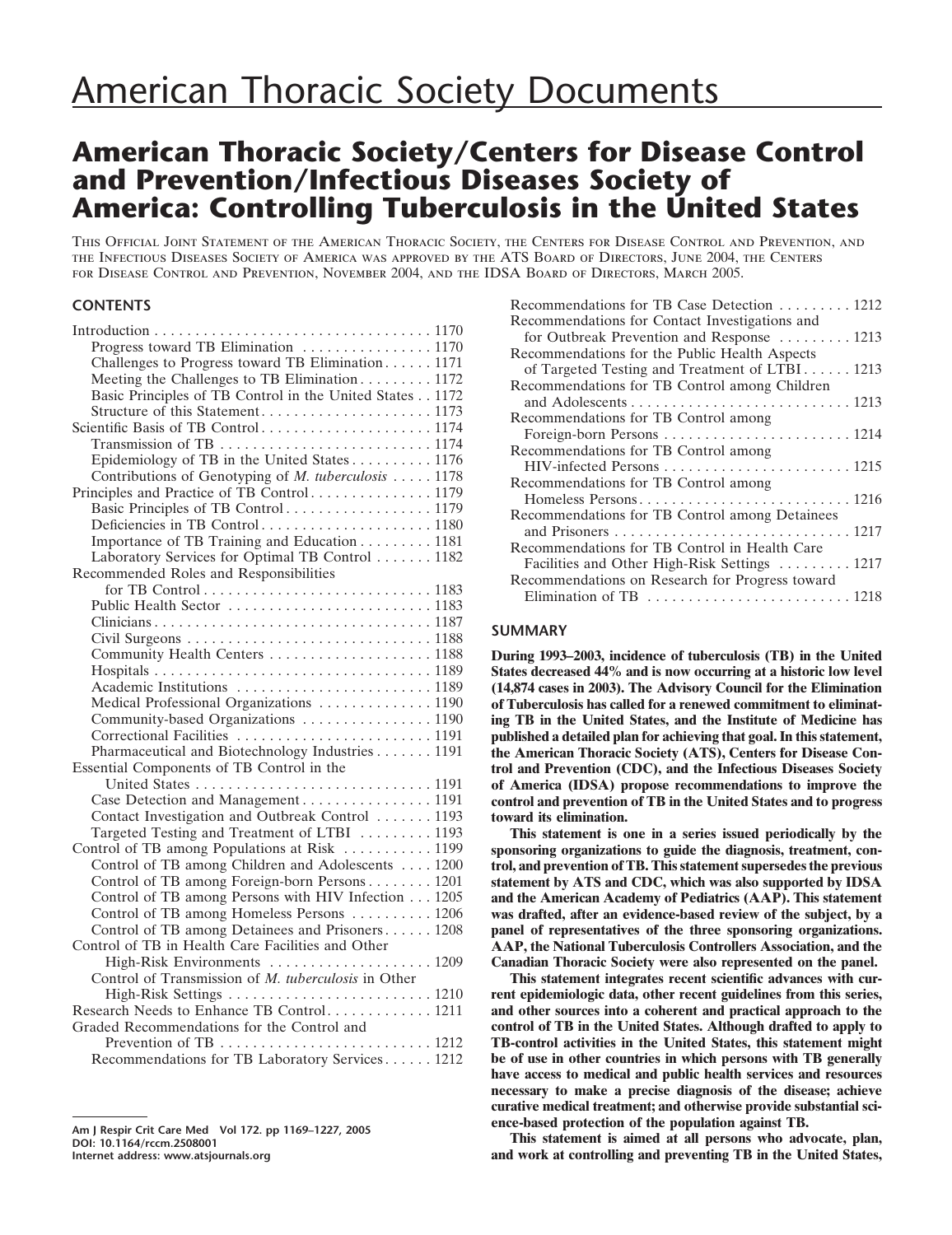|                            | Criteria                                                                                                                                                                                                                  |
|----------------------------|---------------------------------------------------------------------------------------------------------------------------------------------------------------------------------------------------------------------------|
| Strength of recommendation |                                                                                                                                                                                                                           |
| А                          | Highly recommended in all circumstances                                                                                                                                                                                   |
| В                          | Recommended; implementation might be dependent on resource availability                                                                                                                                                   |
|                            | Might be considered under exceptional circumstances                                                                                                                                                                       |
| Quality of evidence        |                                                                                                                                                                                                                           |
|                            | Evidence from at least one randomized, controlled trial                                                                                                                                                                   |
| Ш                          | Evidence from (1) at least one well-designed clinical trial, without randomization;<br>(2) cohort or case-controlled analytic studies; (3) multiple time-series; or<br>(4) dramatic results from uncontrolled experiments |
| Ш                          | Evidence from opinions of respected authorities, on the basis of cumulative public<br>health experience, descriptive studies, or reports of expert committees                                                             |

**TABLE 1. GRADING SYSTEM FOR RANKING RECOMMENDATIONS IN THIS STATEMENT**

Modified from Reference 7.

**including persons who formulate public health policy and make decisions about allocation of resources for disease control and health maintenance and directors and staff members of state, county, and local public health agencies throughout the United States charged with control of TB. The audience also includes the full range of medical practitioners, organizations, and institutions involved in the health care of persons in the United States who are at risk for TB.**

#### **INTRODUCTION**

During 1993–2003, incidence of tuberculosis (TB) in the United States decreased 44% and is now occurring at a historic low level (14,874 cases in 2003). The Advisory Council for the Elimination of Tuberculosis (ACET) (1) has called for a renewed commitment to eliminating TB in the United States, and the Institute of Medicine (IOM) (2) has published a detailed plan for achieving that goal. In this statement, the American Thoracic Society (ATS), Centers for Disease Control and Prevention (CDC), and the Infectious Diseases Society of America (IDSA) propose recommendations to improve the control and prevention of TB in the United States and to progress toward its elimination.

This statement is one in a series issued periodically by the sponsoring organizations to guide the diagnosis, treatment, control, and prevention of TB (3–5). This statement supersedes one published in 1992 by ATS and CDC, which also was supported by IDSA and the American Academy of Pediatrics (AAP) (6). This statement was drafted, after an evidence-based review of the subject, by a panel of representatives of the three sponsoring organizations. AAP, the National Tuberculosis Controllers Association (NTCA), and the Canadian Thoracic Society were also represented on the panel. The recommendations contained in this statement (*see* Graded Recommendations for the Control and Prevention of TB) were rated for their strength by use of a letter grade and for the quality of the evidence on which they were based by use of a Roman numeral (Table 1) (7). No rating was assigned to recommendations that are considered to be standard practice (i.e., medical or administrative practices conducted routinely by qualified persons who are experienced in their fields).

This statement integrates recent scientific advances with current epidemiologic data, other recent guidelines from this series (3–5), and other sources (2, 8–10) into a coherent and practical approach to the control of TB in the United States. Although drafted to apply to TB control activities in the United States, this statement might be of use in other countries in which persons with TB generally have access to medical and public health services and resources necessary to make a precise diagnosis of

the disease, achieve curative medical treatment, and otherwise provide substantial science-based protection of the population against TB.

This statement is aimed at all persons who advocate, plan, and work at controlling and preventing TB in the United States, including persons who formulate public health policy and make decisions about allocation of resources for disease control and health maintenance and directors and staff members of state, county, and local public health agencies throughout the United States charged with control of TB. The audience also includes the full range of medical practitioners, organizations, and institutions involved in the health care of persons in the United States who are at risk for TB.

Throughout this document, the terms latent TB infection (LTBI), TB, TB disease, and infectious TB disease are used. LTBI is used to designate a condition in which an individual is infected with *Mycobacterium tuberculosis* but does not currently have active disease. Such patients are at risk for progressing to TB disease. Treatment of LTBI (previously called preventive therapy or chemoprophylaxis) is indicated for those at increased risk for progression as described in the text. Persons with LTBI are asymptomatic and have a negative chest radiograph. TB, TB disease, and infectious TB indicate that the disease caused by *M. tuberculosis* is clinically active; patients with TB are generally symptomatic for disease. Positive culture results for *M. tuberculosis* complex are an indication of TB disease. Infectious TB refers to TB disease of the lungs or larynx; persons with infectious TB have the potential to transmit *M. tuberculosis* to other persons.

#### **Progress toward TB Elimination**

A strategic plan for the elimination of TB in the United States was published in 1989 (11), when the United States was experiencing a resurgence of TB (Figure 1). The TB resurgence was attributable to the expansion of HIV infection, nosocomial transmission of *M. tuberculosis*, multidrug-resistant TB, and increasing immigration from counties with a high incidence of TB. Decision makers also realized that the U.S. infrastructure for TB control had deteriorated (12); this problem was corrected by a substantial infusion of resources at the national, state, and local levels (13). As a result, the increasing incidence of TB was arrested; during 1993–2003, an uninterrupted 44% decline in incidence occurred, and in 2003, TB incidence reached a historic low level. This success in responding to the first resurgence of TB in decades indicates that a coherent national strategy; coordination of local, state, and federal action; and availability of adequate resources can result in dramatic declines in TB incidence. This success also raised again the possible elimination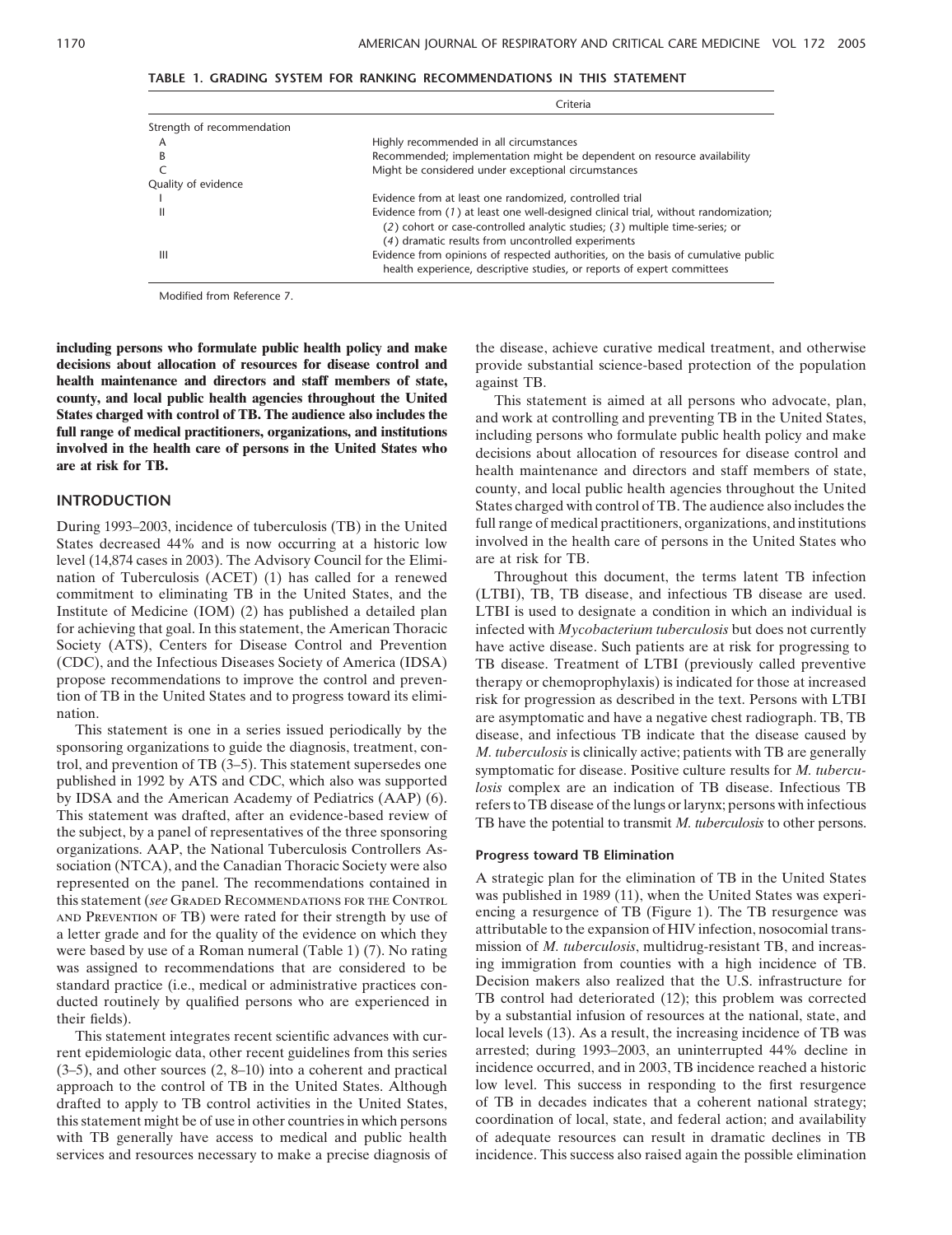of TB, and in 1999, ACET reaffirmed the goal of TB elimination in the United States (1).

The prospect of eliminating TB was critically analyzed in an independent study published by IOM in 2000 (2). The IOM study concluded that TB could ultimately be eliminated but that at the present rate of decline, elimination would take 70 years or more. Calling for greater levels of effort and resources than were then available, the IOM report proposed a comprehensive plan to (*1*) adjust control measures to the declining incidence of disease; (*2*) accelerate the decline in incidence by increasing targeted testing and treatment of LTBI; (*3*) develop new tools for diagnosis, treatment, and prevention; (*4*) increase U.S. involvement in global control of TB; and (*5*) mobilize and sustain public support for TB elimination. The report also noted the cyclical nature of the U.S. response to TB and warned against allowing another "cycle of neglect" to occur, similar to that which caused the 1985–1992 resurgence.

As noted, the 44% decrease in incidence of TB in the United States during 1993–2003 (14, 15) has been attributed to the development of effective interventions enabled by increased resources at the national, state, and local levels (1, 2, 16). Whereas institutional resources targeted specific problems such as transmission of TB in health care facilities, public resources were earmarked largely for public health agencies, which used them to rebuild the TB-control infrastructure (13, 17). A primary objective of these efforts was to increase the rate of completion of therapy among persons with TB, which was achieved by innovative casemanagement strategies, including greater use of directly observed therapy (DOT). During 1993–2000, the percentage of persons with reported TB who received DOT alone or in combination with self-supervised treatment increased from 38 to 78%, and the proportion of persons who completed therapy in less than 1 year after receiving a diagnosis increased from 63 to 80% (14). Continued progress in the control of TB in the United States will require consolidation of the gains made through improved cure rates and implementation of new strategies to further reduce incidence of TB.

#### **Challenges to Progress toward TB Elimination**

The development of optimal strategies to guide continuing efforts in TB control depends on understanding the challenges confronting the effort. The five most important challenges to successful control of TB in the United States are as follows: (*1*) prevalence of TB among foreign-born persons residing in the United States, (*2*) delays in detecting and reporting cases of pulmonary TB, (*3*) deficiencies in protecting contacts of persons with infectious TB and in preventing and responding to TB outbreaks, (*4*) persistence of a substantial population of persons living in the United States with LTBI who are at risk for progres-



*Figure 1.* Number of reported cases of tuberculosis, by year or diagnosis—United States, 1982–2003.

sion to TB disease, and (*5*) maintaining clinical and public health expertise in an era of declining TB incidence. These five concerns (Box 1) serve as the focal point for the recommendations made in this statement to control and prevent TB in the United States.

### BOX 1. MAJOR CHALLENGES TO SUCCESSFUL CONTROL OF TB

- TB among foreign-born persons residing in the United States
- Delays in detection and reporting of cases of pulmonary TB
- Deficiencies in protecting contacts of persons with infectious cases of TB and in preventing and responding to TB outbreaks
- Presence of a large reservoir of persons living in the United States with latent TB infection who are at risk for progression to TB disease
- Maintaining clinical and public health expertise in an era of declining TB incidence

*Prevalence of TB among Foreign-born Persons Residing in the United States.* Once a disease that predominately affected U.S. born persons, TB now affects a comparable number of foreignborn persons who reside in the United States permanently or temporarily, although such persons make up only 11% of the U.S. population (14). During 1993–2003, as TB incidence in the United States declined sharply, incidence among foreign-born persons changed little (14). Lack of access to medical services because of cultural, linguistic, financial, or legal barriers results in delays in diagnosis and treatment of TB among foreign-born persons and in ongoing transmission of the disease (18–21). Successful control of TB in the United States and progress toward its elimination depend on the development of effective strategies to control and prevent the disease among foreign-born persons.

*Delays in Detection and Reporting of Cases of Pulmonary TB.* New cases of infectious TB should be diagnosed and reported as early as possible in the course of the illness so curative treatment can be initiated, transmission interrupted, and public health responses (e.g., contact investigation and case-management services) promptly arranged. However, delays in case detection and reporting continue to occur; these delays are attributed to medical errors (22–26) and to patient factors (e.g., lack of understanding about TB, fear of the authorities, and lack of access to medical services) (18–20). In addition, genotyping studies have revealed evidence of persistent transmission of *M. tuberculosis* in communities that have implemented highly successful control measures (27–29), suggesting that such transmission occurred before a diagnosis was received. Improvements in the detection of TB cases, leading to earlier diagnosis and treatment, would bring substantial benefits to affected patients and their contacts, decrease TB among children, and prevent outbreaks.

*Deficiencies in Protecting Contacts of Person with Infectious TB and in Preventing and Responding to TB Outbreaks.* Although following up contacts is among the highest public health priorities in responding to a case of TB, problems in conducting contact investigations have been reported (30–32). Approaches to contact investigations vary widely from program to program, and traditional investigative methods are not well adapted to certain populations at high risk. Only half of at-risk contacts complete a course of treatment for LTBI (32). Reducing the risk of TB among contacts through the development of better methods of identification, evaluation, and management would lead to substantial personal and public health benefits and facilitate progress toward eliminating TB in the United States.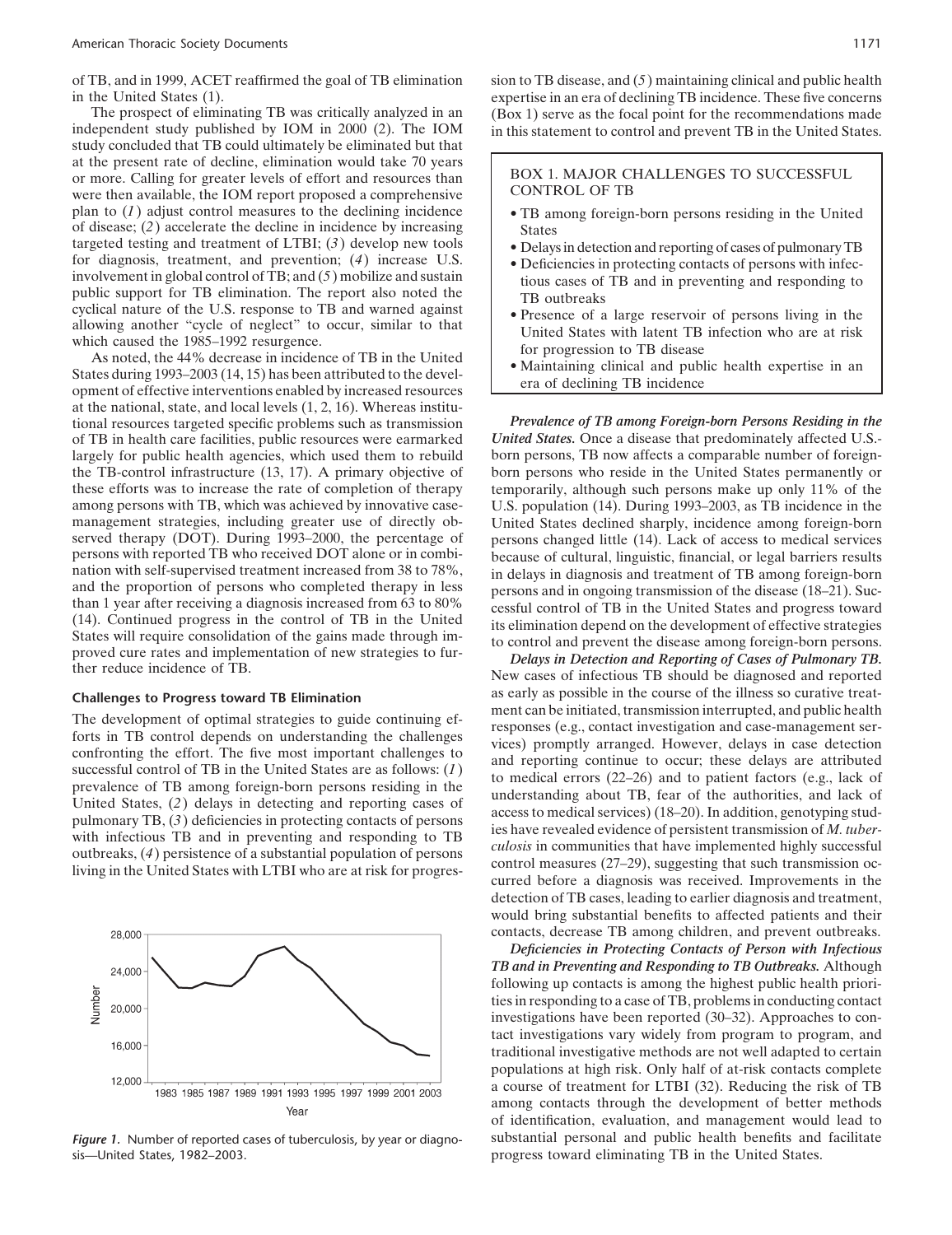Delayed detection of TB cases and suboptimal contact investigation can lead to TB outbreaks, which are increasingly reported (26, 33–38). Persistent social problems, such as crowding in homeless shelters and detention facilities, are contributing factors to the upsurge in TB outbreaks. The majority of jurisdictions lack the expertise and resources needed to conduct surveillance for TB outbreaks and to respond effectively when they occur. Outbreaks have become an important element in the epidemiology of TB, and measures to detect, manage, and prevent them are needed.

*Persistence of a Substantial Population of Persons Living in the United States with LTBI Who Are at Risk for Progression to TB Disease.* An estimated 9.6 to 14.9 million persons residing in the United States have LTBI (39). This pool of persons with latent infection is continually supplemented by immigration from areas of the world with a high incidence of TB and by ongoing person-to-person transmission among certain populations at high risk. For TB disease to be prevented among persons with LTBI, those at highest risk must be identified and receive curative treatment (4). Progress toward the elimination of TB in the United States requires the development of new cost-effective strategies for targeted testing and treatment of persons with LTBI (17, 40).

*Maintaining Clinical and Public Health Expertise in an Era of Declining TB Incidence.* Detecting a TB case, curing a person with TB, and protecting contacts of such persons require that clinicians and the staff members of public health agencies responsible for TB have specific expertise. However, as TB becomes less common, maintaining such expertise throughout the loosely coordinated TB-control system is challenging. As noted previously, medical errors associated with the detection of TB cases are common, and deficiencies exist in important public health responsibilities, such as contact investigations and outbreak response. Errors in the treatment and management of patients with TB continue to occur (41, 42). Innovative approaches to education of medical practitioners, new models for organizing TB services (2), and a clear understanding and acceptance of roles and responsibilities by an expanded group of participants in TB control will be needed to ensure that the clinical and public health expertise necessary to progress toward the elimination of TB are maintained.

### **Meeting the Challenges to TB Elimination**

Further improvements in the control and prevention of TB in the United States will require a continued strong public health infrastructure and involvement of a range of health professionals outside the public health sector. The traditional model of TB control in the United States, in which planning and execution reside almost exclusively with the public health sector (17), is no longer the optimal approach during a sustained drive toward the elimination of TB. This statement emphasizes that success in controlling TB and progressing toward its elimination in the United States will depend on the integrated activities of professionals from different fields in the health sciences. This statement proposes specific measures to enhance TB control so as to meet the most important challenges; affirms the essential role of the public health sector in planning, coordinating, and evaluating the effort (43); proposes roles and responsibilities for the full range of participants; and introduces new approaches to the detection of TB cases, contact investigations, and targeted testing and treatment of persons with LTBI.

The plan to reduce the incidence of TB in the United States must be viewed in the larger context of the global effort to control TB. The global TB burden is substantial and increasing.

In 2000, an estimated 8.3 million (7.9–9.2 million) new cases of TB occurred, and 1.84 million (1.59–2.22 million) persons died of TB; during 1997–2000, the worldwide TB case rate increased 1.8%/year (44). TB is increasing worldwide as a result of inadequate local resources and the global epidemic of HIV infection. In sub-Saharan Africa, the rate of TB cases is increasing 6.4%/ year (44). ACET (1), IOM (2), and other public health authorities (45, 46) have acknowledged that TB will not be eliminated in the United States until the global epidemic is brought under control, and they have called for greater U.S. involvement in global control efforts. In response, CDC and ATS have become active participants in a multinational partnership (Stop TB Partnership) that was formed to guide the global efforts against TB. U.S. public and private entities also have provided assistance to countries with a high burden of TB and funding for research to develop new, improved tools for diagnosis, treatment, and prevention, including an effective vaccine.

Despite the global TB epidemic, substantial gains can be made toward elimination of TB in the United States by focusing on improvements in existing clinical and public health practices (47–49). However, the drive toward TB elimination in the United States will be resource-intensive (1, 12). Public health agencies that plan and coordinate TB-control efforts in states and communities need sufficient strength in terms of personnel, facilities, and training to discharge their responsibilities successfully, and the growing number of nonpublic health contributors to TB control, all pursuing diverse individual and institutional goals, should receive value for their contributions. Continued progress toward TB elimination in the United States will require strengthening the nation's public health infrastructure rather than reducing it (1, 50).

# **Basic Principles of TB Control in the United States**

Four prioritized strategies exist to prevent and control TB in the United States (17), as follows:

- The first strategy is to promptly detect and report persons who have contracted TB. Because the majority of persons with TB receive a diagnosis when they seek medical care for symptoms caused by progression of the disease, health care providers, particularly those providing primary health care to populations at high risk, are key contributors to the detection of TB cases and to case reporting to the jurisdictional public health agency for surveillance purposes and for facilitating a treatment plan and case-management services.
- The second strategy is to protect close contacts of patients with contagious TB from contracting TB infection and disease. Contact evaluation not only identifies persons in the early stages of LTBI, when the risk for disease is greatest (30–32), but is also an important tool to detect further cases of TB disease.
- The third strategy is to take concerted action to prevent TB among the substantial population of U.S. residents with LTBI. This is accomplished by identifying those at highest risk for progression from latent infection to active TB through targeted testing and administration of a curative course of treatment (4). Two approaches exist for increasing targeted testing and treatment of LTBI. The first approach is to encourage clinic-based testing of persons who are under a clinician's care for a medical condition, such as HIV infection or diabetes mellitus, who are at risk for progressing from LTBI to active TB (4). The second approach is to establish specific programs to reach persons who have an increased prevalence of LTBI, an increased risk for developing active disease if LTBI is present, or both (51).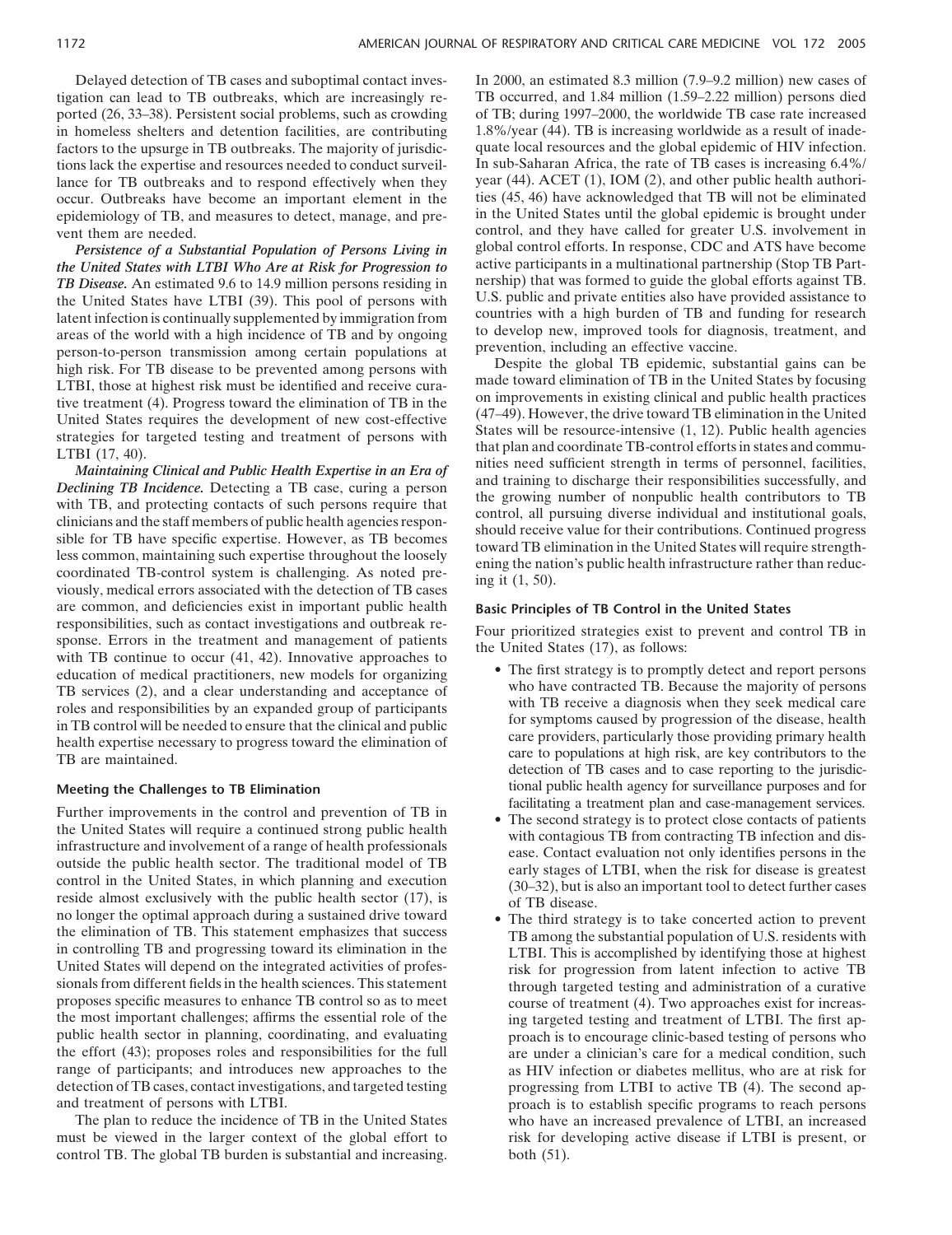• The fourth strategy is to reduce the rising burden of TB from recent transmission of *M. tuberculosis* by identifying settings at high risk for transmission and applying effective infection-control measures to reduce the risk. This strategy was used during the 1985–1992 TB resurgence, when disease attributable to recent transmission was an important component of the increase in TB incidence (52–54). TB morbidity attributable to recent spread of *M. tuberculosis* continues to be a prominent part of the epidemiology of the disease in the United States. Data collected by CDC's National Tuberculosis Genotyping and Surveillance Network at seven sentinel surveillance sites indicate that 44% of *M. tuberculosis* isolates from persons with newly diagnosed cases of TB were clustered with at least one other intrasite isolate, often representing TB disease associated with recent spread of *M. tuberculosis* (55). TB outbreaks are also being reported with greater frequency in correctional facilities (37), homeless shelters (33), bars (27), and newly recognized social settings (e.g., among persons in an East Coast network of gay, transvestite, and transsexual HIV-infected men [34]; persons frequenting an abandoned junkyard building used for illicit drug use and prostitution [26]; and dancers in adult entertainment clubs and their contacts, including children [38]).

Institutional infection-control measures developed in the 1990s in response to the 1985–1992 resurgence in transmission of *M. tuberculosis* in the United States (10) have been highly successful in health care facilities (56). However, newly recognized high-risk environments (26, 27, 33, 34, 37, 38) present challenges to the implementation of effective infection-control measures. Further attention is required to control the transmission of *M. tuberculosis* in these environments.

# **Structure of this Statement**

This statement provides comprehensive guidelines for the full spectrum of activities involved in controlling and preventing TB in the United States. The remainder of this statement is structured in eight sections, as follows:

- Scientific Basis of TB Control. This section reviews the base of knowledge of how TB is transmitted and how the disease is distributed in the U.S. population, including new information based on genotyping studies. It provides basic background information as a review for current workers in the field and orients health care professionals who become new participants in TB-control efforts.
- Principles and Practice of TB Control. This section makes the transition from the scientific knowledge base to clinical and public health practice by discussing the goal of TB control in the United States, which is to reduce the morbidity and mortality caused by TB by preventing transmission of *M. tuberculosis* from persons with contagious forms of the disease to uninfected persons and preventing progression from LTBI to TB disease among persons who have contracted *M. tuberculosis* infection. This section also provides basic background information as a review for current workers in the field and serves as an orientation for health care professionals who become new participants in TBcontrol efforts.
- Recommended Roles and Responsibilities for TB Control. This section outlines roles and responsibilities for the spectrum of participants in the diverse clinical and public health

activities that lead to the control and prevention of TB. The paramount role of the public health sector is reviewed, followed by proposed responsibilities for nine prominent nonpublic health partners in TB control: medical practitioners, civil surgeons, community health centers, hospitals, academic institutions, medical professional organizations, community-based organizations, correctional facilities, and the pharmaceutical and biotechnology industries. Because responsibilities for the nonpublic health sector have not been specified previously, this information also should be useful to policy makers and advocates for strengthened TB control.

- Essential Components of TB Control in the United States. This section gives detailed recommendations for enhancing the core elements of TB control: case detection and management, contact investigations, and targeted testing and treatment of LTBI. Recommendations are provided for targeted public education to neutralize the stigma of TB and facilitate earlier care-seeking behavior among patients and for education of health care professionals from whom patients with TB seek care. A set of five clinical scenarios is presented in which a diagnosis of TB should be undertaken in primary medical practice, and guidelines are presented for activities among certain populations to detect TB among persons who have not sought medical care. Guidelines are provided for a conducting a systematic, stepby-step contact investigation. All jurisdictional TB-control programs are urged to develop written policies and procedures on the basis of these guidelines. Recommended procedures are also outlined for conducting surveillance for TB outbreaks and for developing an outbreak response plan. In addition, a framework is presented for identifying and prioritizing subpopulations and settings within a community that are at high risk for TB and that should receive targeted testing and treatment for LTBI. Priorities for highrisk populations should be established on the basis of the expected impact and efficacy of the intervention. Persons who are readily accessible and have preexisting access to health care services (e.g., prisoners, patients receiving ongoing clinic-based care for HIV infection, and immigrants and refugees with abnormalities on preimmigration chest radiographs) should receive the highest priority. An approach is also presented to reach members of new immigrant and refugee communities, who often exist on the margin of U.S. society.
- Control of TB among Populations at High Risk. On the basis of the epidemiology of TB in the United States, this section provides specific recommendations for controlling and preventing TB among five populations: (*1*) children, (*2*) foreign-born persons, (*3*) HIV-infected persons, (*4*) homeless persons, and (*5*) detainees and prisoners in correctional facilities. Each population is readily identifiable and has been demonstrated to be at risk for TB exposure or progression from exposure to disease, or both. Surveillance and surveys from throughout the United States indicate that certain epidemiologic patterns of TB are consistently observed among these populations, suggesting that the recommended control measures are generalizable.
- Control of TB in Health Care Facilities and Other High-Risk Environments. This section recommends infectioncontrol measures to prevent the transmission of *M. tuberculosis* in high-risk settings. The approach to control of TB that was developed for health care facilities continues to be the most successful model and is discussed in detail.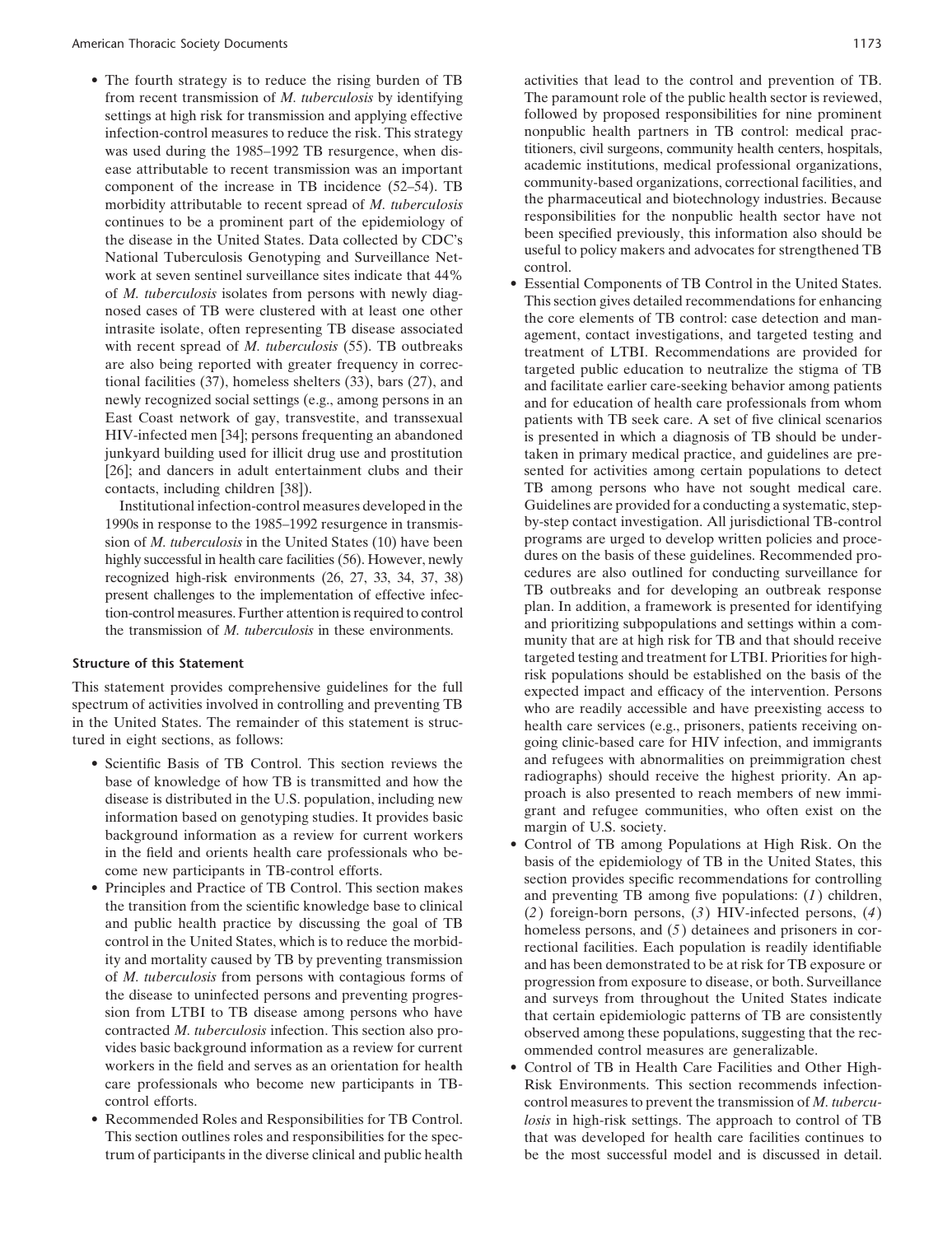The recommendations in this section have been updated with respect to the assessment of institutional risk for TB. Three levels of risk (low, medium, and potential ongoing transmission) are outlined on the basis of community and institutional experience with TB. An associated recommendation is that the frequency of testing of employees for LTBI should be based on the institution's risk category. Recommendations also are provided for control of transmission of *M. tuberculosis* in correctional facilities, homeless shelters, and other newly identified high-risk environments.

- Research Needs to Enhance TB Control. This section defines gaps in knowledge and deficiencies in technology that limit current efforts to control and prevent TB. Additional research is needed in these areas to produce the evidence base and the tools for optimal diagnosis, treatment, and prevention of TB. This section should be useful to persons who formulate U.S. public health policy and research priorities and members of academic professions interested in contributing to enhanced TB control, both in the United States and throughout the world.
- Graded Recommendations for Control and Prevention of TB. This section groups detailed graded recommendations for each area discussed in this report.

# **SCIENTIFIC BASIS OF TB CONTROL**

# **Transmission of TB**

*M. tuberculosis* is nearly always transmitted through an airborne route, with the infecting organisms being carried in droplets of secretions (droplet nuclei) that are expelled into the surrounding air when a person with pulmonary TB coughs, talks, sings, or sneezes. Person-to-person transmission of *M. tuberculosis* is determined by certain characteristics of the source-case and of the person exposed to the source-person and by the environment in which the exposure takes place (Box 2). The virulence of the infecting strain of *M. tuberculosis* might also be a determining factor for transmission.

### BOX 2. FACTORS DETERMINING TRANSMISSION OF *M. TUBERCULOSIS*

Characteristics of the source-case

- Concentration of organisms in sputum
- Presence of cavitary disease on chest radiograph
- Frequency and strength of cough
- Characteristics of the exposed person
- Previous *M. tuberculosis* infection
- Innate resistance to *M. tuberculosis* infection
- Genetic susceptibility to *M. tuberculosis* infection or disease or both
- Characteristics of the exposure
- Frequency and duration of exposure
- Dilution effect (i.e., the volume of air containing infectious droplet nuclei)
- Ventilation (i.e., the turnover of air in a space)
- Exposure to ultraviolet light, including sunlight
- Virulence of the infecting strain of *M. tuberculosis*

*Characteristics of the Source-Case.* By the time persons with pulmonary TB come to medical attention, 30 to 40% of persons identified as their close personal contacts have evidence of LTBI (30). The highest rate of infection among contacts follows intense



*Figure 2.* Percentage of persons infected with *Mycobacterium tuberculosis*, by bacteriologic status of and proximity to the source case—British Columbia and Saskatchewan, 1966–1971. Source: Reference 57.

exposure to patients whose sputum smears are positive for acidfast bacilli (AFB; Figure 2) (31, 57–59). Because patients with cavitary pulmonary TB are more likely than those without pulmonary cavities to be sputum AFB smear–positive (60), patients with cavitary pulmonary disease have greater potential to transmit TB. Such persons also have a greater frequency of cough, so the triad of cavitary pulmonary disease, sputum AFB smear positivity, and frequency of cough are likely related causal factors for infectivity. AFB smear–negative patients with TB also transmit TB, but with lower potential than smear-positive patients. Patients with sputum AFB smear–negative pulmonary TB account for approximately 17% of TB transmission (61).

*Characteristics of the Exposed Person.* A study of elderly nursing home residents indicated that persons with initially positive tuberculin skin test results during periods of endemic exposure to TB had a much lower risk for TB than those whose skin test results were initially negative (62, 63). This finding suggests that preexisting LTBI confers protection against becoming infected on subsequent exposure and progression to active disease. Similarly, having prior disease caused by *M. tuberculosis* had been assumed to confer protection against reinfection with a new strain of *M. tuberculosis*. However, molecular typing of paired isolates of *M. tuberculosis* from patients with recurrent episodes of TB disease has demonstrated that reinfection does occur among immunocompetent and immunocompromised persons (64, 65).

The classic means of protecting persons exposed to infectious diseases is vaccination. Because of its proven efficacy in protecting infants and young children from meningeal and miliary TB (66), vaccination against TB with *Mycobacterium bovis* bacillus Calmette-Guérin (BCG) is used worldwide (although not in the U.S.). This protective effect against the disseminated forms of TB in infants and children is likely based on the ability of BCG to prevent progression of the primary infection when administered at that stage of life (67). Epidemiologic evidence suggests that BCG immunization does not protect against the development of infection with *M. tuberculosis* on exposure (68) and use of BCG has not had an impact on the global epidemiology of tuberculosis. One recent retrospective study found that BCG protective efficacy can persist for 50 to 60 years, indicating that a single dose might have a long duration of effect (69). A meta-analysis indicated that, overall, BCG reduced the risk for TB 50% (66); however, another meta-analysis that examined protection over time demonstrated a decrease in efficacy of 5 to 14% in seven randomized controlled trials and an increase of 18% in three others (70). An effective vaccine against *M. tuberculosis* is needed for global TB control to be achieved.

Because only 30 to 40% of persons with close exposure to a patient with pulmonary TB become infected (30, 31), innate immunity might protect certain persons from infection (71). The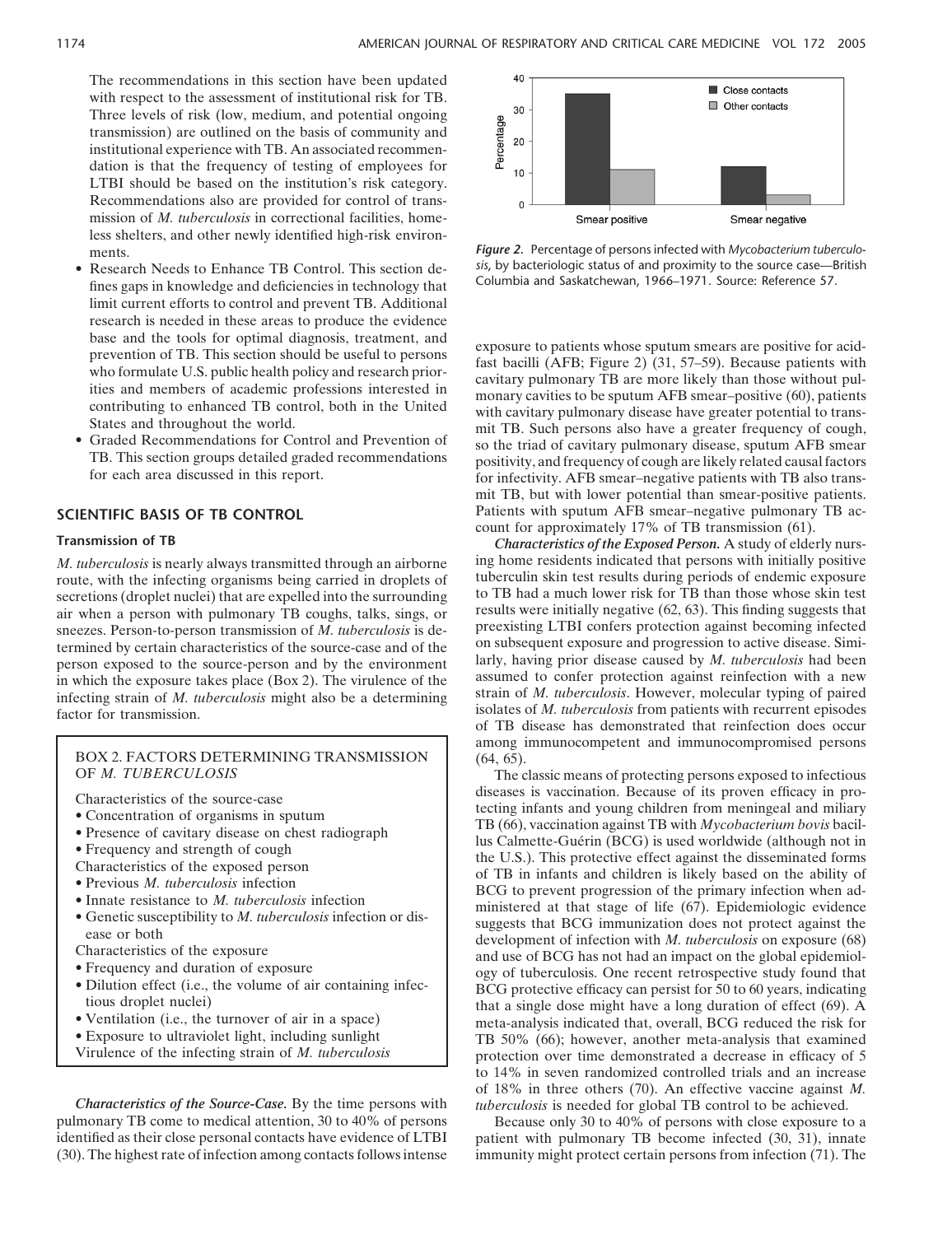innate mechanisms that protect against the development of infection are largely uncharacterized (71). Although immunocompromised persons (e.g., those with HIV infection) are at increased risk for progression to TB disease after infection with *M. tuberculosis,* no definitive evidence exists that immunocompromised persons, including those with HIV infection, have increased susceptibility to infection on exposure.

Observational studies suggest that population-based variability in susceptibility to TB might be related to the length of time a population has lived in the presence of *M. tuberculosis* and has thus developed resistance to infection through natural selection (72–74). However, the genetic basis for susceptibility or resistance to TB is not well understood (72, 75).

*Characteristics of the Exposure.* Studies that have stratified contacts of persons with pulmonary TB according to time spent with the infected person indicate that the risk for becoming infected with *M. tuberculosis* is in part determined by the frequency and duration of exposure (60). In a given environment shared by a patient with pulmonary TB and a contact, the risk for transmitting the infection varies with the density of infectious droplet nuclei in the air and how long the air is inhaled. Indoors, tubercle bacilli are expelled into a finite volume of air, and, unless effective ventilation exists, droplet nuclei containing *M. tuberculosis* might remain suspended in ambient air (76). Exposures in confined air systems with little or no ventilation pose a major risk for transmission of TB; this has been demonstrated in homes, ships, trains, office buildings, and health care institutions (77–80). When contact occurs outdoors, TB bacilli expelled from the respiratory tract of an infectious person are rapidly dispersed and are quickly rendered nonviable by sunlight (77). The risk for transmission during such encounters is very limited.

Considerable attention has been given to transmission of *M. tuberculosis* during air travel. Investigations have demonstrated that the risk for transmission from an infectious person to others on an airplane is greater on long flights ( $> 8$  hours) and that the risk for contracting *M. tuberculosis* infection is highest for passengers and flight crew members sitting or working near an infectious person (81, 82). However, the overall public health importance of such events is negligible (77, 81).

*Virulence of the Infecting Strain of* **M. tuberculosis.** Although much is known about factors that contribute to the risk for transmission of *M. tuberculosis* from person to person, the role of the organism itself is only beginning to be understood (83). Genetic variability is believed to affect the capability of *M. tuberculosis* strains to be transmitted or to cause disease once transmitted, or both. The *M. tuberculosis* W-strain family, a member of the globally spread Beijing family (84), is a group of clonally related multidrug-resistant organisms of *M. tuberculosis* that caused nosocomial outbreaks involving HIV-infected persons in New York City during 1991–1994 (85, 86). W-family organisms, which have also been associated with TB outbreaks worldwide, are believed to have evolved from a single strain of *M. tuberculosis* that developed resistance-conferring mutations in multiple genes. The growth of W-family organisms in human macrophages is four- to eightfold higher than that of strains that cause few or no secondary cases of TB; this enhanced ability to replicate in human macrophages might contribute to the organism's potential for enhanced transmission (87).

Whether *M. tuberculosis* loses pathogenicity as it acquires resistance to drugs is not known. Isoniazid-resistant *M. tuberculosis* strains are less virulent than drug-susceptible isolates in guinea pigs (88), and genotyping studies from San Francisco, California, and from the Netherlands indicated that isoniazidresistant strains are much less likely to be associated with clusters of TB cases than drug-susceptible strains (89, 90). Nevertheless, because person-to-person spread has been demonstrated repeatedly, persons with TB with drug-resistant isolates should receive the same public health attention at the programmatic level as those with drug-susceptible isolates (91, 92).

*Effect of Chemotherapy on Infectiousness.* Patients with drugsusceptible pulmonary and other forms of infectious TB rapidly become noninfectious after institution of effective multiple-drug chemotherapy. This principle has been established by studies demonstrating that household contacts of persons with infectious pulmonary TB who were treated at home after a brief period of hospitalization for institution of therapy developed LTBI at a frequency no greater than that of persons with pulmonary TB who were hospitalized for 1 year (93) or until sputum cultures became negative (94). This potent effect of chemotherapy on infectiousness is likely attributable, at least in part, to the rapid elimination of viable *M. tuberculosis* from sputum (95) and to reduction in cough frequency (96). The ability of chemotherapy to eliminate infectivity is one reason why detecting infectious cases and promptly instituting multiple-drug therapy is the primary means of interrupting the spread of TB in the United States.

The effect of chemotherapy to eliminate infectiousness was once believed to occur rapidly, and patients on chemotherapy were believed not to be infectious (97, 98). However, no ideal test exists to assess the infective potential of a patient with TB on treatment, and infectivity is unlikely to disappear immediately after multidrug therapy is started. Quantitative bacteriologic studies indicate that the concentration of viable *M. tuberculosis* in sputum of persons with cavitary sputum AFB smear–positive pulmonary TB at the time of diagnosis, which averaged  $10^6$ – $10^7$ organisms/ml, decreased by more than 90% (10-fold) during the first 2 days of treatment, an effect attributable primarily to administration of isoniazid (99), and by more than 99% (100 fold) by Days 14–21, an effect attributable primarily to administration of rifampin and pyrazinamide (100). Thus, if no factor other than the elimination of viable *M. tuberculosis* from sputum were to account for the loss of infectivity during treatment, the majority of patients (at least those with infection attributable to isolates susceptible to isoniazid) who have received treatment for as few as 2 days with the standard regimen (i.e., isoniazid, rifampin, ethambutol, and pyrazinamide) could be assumed to have an infective potential that averages 10% of that at the time of diagnosis. After 14 to 21 days of treatment, infectiousness averages less than 1% of the pretreatment level.

This statement presents general guidelines on elimination of infectivity with treatment (Box 3). However, decisions about infectiousness of a person on treatment for TB should always be individualized on the basis of the following: (*1*) the extent of illness, (*2*) the presence of cavitary pulmonary disease, (*3*) the degree of positivity of sputum AFB smear results, (*4*) the frequency and strength of cough, (*5*) the likelihood of infection with multidrug-resistant organisms, and (*6*) the nature and circumstances of the contact between the infected person and exposed contacts (101). Patients who remain in hospitals or reside either temporarily or permanently in congregate settings (e.g., shelters and correctional facilities) are subject to different criteria for infectiousness. In such congregate settings, identification and protection of close contacts are not possible during the early phase of treatment, and more stringent criteria for determining absence of infectivity (i.e., three consecutive AFB-negative sputum smears) should be followed (10). All patients with suspected or proven multidrug-resistant TB should be subjected to these more stringent criteria for absence of infectivity (10).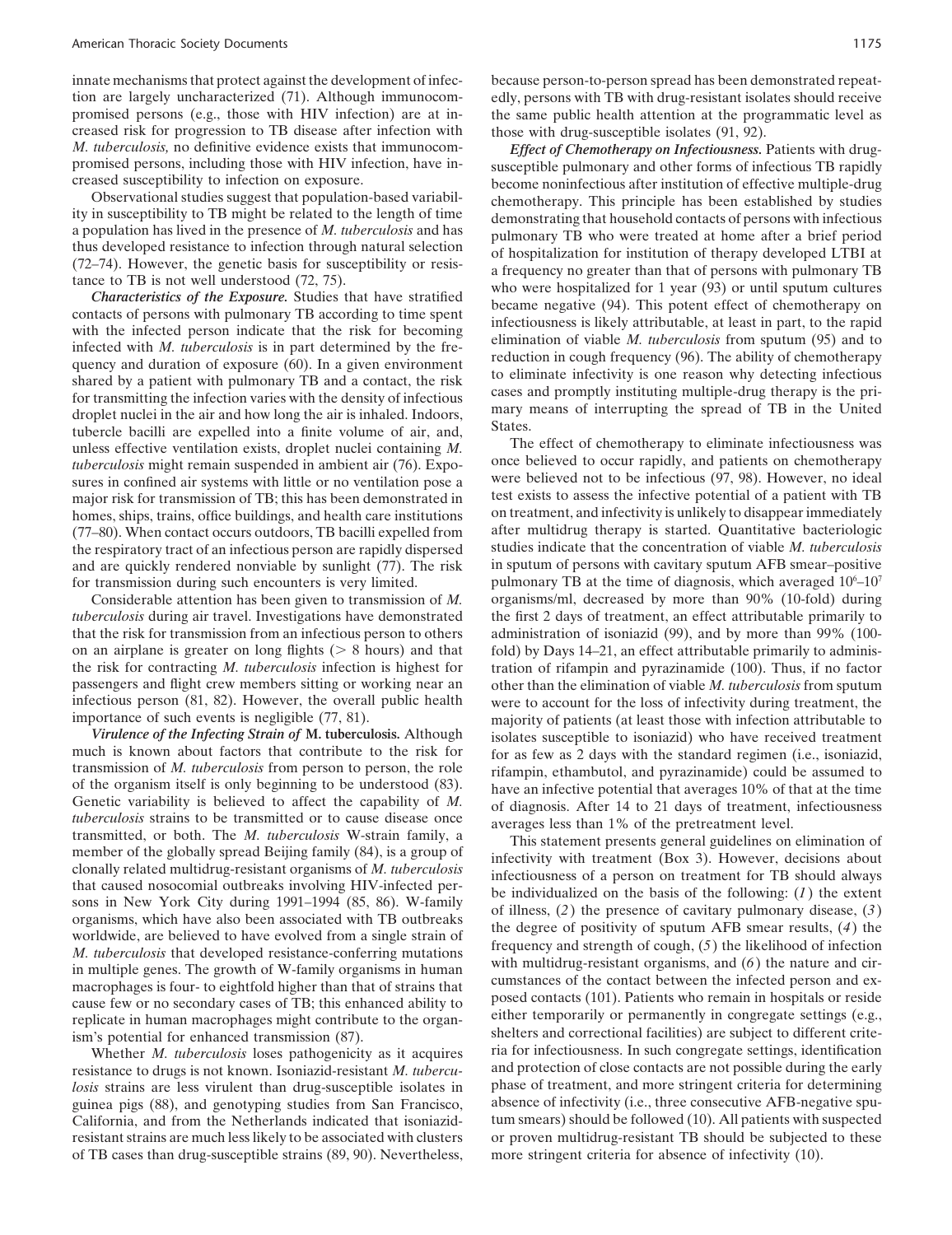# BOX 3. CRITERIA FOR DETERMINING WHEN DURING THERAPY A PATIENT WITH PULMONARY TB HAS BECOME NONINFECTIOUS\*

- Patient has negligible likelihood of multidrug-resistant TB (no known exposure to multidrug-resistant TB and no history of prior episodes of TB with poor compliance during treatment).
- Patient has received standard multidrug anti-TB therapy for 2–3 weeks. (For patients with sputum AFB smear results that are negative or rarely positive, threshold for treatment is 5–7 days.)
- Patient has demonstrated complete adherence to treatment (e.g., is receiving directly observed therapy).
- Patient has demonstrated evidence of clinical improvement (e.g., reduction in the frequency of cough or reduction of the grade of the sputum AFB smear result).
- All close contacts of patient have been identified, evaluated, advised, and, if indicated, started on treatment for latent TB infection. This criterion is critical, especially for close contacts who are children younger than 4 years and those of any age with immunocompromising health conditions (e.g., HIV infection).
- While in hospital for any reason, patients with pulmonary TB should remain in airborne-infection isolation until they (*1*) are receiving standard multidrug anti-TB therapy; (*2*) have demonstrated clinical improvement; and (*3*) have had three consecutive AFB-negative smear results of sputum specimens collected 8–24 hours apart, with at least one being an early-morning specimen. Hospitalized patients returning to a congregate setting (e.g., a homeless shelter or detention facility) should have three consecutive AFB-negative smear results of sputum specimens collected more than 8 hours apart before being considered noninfectious.

\*These six criteria for absence of infectivity with treatment should be considered general guidelines. Decisions about infectivity of a person on treatment for TB should depend on the extent of illness and the specific nature and circumstances of the contact between the patient and exposed persons.

*Progression from LTBI to TB Disease.* Although the human immune response is highly effective in controlling primary infection resulting from exposure to *M. tuberculosis* among the majority of immunocompetent persons, all viable organisms might not be eliminated. *M. tuberculosis* is thus able to establish latency, a period during which the infected person is asymptomatic but harbors *M. tuberculosis* organisms that might cause disease later (4, 71). The mechanisms involved in latency and persistence are not completely understood (71, 72).

For the majority of persons, the only evidence of LTBI is an immune response against mycobacterial antigens, which is demonstrated by a positive test result: either a tuberculin skin test (3) or, in certain circumstances, a whole blood antigen– stimulated IFN-y release assay result (e.g., QuantiFERON-TB Gold test [QFT-G]; Cellestis Limited, Carnegie, Victoria, Australia). The tuberculin skin test measures delayed-type hypersensitivity; QFT-G, an *ex vivo* test for detecting latent *M. tuberculosis* infection, measures a component of cell-mediated immune response (102). QFT-G is approved by the U.S. Food and Drug Administration, and CDC will publish guidelines on its use. CDC had previously published guidelines for use of QuantiFERON-

TB, an earlier version of the test that is no longer available (103). T SPOT-TB, an enzyme-linked immunospot assay for IFN- $\gamma$ , is marketed in Europe along with QFT-G but is not FDA-approved for use in the U.S. Although approved by the Food and Drug Administration, the Tine test is not recommended for the diagnosis of *M. tuberculosis* infection. Tests available in other countries to diagnose *M. tuberculosis* infection (e.g., T SPOT-TB and Heaf test) are not recommended for clinical use in the United States.

Once a person has contracted LTBI, the risk for progression to TB disease varies. The greatest risk for progression to disease occurs within the first 2 years after infection, when approximately half of the 5 to 10% lifetime risk occurs (4, 104). Multiple clinical conditions also are associated with increased risk for progression from LTBI to TB disease. HIV infection is the strongest known risk factor (4). Other key risk factors because of their prevalence in the U.S. population are diabetes mellitus (105), acquisition of LTBI in infancy or early childhood, and apical fibronodular changes on chest radiograph (106).

A recent addition to the known risk factors for progression from LTBI to TB disease is the use of therapeutic agents that antagonize the effect of cytokine tumor necrosis factor  $\alpha$  (TNF- $\alpha$ ) and have been proven to be highly effective treating autoimmunerelated conditions (e.g., Crohn's disease and rheumatoid arthritis) (107). Cases of TB have been reported among patients receiving all three licensed TNF- $\alpha$  antagonists (i.e., infliximab, etanercept, and adalimimab) (108). CDC has published interim guidelines for preventing TB when these agents are used (109).

### **Epidemiology of TB in the United States**

Surveillance (i.e., the systematic collection, analysis, and dissemination of data) is a critical component of successful TB control, providing essential information needed to (*1*) determine patterns and trends of the disease, (*2*) identify populations and settings at high risk, and (*3*) establish priorities for control and prevention activities. Surveillance is also essential for qualityassurance purposes, program evaluation, and measurement of progress toward TB elimination. In addition to providing the epidemiologic profile of TB in a given jurisdiction, state and local surveillance are essential to national TB surveillance.

CDC's national TB surveillance system publishes epidemiologic analyses of reported TB cases in the United States (110). Data for the national TB surveillance system are reported by state health departments in accordance with standard TB casedefinition and case-report formats (110, 111). The system tracked the reversal of the declining trend in TB incidence in the United States in the mid-1980s, the peak of the resurgence in 1992 (with a 20% increase in cases reported during 1985–1992), and the subsequent 44% decline to an all-time low number (14,871) and rate (5.1 cases/100,000 population) of TB cases in 2003 (Figure 1) (14, 15).

*Geographic Distribution of TB.* Wide disparities exist in the geographic distribution of TB cases in the United States. In 2003, six states (California, Florida, Georgia, Illinois, New York, and Texas) each reported 500 or more cases and accounted for 57% of the national total (14). These states along with New Jersey accounted for approximately 75% of the overall decrease in cases since 1992. The highest rates and numbers of TB cases are reported from urban areas: more than 75% of cases reported in 2003 were from areas with a population of 500,000 or greater (14). In 2003, 24 states (48%) had an incidence of 3.5 or fewer cases of TB/100,000 population, the rate established as the Year 2000 interim target for the United States in the 1989 strategic plan for eliminating TB (11).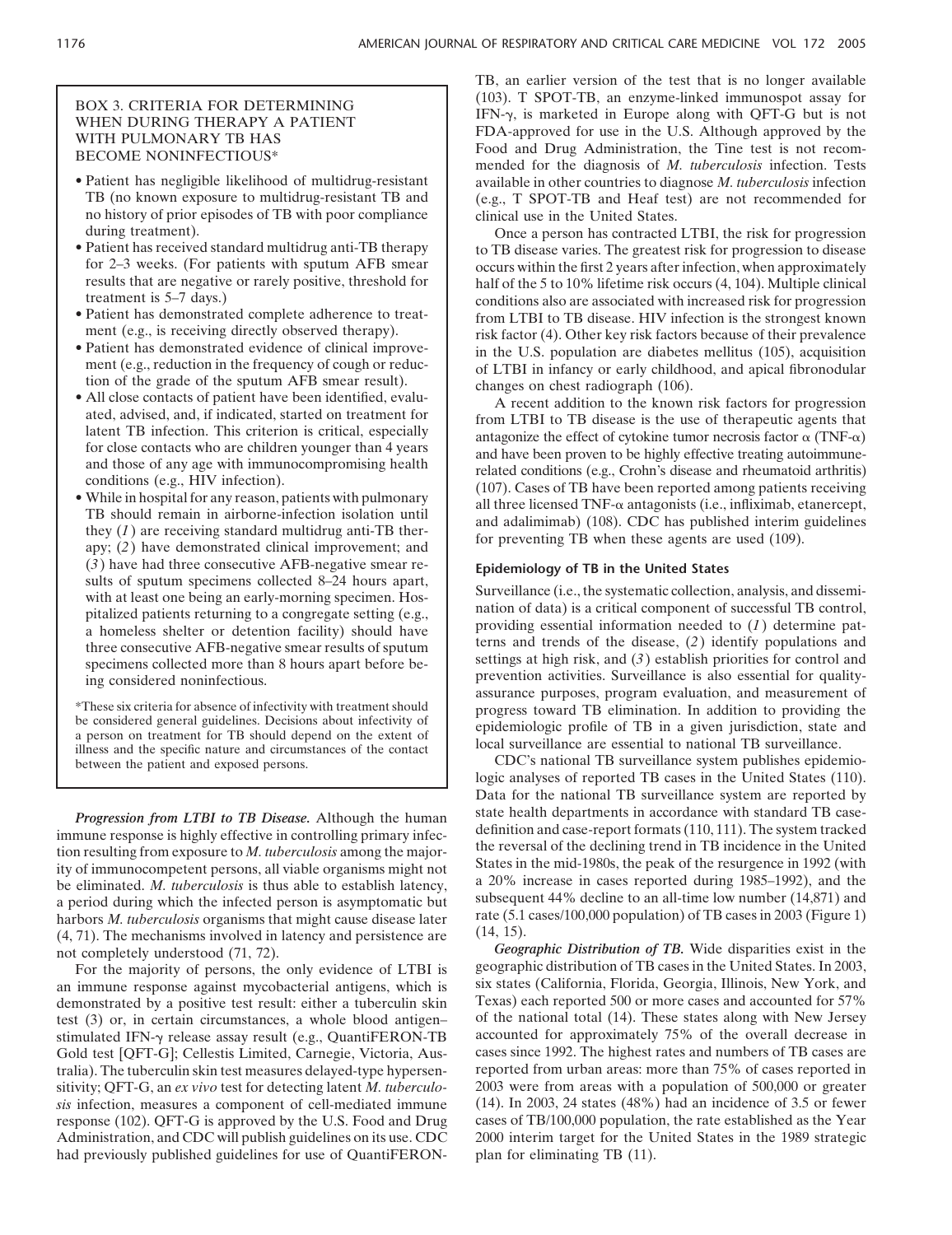**TABLE 2. TUBERCULOSIS RATES**\* **AMONG FIVE RACIAL/ ETHNIC POPULATIONS—UNITED STATES, 2003**

| Race/Ethnicity                | Rate        |
|-------------------------------|-------------|
| White, non-Hispanic           | 1.4         |
| American Indian/Alaska Native | 8.0(5.7)    |
| Hispanic                      | 10.5(7.5)   |
| Black, non-Hispanic           | 11.5(8.2)   |
| Asian/Pacific Islander        | 29.4 (21.0) |

Numbers in parentheses represent risk for tuberculosis compared with white non-Hispanics. Source: Reference 15.

\* Per 100,000 population.

*Demographic Distribution of TB.* In 2003, adults aged 15 to 64 years accounted for 73.6% of reported TB cases. Incidence of TB was highest (8.4 cases/100,000 population) among adults older than 65 years, who accounted for 20.2% of cases. Children younger than 14 years accounted for 6.2% of reported cases and had the lowest incidence of TB; 61.3% of reported cases occurred among men, and case rates among men were at least double those of women in mid- and older-adult age groups. In 2003, the white, non-Hispanic population accounted for only 19% of reported cases of TB, and TB incidence among the four other racial/ethnic populations for which data were available was 5.7 to 21.0 times that of non-Hispanic whites (Table 2). Foreignborn persons accounted for 94% of TB cases among Asians and 74% of cases among Hispanics, whereas 74% of cases among non-Hispanic blacks occurred among persons born in the United States (15).

*Distribution of TB by Socioeconomic and Employment Status.* Socioeconomic status. Low socioeconomic status (SES) is associated with an increased risk for TB. An analysis of national surveillance data that assigned socioeconomic indicator values on the basis of residence zip code indicated that the risk for TB increased with lower SES for six indicators (crowding, education, income, poverty, public assistance, and unemployment), with crowding having the greatest impact (112). Risk for TB increased uniformly between socioeconomic quartile for each indicator, similar to other socioeconomic health gradients for other chronic diseases, except for crowding, for which risk was concentrated in the lowest quartile. Adjusting for SES accounted for approximately half of the increased risk for TB associated with race/ ethnicity among U.S.-born blacks, Hispanics, and American Indians (112).

Occupation. Increased incidence of TB among persons with certain occupations is attributable to exposure in the work environment and to an increased likelihood that workers will have other risk factors unrelated to occupation, such as foreign birth. A 29-state study of patients with clinically active TB reported during 1984–1985 indicated that increased incidence was independent of occupation. An association between general SES groupings of occupations and risk for TB also was demonstrated in that study (113). Chronically unemployed persons had high incidence of TB; this finding is consistent with surveillance data indicating that more than 50% of patients with TB were unemployed during the 2 years before diagnosis (14).

TB among health care workers. Because transmission of *M. tuberculosis* in health care institutions was a contributing factor to the resurgence of TB during 1985–1992, recommendations were developed to prevent transmission in these settings (10). In 2003, persons reported to have been health care workers (HCWs) in the 2 years before receiving their diagnoses accounted for 3.1% of reported TB cases nationwide (14). However, the elevated risk among HCWs might be attributable to other factors (e.g., birth in a country with a high incidence of TB) (114). A multistate occupational survey indicated that the



*Figure 3.* Number and percentage of cases of tuberculosis among foreign-born persons, by year of diagnosis—United States, 1986–2003.

majority of HCWs did not have a higher risk for TB than the general population; respiratory therapists, however, did appear to be at greater risk (113).

Identification of Populations at High Risk for TB. CONTACTS of infectious persons. A high prevalence of TB disease and LTBI has been documented among close contacts of persons with infectious pulmonary TB (31). A study of approximately 1,000 persons from urban sites with pulmonary AFB sputum smear–positive TB indicated that more than one-third of their contacts had positive tuberculin skin tests and that 2% of all close contacts had active TB. Contacts identified with TB disease were more likely to be household members or children younger than 6 years (31).

Foreign-born persons. The proportion of TB cases in the United States occurring among foreign-born persons increased progressively during the 1990s; in 2003, persons born outside the United States accounted for 53% of reported cases (Figure 3) (14). Although foreign-born persons who received a diagnosis of TB in 2002 were born in more than 150 countries worldwide, as in each of the previous 6 years, five countries of origin accounted for the greatest number of foreign-born persons with TB: China (5%), India (8%), Mexico (26%), the Philippines (12%), and Vietnam (8%). During 1992–2003, the number of states in which 50% or more of the total reported cases occurred among foreign-born persons increased from four (8%) in 1992 to 24 (48%) in 2003 (15). Among states and cities, however, this profile can change rapidly, reflecting changes in patterns of immigration and refugee settlement (21).

Surveillance data indicate that incidence of TB among foreign-born persons is approximately 23 cases/100,000 population (14). Incidence varied by county of origin, appearing to reflect incidence of TB in the country of birth (21, 115, 116). In 2003, approximately 47% of foreign-born persons with TB received their diagnoses within 5 years of their arrival in the United States, and 19% received their diagnoses within 1 year of arrival. Among foreign-born persons, TB case rates decreased with longer duration of residence in the United States. TB rates were nearly four times higher among persons residing in the United States for fewer than 5 years than in those who were residents for 5 years or more (115, 116).

HIV-infected persons. Because reporting of HIV infection among persons with TB is not complete, the exact prevalence of HIV infection among such persons is unknown. During 1993– 2001, the prevalence of reported HIV infection occurring among persons also reported with TB decreased from 15 to 8% (14); this decrease has been attributed, in part, to reduced transmission of TB among HIV-infected persons (16). According to a recent worldwide epidemiologic assessment, however, 26% of adult TB cases in the United States are attributable to HIV infection (44).

Homeless persons. In 2003, persons known to have been homeless in the year before receiving a diagnosis accounted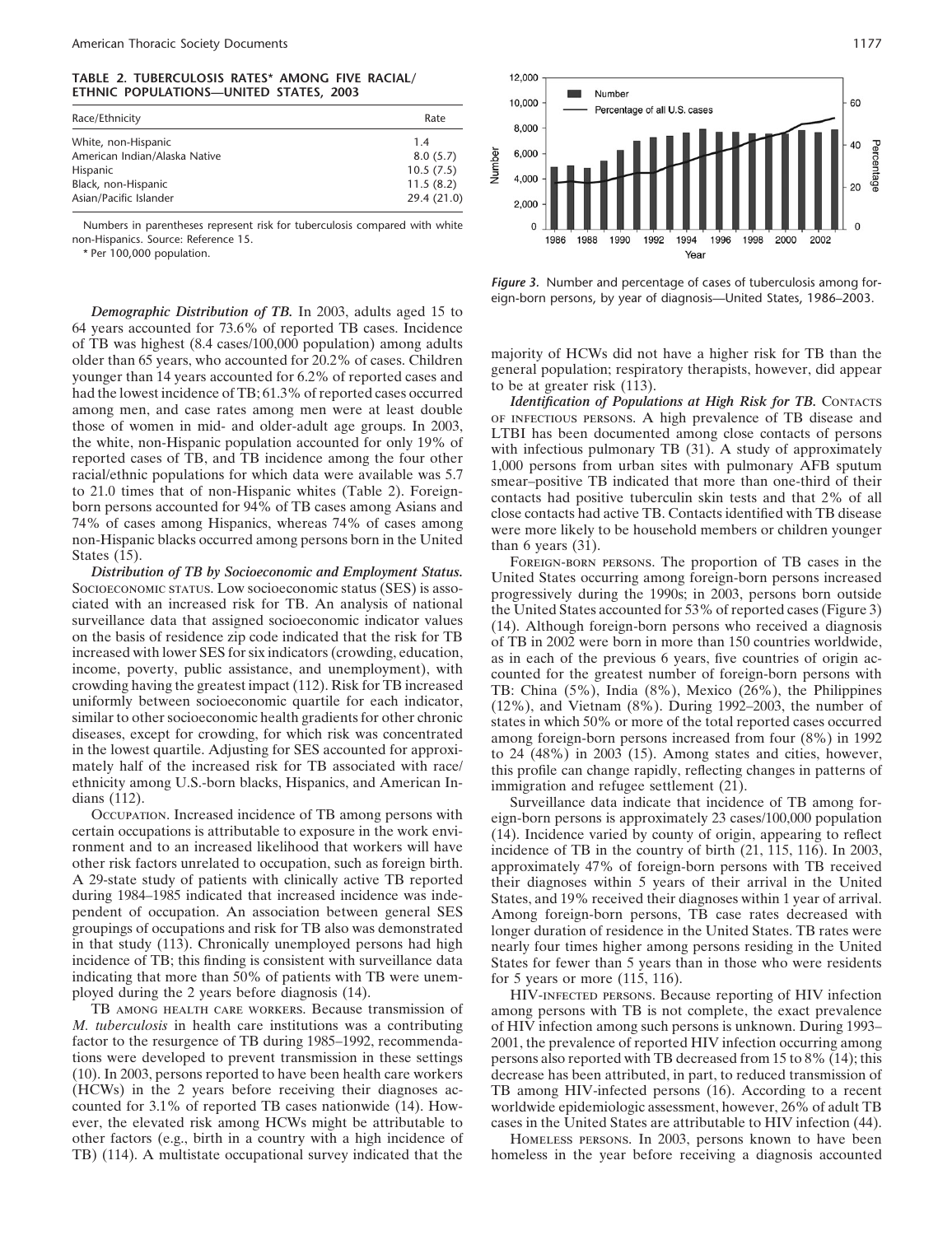for 6.3% of cases of TB nationwide. On the basis of available population estimates (117), incidence of TB among homeless persons is approximately 30–40/100,000 population, more than five times the national case rate. However, a prospective study of a cohort of approximately 3,000 homeless persons in San Francisco documented an annual incidence of more than 250 cases/100,000 population (118). In addition, outbreaks of TB linked to overnight shelters continue to occur among homeless persons and likely contribute to the increased incidence of TB among that population (119, 120).

Other populations at high risk. In 2003, persons known to have injected drugs in the year before receiving a diagnosis accounted for 2.2% of reported cases of TB, and noninjection drug use was reported by 7.3% of persons with TB. In certain U.S. communities, injection drug use is sufficiently prevalent so as to constitute a high risk for epidemiologic importance rather than simply an individual risk factor, especially when overlap exists between injection drug use and HIV infection (121, 122).

*TB among Detainees and Prisoners in Correctional Facilities.* The proportion of cases of TB occurring among inmates of prisons and jails has remained stable at approximately 3 to 4% since data began to be collected in 1993; it was 3.2% in 2003 (14). Inmates also have high incidence of TB, with rates often more than 200/100,000 population (123), and they have a disproportionately greater number of risk factors for TB (e.g., low SES, HIV infection, and substance abuse) compared with the general population (124, 125). TB transmission in correctional facilities contributes to the greater risk among those populations, presumably because of the difficulties in detecting cases of infectious TB and in identifying, evaluating, and treating contacts in these settings (37, 126).

TB outbreaks occur in both prison and jail settings. Dedicated housing units for prison inmates with HIV infection were sites of transmission in California in 1995 (126) and in South Carolina in 1999 (37). In the South Carolina outbreak, delayed diagnosis and isolation of an inmate who apparently had active TB after entering the facility led to more than 15 outbreak cases. Transmission leading to TB infection in the community also was documented in an outbreak that occurred in a jail in Tennessee during 1995–1997 (127, 128) that involved approximately 40 inmates; contact investigations were incomplete because of brief jail terms and frequent movement of inmates. During the same period, 43% of patients with TB in the surrounding community had previously been incarcerated in that jail (127), and, after 2 years, the jail outbreak strain was more prevalent in the community than it was during the jail outbreak. Genotyping studies indicated that the outbreak strain accounted for approximately 25% of TB cases in the community, including those among patients with no history of incarceration (128).

#### **Contributions of Genotyping of** *M. tuberculosis*

*M. tuberculosis* genotyping refers to procedures developed to identify *M. tuberculosis* isolates that are identical in specific parts of the genome (83). To date, *M. tuberculosis* genotyping has been based on polymorphisms in the number and genomic location of mycobacterial repetitive elements. The most widely used genotyping test for *M. tuberculosis* is restriction fragment length polymorphism (RFLP) analysis of the distribution of the insertion sequence IS6110 (129). However, genotyping tests based on polymorphisms in three additional mycobacterial repetitive elements (i.e., polymorphic guanine cytosine–rich repetitive sequences, direct repeats [spoligotyping], and mycobacterial interspersed repetitive units [MIRU]) have also been developed (83). *M. tuberculosis* isolates with identical DNA patterns in an established genotyping test often have been linked through recent transmission among the persons from whom they were isolated.

When coupled with traditional epidemiologic investigations, analyses of the genotype of *M. tuberculosis* strains have confirmed suspected transmission and identified unsuspected transmission of *M. tuberculosis*. These analyses have also identified risk factors for recent infection with rapid progression to disease, demonstrated exogenous reinfection with different strains, identified weaknesses in conventional contact investigations, and documented the existence of laboratory cross-contamination. Genotyping has become an increasingly useful tool for studying the pathogenesis, epidemiology, and transmission of TB.

*Epidemiology of TB among Contacts in Outbreak Settings.* Conventional contact investigations have used the concentric circles approach to collect information and screen household contacts, coworkers, and increasingly distant contacts for TB infection and disease (17). The concentric circles model has been described previously (130). However, this method might not always be adequate in out-of-household settings. In community-based studies from San Francisco (131), Zurich (132), and Amsterdam (133), only 5 to 10% of persons with clustered IS6110-based genotyping patterns were identified as contacts by the source-person in the cluster. This finding indicates that either (*1*) transmission of *M. tuberculosis* might occur more commonly than suspected and is not easily detected by conventional contact tracing investigations or (*2*) genotype clustering does not necessarily represent recent transmission (55). Because genotyping studies discover only missed or mismanaged contacts (i.e., those that subsequently receive a diagnosis of TB), such studies cannot explain the successes of the process or the number of cases that were prevented.

Certain populations (e.g., the urban homeless) present specific challenges to conducting conventional contact investigations. Genotyping studies have provided information about chains of transmission in these populations (118, 119). In a prospective study of TB transmission in Los Angeles, the degree of homelessness and use of daytime services at three shelters were factors that were independently associated with genotype clustering (119). Additional studies support the idea that specific locations can be associated with recent or ongoing transmission of *M. tuberculosis* among homeless persons. Two studies among predominantly HIV-infected men have demonstrated evidence of transmission at specific bars in the community (134, 135).

Genotyping techniques have confirmed TB transmission in HIV residential facilities (136), crack houses (i.e., settings in which crack cocaine is sold or used) (137), hospitals and clinics (54), and prisons (138, 139). TB transmission also has been demonstrated among church choirs (140) and renal transplant patients (141) and in association with processing of contaminated medical waste (142) and with bronchoscopy (143, 144).

*Communitywide Epidemiology of TB.* TB might arise because of rapid progression from a recently acquired *M. tuberculosis* infection, from progression of LTBI to TB disease, or occasionally from exogenous reinfection (145). The majority of genotyping studies have assumed that clustered isolates in a populationbased survey reflect recent transmission of *M. tuberculosis*. Certain studies have identified epidemiologic links between clustered TB cases, inferring that the clustered cases are part of a chain of transmission from a single common source or from multiple common sources (131, 146).

The number and proportion of population-based cases of TB that occur in clusters representing recent or ongoing transmission of *M. tuberculosis* have varied from study to study; frequency of clustering has varied from 17 to 18% (in Vancouver, Canada) to 30 to 40% (in U.S. urban areas) (131, 147, 148). Youth, being a member of a racial or ethnic minority population, homelessness, substance abuse, and HIV infection have been associated with clustering (131, 133, 148, 149).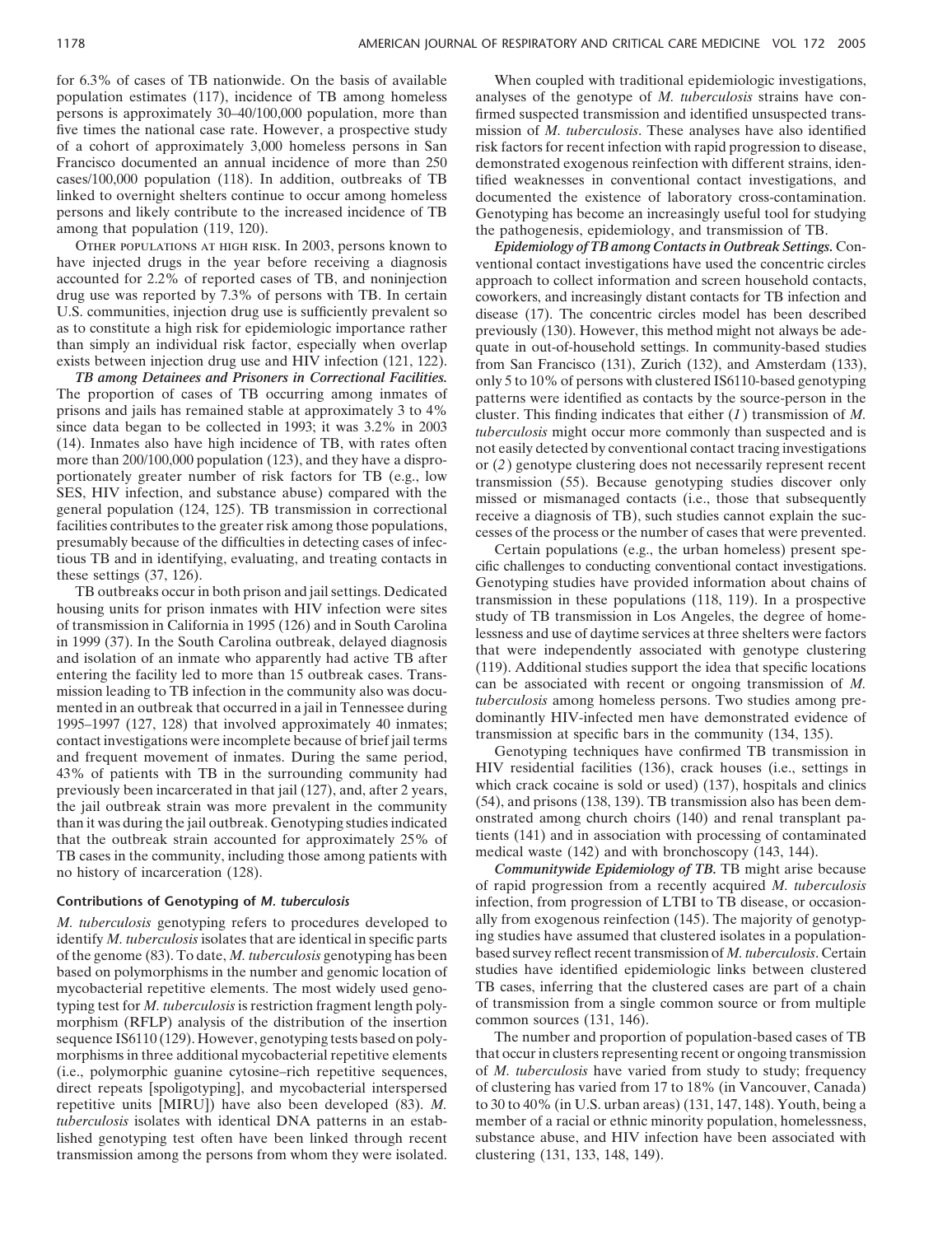The increasing incidence of TB among foreign-born persons underscores the need to understand transmission dynamics among this population. In San Francisco, two parallel TB epidemics have been described (150, 151): one among foreign-born persons, which was characterized by a low rate of genotype clustering, and the other among U.S.-born persons, which was characterized by a high rate of genotype clustering. In a recent study from New York City, being born outside the United States, being aged 60 years or older, and receiving a diagnosis after 1993 were factors independently associated with being infected with a strain not matched with any other, whereas homelessness was associated with genotype clustering and recent transmission (152). Among foreign-born persons, clustered strains were more likely to be found among patients with HIV infection (152).

*Other Contributions of Genotyping.* Genotyping can determine whether a patient with a recurrent episode of TB has relapsed with the original strain of *M. tuberculosis* or has developed exogenous reinfection with a new strain (64, 153). In Cape Town, South Africa, where incidence of TB is high and considerable ongoing transmission exists, 16 (2.3%) of 698 patients had more than one episode of TB disease. In 12 (75%) of the 16 recurrent cases, the pairs of *M. tuberculosis* isolates had different IS6110 based genotyping patterns, indicating exogenous reinfection (154). However, in areas with a low incidence of TB, episodes of exogenous reinfection are uncommon (153). Because TB incidence in the majority of areas of the United States is low and decreasing, reinfection is unlikely to be a major cause of TB recurrence.

Genotyping has greatly facilitated the identification of falsepositive cultures for *M. tuberculosis* resulting from laboratory cross-contamination of specimens. Previously, false-positive cultures (which might lead to unnecessary treatment for patients, unnecessary work for public health programs in investigating cases and pseudo-outbreaks, and unnecessary costs to the health care system) were difficult to substantiate (155). Because of its capability to determine clonality among *M. tuberculosis* strains, genotyping has been applied extensively to verify suspected false-positive cultures (156–158) and to study the causes and prevalence of laboratory cross-contamination (159, 160).

*The Role of Genotyping of* **M. tuberculosis** *in TB-Control Programs.* In 2004, CDC established the Tuberculosis Genotyping Program to enable rapid genotyping of isolates from every patient in the United States with culture-positive TB (161). State TB programs may submit one *M. tuberculosis* isolate from each culture-positive case within their jurisdictions to a contracted genotyping laboratory. A detailed manual describing this program, including information on how to interpret genotyping test results and how to integrate genotyping into TB-control activities, has been published (162).

Genotyping information is essential to optimal TB control in two settings. First, genotyping is integral to the detection and control of TB outbreaks, including ruling a suspected outbreak in or out and pinpointing involved cases and the site or sites of transmission (54, 136–144). Second, genotyping is essential to detect errors in handling and processing of *M. tuberculosis*isolates (including laboratory cross-contamination) that lead to reports of falsepositive cultures for *M. tuberculosis* (156, 158–160, 163).

More extensive use of *M. tuberculosis* genotyping for TB control depends on the availability of sufficient program resources to compare results with information from traditional epidemiologic investigative techniques. Time-framed genotyping surveys and good fieldwork can unravel uncertainties in the epidemiology of TB in problematic populations at high risk (150–152, 164). Genotyping surveys and epidemiologic investigations also can be used as a program monitoring tool to determine the adequacy of contact investigations (29, 119, 132–134, 164– 166) and evaluate the success of control measures designed to interrupt transmission of *M. tuberculosis* among certain populations or settings (167).

Programs that use genotyping for surveillance of all of the jurisdiction's *M. tuberculosis* isolates should work closely on an ongoing basis with the genotyping laboratory and commit sufficient resources to compare genotyping results with those of traditional epidemiologic investigations. Information from both sources is needed for optimum interpretation of the complex epidemiologic patterns of TB in the United States (84, 168).

#### **PRINCIPLES AND PRACTICE OF TB CONTROL**

#### **Basic Principles of TB Control**

The goal of TB control in the United States is to reduce morbidity and mortality caused by TB by (*1*) preventing transmission of *M. tuberculosis* from persons with contagious forms of the disease to uninfected persons and (*2*) preventing progression from LTBI to TB disease among persons who have contracted *M. tuberculosis* infection. Four fundamental strategies are used to achieve this goal (Box 4) (17, 169), as follows:

- Early and accurate detection, diagnosis, and reporting of TB cases leading to initiation and completion of treatment. Detecting and reporting suspected cases of TB is the key step in stopping transmission of *M. tuberculosis* because it leads to prompt initiation of effective multiple-drug treatment, which rapidly reduces infectiousness (*see* Box 3). Completion of a full course of standard therapy is essential to prevent treatment failure, relapse, and the acquisition of drug resistance (5). TB is commonly diagnosed when a person seeks medical attention for symptoms caused by the disease or a concomitant medical condition. Thus, health care providers, particularly those providing primary health care to populations at high risk, are key contributors to TB case detection. A suspected or confirmed case of TB should be reported immediately to the jurisdictional public health agency. Reporting of new cases is essential to initiate public health responses, including institution of a treatment plan, case-management services, and evaluation of contacts, and for surveillance purposes. This statement contains detailed recommendations for improving detection of TB cases. Treatment of TB is the subject of another statement in this series from ATS, CDC, and IDSA (5).
- Identification of contacts of patients with infectious TB and treatment of those at risk with an effective drug regimen. The evaluation of contacts of cases of infectious TB is one of the most productive methods of identifying adults and children with LTBI at high risk for progression to TB disease and persons in the early stages of TB disease (30, 31). Contact investigations therefore serve as an important means of detecting TB cases and at the same time identify persons in the early stage of LTBI, when the risk for progression to TB disease is high and the benefit of treatment is greatest (4).
- Identification of other persons with LTBI at risk for progression to TB disease and treatment of those persons with an effective drug regimen. Targeted testing is intended to identify persons other than TB contacts who have an increased risk for acquiring TB and to offer such persons diagnostic testing for *M. tuberculosis* infection and treatment, if indicated, to prevent subsequent progression to TB disease (4). This approach is critical to the eventual elimination of TB in the United States, because it is the only means of preventing TB in the substantial pool of persons with LTBI at high risk for progression to TB dis-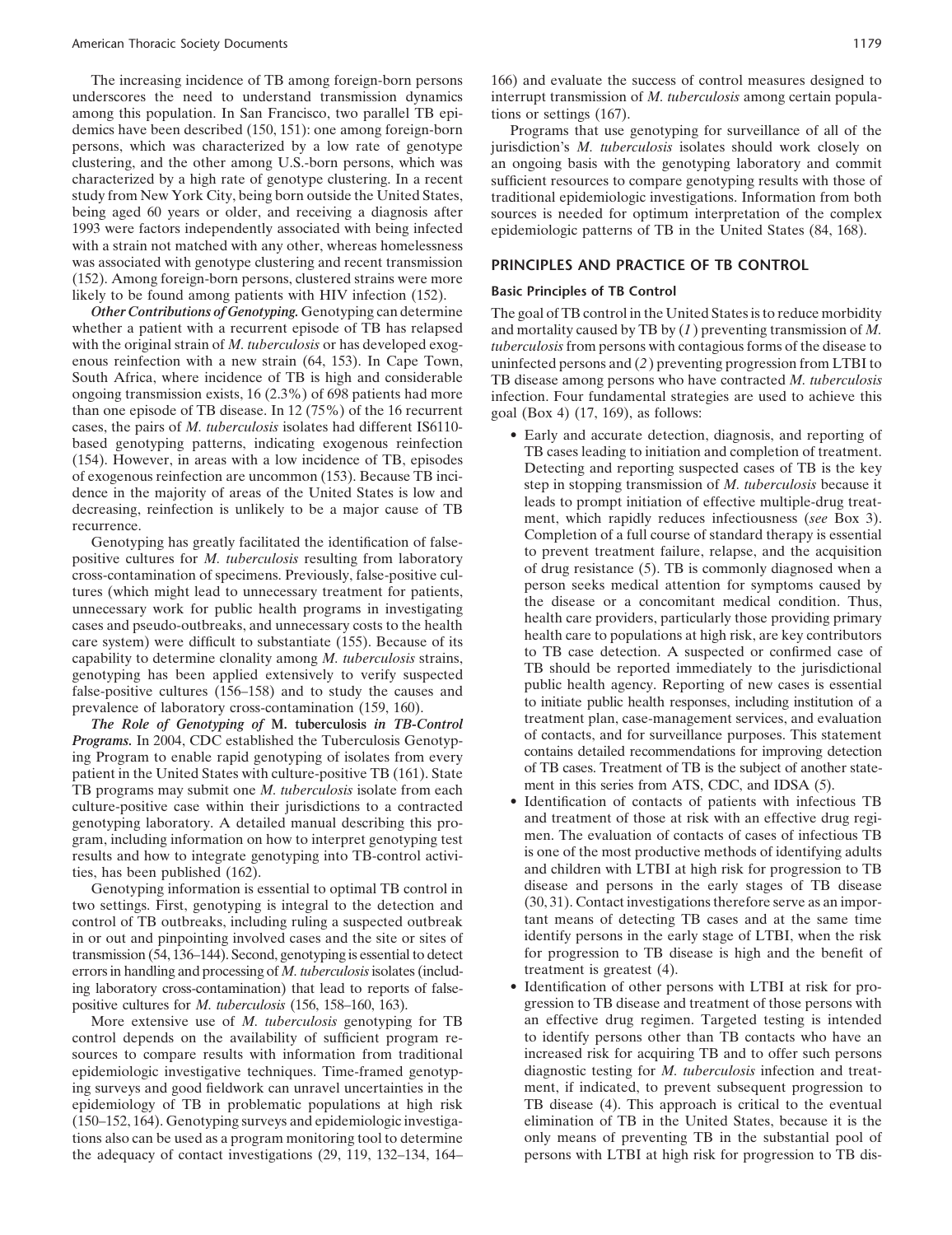ease. Targeted testing and treatment of LTBI is also a primary means of controlling TB among foreign-born persons at high risk residing in the United States because genotyping surveys have consistently demonstrated that the majority of TB cases in that population are attributable to progression from LTBI (150–152). Targeted testing and treatment of LTBI is best accomplished through cost-effective programs aimed at patients and populations identified on the basis of local surveillance data as being at increased risk for TB (51). Guidelines for this activity have been published (4). This statement includes recommendations for organizing and conducting programs for targeted testing and treatment of LTBI.

• Identification of settings in which a high risk exists for transmission of *M. tuberculosis* and application of effective infection-control measures. For the rising burden of TB from recent transmission of *M. tuberculosis* to be reduced, settings at high risk for transmission should be identified, and effective infection-control measures should be taken to reduce the risk. In the 1980s, the majority of cases of TB in the United States were believed to arise through activation of LTBI, and few cases were believed to occur as a consequence of recent transmission of *M. tuberculosis* (6). During the 1985–1992 TB resurgence, however, disease caused by recent transmission was a critical component of the increase in TB incidence. TB outbreaks associated with person-to-person spread occurred in different venues, most prominently in health care facilities (52–54, 170). TB morbidity caused by recent spread of *M. tuberculosis* has continued to be a prominent part of the epidemiology of the disease in the United States. During 1996–2000, when incidence of TB was in constant decline, a survey involving 10,883 *M. tuberculosis* isolates collected from persons with newly diagnosed cases from seven National Tuberculosis Genotyping and Surveillance Network sentinel surveillance sites indicated that 52% were clustered with at least one other isolate (average genotype cluster size: six isolates), frequently representing cases of TB disease associated with recent spread of *M. tuberculosis* (171). Outbreaks of TB are also being reported with greater frequency (33, 34, 172, 173). Institutional infection-control measures have been highly successful in health care facilities (56), but other high-risk settings (e.g., correctional facilities [37], homeless shelters [33], bars [27], and social settings that extend beyond single venues [26, 34, 38, 172]) present challenges to effective infection control (172).

### BOX 4. STRATEGIES TO ACHIEVE THE GOAL OF REDUCTION OF TB MORBIDITY AND MORTALITY

- Early and accurate detection, diagnosis, and reporting of TB cases
- Prompt initiation of effective treatment and completion of a full course of therapy for patients with TB
- Identification of contacts of patients with infectious TB and other persons with latent TB infection who are at substantial risk for progressing to TB disease and treatment of those persons with a standard regimen
- Identification of settings in which a high risk exists for transmission of *M. tuberculosis* and application of effective infection-control measures

Vaccination with BCG is not recommended as a means to control TB in the United States because of the unproved efficacy

of the vaccine in the U.S. population (174, 175), its effect of confounding the results of tuberculin skin testing (176), and the success of other measures in reducing incidence of TB (16). During the 1985–1992 TB resurgence, the documented spread of TB, including multidrug-resistant TB, in health care institutions and in the community (52–54, 177, 178) stimulated interest in the potential use of BCG to protect HCWs and others from exposure to *M. tuberculosis*. In 1996, a statement from ACET and the Advisory Committee on Immunization Practices (179) recommended vaccination with BCG for (*1*) infants and children with exposure to *M. tuberculosis*in settings in which other protective measures are either inaccessible or proven to be ineffective and (*2*) HCWs when likelihood of exposure to multidrug-resistant TB is high and recommended control measures have not been successful. With improved TB control in the United States and the decline of multidrug-resistant TB (13), use of BCG for protection against TB has declined. An improved vaccine, particularly one that protects adults with LTBI against acquiring TB disease, would accelerate progress toward TB elimination in the United States (180).

### **Deficiencies in TB Control**

Because TB control is a complex undertaking that involves multiple participants and processes, mistakes often occur, with adverse consequences. Common errors include the following: (*1*) delays among persons with active TB obtaining health care, (*2*) delayed detection and diagnosis of active TB, (*3*) failed or delayed reporting of TB, (*4*) failure to complete an effective course of treatment for TB, (*5*) missed opportunities to prevent TB among children, and (*6*) deficiencies in conducting contact investigations and in recognizing and responding to outbreaks.

*Delays in Obtaining Health Care.* Homeless patients with TB symptoms often delay seeking care or experience delays in gaining access to care (181), and fear of immigration authorities has been associated with patient delay among foreign-born persons (19). Patients who speak languages other than English or who are aged 55 to 64 years are more likely than others to delay seeking care (20).

Cultural factors that might affect health-seeking behavior by foreign-born persons include misinterpretation or minimization of symptoms, self-care by using over-the-counter or folk medicines, and the social stigma associated with TB (18). In certain societies, women with TB are less likely to take advantage of health care services, perhaps because of stigma associated with the diagnosis, including a lower likelihood of marriage (182, 183). Even in areas with open access to public health clinical services, persons at risk for TB might not seek evaluation and treatment because they are not aware that these resources are available for persons with limited financial means (118, 184–186).

*Delayed Detection and Diagnosis of Active TB.* Delayed detection of a case of TB and resulting delays in initiation of treatment can occur if the clinician does not suspect the diagnosis. A survey conducted in New York City in 1994 found that the median delay within the health care system (defined as the time from first contact to initiation of treatment for active TB) was 15 days (range, 0–430 days) (20). Asians and homeless persons were more likely to encounter delays in receiving a diagnosis than non-Asians and persons with stable housing. Persons without cough who had AFB smear–negative TB or who did not have a chest radiograph at their initial visit also experienced delays. In London, England, delays in diagnosis occurred among whites and among women of all racial/ethnic populations (187).

Regardless of the reason, the consequences of delays in diagnosis and initiation of effective therapy can be serious. In Maine, a shipyard worker aged 32 years who was a TB contact and who was untreated despite having symptoms of active TB, repeated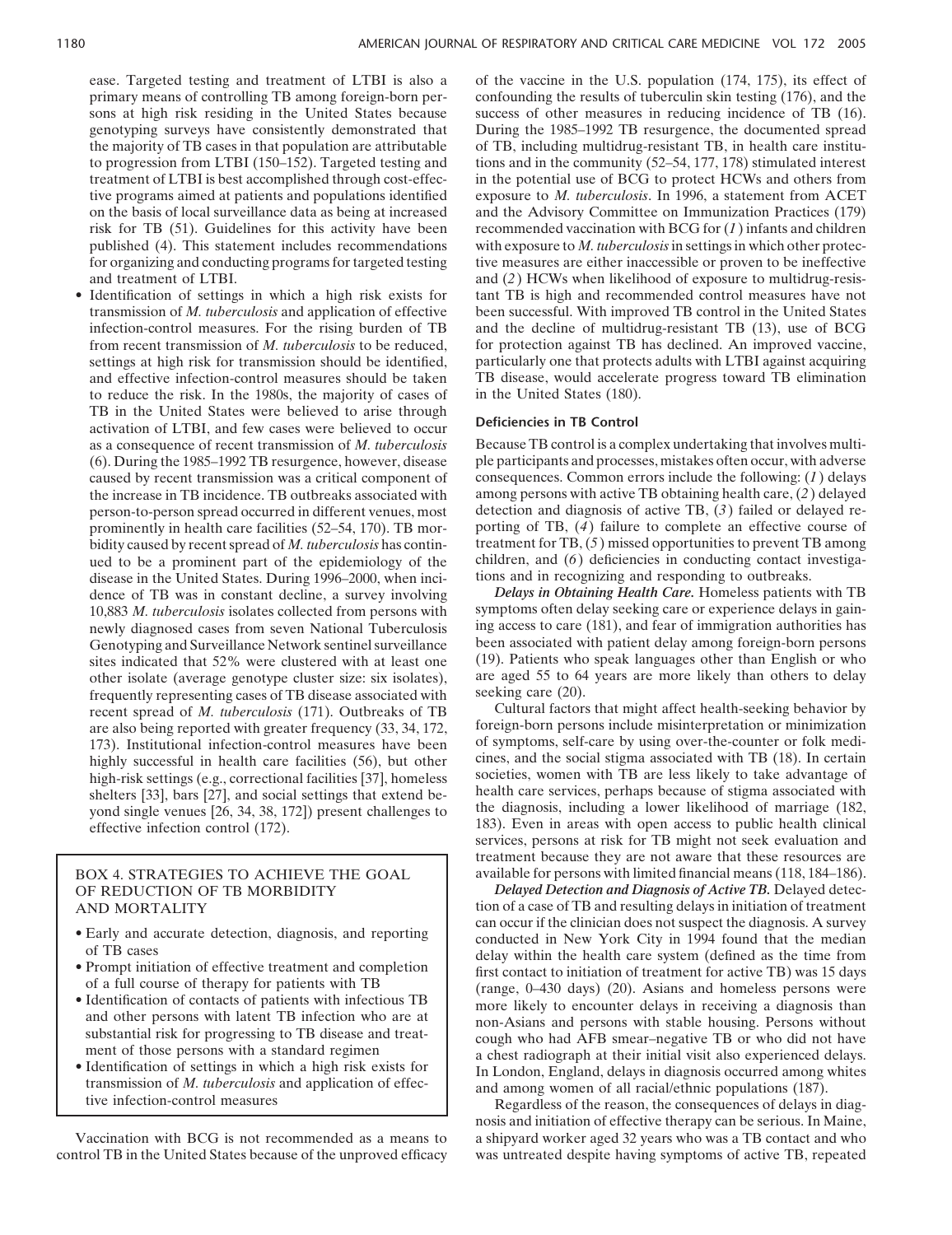medical visits, and a chest radiograph consistent with active TB did not receive a diagnosis of TB until 8 months after he became ill (188), and 21 additional cases of TB occurred among his contacts. Of 9,898 persons who were investigated as contacts, 697 (7.0%) persons received diagnoses of new LTBIs. A high school student in California was symptomatic for more than 1 year before TB was diagnosed (177). Subsequently, 12 additional TB cases among fellow students were linked to the source-case, and 292 (23%) of 1,263 students tested had positive tuberculin skin tests.

Other instances of delayed or missed diagnoses of TB have been reported that have resulted in extended periods of infectiousness and deaths (22, 24, 178). These problems reflect the increasing difficulty in maintaining clinical expertise in the recognition of TB in the face of declining disease incidence (41). Recognition of TB among patients with AFB-negative sputum smear results is a challenge for practitioners and has been associated with delays in reporting and treatment (22, 189, 190).

*Delayed Reporting of TB.* Failure to promptly report a new TB case delays public health responses (e.g., institution of a treatment plan, case-management services, and protection of contacts). Although TB cases in the United States rarely remain unreported, timeliness of reporting varies (median, 7–38 days) (190).

*Failure to Receive and Complete Standard Treatment for Active TB.* Failure to receive and complete a standard course of treatment for TB has adverse consequences, including treatment failure, relapse, increased TB transmission, and the emergence of drug-resistant TB (191–193). At least two reasons exist for failure to complete standard treatment. First, patients frequently fail to adhere to the lengthy course of treatment (188). Poor adherence to treatment regimens might result from difficulties with access to the health care system, cultural factors, homelessness, substance abuse, lack of social support, rapid clearing of symptoms, or forgetfulness (18, 194). Second, as TB has become less common, clinicians might fail to use current treatment regimens (48). These adverse outcomes are preventable by case-management strategies provided by TB-control programs, including use of DOT (13, 195, 196).

*Missed Opportunities to Prevent TB among Children.* The absence of TB infection and disease among children is a key indicator of a community's success in interrupting the transmission of TB (197). The 1985–1992 TB resurgence included a reversal of the long-term decline in the incidence of TB among children, which indicated a failure of the public health system to prevent disease transmission (197). A study of 165 children reported with TB in California in 1994 found that, for 59 children (37%), an adult source-case was identified (198). Factors that contributed to transmission to children included delayed reporting, delayed initiation of contact investigations, and poor management of adult source-cases. Improvements in contact investigations might have prevented 17 (10%) of those cases (198).

*Deficiencies in Conducting Contact Investigations and in Recognizing and Responding to Outbreaks.* Deficiencies in contact investigations and failure to recognize and respond to TB outbreaks are among the most important challenges to optimal control of TB in the United States. These topics are discussed in detail in this statement along with the other essential components of TB control.

# **Importance of TB Training and Education**

The 1985–1992 TB resurgence led ACET to call for a renewed focus on training and education as an integral part of strategies for TB control, prevention, and elimination (1). Factors indicating a need for this focus include the following:

- Staffing and workforce concerns. Ongoing education and training within TB-control programs are required to inform staff members about programmatic and patient management issues. For example, implementation of DOT for treatment of TB disease or LTBI or the integration of a new category of HCWs (e.g., outreach workers) might have substantial training requirements. Changes in the state or local epidemiology of TB and the emergence of new populations or settings of high risk also might necessitate additional training or retraining of staff members.
- New guidelines and recommendations. TB guidelines and recommendations are regularly published and updated (3–5). However, the promulgation of guidelines alone does not necessarily improve provider practices (42, 199). Guidelines are more effective when supplemented with targeted education (42).
- Education of new contributors to TB control. TB elimination will require that new categories of health professionals, not previously identified as contributors to TB control in the community, take on expanded responsibilities. Education strategies for these new partners will be needed. For example, clinicians should understand the local epidemiology of TB sufficiently to know if their practice includes patients at high risk. They should know how to identify and treat patients at high risk who have LTBI. They should be able to recognize the signs and symptoms of TB disease and understand how to evaluate and treat persons with suspected cases. They should understand the public health aspects of TB, including the need for prompt reporting and the facilitating role of the jurisdictional health agency in case management. In particular, strategies are needed to maintain TB knowledge and expertise among clinicians in areas of low TB incidence (48).
- Diminished teaching about TB in medical and nursing schools. As TB case rates declined in the United States, schools of medicine and nursing gradually reduced their emphasis on TB education. With the resurgence of TB in the United States during 1985–1992 and recognition of the extent of the global epidemic, clinicians and public health programs have been faced with the challenges of learning to diagnose, manage, and control TB as if it were a new disease (42, 200, 201). Education is essential to the future control of TB in the United States and globally (2), and creating interest in TB among students of the health professions is critical to generating the competent workforce needed to eliminate TB in the United States and contribute human resources to fighting the global TB epidemic.

*Educating Patients and Communities at High Risk.* Education of patients by clinicians, TB program staff, and trusted community members promotes acceptance and adherence to authoritative advice about controlling and preventing TB. Such education can influence patients' decision making about whether to accept and complete treatment for LTBI (202).

Because cultural and health beliefs might act as barriers to effective control of TB (18, 19), an increasing need exists for education targeted at populations at high risk (19). TB-control programs should enlist community-based organizations and other key informants to discover the health beliefs, norms, and values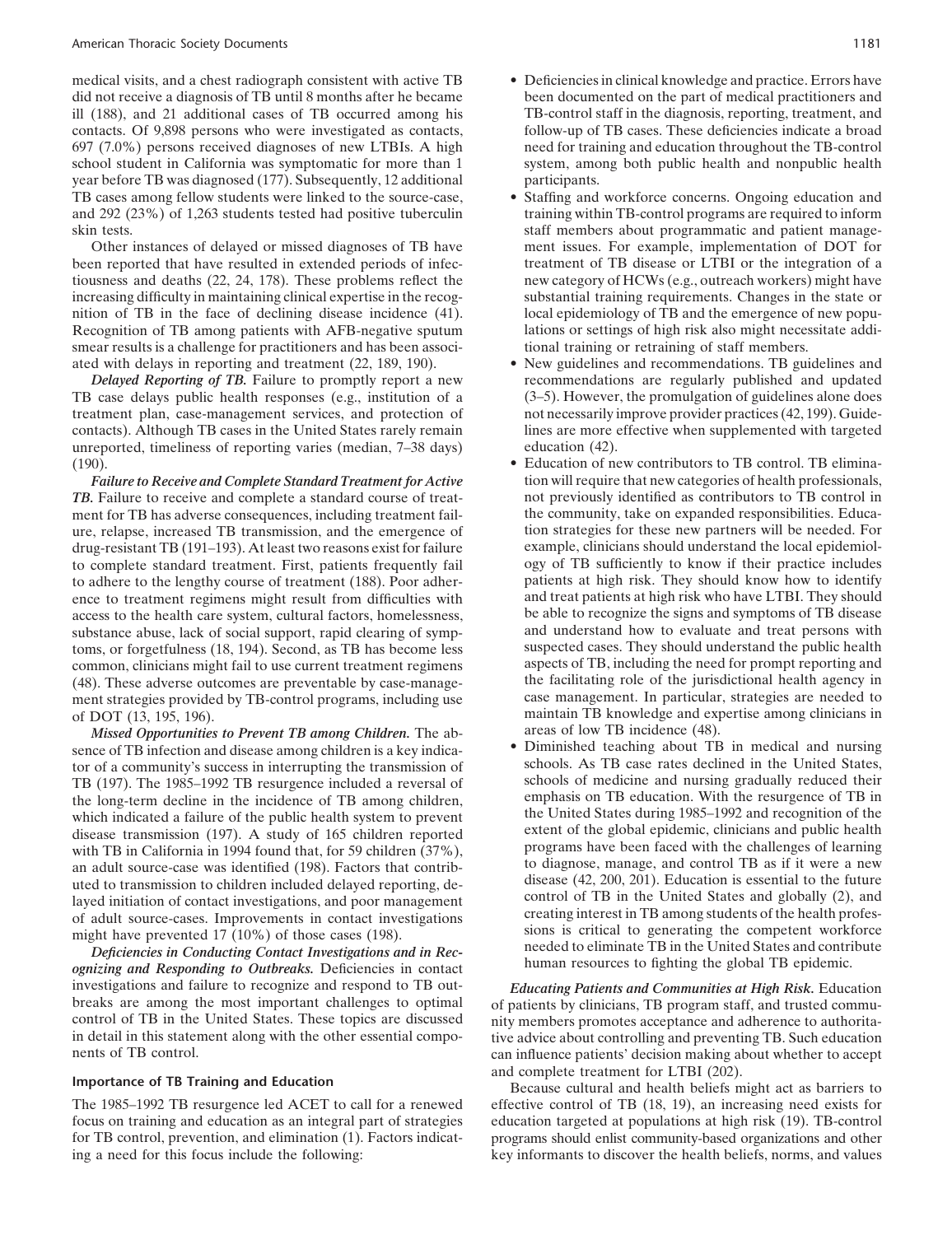of communities at high risk in their jurisdictions (202, 203). Professional associations and academic institutions (including schools of medicine, public health, and nursing) will be valuable partners in developing an understanding of the health perceptions of these populations. Education materials should be developed with input from the target audience to ensure that they are culturally and linguistically appropriate (203, 204).

*The Strategic Plan for TB Training and Education.* In 1997, CDC funded a project to develop a Strategic Plan for Tuberculosis Training and Education (the Strategic Plan) that provided guidance to agencies and organizations in the United States that offer TB training and education for public- and private-sector providers. The Strategic Plan specified critical areas requiring attention, including the following: (*1*) the need for culturally competent programs and materials, (*2*) effective methods and technologies, (*3*) collaboration and cooperation among training and education partners outside TB-control programs, and (*4*) adequate funding for training and education efforts.

*Other Resources for TB Training and Education.* Substantial progress has been made in developing and disseminating resources for TB training and education. CDC and national TB centers, NTCA, regional controllers associations (e.g., the Northeast Tuberculosis Training Consortium), state and local health departments, and the National Laboratory Training Network have all conducted education programs or developed training and education materials. In 2001, as stipulated by the Strategic Plan, the Tuberculosis Education and Training Network was established. The network is coordinated by CDC and includes educators in local, state, and territorial health agencies. CDC has also developed the Tuberculosis Information CD-ROM, version 3, and the Tuberculosis Education and Training Resource Guide; these products are designed to enhance awareness and accessibility of resources (available at http://www.cdc.gov/nchstp/ tb/default.htm) for TB education and training. The establishment in 2004 of the National Tuberculosis Curriculum Coordinating Center at the University of California at San Diego by the National Heart, Lung, and Blood Institute signals a commitment by the National Institutes of Health (NIH) to provide basic TB education for health care students and providers.

Professional societies and specialty boards are means for reaching private medical providers. Including TB as a subject in state medical society programs, hospital grand rounds, and medical specialty board examinations would be a valuable resource for providers serving populations at low risk. New linkages should be established to reach providers serving populations at high risk (e.g., foreign-born, homeless, and HIV-infected persons). For example, the AIDS Education and Training Centers funded by the Health Resources and Services Administration are a resource for reaching HIV/AIDS providers, and foreign physicians' associations and community-based organizations are potential partners for reaching international medical graduates and health care providers of foreign-born persons.

#### **Laboratory Services for Optimal TB Control**

The diagnosis of TB, management of patients with the disease, and public health control services rely on accurate laboratory tests. Laboratory services are an essential component of effective TB control, providing key information to clinicians (for patient care) and public health agencies (for control services).

Up to 80% of all initial TB-related laboratory work (e.g., smear and culture inoculation) is performed in hospitals, clinics, and independent laboratories outside the public health system, whereas more than 50% of species identification and drug susceptibility testing is performed in public health laboratories (205). Thus, effective TB control requires a network of public and private laboratories to optimize laboratory testing and the

flow of information. Public health laboratorians, as a component of the public health sector with a mandate for TB control, should take a leadership role in developing laboratory networks and in facilitating communication among laboratorians, clinicians, and TB controllers.

*Role of Public Health Laboratories.* Public health laboratories should ensure that clinicians and public health agencies within their jurisdictions have ready access to reliable laboratory tests for diagnosis and treatment of TB (206). Specific tasks to ensure the availability, accessibility, and quality of essential laboratory services are (*1*) assessment of the cost and availability of TB laboratory services and (*2*) development of strategic plans to implement and maintain a systems approach to TB testing (207). In this process, public health laboratories should assess and monitor the competence of laboratories that perform any testing related to the diagnosis, management, and control of TB within their jurisdictions; develop guidelines for reporting and tracking of laboratory results; and educate laboratory staff members, health care providers, and public health officials about available laboratory tests, new technologies, and indications for their use. For example, public health laboratories should lead the discussion on the costs, logistics requirements (e.g., collection and transport of clinical specimens within the required time), and quality assurance issues associated with the use of QFT-G, the new test for latent *M. tuberculosis* infection (103). The process of coordinating TB laboratory services is usually best organized at the state level (208), and the Association of Public Health Laboratories has compiled descriptions of successful organizational models for integrated laboratory services (207).

*Role of Clinical Laboratories.* Because the majority of initial TB laboratory work related to diagnosis of TB is conducted in hospitals, clinics, and independent laboratories (205), clinicians and public health agencies are increasingly dependent on the laboratory sector for the confirmation of reported cases, and public health laboratories are similarly dependent for referral of specimens for confirmatory testing and archiving. However, as a result of laboratory consolidation at the regional or national level (206), private laboratories are experiencing more difficulties in fulfilling this function. In certain instances, consolidation has resulted in poor communication among laboratory personnel, clinicians, and public health agencies (206, 209). Problems also have been identified in specimen transport, test result reporting, and quality control (206, 209, 210). In response, certain states (e.g., Wisconsin Department of Health and Family Services. HFS145. Control of Communicable Diseases. Available online at http://www.legis.state.wi.us/rsb/code/hfs/hfs145.pdf) have adopted laws and regulations that mandate essential clinical laboratory services for TB control (e.g., drug susceptibility testing and reporting of the first *M. tuberculosis* isolate from each patient and submission of isolates to the state public health laboratory).

The clinical laboratory sector should accept the responsibilities that accompany its emergence as a provider of essential TB testing (209). This statement provides recommendations to guide turnaround times for essential tests, reporting to clinicians and jurisdictional public health agencies, and referral of specimens to public health laboratories or their designees.

*Essential Laboratory Tests.* Six tests performed in clinical microbiological laboratories are recommended for optimal TB control services (Table 3). These laboratory tests should be available to every clinician involved in TB diagnosis and management and to jurisdictional public health agencies charged with TB control. In addition, other tests that are useful in the diagnosis and management of selected patients and for specific TB control activities include *M. tuberculosis* genotyping, serum drug levels, tests used for monitoring for drug toxicity, and QFT-G for diagnosis of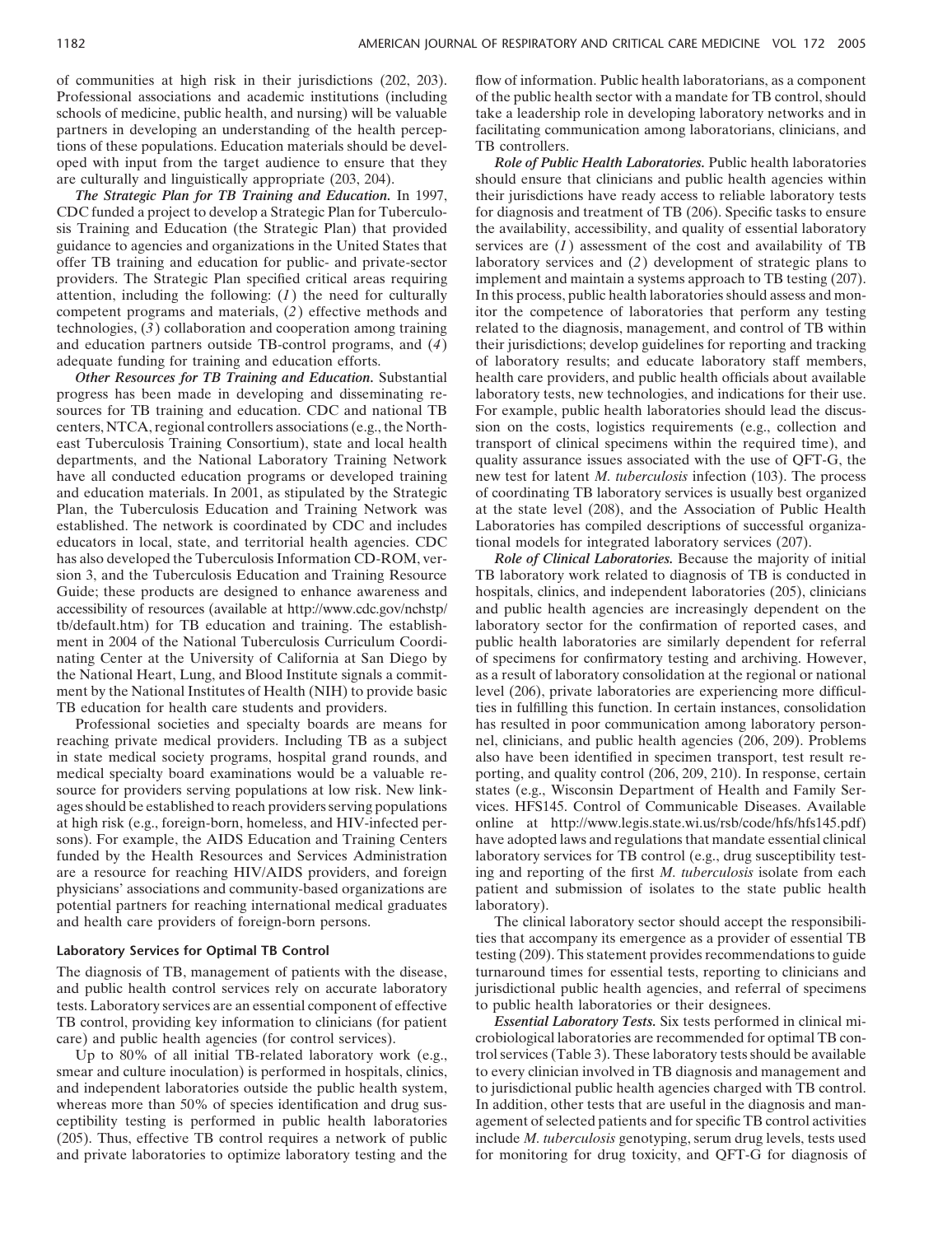**TABLE 3. ESSENTIAL LABORATORY TESTS FOR TUBERCULOSIS CONTROL**

| Test                                             | Maximum Turnaround Time                                                                                                                                                                                   |
|--------------------------------------------------|-----------------------------------------------------------------------------------------------------------------------------------------------------------------------------------------------------------|
| Microscopy for acid-fast bacilli                 | $\leq$ 24 h from specimen collection or, if test is performed offsite, $\leq$ 24 h from<br>receipt in laboratory; if latter, time from specimen collection to laboratory<br>receipt should be $\leq 24$ h |
| Nucleic acid amplification assay                 | $\leq 48$ h from date of specimen collection                                                                                                                                                              |
| Mycobacterial growth detection by culture        | $\leq$ 14 d from date of specimen collection                                                                                                                                                              |
| Identification of cultured mycobacteria          | $\leq$ 21 d from date of specimen collection                                                                                                                                                              |
| Drug susceptibility testing                      | $\leq$ 30 d from date of specimen collection                                                                                                                                                              |
| Drug susceptibility testing of second-line drugs | $\leq 4$ wk from date of request                                                                                                                                                                          |

latent *M. tuberculosis* infection (5, 103, 162). Access to these specialized tests should be provided as needed.

For suspected cases of pulmonary TB, sputum smears for AFB provide a reliable indication of potential infectiousness; and for AFB smear–positive pulmonary cases, a nucleic acid amplification assay (NAA) provides rapid confirmation that the infecting mycobacteria are from the *M. tuberculosis* complex. These two tests, which should be available with rapid turnaround times from specimen collection, facilitate decisions about initiating treatment for TB or a non-TB pulmonary infection, and, if TB is diagnosed, for reporting the case and establishing priority to the contact investigation.

Growth detection and identification of *M. tuberculosis* by culture of sputum and other affected tissue is essential for confirmation of the identity of the organism and for subsequent drug susceptibility testing, which is recommended on all initial isolates for each patient. Cultures also remain the cornerstone for the diagnosis of TB in smear-negative pulmonary and extrapulmonary cases and, along with sputum smears for AFB, provide the basis for monitoring a patient's response to treatment, for release from isolation, and for diagnosing treatment failure and relapse (5). The use of liquid media systems, which can provide information in less time than solid media (in certain cases, 7 days), should be available in all laboratories that perform culture for mycobacteria. Detailed descriptions of these recommended laboratory tests; recommendations for their correct use; and methods for collecting, handling, and transporting specimens have been published (3, 211).

# **RECOMMENDED ROLES AND RESPONSIBILITIES FOR TB CONTROL**

This section delineates organizational and operational responsibilities of the public health sector that are essential to achieve the goals of TB control in the United States. However, a central premise of this statement is that continuing progress toward elimination of TB in the United States will require the collaborative efforts of a broad range of persons, organizations, and institutions in addition to the public health sector, which has responsibility for the enterprise. For example, clinicians who provide primary health care and other specialized health services to patients at high risk for TB, academic medical centers that educate and train them, hospitals in which they practice, and professional organizations that serve their interests can all make meaningful contributions to improve the detection of TB cases, one of the most important obstacles to continuing progress (Box 1). Similarly, important roles exist for such entities as communitybased organizations representing populations at risk for TB and the pharmaceutical industry, which takes academic advances and develops the tools for diagnosis, treatment, and prevention of TB. This section discusses the importance to the TB elimination effort of participants outside the public health sector and proposes specific roles and responsibilities that each could fulfill

toward that goal. The sponsoring organizations intend for these proposals to serve as the basis for discussion and consensus building on the important roles and responsibilities of the non– public health sector in continuing progress toward the elimination of TB in the United States.

#### **Public Health Sector**

The infrastructure for TB control has been discussed extensively in recent years. An analysis of contributing factors to the rise in the number of TB cases during 1985–1992 concluded that the resurgence never would have occurred had the public health infrastructure been left in place and supported appropriately (212). The need to maintain the TB-control infrastructure has been expressed repeatedly (1, 2, 13, 213, 214).

Public health activities have been described as consisting of four interrelated components: mission/purpose, structural capacity, processes, and outcomes (215). Among these four components, structural capacity (i.e., persons who do the work of public health, their skills and capacities, the places where they work, the way they are organized, the equipment and systems available to them, and the fiscal resources they command) represents the public health infrastructure for TB control.

The responsibility for TB control and prevention in the United States rests with the public health system through federal, state, county, and local public health agencies. Programs conducted by these agencies were critical to the progress that has been made in TB control, and the deterioration of those programs after the loss of categoric federal funding contributed to the resurgence of TB in the United States during 1985–1992 (1, 2, 13, 212–214). Since 1992, as a result of increased funding for TB-control programs, national incidence of TB disease has declined. In 2004, \$147 million in federal funds were dedicated to domestic TB control, compared with \$6.6 million in 1989, during the resurgence. These funds have been used to rebuild public health–based TB-control systems, and the success achieved highlights the critical role of the public health system in TB control.

TB control in the United States has traditionally been conducted through categoric programs established to address the medical aspects of the disease and the specific interventions required for its successful prevention and management (17, 216). CDC's Division of TB Elimination, in partnership with other CDC entities that conduct TB-related work, provides guidance and oversight to state and local jurisdictions by conducting nationwide surveillance; developing national policies, priorities, and guidelines; and providing funding, direct assistance, education, and program evaluation. Setting the national agenda for support of basic and clinical research is also a critical function of federal health agencies, including NIH and CDC, with support from nongovernment organizations such as ATS and IDSA.

To meet the priorities of basic TB control (Box 4), state and local public health agencies with responsibility for TB control should provide or ensure the provision of a core group of func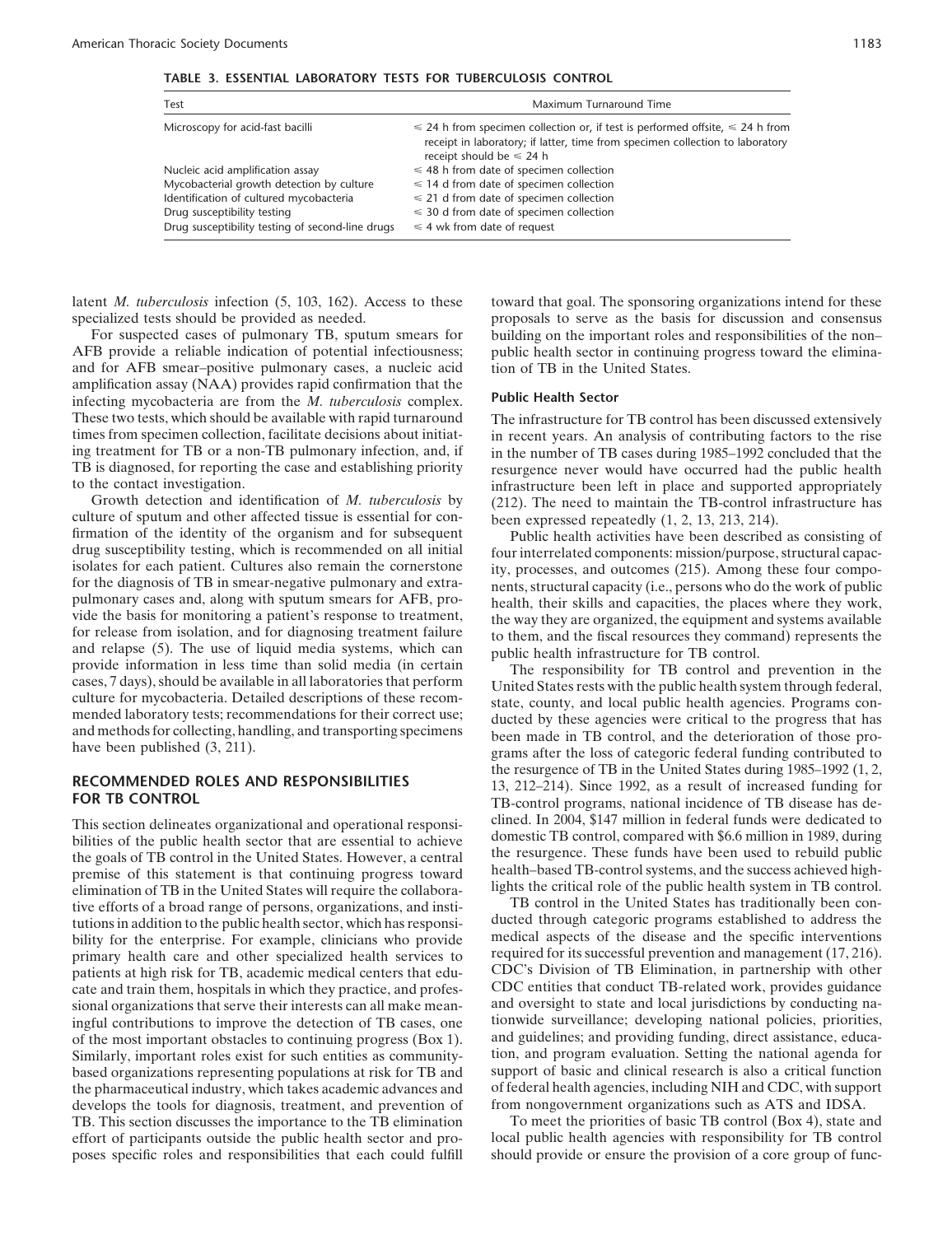tions (Box 5). Jurisdictional public health agencies should ensure that competent services providing these core elements function adequately within their jurisdictions and are available with minimal barriers to all residents.

### BOX 5. CORE RESPONSIBILITIES FOR CONTROL OF TB BY A JURISDICTIONAL PUBLIC HEALTH AGENCY

- Assessment of the extent and characteristics of TB in the jurisdiction through collection and analysis of epidemiologic and other data
- Development of policies and procedures and of a plan for controlling TB, on the basis of the assessment of the problem
- Assurance of diagnostic, clinical, and preventive services needed to implement the plan for controlling TB
- Monitoring and evaluating the effectiveness of the plan for controlling TB
- Providing information and education to policy makers, health care professionals, and the public regarding control of TB in the jurisdiction

How the core components of TB control are organized differs among jurisdictions, depending on the local burden of disease, the overall approach to public health services within the jurisdiction, budgetary considerations, the availability of services within and outside the public health sector, and the relationships among potential participants. Certain jurisdictions provide core program components themselves, whereas other jurisdictions contract with others to provide them. In the majority of cases, the organization includes a mix in which the public health agency provides certain services, contracts for others, and works collaboratively with partners and stakeholders to accomplish the remainder (48). Sharing of direct services, including patient management, increases the importance of the public health sector, which retains responsibility for success of the process. This evolving role of the public health sector in TB control is consistent with the widely accepted concept of the three core functions of public health that IOM proposed in 1988: assessment, policy development, and assurance (43).

*Health Insurance Portability and Accountability Act.* The Health Insurance Portability and Accountability Act (HIPAA) of 1996 included provisions to protect the privacy of individually identifiable health information. To implement these privacy protections, the U.S. Department of Health and Human Services has issued a ruling on how health care providers may use and disclose personally identifiable health information about their patients; these regulations provide the first national standards for requirements regarding the privacy of health information (217).

HIPAA also recognizes the legitimate need for public health authorities and others responsible for ensuring the public's health and safety to have access to personal health information to conduct their missions and the importance of public health disease reporting by health care providers. HIPAA permits disclosure of personal health information to public health authorities legally authorized to collect and receive the information for specified public health purposes. Such information may be disclosed without written authorization from the patient. Disclosures required by state and local public health or other laws are also permitted. Thus, HIPAA should not be a barrier to the reporting of suspected and verified TB cases by health care providers, including health care institutions. Additional information about HIPAA is available at http://www.hhs.gov/ocr/hipaa.

# *Roles and Responsibilities of Federal Public Health Agencies.*

- Establishment of standards and guidelines. Federal agencies should take a leadership role in developing and promulgating standards of public health and clinical practice for TB, in collaboration with professional medical societies, state and local TB-control programs, and other organizations. These partnerships have served the medical and public health communities and should be continued and strengthened.
- Financial and technical support for TB control and elimination. Federal agencies should continue to provide financial and technical support for TB control and elimination within their own institutions and jurisdictions and to provide direct support to state and local TB-control programs through CDC cooperative agreements. In addition, CDC should continue to provide technical assistance through the assignment of medical and administrative staff to state and local TB-control programs and by responding to requests for assistance with TB outbreaks. In relation to these responsibilities, CDC should determine the level of necessary financial support from the federal government needed to control and prevent TB in the United States.
- National reporting, surveillance, and analysis. Federal agencies should continue to support the collection, aggregation, and distribution of national surveillance data through cooperative agreements with state and local TB programs. Consultation and technical support from federal resources are also essential to maintain the state and local network of surveillance throughout the United States.
- Program oversight and monitoring. Federal agencies should facilitate development of quality improvement programs and establishment of quality indicators for state and local TB-control programs.
- Education and training. Although multiple participants in TB control are responsible for education and training of patients and health care providers, federal agencies should take the lead in developing training and education materials to facilitate TB control at the state and local levels.
- Public health research. Federal agencies should plan, conduct, and support basic, clinical, and public health research leading to improvements in TB diagnosis, treatment, and prevention.
- Evaluation of immigrants and refugees outside the United States. Federal agencies are responsible for ensuring that legal immigrants and refugees are evaluated appropriately for TB before their arrival in the United States and for notifying state and local TB-control programs of the arrival in their jurisdictions of immigrants and refugees with suspected TB. Agencies involved in evaluating and reporting arriving immigrants and refugees should ensure the quality and timeliness of those processes.
- Coordination of interstate TB-control efforts. Federal agencies should take the lead in resolving interstate TB-control issues, including movement of TB patients across state lines and multistate TB outbreaks.

*Roles and Responsibilities of Jurisdictional Public Health Agencies.* Planning and policy development. The blueprint for TB control for a given area is a responsibility of the jurisdictional public health agency. Policies and plans should be based on a thorough understanding of local epidemiologic data and on the capabilities and capacities of clinical and support services for clients, the fiscal resources available for TB control, and ongoing indicators of program performance. Open collaboration is essential among public health officials and community stakeholders, experts in medical and nonmedical TB management, laboratory directors, and professional organizations, all of whom provide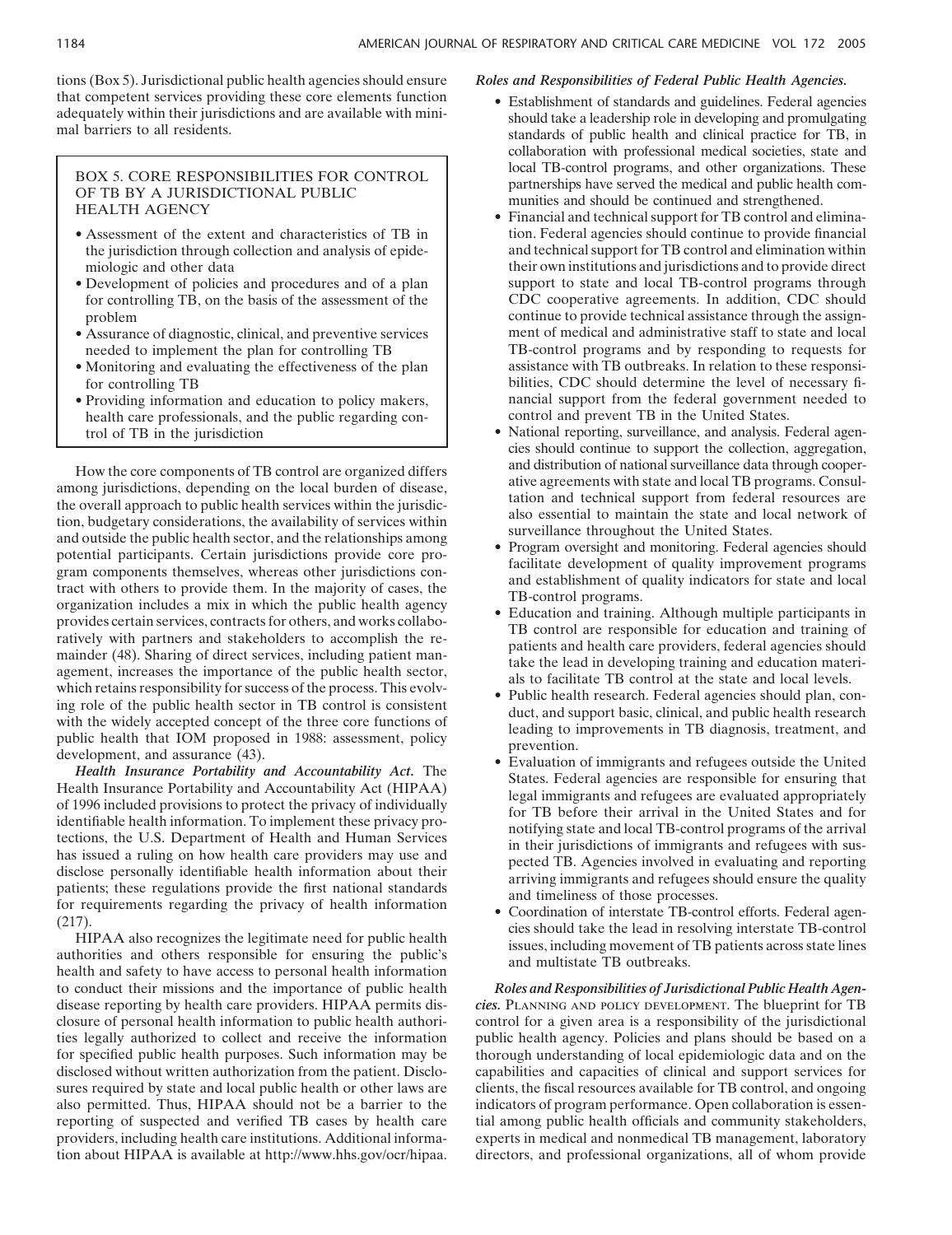practical perspectives to the content of state and local TB-control policy. Policies and procedures should reflect national and local standards of care and should offer guidance in the management of TB disease and LTBI.

A written TB-control plan that is updated regularly should be distributed widely to all interested and involved parties. The plan should assign specific roles and responsibilities; define essential pathways of communication between providers, laboratories, and the public health system; and assign sufficient resources, both human and financial, to ensure its implementation, including a responsible case manager for each suspected and verified case of TB. The plan should include the provision of expert consultation and oversight for TB-related matters to clinicians, institutions, and communities. It should provide special guidance to local laboratories that process TB-related samples, assist local authorities in conducting contact or outbreak investigations and DOT, and provide culturally appropriate information to the community. Systems to minimize or eliminate financial and cultural barriers to TB control should be integral to the plan, and persons with TB and persons at high risk with TB infection should receive culturally appropriate education about TB and clinical services, including treatment, with no consideration for their ability to pay. Finally, the plan should be consistent with current legal statutes related to TB control. Relevant laws and regulations should be reviewed periodically and updated as necessary to ensure consistency with currently recommended clinical and public health practice (e.g., mandatory reporting laws, institutional infection-control procedures, hospital and correctional system discharge planning, and involuntary confinement laws) (218).

Collection and analysis of epidemiologic and other data. The development of policies and plans for the control of TB within a jurisdiction requires a detailed understanding of the epidemiology of TB within the jurisdiction. Mandatory and timely case reporting from community sources (e.g., providers, laboratories, hospitals, and pharmacies) should be enforced and evaluated regularly. To facilitate the reporting process and data analyses, jurisdictions should modify systems as necessary to accommodate local needs and evolving technologies. State and local TB-control programs should have the capability to monitor trends in TB disease and LTBI in populations at high risk and to detect new patterns of disease and possible outbreaks. Populations at high risk should be identified and targeted for active surveillance and prevention, including targeted testing and treatment of LTBI (4).

Timely and accurate reporting of suspected and confirmed TB cases is essential for public health planning and assessment at all levels. Analyses of these data should be performed at least annually to determine morbidity, demographic characteristics, and trends so that opportunities for targeted screening for disease or infection can be identified. Regular reviews of clinical data (e.g., collaborative formal case presentations and cohort analyses of treatment outcomes; completeness, timeliness and effectiveness of contact investigations; and treatment of LTBI) may be used as indicators of program performance.

Data should be collected and maintained in a secure, computerized data system that contains up-to-date clinical information on persons with suspected and confirmed cases and on other persons at high risk. Each case should be reviewed at least once monthly by the case manager and by field or outreach staff to identify problems that require attention. The TB-case registry should ensure that laboratory data, including data on sputum culture conversion and drug susceptibility testing of clinical isolates, are promptly reported, if applicable, to the health care provider so any needed modifications in management can be made. This requires a communications protocol for case managers, providers, and the public health and private laboratory systems that will transmit information in a timely fashion. Aggregate program data should be available to the health care community and to community groups and organizations with specific interests in public health to support education and advocacy and to facilitate their collaboration in the planning process.

Clinical and diagnostic services for patients with TB and their contacts. TB-control programs should ensure that patients with suspected or confirmed TB have ready access to diagnostic and treatment services that meet national standards (3, 5). These services are often provided by state- or city-supported TB specialty clinics and staffed by health department personnel or by contracted service providers; however, persons may seek medical care for TB infection or disease in the private medical sector. Regardless of where a person receives medical care, the primary responsibility for ensuring the quality and completeness of all TB-related services rests with the jurisdictional health agency, and health departments should develop and maintain close working relations with local laboratories, pharmacies, and health care providers to ensure that standards of care, including those for reporting, are met.

Clinical services provided by the health department, contracted vendors, or private clinicians should be competent, accessible, and acceptable to members of the community served by the jurisdiction. Hours of clinic operation should be convenient, and waiting intervals between referral and appointments should be kept to a minimum. Persons with symptoms of TB should be accommodated immediately (i.e., on a walk-in basis). Staff, including providers, should reflect the cultural and ethnic composition of the community to the extent that this is possible, and competent clinical interpreter services should be available to those patients who do not speak English. All clinical services, including diagnostic evaluation, medications, clinical monitoring, and transportation, should be available without consideration of the patient's ability to pay and without placing undue stress on the patient that might impair completion of treatment.

Clinical facilities should provide diagnostic, monitoring, and screening tests, including radiology services. Health care providers, including nurses, clinicians, pharmacists, laboratory staff members, and public health officials, should be educated about the use and interpretation of diagnostic tests for TB infection and disease. Clinics and providers should monitor patients receiving TB medications at least monthly for drug toxicity and for treatment response, according to prevailing standards of care (5). Counseling and voluntary testing for HIV infection should be offered to all persons with suspected and proven TB and to certain persons with LTBI, with referral for HIV treatment services when necessary. A case manager, usually a health department employee, should be assigned to each patient suspected or proven to have TB to ensure that adequate education is provided about TB and its management, standard therapy is administered continuously, and identified contacts are evaluated for infection and disease.

A treatment plan for persons with TB should be developed immediately on report of the case. This plan should be reviewed periodically by the case manager and the treating clinician and modified as necessary as new data become available (219). The treatment plan should include details about the medical regimen used, how and where treatment is to be administered, monitoring of adherence, drug toxicity, and clinical and bacteriologic responses. Social and behavioral factors that might interfere with successful completion of treatment also should be addressed.

Patient-specific strategies for promoting adherence to treatment should take into account each patient's clinical and social circumstances and needs (5). Such strategies might include the provision of incentives or enablers (e.g., monetary payment,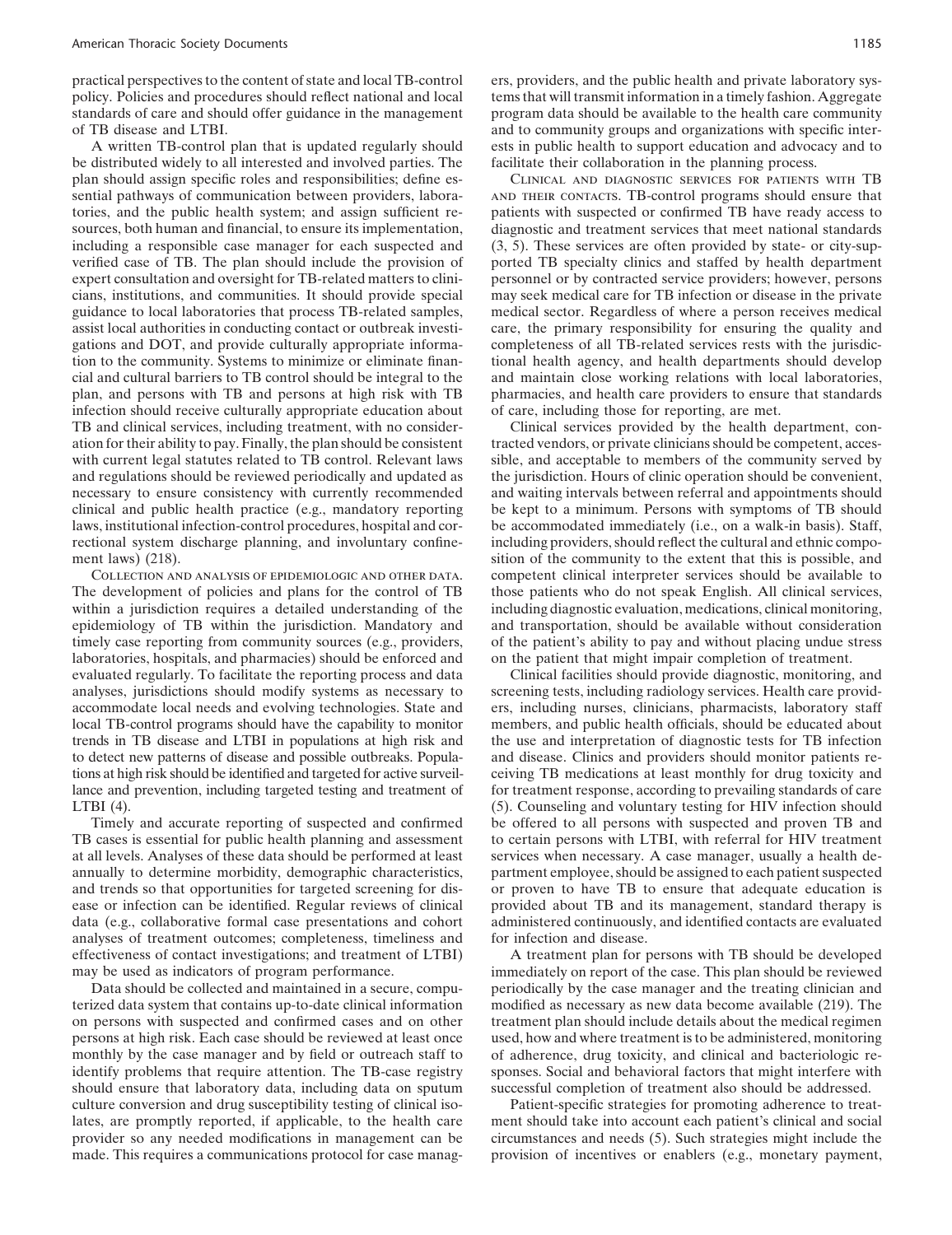public transportation passes, food, housing, child care, or transportation to the clinic for visits). Whether the patient's care is managed by a public health clinic or in the private sector, the initial strategy used should emphasize direct observation of medication ingestion by an HCW. Patient input into this process (e.g., regarding medications to be taken or the location of DOT) is often useful as it can minimize the burden of treatment and provide the patient a degree of control over an anticipated lengthy course of therapy.

Expert medical consultation in TB should be available to the health care community, especially for patients who have drugresistant disease or medical diagnoses that might affect the course or the outcome of treatment. Consultants may be employees of the health department or clinicians with expertise who are under contract with the health department.

Inpatient care should be available to all persons with suspected or proven TB, regardless of the person's ability to pay. Hospitalized patients with suspected proven TB should have access to expert medical and nursing care, essential diagnostic services, medications, and clinical monitoring to ensure that diagnostic and treatment standards are met. Inpatient facilities that manage persons who are at risk for TB should have infectioncontrol policies and procedures in place to minimize the risk for nosocomial spread of infection. Facilities should report persons with suspected or confirmed TB to the health department and arrange for discharge planning as required by statute.

Public health agencies should have legal authority and adequate facilities to ensure that patients with infectious TB are isolated from the community until they are no longer infectious. This authority should include the ability to enforce legal confinement of patients who are unwilling or unable to adhere to medical advice (218, 220). This authority also should apply to nonadherent patients who no longer are infectious but who are at risk for becoming infectious again or becoming drug resistant.

TB-control programs should serve as sources of information and expert consultation to the health care community regarding airborne infection and appropriate infection-control practice. A TB program's presence raises overall provider awareness of TB and facilitates timely diagnosis, reporting, and treatment. Collaboration with local health care facilities to design and assist in periodic staff education and screening is often a health department function. Expertise in airborne infections by TB-control personnel may be shared with biologic terrorism programs to assist in the design and implementation of local protocols.

Contact investigation, including education and evaluation of contacts of persons with infectious TB, is a key component of the public health mandate for TB control. Often the primary responsibility of the case manager, contact investigation should proceed as quickly and as thoroughly as indicated by the characteristics of the specific case and by those of the exposed contact (e.g., young children or immunocompromised persons). This statement includes recommendations on organizing and conducting contact investigations. TB-control programs that are prepared to implement enhanced TB-control strategies should initiate or facilitate implementation by other medical providers of programs for targeted testing and treatment of persons with LTBI on the basis of local epidemiologic data that identify populations at high risk. A public health approach to this activity is presented in this statement (*see* Essential Components of TB CONTROL IN THE UNITED STATES).

Liaison with communities at high risk is critical to the success of TB control in any jurisdiction. TB-control programs should develop strong lines of communication with local community groups and organizations and their health care providers to understand local priorities and beliefs about TB. Trusted community members can facilitate the design and implementation of

strategies to improve TB diagnosis and prevention. Communitybased clinical services that use local providers who are educated in TB treatment and prevention and who have a connection with the TB-control program can improve community acceptance of prevention and treatment of TB (221).

Training and education. TB-control programs should provide education and training in the clinical and public health aspects of TB to all program staff. Staff members should receive appropriate education at regular intervals on the basis of their particular responsibilities in the program and should demonstrate proficiency in those areas when tested. Public health TB programs also should educate health care providers (both public and private), community members, public health officials, and policy makers on the basis of local epidemiology and needs. To ensure the availability of a competent workforce for TB that understands and meets the needs of its community, state TB programs should use resources from CDC-funded national TB centers, NIH-supported TB curriculum centers, NTCA, and other national and local agencies to create and implement education activities in coordination with schools of medicine, nursing, pharmacy, dentistry, and public health; community-based organizations and their constituents; local health care providers; and health care institutions (222). A Strategic Plan for Public Health Work Force Development (223) and a Strategic Plan for Tuberculosis Training and Education have been developed.

Information management. Information-management systems are key factors in medical safety and quality improvement (224, 225) and should be prioritized by all TB-control programs. Information technology can improve care of patients with TB through standardized collection of data; tracking of test results and details of treatment, including administration of DOT; and prediction of interactions among medications. Information technology can also facilitate analysis and rapid distribution of epidemiologic data and the management of individualized treatment plans (5) and support ongoing program performance analyses. Barriers to successful implementation of information technology include costs and resistance to change.

MONITORING AND EVALUATION. The systematic monitoring and analysis of program activities is a critical factor in enhancing program performance. Evaluation techniques provide TB programs with an evidence-based approach to assess and improve their TB-control strategies by understanding what causes good or bad program performance. Evaluation can also be used for program advocacy, assessing staffing needs, training and capacity building, directing limited resources to the most productive activities, accounting for available resources, generating additional resources, and recognizing achievement (226).

Each public health agency should develop its own priorities for program evaluation on the basis of the nature and dimensions of the TB problem in its jurisdiction and the way that services are organized. In general, the first priority for evaluation efforts should be to focus on those activities and outcomes that relate most directly to the key strategies of TB control: detecting patients with infectious TB and administering a complete course of treatment, finding contacts and other persons at high risk with LTBI and treating them, and interrupting transmission of *M. tuberculosis* in high-risk settings (Box 4).

Targets for program performance have been established by CDC (227) to assist public health agencies in treating TB patients, protecting their contacts, and improving the quality of case reporting for national surveillance (Table 4). These national objectives for program performance provide a starting point for state and local TB-control programs to use for program evaluation, but each TB-control program should establish methods to evaluate its performance.

TB case management has typically been evaluated by reviewing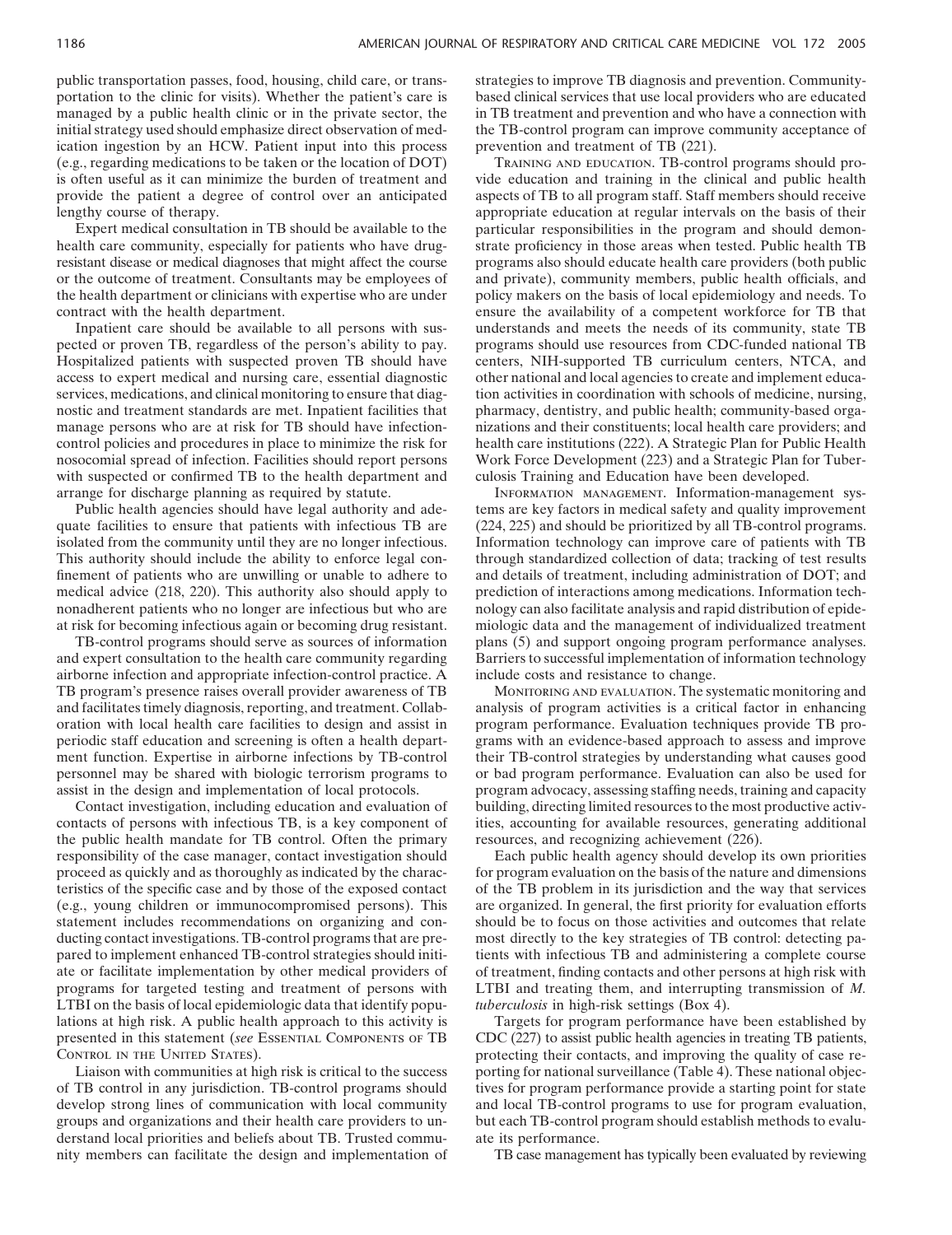| Performance Measure                                                                                                                                                                                    | Objective, 2005<br>(% ) | Performance<br>(%) | Yr*  |
|--------------------------------------------------------------------------------------------------------------------------------------------------------------------------------------------------------|-------------------------|--------------------|------|
|                                                                                                                                                                                                        |                         |                    |      |
| Increase the percentage of patients with TB who complete a course of curative TB<br>treatment in $\leq 12$ mo after initiation of treatment (certain patients require $> 12$ mo)                       | 90                      | 80.2               | 2000 |
| Increase the percentage of patients with TB with initial cultures who also have<br>drug susceptibility results                                                                                         | 95                      | 93                 | 2002 |
| Increase the percentage of contacts of persons with infectious (acid-fast bacilli sputum<br>smear-positive) TB who are placed on treatment for latent TB infection and complete<br>a treatment regimen | 61                      | 56.7               | 2000 |
| For TB case reports sent to CDC from states, increase the percentage in which at<br>least 90% of core data items are complete                                                                          | 95                      | 72.7               | 2002 |

*Definition of abbreviations:*  $\text{CDC} = \text{Centers for Disparse Control and Prevention: } \text{TR} = \text{tuberrulosis}$ . Source: Reference 227.

\* Most recent year for which data to determine performance are available.

individual charts and case conferences. However, cohort analysis, a systematic evaluation of the treatment outcomes of all TB cases during a stipulated period of time, is the preferred means of determining the number and percentage of cases that complete a course of treatment in 12 months or less. Cohort analyses should be a cornerstone of evaluation by all TB-control programs. A guide to cohort analysis and other evaluation tools has been published (228). National objectives have been set for completing treatment for LTBI among contacts of infectious cases of TB (Table 4). Other program areas that should be monitored through formal evaluation methods include timeliness and completeness of reporting of TB cases and suspected cases, frequency of use of a recommended treatment regimen for patients with TB and LTBI, and quality of the program's databases for surveillance and case management.

To respond to the need for improved and standardized program evaluation activities, CDC and six state TB-control programs have established an Evaluation Working Group whose goal is to improve the capacity of TB-control programs to routinely conduct self-evaluations and use the findings to improve and enhance their programs. The group is developing indicators for program performance and an inventory of evaluation tools, including data collection instruments, data analysis methods, and evaluation training materials. During the next 2 years, a draft set of these materials will be tested in three TB-control programs for utility, feasibility, and accuracy. Ultimately, this package of evaluation materials and resources will be made available to all TB-control programs.

*Public Health Workforce.* No single model exists for staffing public health TB-control programs. Approaches to TB control should be flexible and adaptable to local needs and circumstances. Two components of the public health workforce, public health nurses and community outreach workers, merit specific attention.

Public health nurses. Public health nurses are registered nurses with a Bachelor of Science degree who are employed or whose services are contracted for by health departments. Certain states require certification for additional competencies before being hired as a public health nurse. Public health nurses traditionally have played a prominent role in TB control in the United States. Their training, including that in nonmedical aspects of disease, has provided nurses with the special skills needed to manage or coordinate the medical and the sociobehavioral concerns associated with the prevention and treatment of TB (229). Their training includes (*1*) designing contact and source-case investigations; (*2*) educating patients, contacts, and families; (*3*) identifying ineffective drug therapy regimens and drug toxicities; (*4*) recognizing patient behaviors that might lead to poor adherence; and (*5*) developing strategies to encourage completion of therapy. As health departments adapt to changing health care environments, the role of public health nurses working to control TB also is evolving to accommodate the varied mechanisms by which services are delivered. Standards of practice for TB nursing are being updated by the National Tuberculosis Nurse Consultant Coalition, a section of NTCA, to guide jurisdictions in creating and maintaining a specialized nursing resource for TB control and prevention.

Community outreach workers. Community outreach workers are staff members who provide services, such as DOT, to patients outside of the clinic. They may also be classified as disease investigation specialists or community health educators. Because TB has become concentrated in specific populations (e.g., foreignborn and homeless persons) in the United States, outreach workers have assumed a key role in TB control. Often members of the communities they serve, outreach workers connect the health care system with populations at high risk, ensuring that the principles and processes of TB control are communicated to and understood by those populations. Outreach workers' functions include facilitating treatment for patients and contacts; providing DOT; educating patients, their families, workplace personnel, and communities; and participating in contact investigations. In each case, outreach workers form a bridge between patients and health care providers to achieve common understandings and acceptance of plans for diagnoses and treatment. Clinicians with specialized expertise, including nurse–case managers, should supervise outreach workers.

# **Clinicians**

Clinicians in medical practice in the non–public health sector play a vital role in TB control throughout the United States. Hospital- or clinic-based medical practitioners, including those working in emergency departments (EDs), are usually the first source of medical care for persons with TB (230–232); they also may provide ongoing management for patients with TB (48). The role of medical practitioners in TB control will increase as TB morbidity in the United States decreases and jurisdictions reduce or even eliminate public health clinical services for TB.

Medical practitioners are often not sufficiently knowledgeable about TB (233), and clinicians in private practice frequently do not follow recommended guidelines and make errors in prescribing anti-TB therapy (231, 234, 235). The failure of public health and private practitioners to interact effectively is a weak link in global TB control (236). Successful models exist for acknowledging and facilitating the work of private medical practitioners in the complex process of diagnosing and treating persons with TB. For example, for each reported TB case in New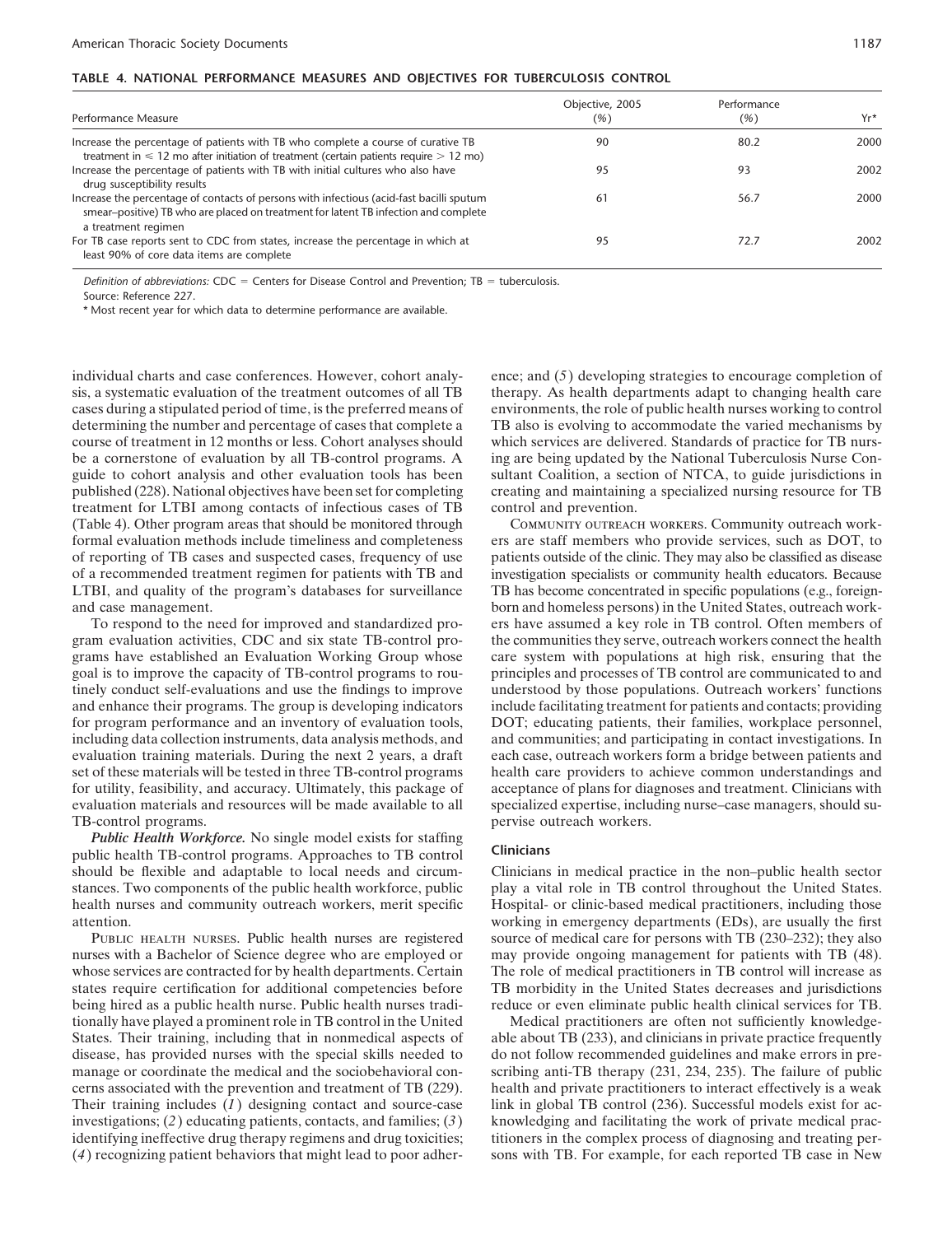Mexico, a collaborative case-management strategy is used that includes treating clinicians and pharmacists from the private sector in addition to public health case managers (48). Another model of effective private–public partnerships was employed in NYC during the 1985–1992 TB resurgence, with health department case management and DOT for patients under private care (13).

As TB elimination efforts continue, the role of medical practitioners will further expand because they provide access to populations that have been targeted for testing and treatment of LTBI. Greater participation by the non–public health sector in preventive intervention has been advocated (2, 51), and clinical standards have been published to guide medical practitioners in managing patients with TB disease and LTBI (8).

#### *Roles and Responsibilities of Clinicians.*

- Private medical practitioners should
	- understand prevalent medical conditions, including those with public health implications, of populations within their practice;
	- understand applicable state laws and regulations for reporting diseases and the need to report cases;
	- understand the range of responsibilities, statutory and otherwise, that arise when TB is suspected in a patient under medical evaluation, including (*1*) the need for prompt establishment of diagnosis; (*2*) use of consultants and hospitalization if indicated; (*3*) reporting the suspected case to the jurisdictional public health agency and cooperating with subsequent public health activities; and (*4*) developing, in partnership with the public health agency, a treatment plan that optimizes the likelihood that the patient will complete the recommended course of therapy;
	- incorporate current recommendations for diagnosis (3), standard treatment of TB (5), and targeted testing and treatment of LTBI (4); and
	- be able to place and read tuberculin skin tests, rule out suspected TB disease (by clinical examination, history, and chest radiograph), and treat and monitor treatment for LTBI.
- Providers of medical care for children and adolescents should also
	- use a questionnaire to screen all new patients for risk factors for LTBI and give those with risk factors a tuberculin skin test to be interpreted by a trained health care provider (237), and
	- place and interpret tuberculin skin tests of family members of children with LTBI when this service is not otherwise accessible.
- Clinicians who administer treatment that can suppress the immune system should administer a questionnaire about risk factors for TB. If risk factors are present, a tuberculin skin test should be administered and the result obtained before or commensurate with starting immunosuppressive therapy.

#### **Civil Surgeons**

Civil surgeons are licensed physicians who are certified by the U.S. Citizenship and Immigration Service to conduct a required health screening examination, including testing for LTBI and active TB disease, on foreign-born persons living in the United States who apply for permanent residency. In 2002, approximately 679,000 foreign-born persons applied for permanent residency and were screened by civil surgeons, compared with 245,000 such persons in 1995 (238). CDC has responsibility for providing guidance on screening and treatment but has no regulatory role in monitoring the quality or outcomes of these examinations.

Because of their access to foreign-born persons at high risk, civil surgeons are a critical component of TB control. U.S.-based immigration screening can identify foreign-born persons with LTBI for whom treatment is indicated (239). Although civil surgeons receive immigration-focused training, little information is available on the knowledge, attitudes, and practices of civil surgeons. A recent survey indicated that among 491 physicians serving as civil surgeons in California, Massachusetts, and New York, the majority were graduates of U.S. medical schools, 75% were primary care practitioners, and 47% were board-certified in their specialty. Among 5,739 foreign-born applicants examined by these civil surgeons, 1,449 (25%) received nonstandard screening (240). As a result of these findings, efforts are under way to develop guidance documents and training materials for physicians who screen immigrants for TB infection and disease.

# *Roles and Responsibilities of Civil Surgeons.*

- Civil surgeons should
	- understand current guidelines for the diagnosis (3) and treatment of TB (5) and LTBI (4),
	- establish a working relationship with the jurisdictional health agency and report suspected and confirmed cases of TB, and
	- develop a referral mechanism for evaluation for TB disease and LTBI of persons seeking adjustment of immigration status.

### **Community Health Centers**

Community health centers typically provide primary health care services to populations that encounter barriers to receiving those services at other sites in the health care system, such as lowincome working persons and their families, immigrants and refugees, uninsured persons, homeless persons, the frail elderly, and poor women and children. Patients at high risk for TB often receive primary and emergency health care in community health centers (51). For example, community health centers in certain inner-city areas might serve primarily a clientele of homeless persons, whereas centers in neighborhoods in which certain racial and ethnic populations are concentrated might become predominant health care providers for immigrants and refugees. Newly arriving refugee families are frequently directed to community health centers to receive federally supported health screening services, which might include targeted testing and treatment for LTBI. Persons with symptoms of TB might go first for evaluation and care to a community health center. For these reasons, community health centers are a critical part of efforts to control and prevent TB.

### *Roles and Responsibilities of Community Health Centers.*

- Community health centers should
	- provide their medical staff with the skills and knowledge needed to conduct a TB risk assessment of their clients, diagnose and initiate treatment for TB disease, and diagnose and treat LTBI (241);
	- develop close working relationships with consultant physicians, hospitals, and clinical laboratories and with the public health agency that serves their jurisdiction;
	- arrange for reporting patients with suspected TB, ensuring availability of diagnostic services (e.g., sputum smears for AFB, cultures for *M. tuberculosis*, and chest radiographs), and providing consultation and referral of patients for diagnosis, treatment, and hospitalization, as indicated);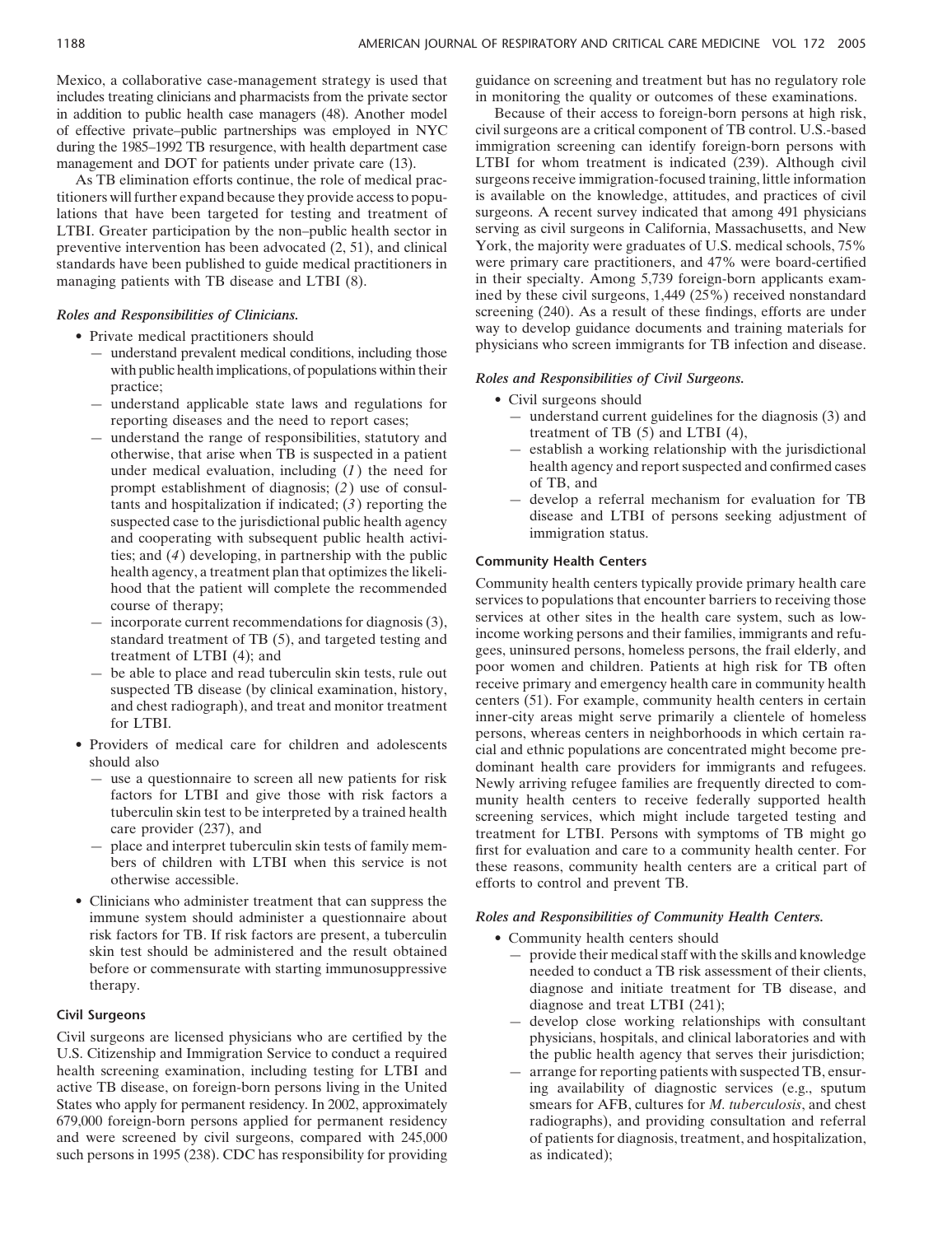- understand federal and state programs that support screening, diagnostic, and treatment services for patients at high risk and make prevention, diagnosis, and treatment of TB a high priority;
- work with public health agencies to educate patients about the personal and public health implications of TB and LTBI and motivate them to accept prevention services; and
- establish recommended infection-control practices (10) to protect patients and staff.

#### **Hospitals**

Hospitals provide multiple services that are instrumental to the diagnosis, treatment, and control of TB. Hospitals with active outpatient and EDs often serve as sites of acute and primary medical care for homeless persons, inner-city residents, immigrants and refugees, and other persons at high risk for TB. Also, hospital staff members often provide medical consultation services for the diagnosis and management of TB by public health and community clinicians. Laboratory services provided by hospitals for community-based medical care providers might include key diagnostic tests for TB.

TB cases often are detected during hospitalization at acutecare hospitals (230, 242). In a prospective cohort study at 10 sites in the United States, 678 (45%) of 1,493 patients reported with TB received their diagnosis during hospitalization (230). Hospital-based health professionals evaluate patients for TB, establish the diagnosis, and initiate treatment regimens and reporting of cases to public health departments. Instances of delayed recognition, diagnosis, and treatment for TB among hospitalized patients subsequently found to have TB have been reported (24, 178), indicating a need for more effective training and education of hospital medical staff members.

Because 25 to 45% of patients with TB receive their diagnostic evaluation while in a hospital (230, 242), hospitals have an opportunity to provide patient-based teaching on TB for their own staff members and for health professionals from the community served by the hospital. Venues such as staff conferences and medical grand rounds, conducted regularly by hospitals, can be sources of training and education on clinical, laboratory, and public health concerns that arise during evaluation and initial medical management of hospitalized patients with TB.

Hospitals should protect their patients, staff, and visitors from exposure to *M. tuberculosis*. The importance of effective TB infection control was emphasized during the 1985–1992 TB resurgence in the United States, when hospitals were identified as sites of transmission of multidrug-resistant TB (243). Implementation of effective infection-control guidelines has been effective in reducing transmission of TB in hospitals (56, 244, 245).

#### *Roles and Responsibilities of Hospitals.*

- Hospitals that deliver inpatient care for TB should develop policies that ensure that patients suspected to have contagious forms of the disease are isolated and that effective infection-control measures are implemented. Such hospitals should provide recommended TB-related diagnostic testing and should ensure that patients receive a standard treatment regimen (245).
- Hospitals should promptly report any patient with a suspected or confirmed diagnosis of TB to the jurisdictional public health agency. A written policy for discharging patients with TB, developed in collaboration with the public health agency, should be prepared. Certain states have regulations stipulating that the jurisdictional public health

agency should approve discharge from hospital of patients with TB. Patients with TB should be discharged on a standard anti-TB regimen, and advance arrangements should be made to ensure follow-up after discharge. Close coordination between the hospital and the jurisdictional public health agency can enhance patient follow-up after discharge (5, 56).

- Hospitals should develop a written policy and plan for prevention of the nosocomial transmission of TB. Recommendations have been published to guide the development of an infection-control plan (10) and are reviewed in this statement. New guidelines for prevention of transmission of *M. tuberculosis* in health care settings will be published by CDC in 2005.
- Hospitals should take responsibility for the training and ongoing medical education of their medical and house staff in the prevailing diseases of the populations to which they provide care. When appropriate, education should include the local epidemiologic profile of TB, the best current diagnostic tests and recommended treatment regimens, appropriate infection-control measures, and case management responsibilities (i.e., reporting, protection of contacts, importance of treatment until cure, and the concept of public health case management).

#### **Academic Institutions**

Academic institutions (including schools of medicine, public health, and nursing) have an opportunity to contribute to TB control in the United States and worldwide. Students from diverse disciplines, including the clinical and laboratory sciences, nursing, epidemiology, and health services, should be introduced to applicable concepts of public health in general and, because TB is a major cause of preventable illness and death in developing countries (44), to TB in particular. During the resurgence of TB in the United States during 1985–1992, expertise in TB was limited. Federal funding for programs (e.g., the NIH National Heart, Lung, and Blood Institute's Tuberculosis Academic Award program) helped provide funding to incorporate teaching of TB more fully into medical school curricula. Researchers at academic institutions are critical to efforts to improve the prevention, management, and control of TB because of their efforts to develop new tools, including new diagnostic tests, new drugs, better means of identifying and treating LTBI, and basic research to create a vaccine for TB (180, 246, 247).

As with hospitals, academic institutions can provide benefits to other participants in TB control. Conferences, grand rounds, and other presentations are a source of continuing education for private medical practitioners and other community-based HCWs. As well-trained specialists, researchers at academic institutions can provide clinical, radiographic, and epidemiologic consultation to medical practitioners and public health agencies. A majority of academic institutions manage university-based hospitals, which often serve populations at high risk. University hospitals can become models for TB risk assessment of patients, inpatient care, and infection-control practice, and they can serve as tertiary care sites for an entire community or region.

Partnerships between academic institutions and public health agencies are mutually beneficial (248). In certain cases, health departments and public health TB clinics are staffed or managed by faculty physicians from academic institutions. This partnership facilitates use of these clinics for graduate medical training for physicians in subspecialty areas (e.g., pulmonary and infectious diseases), enhances training for clinic staff, and provides opportunities for clinical and operational research.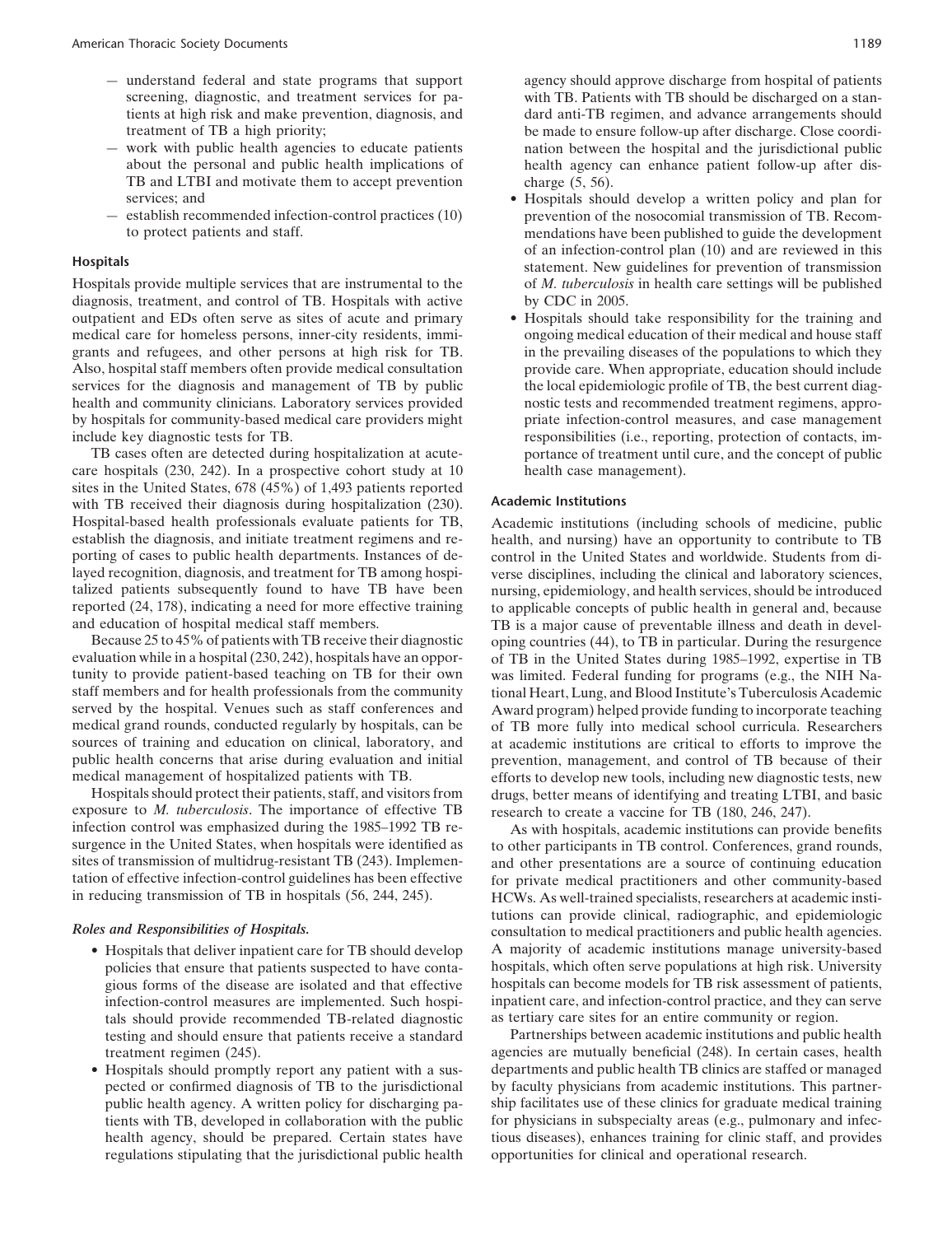### *Roles and Responsibilities of Academic Institutions.*

- Academic institutions (including schools of medicine, public health, and nursing) should incorporate TB education into their curricula. Training and teaching programs should include the routine applications of TB risk assessment. Students and trainees in all medical disciplines should understand and appreciate the importance and roles of the primary and specialty medical care providers and public health, including the necessary collaboration between academic institutions and local, state, and federal public health agencies.
- Academic institutions should serve as repositories of expertise in the treatment and management of TB and as a resource for public health and community-based clinicians and other HCWs.
- Academic institutions should partner with public health agencies to improve TB control. Partnerships are mutually beneficial. For academic institutions, partnerships provide additional sites for education and training, opportunities for clinical research, and, for patients with TB, a systematic transition from hospital to outpatient care, including DOT. Public health agencies gain exposure to students and trainees, a ready source of referral for consultation and management of complex medical problems, and research opportunities.
- Academic institutions should provide leadership in conducting research in diagnostics, drugs, and vaccines for TB.

### **Medical Professional Organizations**

Because they are involved with medical practice, research, education, advocacy, and public health, medical professional organizations are critical partners in TB-control efforts. Greater participation of the non–public health medical sector is needed to maintain clinical expertise in the diagnosis and management of TB in an era of declining incidence. Organizations whose memberships include primary care medical practitioners can make significant contributions to the control, prevention, and elimination of TB by including TB in their training and education agendas.

ATS and IDSA both support TB-control efforts in the United States. With a membership of approximately 14,000 health professionals, including clinicians trained in pulmonary diseases, ATS conducts research, education, patient care, and advocacy to prevent respiratory diseases worldwide. IDSA promotes and recognizes excellence in patient care, education, research, public health, and the prevention of infectious diseases. In recent years, IDSA has joined ATS in focusing education and advocacy activities on TB through its annual meetings, publications, and sponsorship of this series of statements.

Other medical professional organizations also can support TB-control efforts. Medical professional organizations can (*1*) provide TB education to their members through meetings, symposia, statements, and web sites; (*2*) serve as venues for better communication between the private medical and public health sectors; (3) promote the TB research agenda locally and nationally; and (*4*) advocate for resources for strong TB control globally and in the United States.

#### *Roles and Responsibilities of Medical Professional Organizations.*

• Medical professional organizations should train and educate their members and other health professionals (e.g., private medical practitioners, nurses, epidemiologists, laboratory specialists, or program administrators) regarding the clinical and public health aspects of the risk assessment, diagnosis, treatment, control, and prevention of TB. Training and education can be provided in traditional venues, such as scientific meetings and symposiums, and electronically through web sites. As continuing medical and nursing education is now a prerequisite to licensure, medical professional organizations are a convenient education resource for the private medical community.

- Medical professional organizations should provide professional leadership on clinical practice and control of TB by participating in the development or endorsement of guidelines, influencing professional school curricula, and establishing and supporting fellowship training programs as applicable.
- Medical professional organizations should provide advocacy for adequate funding for TB control and research through public education campaigns.
- Medical professional organizations should advocate the importance of greater U.S. involvement in global control of TB by linking U.S. health professionals with those from other parts of the world at meetings and symposia, including information on global TB in statements and education materials, providing their members with opportunities to serve as technical consultants, and participating in special projects to support or improve TB control in other regions of the world.

#### **Community-based Organizations**

Involvement of community groups in TB control has long been encouraged (17). The critical importance of such involvement is underscored by the trend in the United States for TB to be limited to certain populations at high risk (e.g., contacts of persons with active cases, persons born outside the United States, homeless persons, incarcerated persons, and persons with HIV infection). Programs for education and targeted testing and treatment of LTBI should be organized for these populations.

The public health sector frequently experiences difficulty in gaining access to persons in populations of high risk (51). Such persons might be socially marginalized, as in the case of new refugees, or they might be suspicious of persons representing government agencies, as in the case of undocumented aliens. Furthermore, the target population's own view of its health-care priorities, often best articulated by community-based organizations that represent them, should be considered in the design of public health interventions (249). Social, political, religious, and health-related organizations that have arisen from grassroots efforts to meet community needs often can facilitate access to public health programs (221).

Community-based organizations can be particularly effective in providing information and education on TB to their constituencies. As part of the communities they serve, such organizations are often highly regarded in their communities, and their messages might be accepted more positively than those delivered by the jurisdictional health department.

### *Roles and Responsibilities of Community-based Organizations.*

• Community-based organizations should be aware of their constituents' health risks. Organizations providing services to populations at risk for TB should partner with the jurisdictional public health TB program and medical care providers from the community to facilitate access to diagnostic, treatment, and prevention services for the target population. As resources allow, organizations should provide assistance for treatment services to their constituency (e.g.,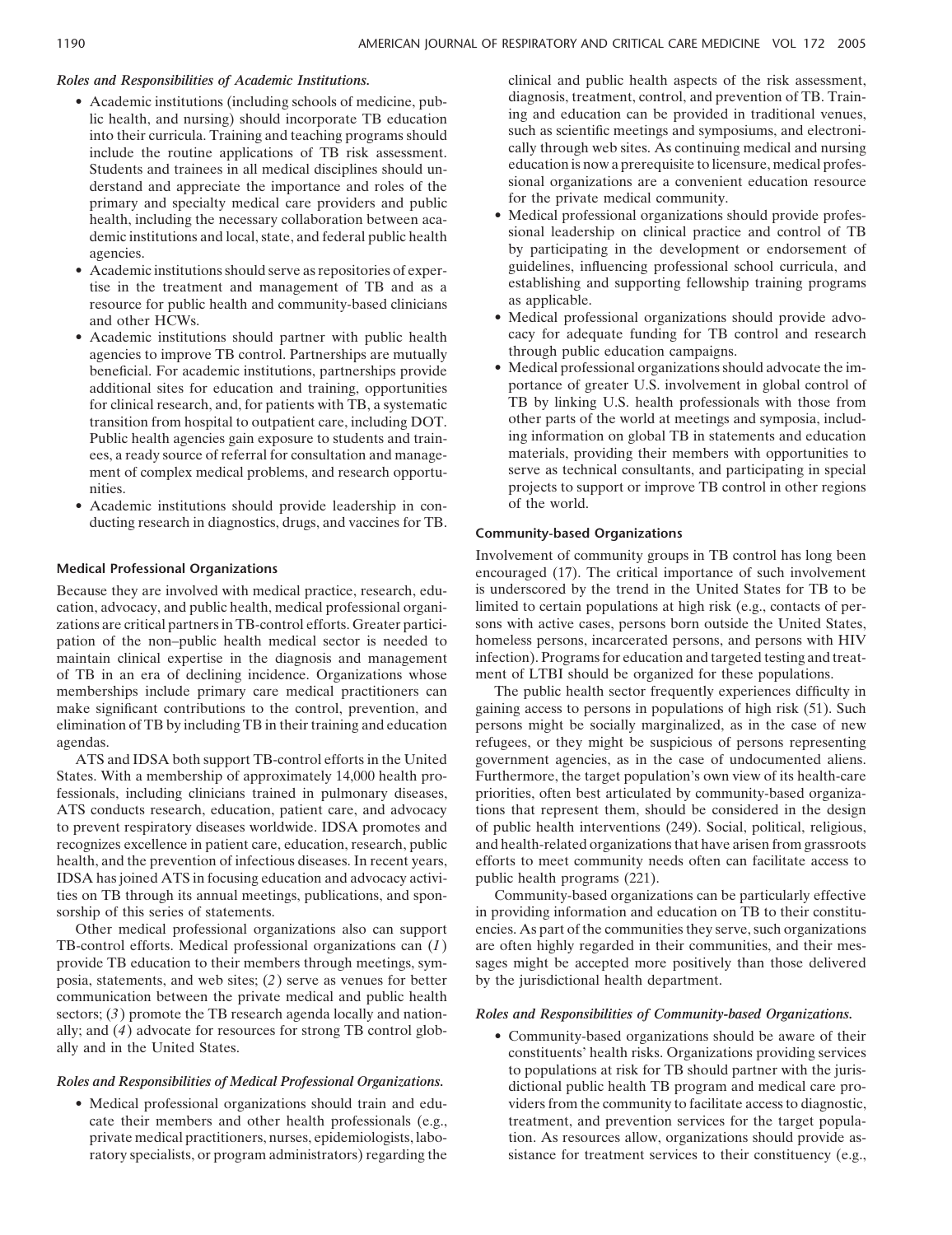DOT, incentives and enablers, and other outreach services).

- When serving a population at risk for TB, communitybased organizations should become involved in advocacy initiatives, such as state and local TB advisory committees and coalitions.
- Community organizations serving populations at high risk should work with public health agencies and educational institutions to develop education materials that are tailored culturally and linguistically to their populations.

### **Correctional Facilities**

Correctional facilities are common sites of TB transmission and propagation (250, 251). Incidence of TB and of LTBI is substantially higher in prisons and jails than in the general population (252, 253). TB is believed to be the leading cause of death for prisoners worldwide (254).

Targeted testing for and treatment of LTBI in correctional facilities have been demonstrated to have a substantial public health impact (124). Testing and treatment for LTBI is performed more easily in prisons (255) because the length of stay is generally sufficient to permit completion of a course of treatment. Jails have proved convenient sites for targeted testing, but subsequent treatment of LTBI has proved challenging (256). Innovative methods for assuring completion of treatment for LTBI in jail detainees have been proposed (257).

Because of their communal living arrangements, correctional facilities, like health care facilities, have the responsibility to limit the transmission of TB within the institution and to protect their inhabitants and staff from exposure. This is a particular challenge in jails because of the short lengths of stay for the majority of detainees. Even in prison systems, abrupt and unexpected transfers of detainees among institutions might occur, with little consideration for health issues. Prisons and jails frequently house HIV-infected persons in separate facilities to ensure adequate health care. However, recent publications describing outbreaks of TB in such settings have emphasized the hazard of this strategy (35, 126).

### *Roles and Responsibilities of Correctional Facilities.*

- Correctional facilities should work with the jurisdictional public health agency to develop and maintain an accurate epidemiologic profile of the risk for TB in the inmate population.
- On the basis of the local epidemiology of TB, correctional facilities should develop written policies to establish effective programs to screen for active TB, respond promptly when cases occur within the facility, provide targeted testing and treatment programs for inhabitants and detainees with LTBI, and provide ongoing, competency-based education of all staff members.
- Correctional facilities should establish ongoing working relations with public health agencies, hospitals, and other community partners for policy development, consultation and referral.
- Correctional facilities should develop firm linkages for referral of persons under treatment for TB disease and LTBI.
- Correctional facilities, following requirements of the Occupational Safety and Health Administration and other regulatory agencies, should develop infection-control programs to protect inhabitants, detainees, staff, and visitors from exposure to TB (258). Correctional facilities should continually evaluate the effectiveness of the institutional TB-control program to eliminate transmission within the facility.

### **Pharmaceutical and Biotechnology Industries**

Because of their essential role in developing new diagnostics, drugs, and vaccines, the pharmaceutical and biotechnology industries are partners in TB control. Although development of new tools for diagnosis, treatment, and prevention of TB has been deemed essential to the effort to combat the disease globally and to continue to make progress toward its elimination in the United States and other developed countries (1, 2, 45, 259), progress in these fields has been slow. Slow progress in this field has been attributed to private industry's perception that such products are not needed in developed countries and do not offer profit opportunities in resource-poor countries (246, 260). However, new public–private partnerships are emerging to facilitate the development of essential new tools (261), including three partnerships established with support from the Bill and Melinda Gates Foundation: the Global Alliance for Tuberculosis Drug Development (http://www.tballiance.org), the Aeras Global Tuberculosis Vaccine Foundation (http://www.aeras.org), and the Foundation for Innovative New Diagnostics (http://www.finddiagnostics.org). These organizations have provided venues to identify and address obstacles to developing new tools for TB among private industry, public and academic researchers, and philanthropic organizations. These organizations also receive support from the private sector.

The pharmaceutical industry has also contributed to the global TB control effort by assisting in making drugs for TB, including second-line drugs for patients with multidrug-resistant TB, more affordable (262, 263). Such actions can enable pharmaceutical companies to become leaders in efforts to improve TB control and prevention.

# *Roles and Responsibilities of the Pharmaceutical and Biotechnology Industries.*

- The pharmaceutical and biotechnology industries should — understand the dimensions of the global TB epidemic and realize their key role in developing the necessary tools for diagnosis, treatment, and prevention of TB;
	- respond to the current surge of interest in TB globally by reexamining the costs of new product development and by considering potential new public and private funding and the markets for such products in developing countries;
	- contribute their perspectives and become involved in coalitions such as NCET, the Global Partnership to Stop Tuberculosis, the Global Alliance for Tuberculosis Drug Development, and the Foundation for Innovative New Diagnostics; and
	- work with other stakeholders to ensure access of essential products to those whose lives are at stake.

# **ESSENTIAL COMPONENTS OF TB CONTROL IN THE UNITED STATES**

#### **Case Detection and Management**

Case detection and case management include the range of activities that begin when a diagnosis of TB is first suspected and end with the completion of a course of treatment for the illness. TB case management describes the activities undertaken by the jurisdictional public health agency and its partners to ensure successful completion of TB treatment and cure of the patient. The rationale and methodology of TB case management have been described previously (5). Organizational aspects of case management from the viewpoint of the jurisdictional public health agency are also discussed in this statement.

Case detection includes the processes that lead to the presentation, evaluation, receipt of diagnosis, and reporting of persons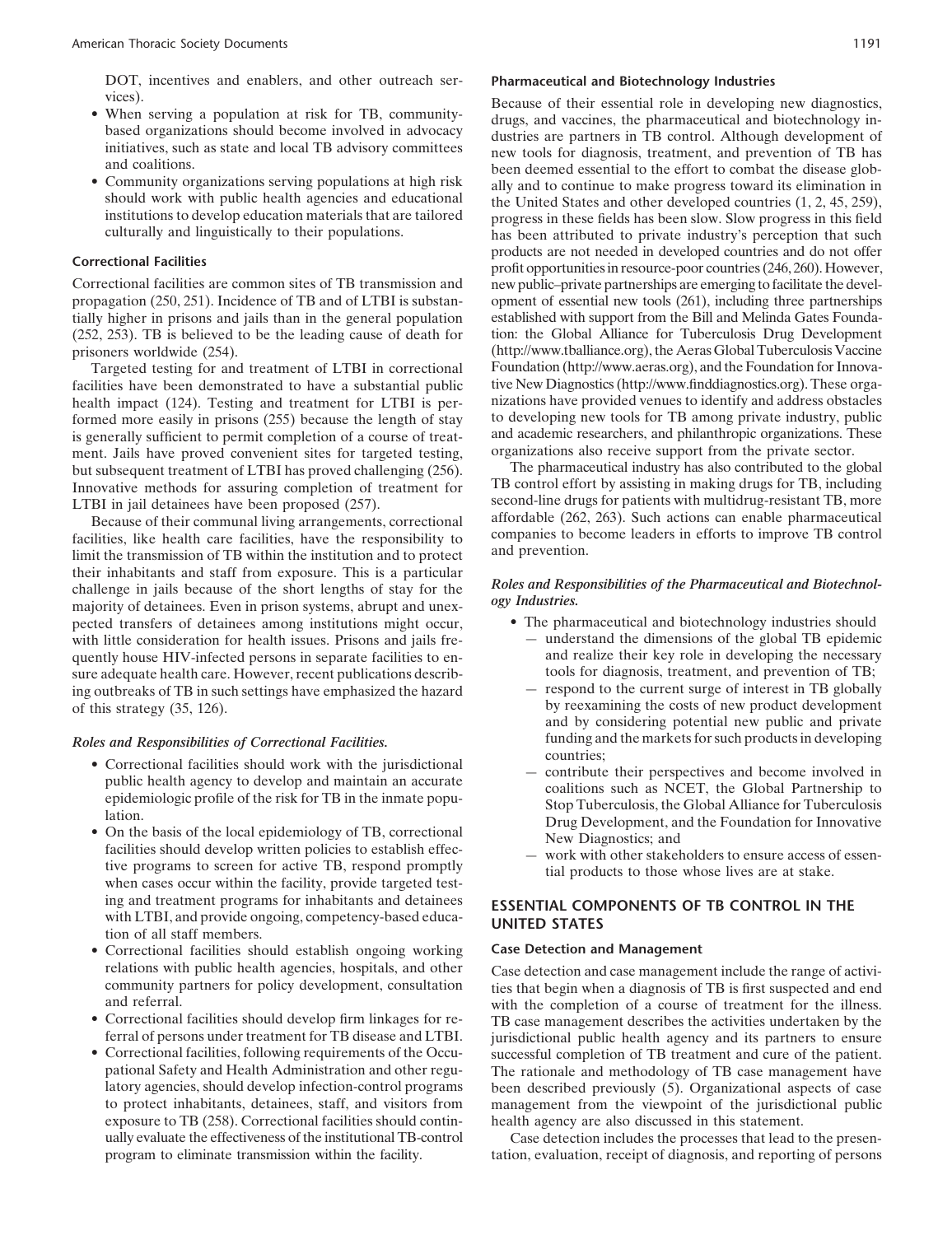with active TB. Case detection involves patients with active TB who seek medical care for symptoms associated with TB, their access to health care, their health care providers, the consultants and clinical laboratories used by those health care providers, and the responsible public health agency. Although steadily increasing treatment completion rates (14) indicate that progress has been made in the management of patients with TB, TB case detection is still problematic. Delays in diagnosis and report of TB cases continue to be common. Also, despite the 44% reduction in TB incidence in the United States since 1992, the proportion of pulmonary cases that are sputum smear–positive at diagnosis has changed little, accounting for more than 60% of all reported cases (14). The majority of pulmonary TB cases continue to be diagnosed at an advanced stage. Earlier diagnosis would result in less individual morbidity and death, greater success in treatment, less transmission to contacts, and fewer outbreaks of TB. Improvement in the detection of TB cases is essential to progress toward elimination of TB in the United States (Box 1).

The first step in improving TB case detection is to remove barriers in access to medical services that are often encountered by persons in high-risk categories. Such barriers might be patientrelated, such as cultural stigmas associated with the diagnosis of TB, which might lead foreign-born persons to deny or hide symptoms (264, 265), or fear of being reported to immigration authorities if medical care is accessed (19). Foreign-born persons, particularly recently arrived immigrants, refugees, and other persons of low SES might not have access to primary health services because they do not have health insurance or they are not familiar with the U.S. medical care system (20, 118, 266).

Removing patient-related barriers to health care is particularly difficult. Improved patient education about TB is needed (18). Continuing immigration from countries at high risk, often including persons with strong cultural views about TB, underscores the need for patient education. As with other interventions to enhance TB control and prevention, local public health action should be based on the local pattern of disease. In developing education messages and outreach strategies, public health authorities should work with organizations that serve communities at high risk to gain community input (203). This statement provides recommendations on working with community-based organizations, key informants, and academic institutions to gain ethnographic information, learn about the health beliefs and values of populations at high risk within the community, and develop targeted interventions that will be most effective.

The majority of TB cases are detected during the medical evaluation of symptomatic illnesses (19, 267). Persons experiencing symptoms ultimately attributable to TB usually seek care not at a public health TB clinic but rather from other medical practitioners and health care settings. In 18 California counties with the highest TB morbidity of persons during 1996–1997, initial points of entry into the health care system for persons who received a diagnosis of TB were hospital inpatient evaluations (45%), private outpatient offices or clinic evaluations (32%), TB clinic evaluations (12%), and other sites (11%), including a non-TB clinic in a health department and correctional facilities (California Tuberculosis Controllers Association, unpublished data, 2003). A similar pattern was observed in Washington State. In Seattle and its suburban areas in 1997, primary care practitioners or clinics reported 48% of TB cases during evaluations of outpatients with symptoms and 32% during hospital evaluations; only 2% of cases were diagnosed during a public health TB clinic evaluation for a symptomatic illness (Seattle–King County Department of Public Health, unpublished data, 1998).

These data indicate that the professionals in the primary health care sector, including hospital and ED clinicians, should

be trained to recognize patients with symptoms consistent with TB. Dramatic reductions in TB were recorded in New York City (13) and Baltimore (195) in association with extensive education campaigns for health care providers in the community. These studies indicate the need to maintain clinical expertise for the diagnosis and treatment of TB (24, 41).

Because pulmonary disease among adults is most frequently associated with the spread of TB, the following discussion and recommendations regarding TB case detection are limited to considerations of pulmonary TB among adults. A classic set of historic features, signs, symptoms, and radiographic findings occurring among adults should raise a suspicion of pulmonary TB and prompt a diagnostic investigation (3, 189, 267–271). Historic features include exposure to TB, a positive test result for *M. tuberculosis* infection, and the presence of risk factors such as immigration from a high-prevalence area, HIV infection, homelessness, or previous incarceration. Signs and symptoms typical of TB include prolonged coughing with production of sputum that might be bloody, fever, night sweats, and weight loss. On a chest radiograph, the classical findings of TB in immunocompetent patients are upper lobe infiltrates, frequently with evidence of contraction fibrosis and cavitation (270). However, these features are not specific for TB, and, for every person in whom pulmonary TB is diagnosed, an estimated 10 to 100 persons are suspected on the basis of clinical criteria and must be evaluated (272, 273).

The clinical presentation of TB varies considerably as a result of the extent of disease and the host response. In addition, variation in clinical symptoms and signs of TB is associated with underlying illnesses (e.g., HIV infection, chronic renal failure, alcoholism, drug abuse, and diabetes mellitus). The signs of TB are also associated with race and ethnicity and are attributed to unknown factors (3, 267, 270). The chest radiograph among persons with advanced HIV infection and pulmonary TB, for example, might have lower lobe and lobar infiltrates, hilar adenopathy, or interstitial infiltrates (274). TB should be suspected in any patient who has persistent cough for more than 2 to 3 weeks or other compatible signs and symptoms as noted previously (10, 267, 275).

In the drive toward TB elimination in the United States, effective TB case detection is essential, and medical practitioners should recognize patients in their practice who are at increased risk for TB and be aware of the possibility of diagnosing TB if they observe compatible symptoms. Guidelines have been provided for the initial steps of TB case detection in five clinical scenarios encountered by providers of primary health care, including those serving in medical EDs (Table 5). In these settings, evidence exists to support proceeding with a diagnostic evaluation for pulmonary TB. The subsequent management of suspected cases in these scenarios depends on the judgment of the medical practitioner, in consultation with specialists in internal medicine, pulmonary diseases, or infectious diseases if necessary (5). These recommendations do not cover the spectrum of clinical presentations of pulmonary TB in adults and are not meant to substitute for sound clinical judgment.

Cases of pulmonary TB also are detected through directed public health activities designed to detect TB disease among certain persons who have not sought medical care. Compared with persons whose cases were detected passively by medical practitioners among patients who have sought medical care, persons whose cases are detected actively are usually in a less advanced stage of pulmonary disease, as manifested by the absence of symptoms and by negative sputum AFB smear results. Although no supporting literature exists, cases detected in that stage of disease might be less advanced and easier to cure.

Active efforts to detect cases of TB among persons who have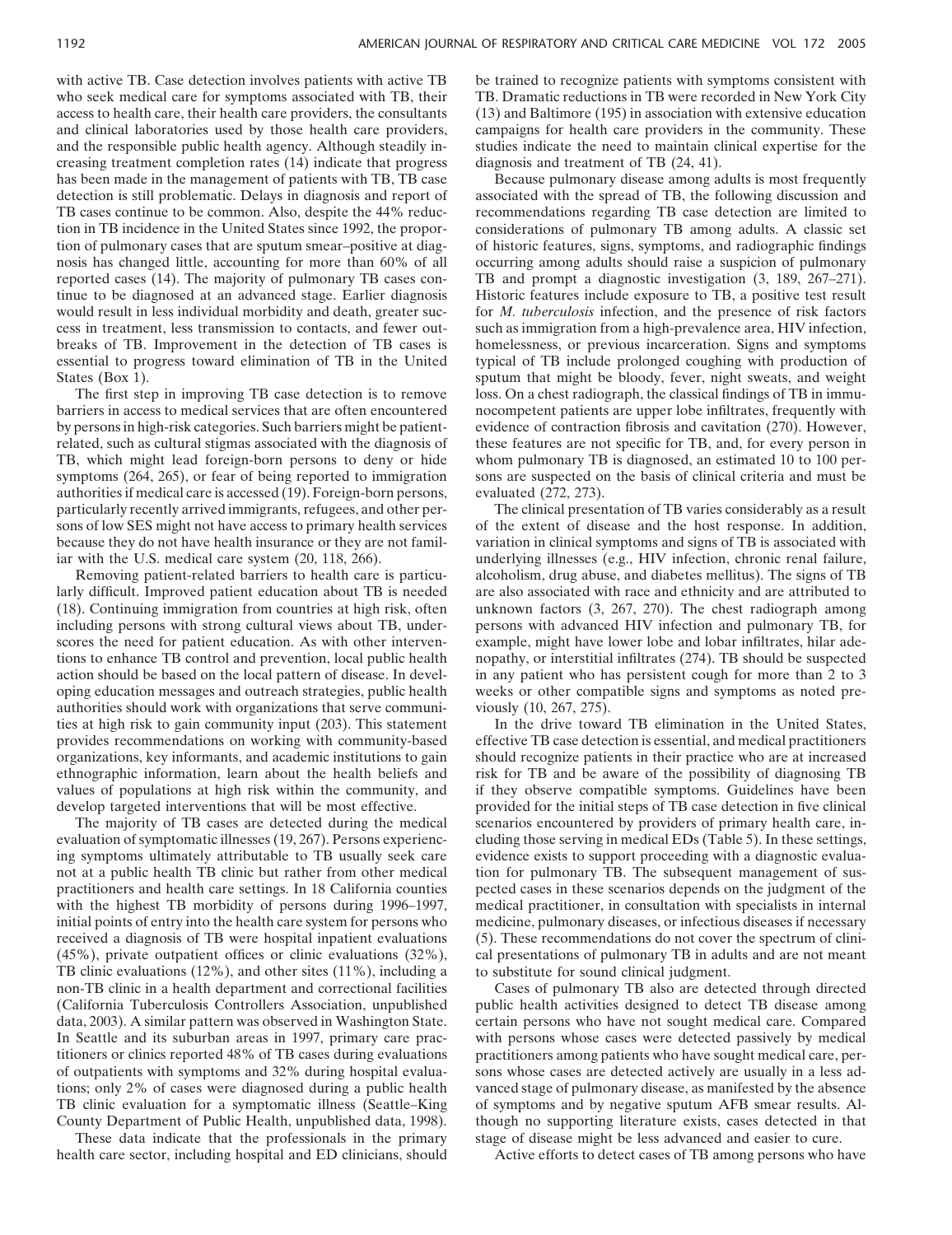#### **TABLE 5. GUIDELINES FOR THE EVALUATION OF PULMONARY TUBERCULOSIS IN ADULTS IN FIVE CLINICAL SCENARIOS**

| Patient and Setting                                                                                                                                                                   | Recommended Evaluation                                                                                                                                      | Evidence<br>Rating |
|---------------------------------------------------------------------------------------------------------------------------------------------------------------------------------------|-------------------------------------------------------------------------------------------------------------------------------------------------------------|--------------------|
| Any patient with a cough of $\geq 2-3$ wk duration, with at least one additional<br>symptom, including fever, night sweats, weight loss, or hemoptysis                                | Chest radiograph: if suggestive of $TB^{\dagger}$ (or if patient has HIV infection),<br>collect three sputum specimens for AFB smear microscopy and culture | All                |
| Any patient at high risk for TB* with an unexplained illness, including<br>respiratory symptoms, of $\geq 2-3$ wk duration                                                            | Chest radiograph: if suggestive of TB <sup>†</sup> , collect three sputum specimens for<br>AFB smear microscopy and culture                                 | AIII               |
| Any patient with HIV infection and unexplained cough and fever                                                                                                                        | Chest radiograph, three sputum specimens for AFB smear microscopy and culture                                                                               | All                |
| Any patient at high risk for TB* with a diagnosis of community-acquired<br>pneumonia who has not improved after 7 d of treatment                                                      | Chest radiograph, three sputum specimens for AFB smear microscopy<br>and culture                                                                            | AIII               |
| Any patient at high risk for TB* with incidental findings on chest radiograph<br>suggestive of $TB^{\dagger}$ even if symptoms are minimal or absent <sup><math>\ddagger</math></sup> | Review of previous chest radiographs if available, three sputum specimens<br>for AFB smear microscopy and culture                                           | All                |

*Definition of abbreviations:*  $AFB = acid$ -fast bacilli;  $TB = tuberculosis$ .

\* Patients with one of the following characteristics: recent exposure to a person with a case of infectious TB; history of a positive test result for *M. tuberculosis* infection; HIV infection; injection or noninjection drug use; foreign birth and immigration in  $\leq 5$  yr from a region in which incidence is high; residents and employees of highrisk congregate settings; membership in a medically underserved, low-income population; or a medical risk factor for TB (including diabetes mellitus, conditions requiring prolonged corticosteroid and other immunosuppressive therapy; chronic renal failure, certain hematologic malignancies, and carcinomas; weight  $> 10\%$ below ideal body weight, silicosis, gastrectomy, or jejunoileal bypass).

† Infiltrates with or without cavitation in the upper lobes or the superior segments of the lower lobes (270).

‡ Chest radiograph performed for any reason, including targeted testing for latent TB infection and screening for TB disease.

not sought medical care are routinely made during evaluation of contacts of patients with pulmonary TB (30, 31, 276) and of other persons with newly diagnosed infection with *M. tuberculosis* (4). Screening for TB also is performed during evaluation of immigrants and refugees with class B1 or class B2 TB notification status (277–279), during evaluations of persons involved in TB outbreaks (34, 35, 136, 172, 280, 281), and occasionally in working with populations with a known high incidence of TB (167, 185). Screening for TB disease is indicated when the risk for TB in the population is high and when the consequences of an undiagnosed case of TB are severe (282), such as in jails and prisons (253, 283).

Screening for TB disease (i.e., active case finding) might contribute substantially to overall TB case detection. A populationbased study from Los Angeles indicated that 30% of reported TB cases during the period of study were detected through screening activities (267). During 1998–2001, of 356 TB cases reported by the Seattle–King County TB Program, 40 (11%) were detected through active case detection in contact investigation and evaluations of immigrants and refugees with class B1 and B2 TB notification status.

The clinical settings in which TB has been effectively detected among persons without symptoms, the methodology of testing, and outcomes of the screening process have been described (Table 6). On the basis of its very high yield of detecting TB cases, domestic follow-up evaluation of immigrants and refugees with class B1 and B2 TB notification status should be given highest priority by all TB-control programs. The yield of detecting TB cases during screening at homeless shelters increased sharply in an outbreak setting (Table 6). Although prevalence data from individual studies are not available, investigations undertaken to control TB outbreaks that involved diverse settings and groups of immunocompetent and immunocompromised persons have consistently been productive in detecting TB cases and high rates of LTBI among exposed persons (34, 35, 136, 173, 280, 281). Outbreak investigations should be counted among the settings in which screening for active TB is recommended.

#### **Contact Investigation and Outbreak Control**

Contact investigation is an essential function of TB control in the United States (Box 4) (1, 17). The investigation of a case of TB results in identifying approximately 10 contacts (284). Among close contacts, approximately 30% have LTBI, and 1 to 3%

have progressed to TB disease (30, 284). Without intervention, approximately 5% of contacts with newly acquired LTBI progress to TB disease within 2 years of the exposure (285). The prevalence of TB among close contacts is approximately 1,000/ 100,000 population ( $> 100$ -fold higher than in the general population) (285). Examination of contacts is therefore one of the most important activities for identifying persons with disease and those with LTBI who have a high risk for acquiring TB disease.

Transmission of *M. tuberculosis* has occurred in health care facilities (286, 287), bars (134, 288), doctors' offices (289), airplanes (290), crack houses (291), respite facilities that provide care for HIV-infected persons (136), drug rehabilitation methadone centers (36), navy ships (292), homeless shelters (120), schools (173), church choirs (140), and renal transplant units (141). The utility and importance of contact investigations in those settings and also for populations at high risk (e.g., foreignborn persons [293], children [294–297], and persons exposed to multidrug-resistant TB cases [91, 298]) has also been documented.

In the United States, state and local public health agencies perform 90% of contact investigations as part of the public health mandate for TB control (Box 5) (2). Public health TB-control programs are responsible for ensuring that contact investigations are conducted effectively and that all exposed contacts are identified, provided with access to adequate care, and followed to completion of therapy. For health agencies to fully discharge this responsibility, adequate funding and political commitment are required.

Health agencies use a general epidemiologic framework for contact investigations (299). However, this approach alone might have limited effectiveness because of factors such as initial diagnostic delays and failure to ensure completion of therapy for LTBI. Consequently, programs have recognized the necessity of widening traditional contact investigation sites to include nonhousehold locations (e.g., homeless shelters, correctional facilities, nursing homes, and hospices that serve HIV-infected persons) and households. Genotyping studies have documented that traditional contact investigation methods have failed to identify contacts or detect transmission of *M. tuberculosis* (28, 33, 34, 151, 172). As a result, IOM (2) and ACET (1) have called for the development and implementation of enhanced techniques for contact investigation.

The primary goal of a contact investigation is to identify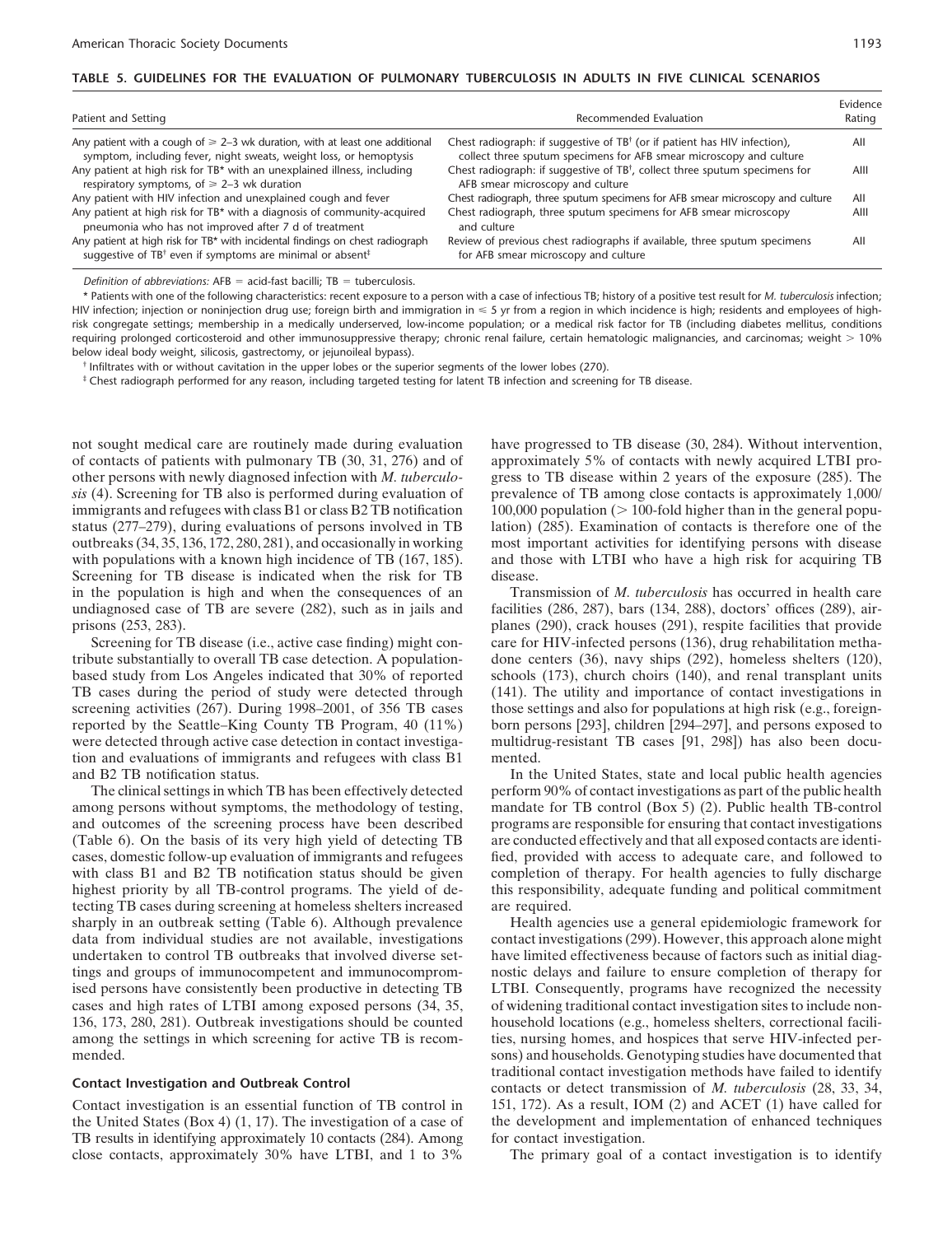persons who were exposed to infectious *M. tuberculosis* and ensure that they are tested for *M. tuberculosis*infection, screened for TB disease, are followed up, and complete a standard course of treatment, if indicated. Secondary goals are to stop transmission of *M. tuberculosis* by identifying undetected patients with infectious TB and to determine whether a TB outbreak has occurred. In that case, an expanded outbreak investigation should ensue.

*Steps of a Contact Investigation.* State and local public health agencies, often represented by TB-control programs, are responsible for initiating and conducting contact investigations and evaluating their outcomes to ensure their effectiveness. A contact investigation has 14 steps, as follows:

1. Setting priorities. A contact investigation is considered once a suspected or confirmed case of TB comes to the attention of the jurisdictional TB-control program. At that time, a decision should be made about the priority of that investigation among other TB-control activities. Not all cases of TB require a contact investigation, and certain investigations will have greater priority than others. Priorities should be decided on the basis of the characteristics of the source-case, of the environment of the place(s) of exposure, and of the contacts. The three most important categories of information used to establish priorities for cases for contact investigations are (*1*) the site of disease, (*2*) the results of sputum AFB smears and NAA testing, and (*3*) the findings on the chest radiograph. In general, patients with pulmonary TB, positive sputum AFB smear results, and cavitation noted on a chest radiograph are more infectious and therefore have a higher priority for contact investigation. The use of an NAA test is helpful in rapidly differentiating between pulmonary disease caused by *M. tuberculosis* and nontuberculous mycobacteria, thus avoiding unnecessary contact investigations. Persons with pulmonary TB who have negative sputum AFB smear results tend to be less infectious, and their contacts should be investigated, but with lower priority.

Contacts of patients with extrapulmonary TB should be evaluated if the patient has concurrent pulmonary or laryngeal disease, the contacts are at increased risk for acquiring TB disease (e.g., children aged  $\leq$  5 years and HIV-infected persons), or the patient has pleural TB (300). Pleural TB is a manifestation of primary TB and often occurs among persons who have been recently infected. In addition, persons with pleural TB can have positive sputum AFB smear results. Children younger than 5 years with TB, regardless of the site of disease, should have a contact investigation to identify the sourcecase.

- 2. Defining the beginning and end of the period of infectiousness. Before a contact investigation can be started, the period of infectiousness of the index case should be determined. This period sets the limits for the investigation, allows for setting priorities for contacts within the designated timeframe, and determines the scheduling for follow-up tests. Exactly when a patient becomes infectious is unknown; the usual assumption is that the patient becomes infectious approximately 3 months before diagnosis; however, it might be longer, depending on the history of signs and symptoms, particularly cough and the extent of disease. The end of the period is defined as the time when contact with the index case is broken or when all of the criteria for determining when during therapy a patient with pulmonary TB has become noninfectious (Box 3) are met. Patients with multidrug-resistant TB who are on inadequate therapy or who have persistently positive sputum AFB smear or culture results might remain infectious for a prolonged period of time. Those patients, if not in effective isolation, should be reassessed for new contacts as long as they remain infectious.
- 3. Medical record review. For potential transmission risk and infectiousness of a case to be assessed, all currently available information about the reported case or suspect is obtained through case medical record reviews, conversations with the health care provider or other reporting

| Setting                                                           | Methodology <sup>†</sup> | Cases Detected/<br>Persons Screened<br>(%) |
|-------------------------------------------------------------------|--------------------------|--------------------------------------------|
| Correctional facility intake screening                            |                          | 0.07, 0.17 <sup>‡</sup>                    |
| Shelter-based screening of homeless men (routine setting)         | 1. 2                     | 0.18, 0.36 <sup>§</sup>                    |
| Inner-city residents seeking social services                      | 1, 2                     | 0.52                                       |
| Contact investigations                                            | 1.2                      | $1 - 3^{9}$                                |
| Shelter-based screening of homeless men (outbreak setting)        | 1, 2, 4                  | $3.1, 4.3**$                               |
| U.S.-based screening of immigrants and refugees with class B1 and | 1, 2, 3                  | $3 - 14$ <sup>††</sup>                     |
| B2-TB notification status*                                        |                          |                                            |

**TABLE 6. SETTINGS, METHODOLOGIES, AND OUTCOMES FOR DETECTING TUBERCULOSIS IN PERSONS WITHOUT SYMPTOMS**

*Definition of abbreviation:* TB = tuberculosis.

\* Persons with TB disease are classified as having active (class B1) or inactive (class B2) TB notification status.

<sup>†</sup> 1 = patients were screened with questionnaire for symptoms of TB; if present, a chest radiograph was obtained; if radiograph was suggestive of TB (270), sputum specimens were obtained for acid-fast bacilli (AFB) microscopy and culture;  $2 =$  patients were screened with tuberculin skin test; if positive, chest radiograph was obtained; if radiograph was suggestive of TB, sputum specimens were obtained for AFB microscopy and culture; 3 = patients were screened with chest radiography; if radiograph was suggestive of TB, sputum specimens were obtained for AFB microscopy and culture; and  $4 =$  patients were screened by obtaining sputum specimens for AFB microscopy and culture.

‡ Sources: References 283, 412.

§ Sources: References 118, 167.

|| Source: Reference 185.

¶ Sources: References 30, 31, 276.

\*\* Sources: References 280, 281.

†† Sources: References 277, 279, 363.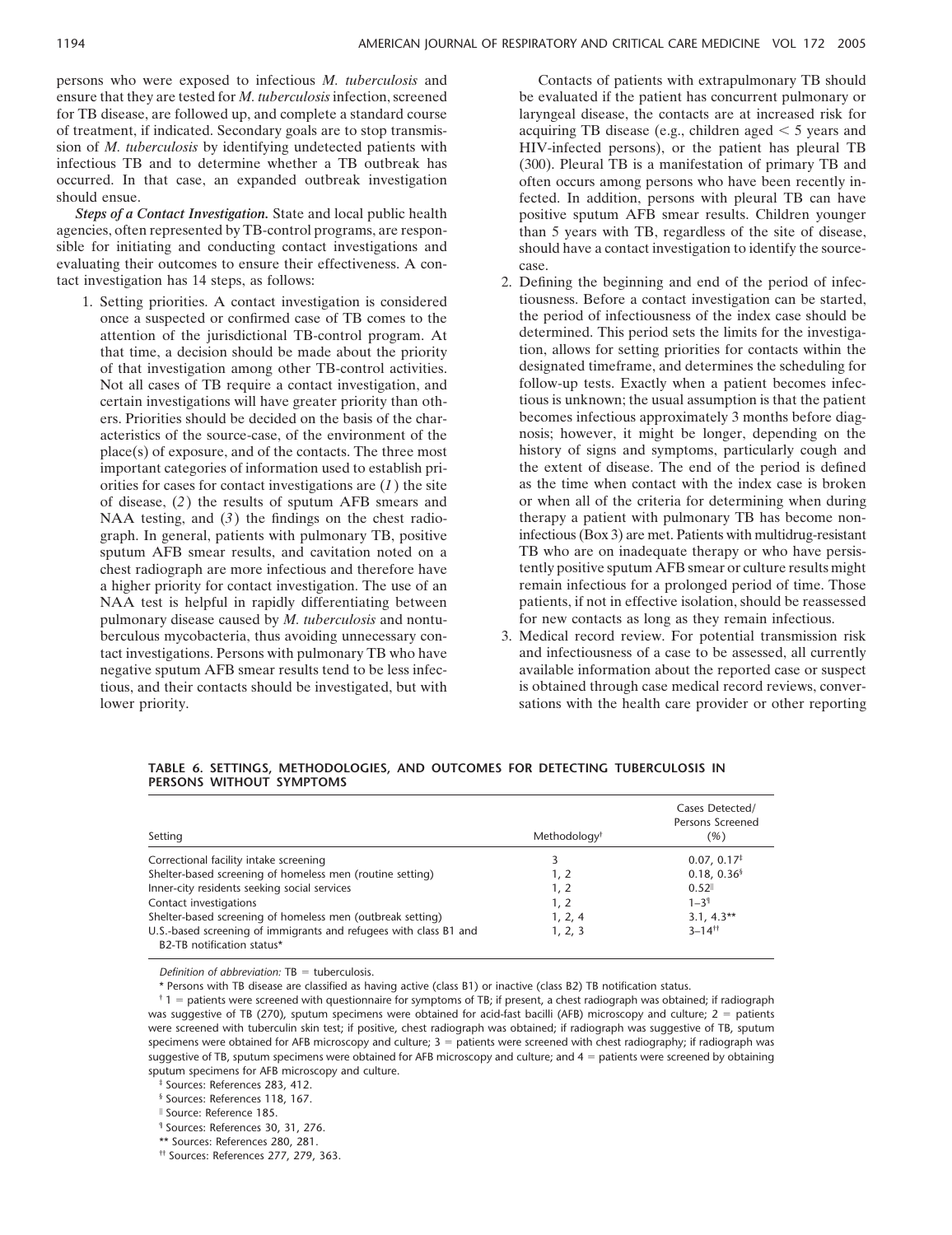source, and laboratory report reviews. This information can be disclosed by covered entities for public health activities as provided by the Privacy Rule of HIPAA (217).

- 4. Case interview and reinterview. The patient interview may be conducted in the hospital, at the patient's home, or wherever convenient and conducive to establishing trust and rapport. The ability to conduct an effective interview might determine the success or failure of the contact investigation. All persons with whom the patient has been in close contact and the locations that the patient commonly frequents should be identified. Good interviewing skills can elicit vital information that otherwise might not be forthcoming. For different reasons (e.g., stigmatization, embarrassment, or involvement in illegal activities), patients might be reluctant to identify contacts or places they frequent. Developing an ability to interview patients effectively so as to elicit contacts requires training and periodic review by supervisors, and only trained personnel should interview patients. A patient should be interviewed as soon as possible after notification and reinterviewed 1 to 2 weeks later to clarify data or obtain missing data. When possible, the second interview should be conducted at the patient's primary residence. Also, all interviews should be conducted in the patient's primary language and with sensitivity to the patient's culture.
- 5. Field investigation. Field investigations enable investigators to (*1*) interview or reinterview identified contacts and obtain an adequate medical history to evaluate previous exposure to TB, existence of prior *M. tuberculosis* infection, existence of disease and treatment, risk factors for acquiring TB, and symptoms; (*2*) obtain locator information; (*3*) apply a tuberculin skin test to identified contacts (the role of QFT-G in the assessment of contacts has not been determined); (*4*) observe contacts for any signs or symptoms suggestive of TB; (*5*) schedule subsequent medical evaluations and collect sputum samples from any contact who is symptomatic; (*6*) identify sources of health care and make referrals; (*7*) identify additional contacts who might also need follow-up; (*8*) educate contacts about the purpose of the investigation and the basics of TB pathogenesis and transmission; (*9*) observe the contact's environment for possible transmission factors (e.g., crowding and poor ventilation); (*10*) assess contacts' psychosocial needs and other factors that might influence compliance with medical recommendations; and (*11*) reinforce confidentiality. Visits to the exposure site(s) should be conducted as soon as possible. Contacts at higher risk for disease progression and more severe disease (e.g., young children and HIV-infected persons) require the most rapid follow-up.

Transmission sites might involve social networks not customarily considered in traditional contact investigations. For example, in certain TB cases reported separately in different communities, participation in a church choir was identified as a common factor (140). The contact investigation failed to identify the source-patient's choir contacts, resulting in secondary cases of TB. In an outbreak associated with a floating card game, the outbreak was propagated because a network of persons engaged in illegal activities was not identified (172). These examples demonstrate the importance of congregate activities beyond work and socially defined high-risk contacts.

6. Clinical evaluation of contacts. All close contacts of patients with pulmonary or laryngeal TB and a positive culture result for *M. tuberculosis* or a positive sputum

AFB smear result should receive a tuberculin skin test unless they have documentation of a previously positive test. Highest priority for tuberculin skin testing and follow-up evaluation should be given to (*1*) contacts identified as being at highest risk for recent infection on the basis of their history of exposure to the case-patient and risk for transmission and (*2*) those at high risk for progression from *M. tuberculosis* infection to TB disease (e.g., infants, young children, HIV-infected persons, and other persons whose medical conditions predispose them to progress from infection to disease). Among children and infants, children younger than 3 years are at greatest risk for rapid progression and should receive the highest priority for all preventive interventions for contacts. For the greatest level of protection of children exposed to TB to be ensured, all children younger than 5 years should be considered to be high-risk contacts.

Regardless of where the tuberculin skin test is performed (e.g., field visit, TB clinic, or referral site), arrangements should be made to ensure that the skin test is read within 48 to 72 hours. Contacts who have tuberculin skin test reactions 5 mm or larger and who have no history of a prior positive result are considered at risk for newly acquired *M. tuberculosis* infection. Those persons should receive a chest radiograph and medical evaluation for TB disease. Adults and children aged 5 years and older should receive a single posterior-anterior radiograph (4); children younger than 5 years should receive both posterior-anterior and lateral TB radiographs (4). The following contacts should have a chest radiograph regardless of skin test result: (*1*) persons with symptoms of TB, (*2*) persons who are immunosuppressed or who have other risk factors for progression from *M. tuberculosis* infection to TB disease, and (*3*) children younger than 5 years.

The presence of HIV coinfection might affect decisions about subsequent management of contacts (e.g., prescribing prophylactic treatment and completing treatment for LTBI regardless of results of a tuberculin skin test). An HIV-infected contact also should be effectively counseled about the substantial risk for disease progression and the need to accept and adhere to a course of treatment for LTBI. Although contacts of HIV-infected persons with TB have substantial risk for HIV infection themselves, contacts of TB cases without HIV infection have low rates of HIV infection (301), suggesting that offering HIV testing to all contacts might not be costeffective. The decision should be based on local data demonstrating that contacts of TB cases are at high risk for HIV infection (i.e., the contacts have a prevalence of HIV infection of  $\geq 1\%$  [302]). The local epidemiology of TB, HIV infection, and TB/HIV coinfection also may be used as a basis for the decision. If resources are limited, and if local data indicate that HIV infection contributes only minimally to the TB problem (i.e., the HIV seroprevalence of contacts is likely to approach 0.1% of the general U.S. population), then the highest priority for voluntary HIV counseling and testing should be assigned to contacts of HIV-infected persons with TB and those who have identified risk factors for HIV (303).

Contacts who have a documented prior positive tuberculin skin test and who are not known or likely to be immunocompromised generally do not require further evaluation unless they have symptoms suggestive of TB disease. However, candidates for treatment of LTBI on the basis of other criteria (4) should first receive a medical evaluation, including a chest radiograph, to exclude TB.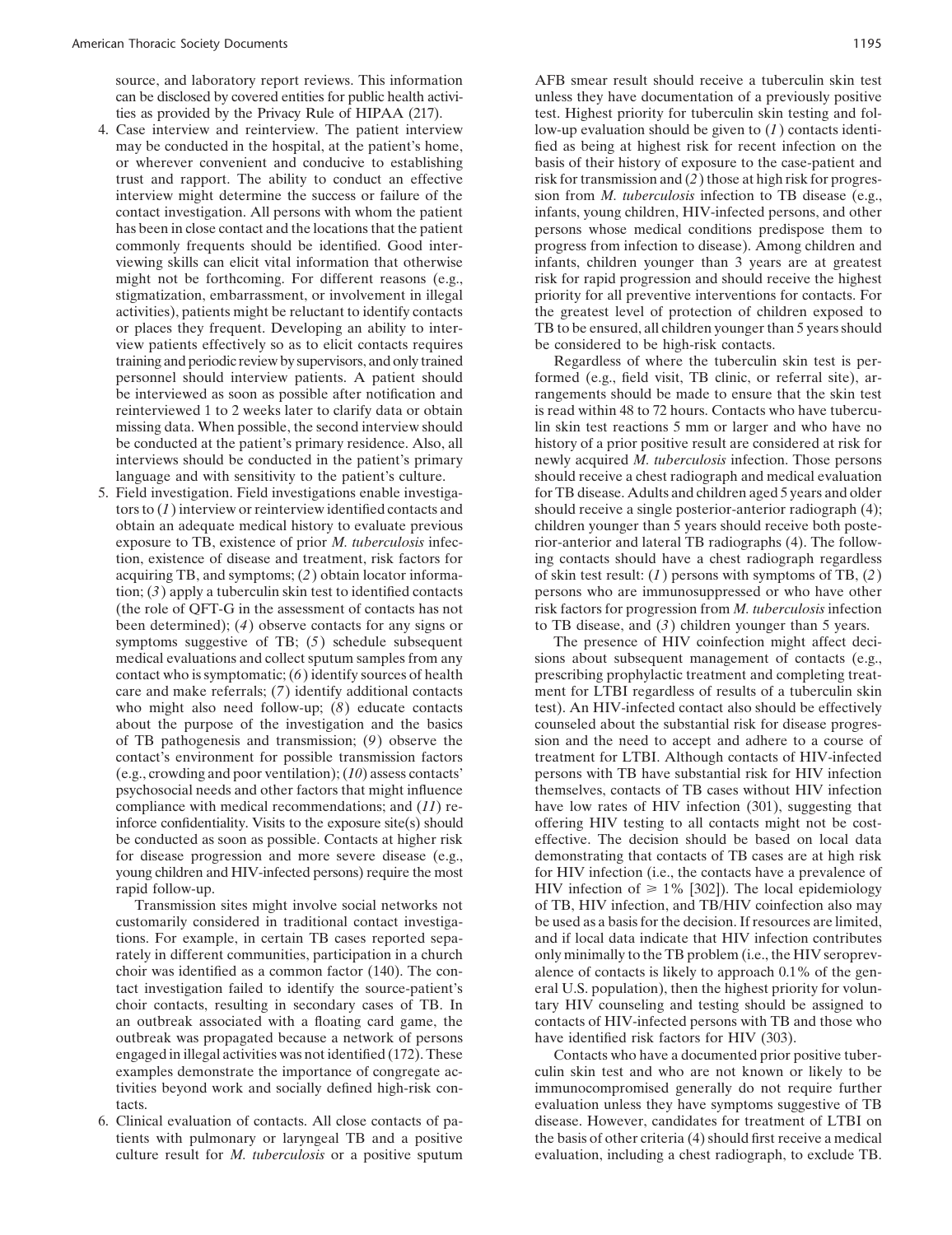Contacts with a negative tuberculin skin test should be retested approximately 8 to 12 weeks after the first test unless the initial skin test was performed more than 8 weeks after the contact's last exposure to the index patient. Every 3 months, all contacts with negative skin test results who remain in close contact with an infectious patient should receive a repeat tuberculin skin test and, if symptoms of TB disease are present, a chest radiograph. A contact whose repeated test is positive ( $\geq 5$  mm) should receive a chest radiograph if one has not been taken recently. If the radiograph is normal, the contact should be evaluated for treatment of LTBI; if it is abnormal, the patient should be evaluated for TB disease or other cause of the abnormality.

TB-control programs should find and evaluate all persons who have had sufficient contact with a patient with infectious TB to become infected. Contacts at high risk (e.g., infants, young children, and HIV-infected persons) should be identified and evaluated rapidly to prevent the onset of serious, potentially life-threatening complications (e.g., TB meningitis). In certain jurisdictions, legal measures have been put in place to ensure that contact evaluation and follow-up occurs (304). The use of existing communicable disease laws should be considered for contacts that fail to comply with the examination requirements. All contacts should be assessed routinely for obstacles to their participation in the evaluation process. Any structural barrier that impedes the ability of the patient to access services (e.g., inconvenient clinic hours or location, work or family obligations, and lack of transportation) should be addressed.

- 7. Treatment of contacts with LTBI. Contacts with LTBI should be treated unless compelling contraindications exist. For completion of therapy to be ensured, contacts should be placed on DOT whenever possible. If resources do not allow that all infected contacts receive DOT, priority should be assigned to (*1*) children younger than 5 years, (*2*) contacts with HIV infection, (*3*) other contacts with risk factors for progression to TB disease (4), (*4*) contacts with documented skin test conversion, and (*5*) contacts of patients with positive sputum AFB smear results and cavities on chest radiography. Contacts on self-administered therapy should be monitored monthly by personal interview for adverse effects and adherence until treatment is completed.
- 8. Primary prophylaxis of high-risk contacts. Because tuberculin skin test results might take 8 to 10 weeks to become positive after infection with *M. tuberculosis*, a contact's initial skin test result might be negative even if the person is infected. A second test should be placed 8 to 12 weeks after the contact's last exposure to the infectious patient, so the possibility of LTBI for those persons can be better evaluated. During the 8- to 12-week window period between a first and second skin test, the following contacts with initially negative tuberculin skin test results should receive treatment for LTBI after TB disease has been ruled out by clinical examination and chest radiograph: (*1*) contacts younger than 5 years (with highest priority given to those younger than 3 years) and (*2*) contacts with HIV infection or who are otherwise immunocompromised (4). If the second skin test result is negative  $(< 5$  mm), the contact is immunocompetent (including immunocompetent young children) and no longer exposed to infectious TB, treatment for LTBI may be discontinued, and further follow-up is unnecessary. If the second skin test is negative but the contact is immuno-

compromised (e.g., with HIV infection), a course of therapy for LTBI should be completed. If the second skin test result is negative but the person remains in close contact with an infectious patient, treatment for LTBI should be continued if the contact is (*1*) younger than 5 years; (*2*) aged 5 to 15 years, at the clinician's discretion; or (*3*) HIV-seropositive or otherwise immunocompromised.

- 9. Expanding the contact investigation. Defining the extent of the contact investigation is the responsibility of the investigating TB-control program. Once testing of highpriority contacts is completed, the extent of transmission of *M. tuberculosis*should be evaluated. Consideration can then be given to expanding the investigation to include contacts at lower risk for infection. In general, the contact investigation need be expanded only if excessive transmission is detected, on the basis of the following criteria: (*1*) secondary cases of TB are identified in contacts, (*2*) documented skin test conversions exist, and (*3*) comparison of skin test positivity among contacts with available data on the baseline prevalence of skin test positivity in the population indicates the probability of transmission. When a contact investigation is expanded, resources should continue to be directed to persons identified as being at greatest risk. In any case, the total contact-tracing process should be completed 3 months or less after initiation of the investigation, unless evidence of transmission requires further expansion of testing.
- 10. Data management and use in decision making. Maintenance of data is crucial to all aspects of the contact investigation. Protocols should be developed to maximize the efficiency of the process, given available resources. Data should be collected for cases and contacts by using standardized forms (paper or electronic) with standard definitions and formats, according to national guidelines (305). Data elements should mirror those collected by the states and CDC, but individual jurisdictions may elect to expand the data elements.
- 11. Evaluation. Contact investigation steps should be adequately documented, so the process can be monitored and evaluated. National performance measures for TB control stipulate that programs should complete treatment of LTBI among 61% of contacts of infectious TB cases (Table 4). Additional parameters should also be tracked and evaluated. Programs should determine whether the indications given previously for conducting a contact investigation are applied to all reported cases. In addition, for each TB case that is investigated, the number of contacts identified should be recorded. For each contact identified, outcomes to monitor include (*1*) whether the contact evaluation took place (including placing and reading the first and second tuberculin skin tests, if applicable) and was completed and (*2*) whether the recommended protective interventions (including screening for TB disease, treatment for LTBI, and prophylaxis within the window period) were offered, accepted, started, and completed. Results of the evaluation should be aggregated and recorded for stipulated intervals of time, as follows: (*1*) among identified contacts, the number and percentage that were referred for evaluation; (*2*) among those referred, the number and percentage that completed evaluation; (*3*) among those evaluated, the number and percentage eligible for treatment of LTBI; and (*4*) among those eligible, the number and percentage that started and completed treatment.

Surveillance of individual contacts is not conducted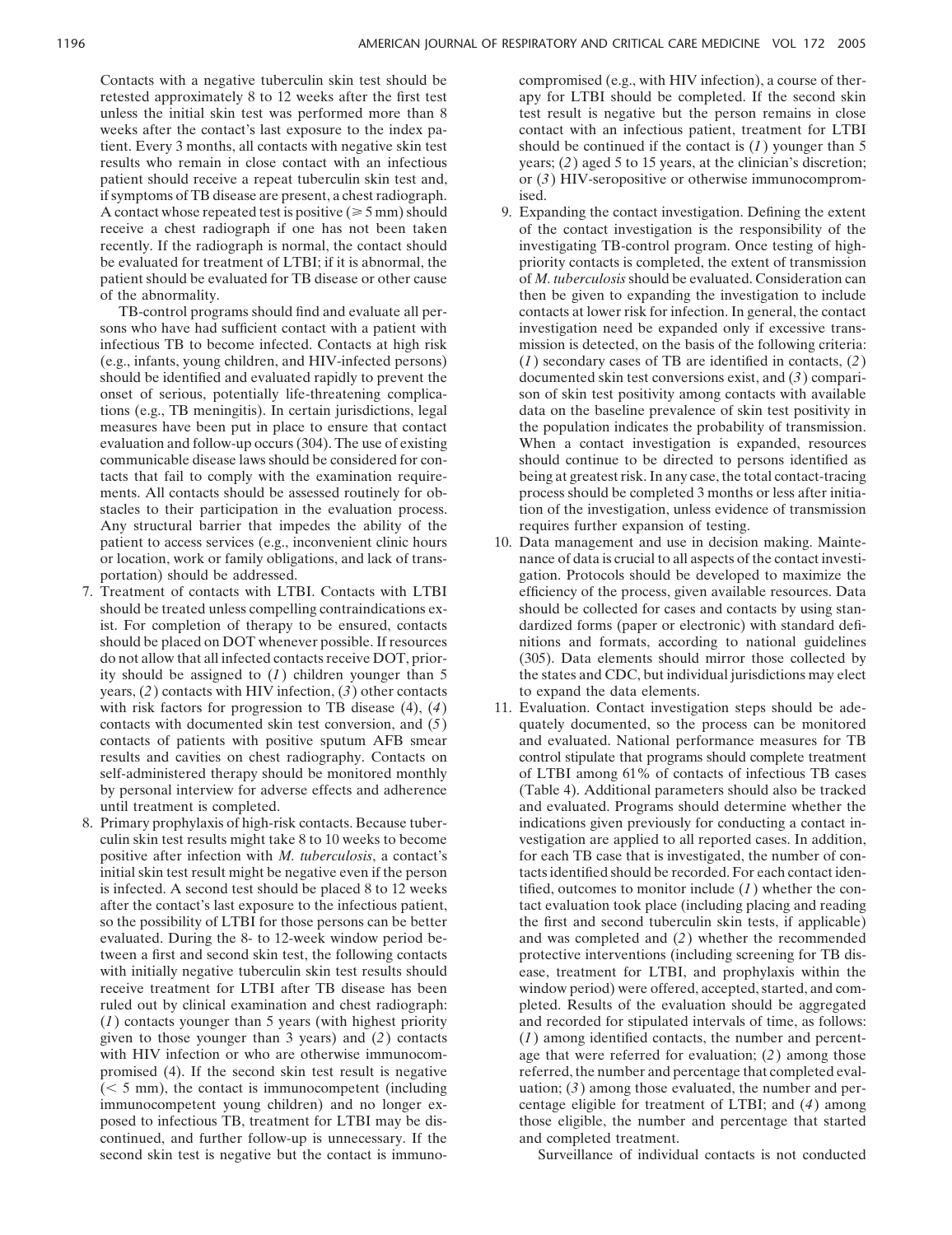routinely in the United States. However, CDC collects aggregate data on the outcomes of contact investigations from state and local TB control programs through the Aggregate Report for Program Evaluation. Routine collection and review of these data can provide the basis for evaluation of contact investigations for TB control programs.

- 12. Education and training for contact investigations. The education needs for all aspects of the investigation process (including medical abstraction, patient interviewing, cultural competency, maintaining patient confidentiality, and how to perform tuberculin skin testing) should be continuously assessed. All involved staff should receive ongoing training. CDC-funded regional training centers offer training courses in contact investigation and interviewing skills.
- 13. Confidentiality. Maintaining confidentiality is a critical component of the contact investigation process. Guidelines for release of confidential information related to conducting contact investigations should be developed. An example of appropriate release of confidential medical information is the release of an index case patient's drug susceptibility test results to a clinician caring for a contact with LTBI or one who has progressed to active TB.
- 14. Contact investigations among special populations. Contact investigations often are conducted among special populations or locations (e.g., homeless shelters, correctional facilities, HIV residential facilities, schools, worksites, health care facilities, active drug users, and those living along the U.S.–Mexico border). Guidelines offering specific recommendations for contact investigations under these circumstances have been published (305).

*Outbreak Investigations.* Failure to recognize an increase in the occurrence of TB (162) or to expand a contact investigation when needed can result in continued transmission of TB. Missed epidemiologic links among patients with TB can have severe consequences as evidenced in an outbreak associated with a floating card game in the rural South (172) and an outbreak in Kansas among exotic dancers and their close contacts that occurred during a 7-year period (38).

When TB occurs with high incidence, clusters of cases that have epidemiologic links likely occur constantly but tend to blend into the generally high morbidity (306). In a low-incidence setting, however, clusters of linked TB cases can be identified more readily. Three criteria have been established to determine that a TB outbreak is occurring (162): (*1*) an increase has occurred above the expected number of TB cases, (*2*) transmission is continuing despite adequate control efforts by the TB-control program, and (*3*) contact investigations associated with the increased cases require additional outside help.

TB outbreaks have occurred in low-incidence areas in which expertise and experience in dealing with such outbreaks might be lacking. Such outbreaks have occurred among different populations and settings, including a young foreign-born child in North Dakota (25); exotic dancers and their contacts in Kansas (38); homeless persons in Syracuse, New York (120); factory workers in Maine (188); and limited, seemingly unrelated clusters of cases that were the cause over time of perpetuating transmission in Alabama (307).

For an increase in the expected number of TB cases (the first criterion of an outbreak) to be identified, the local epidemiology of TB should be understood. Detection of a TB outbreak in an area in which prevalence is low might depend on a combination of factors, including recognition of sentinel events, routine genotype cluster analysis of surveillance data, and analysis of *M. tuberculosis* drug-resistance and genotyping patterns.

When an outbreak is identified, short-term investigation activities should follow the same principles as those for the epidemiologic part of the contact investigation (i.e., defining the infectious period, settings, risk groups, mode of transmission, contact identification, and follow-up). However, long-term activities require continued active surveillance, *M. tuberculosis* genotyping, additional contact investigations and related follow-up for additional cases, and continuing education of providers, staff, and patients. Consequently, a plan for long-term support should exist from the outset of the investigation.

A written protocol should be developed. At a minimum, the protocol should outline the outbreak response plan, including indications for initiating the plan, notification procedures, composition of the response team, sources of staffing, plan for followup and treatment of contacts, indications for requesting CDC assistance, and a process for evaluation of the outbreak response. The outbreak response plan should also include information on how to work strategically with the media during the public health emergency. CDC offers training packages to assist public HCWs in media communications, including emergency and crisis communication. This training emphasizes preventive planning, event response activities, and postevent follow-up. Information on public health communication programs is available at http://www.cdc.gov/ communication/cdcynergy.htm.

#### **Targeted Testing and Treatment of LTBI**

An estimated 9.5 to 14.7 million persons in the United States have LTBI (39). Continued progress toward eliminating TB in the United States and reducing TB among foreign-born persons will be impossible without devising effective strategies to meet this challenge. Guidelines on targeted testing and treatment of LTBI have been published (4) and revised (308). Those guidelines include recommendations for diagnosing LTBI and treating infected persons, limiting the possibility of treatment-associated hepatotoxicity, and identifying persons and populations to target for testing. A new diagnostic test for LTBI, QFT-G, has been approved by the Food and Drug Administration, and guidelines for its use will be published by CDC. This section outlines a recommended approach to planning and implementing programs for targeted testing and treatment of LTBI to create an effective public health tool for communitywide prevention of TB.

Targeted testing and treatment of persons with LTBI is not a new concept for the prevention of TB in the United States (309). The effectiveness of treating LTBI among populations at high risk has been established in clinical trials (285), but this intervention has not been proven to have an impact on the incidence of TB in the United States. Theoretically, the epidemiologic impact would be considerable if cases of TB in a population were largely the result of progression of LTBI and if all persons at high risk with latent infection could be identified and treated successfully. Practically, those circumstances rarely exist. In the United States, the effectiveness of targeted testing and treatment of LTBI as a public health measure has been limited by concern for the side effects of treatment (notably hepatotoxocity) (310), poor acceptance of the intervention among health professionals (311), and poor adherence among patients to the lengthy course of treatment (45, 312).

Two approaches exist to increasing targeted testing and treatment of LTBI. One is to promote clinic-based testing of persons who are under a clinician's care for a medical condition (e.g., HIV infection or diabetes mellitus), which also confers a risk for acquiring TB. This approach, which depends on a person's risk profile for TB and not on the local epidemiology of the disease, requires education of health care providers and depends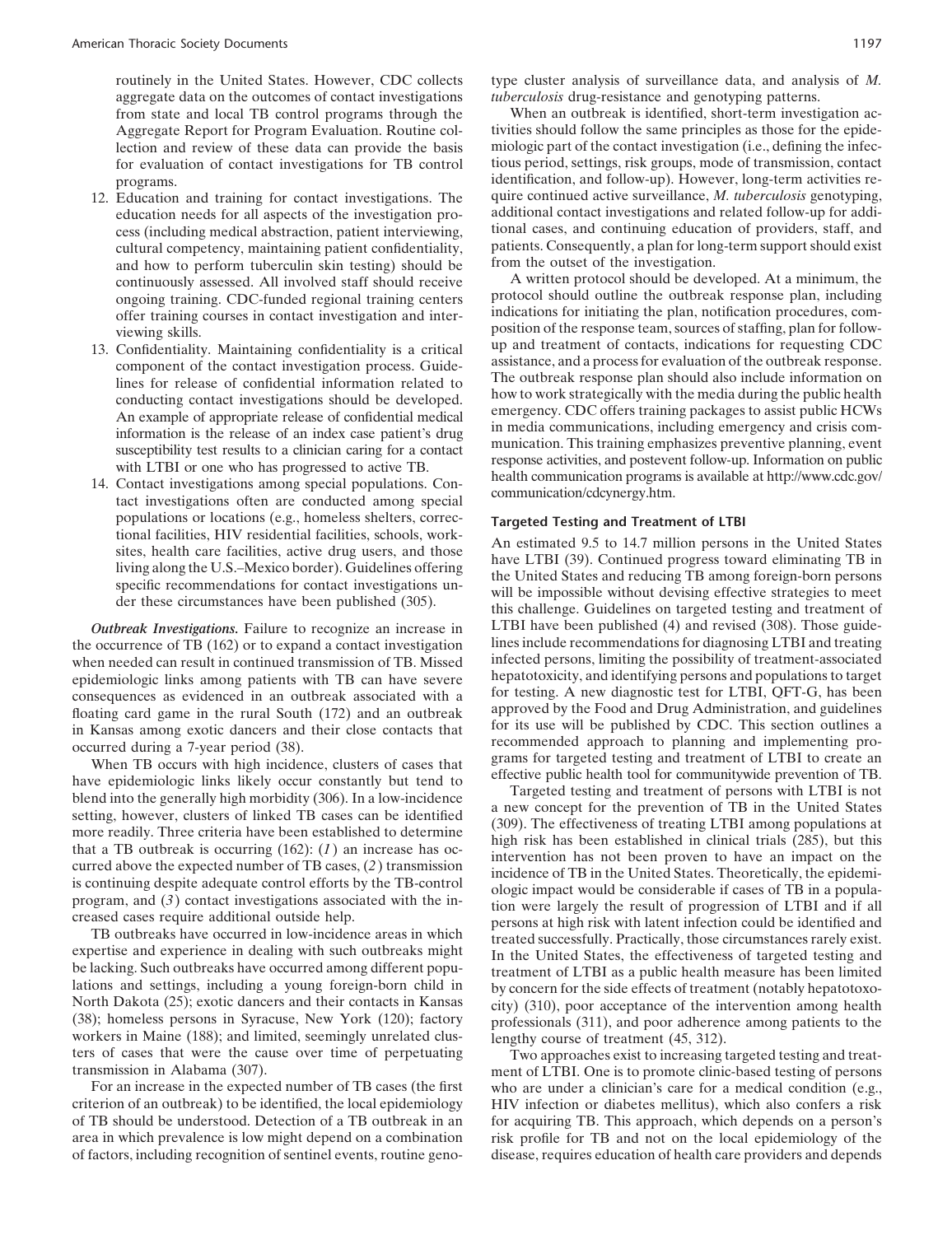ultimately on their initiative. Although difficulties exist in quantifying and evaluating its effectiveness, this approach could conceivably become a useful tool to reduce the incidence of TB among foreign-born and other persons at high risk because they can be accessed conveniently where they receive primary health care services. The other approach is to establish specific programs that target a subpopulation of persons who have a high prevalence of LTBI or who are at high risk for acquiring TB disease if they have LTBI, or both. This approach presumes that the jurisdictional TB-control agency has identified the pockets of high TB risk within its jurisdiction through epidemiologic analysis and profiling (313–316). Those high-risk pockets might consist of foreign-born, homeless, or HIV-infected persons, or they might be geographic regions (e.g., a neighborhood within a city or town) or specific sites (e.g., a homeless shelter or an HIV-housing facility).

The epidemiologic profile should include an assessment of the risk for TB in the population or at the site, the ease of access to the population or site, and the likelihood of acceptance of and adherence to targeted testing and treatment. For this assessment to be facilitated, populations at high risk may be separated into three tiers (Box 6). Assignment of groups to these three tiers is based on six criteria: (*1*) incidence of TB; (*2*) prevalence of LTBI; (*3*) risk for acquiring TB disease if the person is infected with *M. tuberculosis*; (*4*) likelihood of accepting treatment for LTBI and adhering to it; (*5*) ease of access to the population; and (*6*) in a congregate setting, the consequence of transmission of *M. tuberculosis*.

# BOX 6. PRIORITY POPULATION SUBPOPULATIONS AND SITES FOR TARGETED TESTING AND TREATMENT OF LATENT TB INFECTION

Tier 1

- Persons working in or served by clinics or community health organizations providing care to HIV-infected persons
- Prisoners
- Legal immigrants and refugees with class B1 and B2 TB notification status
- Recently arrived refugees
- Other well-defined groups in congregate living facilities
- Persons enrolled in substance abuse treatment programs\*

### Tier 2

- Jail detainees
- Persons working or living in homeless shelters
- Immigrants reporting for adjustment of status
- Tier 3
- Other foreign-born persons at high risk (i.e., those that immigrated  $\leq 5$  years from countries with a high incidence of TB)

\* Persons enrolled in substance abuse treatment programs should be considered a transition group between Tier 1 and Tier 2, depending on the local epidemiology of TB.

Tier 1 is made up of well-defined populations at high risk that can also be conveniently accessed and followed, either in locations such as clinics or community health centers, prisons, or other congregate living sites or through mandatory registration. Persons in this tier often have a high prevalence of TB and LTBI (immigrants and refugees with class B TB notification status), an increased risk for TB disease if infected with *M. tuberculosis* (persons with HIV infection), or both (certain homeless and

detained populations). The consequences of the spread of TB in congregate settings increase the necessity of preventive action. Location-based, high-risk communities in Tier 1 are, for the most part, readily identifiable and easily accessible, often have their own resources, and generally include the probability of access for a long enough period to permit completion of treatment for LTBI. These populations should be the first priority for targeted testing programs.

Persons enrolled in substance-abuse treatment centers may be considered transitional between Tier 1 and Tier 2, depending on local epidemiologic and demographic factors. Substance abusers might have a high prevalence of LTBI. Injection drug users also might have an increased risk for acquiring TB if they are infected with *M. tuberculosis* and at increased risk for HIV infection (317). Access and factors related to acceptance and completion of therapy also might vary by location. Typically, substance abuse treatment centers that include long-term inpatient treatment or regularly scheduled appointments (e.g., methadone treatment centers) are the best choices for intervention because ease of ongoing access allows sufficient time for completion of therapy. Voluntary HIV counseling and testing should be offered routinely as part of any targeted testing program among this population.

Populations in Tier 2 also include identifiable and accessible populations made up of persons at high risk, but the distinguishing characteristic is that obtaining satisfactory rates of completion of treatment for LTBI might be difficult because of dispersal of the population throughout a larger community or a brief duration of residency in congregate settings. For example, in Atlanta, Georgia, after local epidemiology of TB was analyzed, community sites for targeted testing and treatment of LTBI of residents of high-risk inner-city areas were identified (184). Sites of access included outpatient areas of the public hospital, the city jail, clinics serving homeless persons, and neighborhoods frequented by substance abusers. Although 65% of the targeted population that had a tuberculin skin test placed returned to have the skin test read, only 20% of those with an indication for treatment of LTBI completed a course of therapy; this represented 1% of persons who underwent targeted testing.

Tier 3 consists of persons born in countries with a high incidence of TB or U.S.-born persons in racial/ethnic minority populations with high prevalence of LTBI who do not necessarily have an increased risk for progressing to TB disease. Eventually, the control of TB among foreign-born persons and progress toward elimination of TB in the United States depends on achieving greater success in preventing TB among populations at high risk by widespread targeted testing and treatment of LTBI in the public and private medical sectors. However, establishing successful targeted testing and treatment programs for foreign-born persons who are not found in Tier 1 or Tier 2 settings is challenging. Obstacles include the limitations of the tuberculin skin test to differentiate between reactions attributable to BCG or infection with *M. tuberculosis*, the prevalent belief among a substantial number of foreign-born persons that BCG vaccination is the cause of a positive test for *M. tuberculosis* infection and is also protective against TB disease, language and cultural barriers, barriers in access to medical care, and difficulties in providing outreach and education.

Typical Tier 3 populations are new refugee and immigrant groups that are not yet assimilated into U.S. society. Such populations might be ignorant of their TB risk, usually lack ready access to health care services, and might have strong cultural understandings about TB that are at variance with those that guide TB-control activities in the United States. TB-prevention activities in this kind of community are highly cost-intensive (221). Engaging such communities is a challenging task.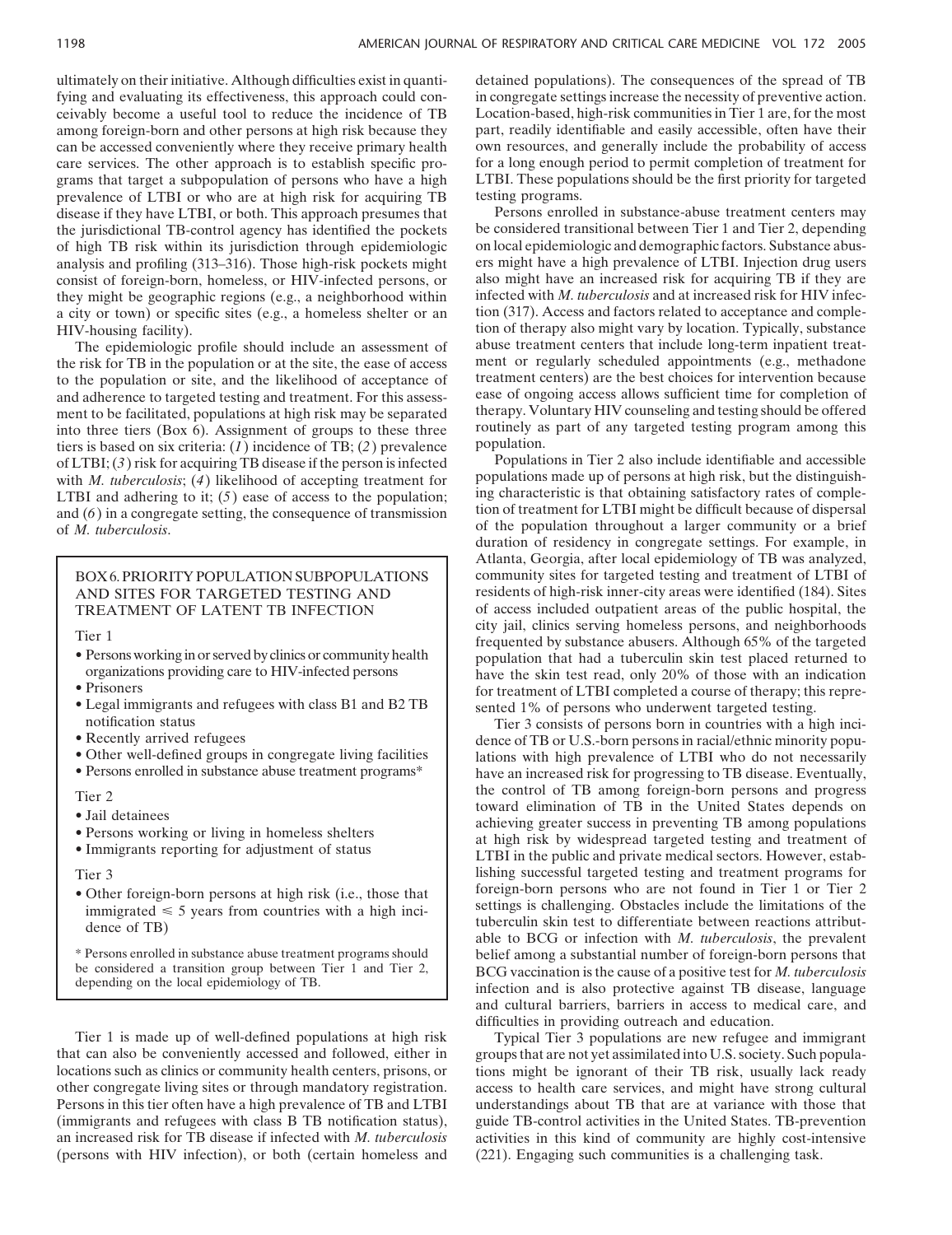Community-based TB prevention for Tier 3 populations requires a partnership between the jurisdictional health department and the affected community. The community should gain an understanding of the TB problem as it relates to them and should participate in the design of the intervention. Community education is essential for this approach to succeed. The target population should be involved in the design and implementation phases of the intervention, interventions should be developed within the cultural context of the targeted population, and intermediate goals or benchmarks should show the population that program activities are achieving success. For example, in Los Angeles, California, the public health TB program contracted with community-based organizations to screen and provide treatment for LTBI to persons at risk in Latino and Asian neighborhoods and at schools teaching English as a second language (249). In Cambridge, Massachusetts, a coalition of Haitian community groups identified TB education as an issue for their community; strategies to achieve this goal included development of a videotape written and produced for viewing in Haitian barbershops and beauty salons in the community, a lottery, and measures for evaluation in terms of knowledge and future access to care (S. Etkind, Massachusetts Department of Health, personal communication, 2002).

For communities in Tier 3, TB is only one (and often not the most important) of multiple medical and public health needs. A broad approach should be adopted that includes TB prevention with other activities to improve health status. Certain Tier 3 populations have achieved sufficient self-identity and development to establish access to health care through a community health center, individual medical providers, or clinics. Those communities that have an already established route of access to health care have an infrastructure in place to establish programs for targeted testing and treatment of LTBI. Obstacles to overcome often include lack of medications and chest radiographs, the need for a system to track patients who do not return for monthly appointments, and the capacity to evaluate the program.

Programs for population-based targeted testing and treatment for LTBI often have been conducted by public health agencies through TB-control programs. However, recent studies have also described the establishment of such programs in non– public health venues. Promising results, in terms of access to persons at high risk and completion of treatment of LTBI, have been achieved from nontraditional sites, including syringe exchanges (318), jails (256), neighborhood health clinics (319), homeless shelters (320), and schools (321, 322). This trend indicates a widening interest in this means of preventing TB and is possibly influenced by the emergence of community-oriented primary care (241, 323), which places primacy on interventions for specific patients that help prevent disease and preserve the health of the entire population from which these patients are drawn.

As programs move from Tier 1 to Tier 2 and Tier 3 populations, the complexity of the effort and the cost of the program will increase. Also, because persons in Tier 3 populations generally have a lower risk for progression from LTBI to TB disease, the effectiveness and impact of a program will be less than efforts directed to Tier 1 and Tier 2 populations. Whatever population is selected or strategy is employed for the targeted testing project, programs should systematically evaluate the activity to ensure the efficient use of resources. Process, outcome, and impact indicators should be selected and routinely monitored by the program.

For purposes of monitoring and evaluation, activities associated with targeted testing and treatment for *M. tuberculosis* infection can be divided into three phases: the testing itself, the medical evaluation of persons with positive test results, and the treatment of those persons with LTBI. Performance indicators should be selected for each phase. For the testing phase, indicators include the number of persons at high risk identified and the number and proportion of those that were actually tested. Among those tested, the number and proportion that had a positive result for *M. tuberculosis* infection should be tracked. Useful indicators for the medical evaluation phase include the proportion of persons with a positive test result who completed a medical evaluation and the number and proportion that were determined to have TB disease. Indicators for the treatment phase include the proportion of eligible persons starting treatment for LTBI and the number and proportion that completed treatment. Reasons for failure to complete treatment (e.g., adverse drug effects, loss of interest, and loss to follow-up) should be monitored. Costs should be measured for each phase of the project. The cost per person with LTBI completing treatment provides a measure of the relative efficiency of the program. Finally, the impact of the program can be estimated by estimating the number of cases of TB prevented, which is dependent on the number of persons completing treatment and the estimated risk for progressing to TB disease.

Surveillance of persons with LTBI does not routinely occur in the United States. However, CDC has recently developed a national surveillance system to record serious adverse events (i.e., hospitalization or death) associated with treatment of LTBI. Surveillance of these events will provide data to evaluate the safety of treatment regimens recommended in current guidelines (4, 324).

# **CONTROL OF TB AMONG POPULATIONS AT RISK**

This section contains recommendations for measures to control and prevent TB in five populations (children, foreign-born persons, HIV-infected persons, homeless persons, and detainees and prisoners in correctional facilities). Each of these populations occupies an important niche in the epidemiology of TB in the United States. Individual members of each population have been demonstrated, on the basis of their membership in the population, to be at higher risk for exposure to *M. tuberculosis* or for progression from exposure to disease, or both. Furthermore, nationwide surveillance and surveys (27, 118–120, 127, 136, 139, 150, 198, 295, 315, 325, 326) indicate that the epidemiology of TB in these populations is similar from community to community, which suggests that the recommended control measures are subject to generalization and can be applied more or less uniformly throughout the United States.

Children, foreign-born persons, HIV-infected persons, homeless persons, and detainees and prisoners should not be assumed to be the only populations at high risk for TB, nor are homeless shelters and detention facilities the only settings in need of enhanced TB-control strategies. Local surveillance and surveys frequently have identified populations and settings of high TB risk and transmission that required the formulation of specific control measures (122, 137, 152, 313, 315, 316, 327, 328). This is the primary reason why state and local surveillance should be conducted to develop a clear understanding of the epidemiology of TB at the jurisdictional level.

Most important, the concept of identifying and targeting populations and settings at high risk should be viewed as a dynamic rather than as a static process. Such populations emerge and recede in importance at the local, state, and national levels. For example, foreign-born persons received little attention in the 1992 edition of this statement (6). A population whose risk for TB is now being recognized and delineated is U.S.-born non-Hispanic blacks, who account for approximately 25% of TB morbidity in the United States and who have TB rates approximately eight times those of whites (Table 2) (329, 330). CDC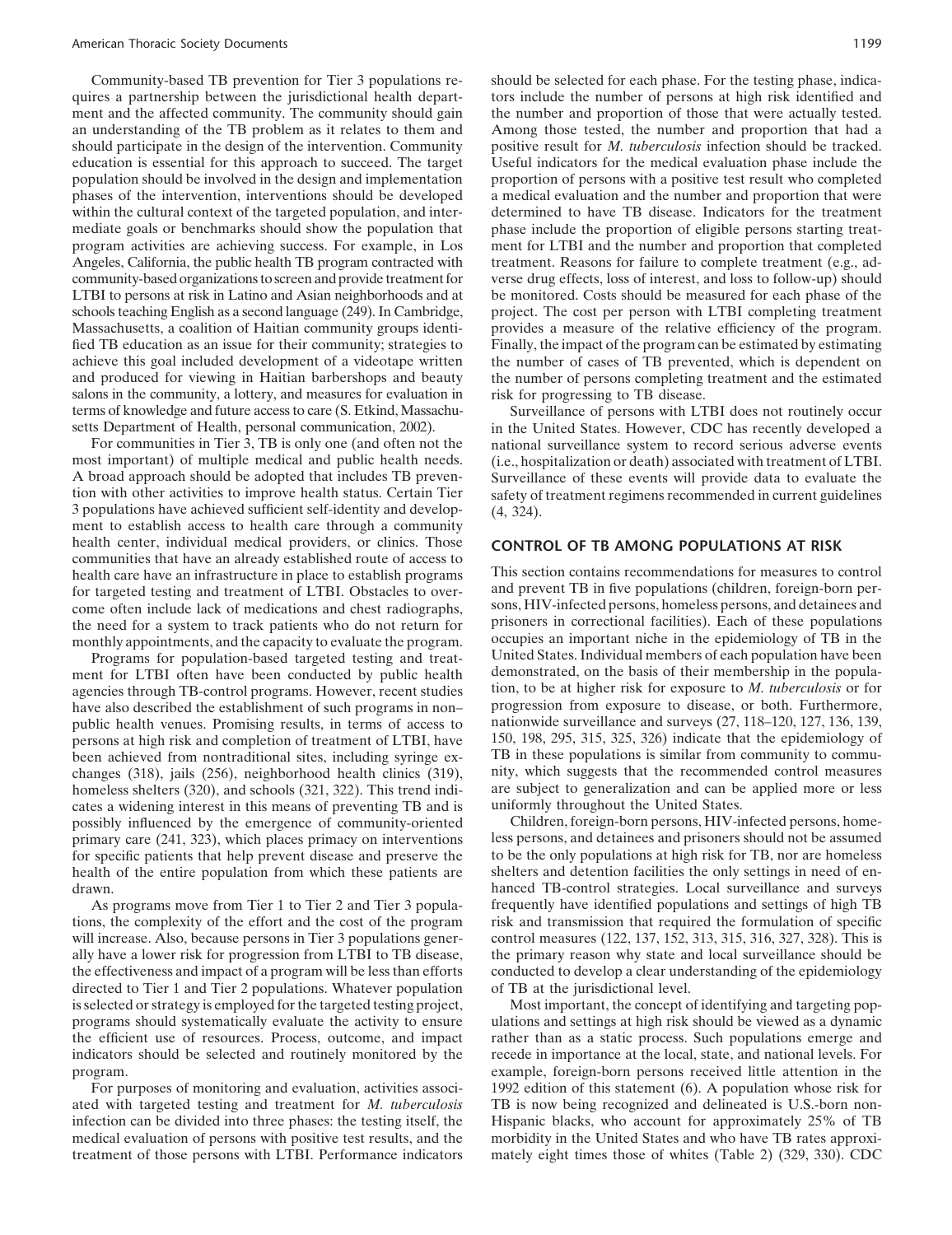and collaborating public health agencies in Chicago, Illinois, and the states of Georgia and South Carolina are exploring new strategies to address this problem (331).

#### **Control of TB among Children and Adolescents**

The occurrence of TB among infants and young children indicates recent transmission of *M. tuberculosis* and often the presence in the community of an unidentified adult with infectious TB. Thus, a case of TB in a child is a sentinel health event that signals a public health breakdown (197). Also, certain features of TB among children mandate special considerations in case detection and case management, contact investigations, and targeted testing and treatment of LTBI. For example, if LTBI results from exposure to TB in infancy and early childhood, a substantial risk exists for rapid progression to TB disease, including the development of potentially lethal forms of TB (198, 294, 325). The recommendations in this statement for control of TB among children and adolescents should receive high priority in all state and community TB-control plans.

*Basis for Recommendations for TB Control among Children* and Adolescents. CASE DETECTION AND PRIMARY PREVENTION STRATegy: contact investigation of adults with pulmonary TB. The majority of infants and children who acquire TB disease do so within 3 to 12 months of contracting *M. tuberculosis* infection. Infants and toddlers younger than 3 years are especially prone to the rapid progression from infection to disease, and they often acquire severe forms of TB, including meningitis and disseminated disease. The most important step to detect and prevent TB among children is the timely identification and effective treatment of adults with active TB. The cornerstone of TB prevention among children is high-quality contact investigations of suspected cases of pulmonary TB in adults, because 20 to 40% of pediatric cases of TB could have been prevented if contact investigation had been more timely and thorough (198, 293, 325).

Contact investigation of adult pulmonary TB cases is crucial to the detection, control, and prevention of pediatric TB and its complications (332, 333). The yield of detection of TB and LTBI is high, with an average of 50% of childhood household contacts having LTBI or TB disease  $(31, 60)$ . Because 50% or less of cases of TB among children are asymptomatic despite abnormal radiographic findings, contact investigation leads to earlier discovery of TB among children, better treatment outcomes, and fewer complications (326). Also, children with LTBI or TB disease identified through contact investigation are more likely to receive DOT at the same time as the source-case, which increases adherence to therapy.

Another benefit of contact investigations is the ability to identify and treat infants and young children who have been exposed to a person with a contagious case of TB and who might be infected but nevertheless have a negative tuberculin skin test (the role of QFT-G for diagnosis of LTBI in children younger than 17 years has not been determined). A tuberculin skin test might take 2 to 3 months after infection to become positive in an infant or toddler. However, the incubation period for severe TB, including meningitis and disseminated disease, might be only 4 to 6 weeks. Failure to give empiric treatment for LTBI to exposed infants and young children with negative tuberculin skin test results, particularly those younger than 3 years, might therefore result in rapid acquisition of disease (295, 325).

Case management. The record for adherence to treatment for TB is no better for children than it is for adults (333). Children with TB might live in socially disorganized or disadvantaged homes and receive care from multiple adults. A chaotic environment can lead to a poor understanding of TB and its treatment and decreased adherence. DOT is effective in TB treatment for children and adolescents. However, almost 10% of children

receiving DOT experience gaps in treatment that require extensions of therapy (326). Intensive case management, including use of incentives and enablers, is a crucial element of a TB treatment plan for children.

Contact investigation of cases of TB among children and adolescents. Contact investigations for children with suspected TB are generally conducted to identify the adult source-case. Identifying a source-case serves to establish the diagnosis of TB in the majority of children and, if the source-case is culture-positive for *M. tuberculosis*, to determine the likely drug susceptibility pattern of the infecting strain of *M. tuberculosis* in the child.

Even with optimal medical evaluation, *M. tuberculosis* can be isolated from less than 50% of children with clinically suspected TB. While microbiologic testing determines the diagnosis of TB for the majority of adults, positive culture results often are lacking for children. In the majority of cases, the diagnosis of pediatric TB is established by the triad of (*1*) a positive tuberculin skin test result, (*2*) either an abnormal chest radiograph or physical examination or both, and (*3*) discovery of a link to a known or suspected case of contagious pulmonary TB. Because culture yields from children with TB are low, determining the drug susceptibility pattern from the source-case isolate often is the only way to determine optimal treatment for children with either LTBI or TB disease (334, 335).

Because TB among infants and young children usually occurs within weeks to months of contracting infection with *M. tuberculosis*, having a child with disease is a marker of recent transmission from someone in the child's environment. The source-case, often a parent or other caregiver (336–338), might not have been identified as having TB by the time the child becomes ill. Consequently, parents and other adults who are close contacts of children hospitalized with TB should be evaluated themselves for TB disease as soon as possible to serve as a case-detection tool and to prevent nosocomial transmission of *M. tuberculosis* (339). A chest radiograph should be performed on these family members to exclude pulmonary TB; certain centers have implemented this recommendation by requiring that adults who accompany a child have a chest radiograph performed and interpreted immediately while at the health care facility (339). Other adult family members or friends also should be required to show evidence of a normal chest radiograph, performed by the health department or other provider, before being allowed to visit the child. Because TB in the child, not LTBI, is the reliable marker of recent infection, chest radiograph screening of accompanying adults is not necessary if the child has LTBI without TB disease.

Associate investigations (i.e., efforts to identify and evaluate household contacts of a child with LTBI to identify the infectious person responsible for the child's infection) are often performed as part of the evaluation of a child with LTBI (5, 17, 340–343). The usefulness of this approach depends on the criteria for placing skin tests on children. If testing of children at low risk is undertaken, associate investigations will be costly, have a low yield, and divert TB-control resources from more important activities. Associate investigations of children at high risk, however, usually detect a limited number of persons with TB but do identify substantial numbers of other persons with LTBI who are candidates for treatment (341–343).

Targeted testing and treatment of LTBI. In the 1950s and 1960s, child-centered TB-control activities were based on periodic testing of all children for LTBI (344). However, as the number of TB cases dropped, the disease became concentrated among persons at high risk in particular subpopulations. Consequently, the majority of U.S. children have negligible risk for acquiring LTBI. Among children at low risk, the majority of positive tuberculin skin test results are false positives caused by nonspecific reactivity or exposure to nontuberculous mycobac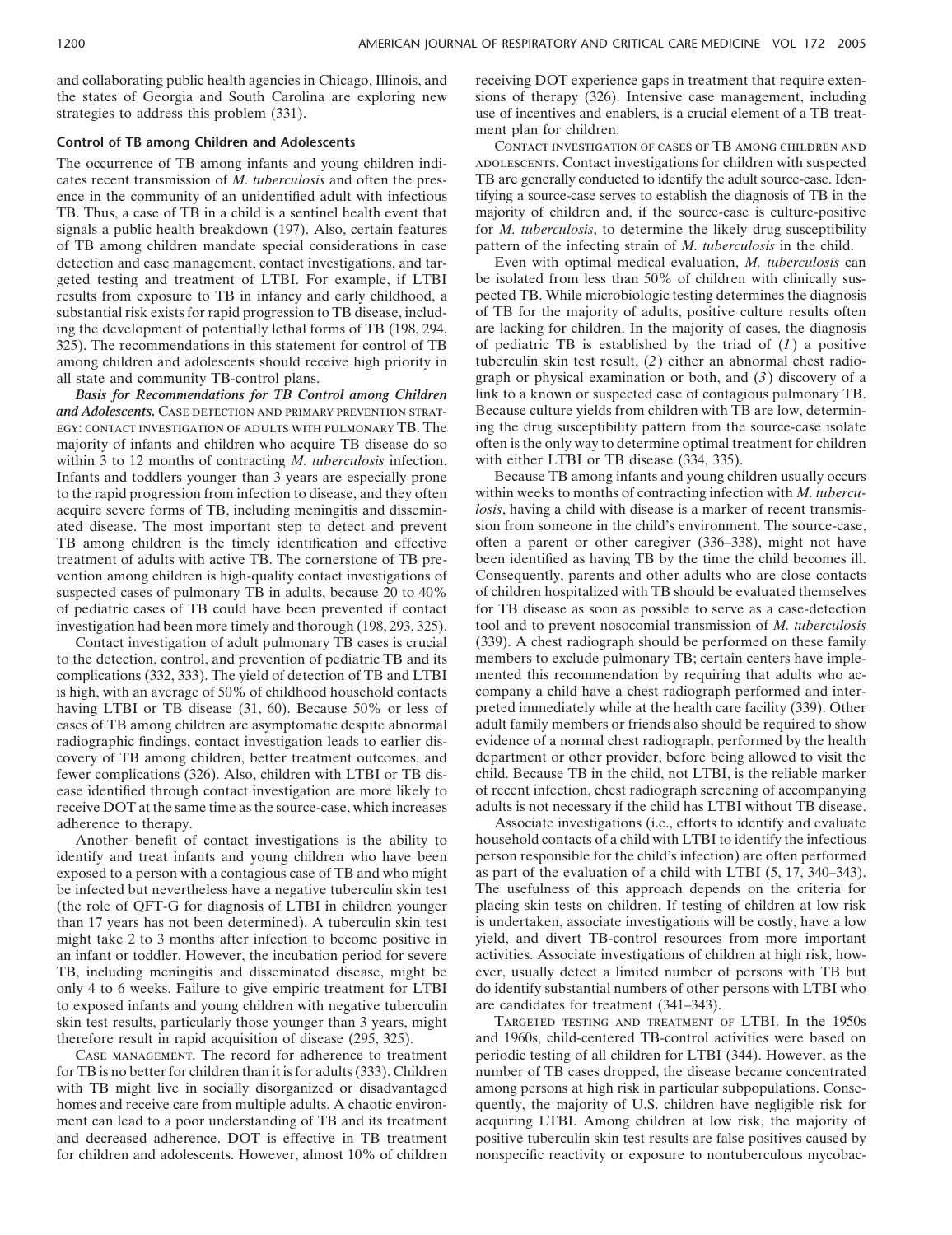teria in the environment (344). False-positive results lead to unnecessary health care expenditures and anxiety for the child, family, school, and HCWs (345). Thus, while the testing of children with an expected high prevalence of LTBI is desirable, mass testing of children with a low prevalence of LTBI is counterproductive and should not be undertaken.

The optimal approach is to perform tuberculin skin testing only on those children with specific risk factors for LTBI. A questionnaire that assesses risk factors for TB can be used successfully in clinics and private offices to identify children at risk for LTBI (237, 346–348); this approach can also be used to identify at-risk college students (349). The screening tool is the questionnaire; only those children whose answers indicate that they are at risk for LTBI should receive a tuberculin skin test. Use of a questionnaire can also address issues related to discrimination; all children in a setting such as a school or child care center can be screened easily, but only those with identified risk factors for LTBI should receive a tuberculin skin test, thereby diminishing the number of false-positive results.

No single questionnaire has been validated for use in all settings and for all ages of children. Factors that have correlated highly with risk for LTBI among children in more than one study include (*1*) previous positive tuberculin skin test result, (*2*) birth in a foreign country with high prevalence, (*3*) nontourist travel to a high-prevalence country for more than 1 week, (*4*) contact with person with TB, and (*5*) presence in the household of another person with LTBI. Questions pertaining to a locally identified population with a high rate of TB should be included in a questionnaire, but validation of these questions is difficult.

In certain treatment programs for LTBI among children in the United States, the completion rate associated with 6 to 9 months of self-supervised isoniazid therapy is only 30 to 50%. As LTBI among young children might progress rapidly to TB disease, DOT is recommended. Children with LTBI, who are most likely to benefit from DOT because of their high risk for rapid progression of infection to disease, include contacts of persons with recently diagnosed cases of pulmonary TB, infants and young children, and children with immunologic deficiencies, especially HIV infection.

#### **Control of TB among Foreign-born Persons**

TB among foreign-born persons is of increasing importance. During 1992–2003, the number of TB cases decreased 64% among U.S.-born persons but increased 8% among persons born outside the United States (14, 15). During 1992–2003, the percentage of TB cases in the United States that occurred among foreign-born persons increased from 27% in 1992 to 53.3% in 2003 (15), and the number of states in which more than 50% of reported cases of TB occurred among foreign-born persons increased from four (8%) in 1992 to 25 (50%) in 2003 (15). In 2003, eight states (California, Florida, Illinois, Massachusetts, New Jersey, New York, Texas, and Virginia) accounted for 71% of cases among foreign-born persons. Foreign-born persons with TB have been more likely than U.S.-born persons to harbor drug-resistant strains of *M. tuberculosis*; in 2003, 10.6% of foreign-born persons with TB had TB with primary isoniazid resistance, compared with 4.6% of U.S.-born persons with TB (14).

The increase in cases of TB among foreign-born persons has been attributed to at least three factors (350). First, the number of persons entering the United States from other countries in which TB occurs with high incidence (44) now accounts for more than 75% of the immigrant flow (116, 278); during 1994–2003, an estimated 80 to 86% of immigrants admitted to the United States came from high-incidence countries (351). Second, foreign-born persons are subject to cultural and linguistic barriers that might affect health-seeking behavior and access to medical care, resulting in delays in diagnosis and difficulty in understanding and completing treatment (18, 19, 194, 325). Third, these barriers, which have implications for the treatment, control, and prevention of TB among foreign-born persons, have not been sufficiently appreciated and addressed in TB-control program planning in the United States.

Precise information is lacking to assist in the identification of foreign-born persons who have an elevated risk for acquiring TB during residence in the United States. Immigrants entering either Canada or the United States have a risk for TB during their early years of residence that approximates that of residents of the country of birth (115, 352, 353). Over time, the risk declines and approaches that of residents of the host country. Consequently, recent guidelines have designated immigrants from countries with a high prevalence of TB who have resided in the United States fewer than 5 years as foreign-born persons at high risk (4).

Criteria for characterizing countries as having a high prevalence of TB have not been developed, and no consensus exists on which countries should be designated as having a high prevalence of TB. In rank order, the 14 countries listed most frequently as country of origin of foreign-born persons with reported TB in the United States are Mexico, the Philippines, Vietnam, India, China, Haiti, South Korea, Somalia, Guatemala, Ecuador, Ethiopia, Peru, El Salvador, and Honduras, and these 14 countries accounted for 76% of cases among foreign-born persons during 1999–2002 (14). Estimated incidence rates of TB in these countries in 2002 ranged from 33/100,000 population (Mexico) to 406/ 100,000 population (Somalia) (354). However, the country of origin of foreign-born persons with TB can vary substantially among localities within a state and between states and regions across the United States.

State and local TB control programs should develop their own profiles of risk for TB among foreign-born persons as part of the jurisdiction's overall epidemiologic analysis of TB and then define which immigrant and foreign-born populations in their areas should be considered as being at high risk for TB. Data sources for TB programs to use in making this determination include (*1*) World Health Organization data on the estimated incidence of TB in countries of origin (354); (*2*) local epidemiologic and surveillance data (151, 152, 313–316, 355); (*3*) published guidelines (4, 279), and other sources of data (115, 116); (*4*) qualitative information on refugee and immigrant movement into the jurisdiction; and (*5*) availability of resources to establish control and prevention measures targeted toward the foreign-born population. The principles and priorities of TB control among foreign-born persons at high risk are not different from those for control of TB among U.S.-born persons (Box 4). However, for the reasons given previously, TB control among foreign-born persons at high risk might present challenges requiring targeted strategies specific to that population (152, 356).

*How Foreign-born Persons Enter the United States.* Foreignborn persons enter the United States legally through different official channels (Table 7). As a condition of entry, persons migrating as immigrants, refugees, and asylees are required to be screened for diseases of public health significance, including TB. Persons entering in the nonimmigrant category do not require preentry screening. Persons who enter the country without legal documentation are referred to as unauthorized aliens.

During 1992–2002, an estimated 380,000 to 536,000 persons entered the United States annually as immigrants, refugees, or asylees (Table 8). In 2002, among the estimated 516,000 persons in those categories, 86.6% were from countries with high incidence of TB. Immigrants, refugees, and asylees constitute only a fraction of foreign-born persons who enter the United States each year; the majority (20–35 million persons) enter in one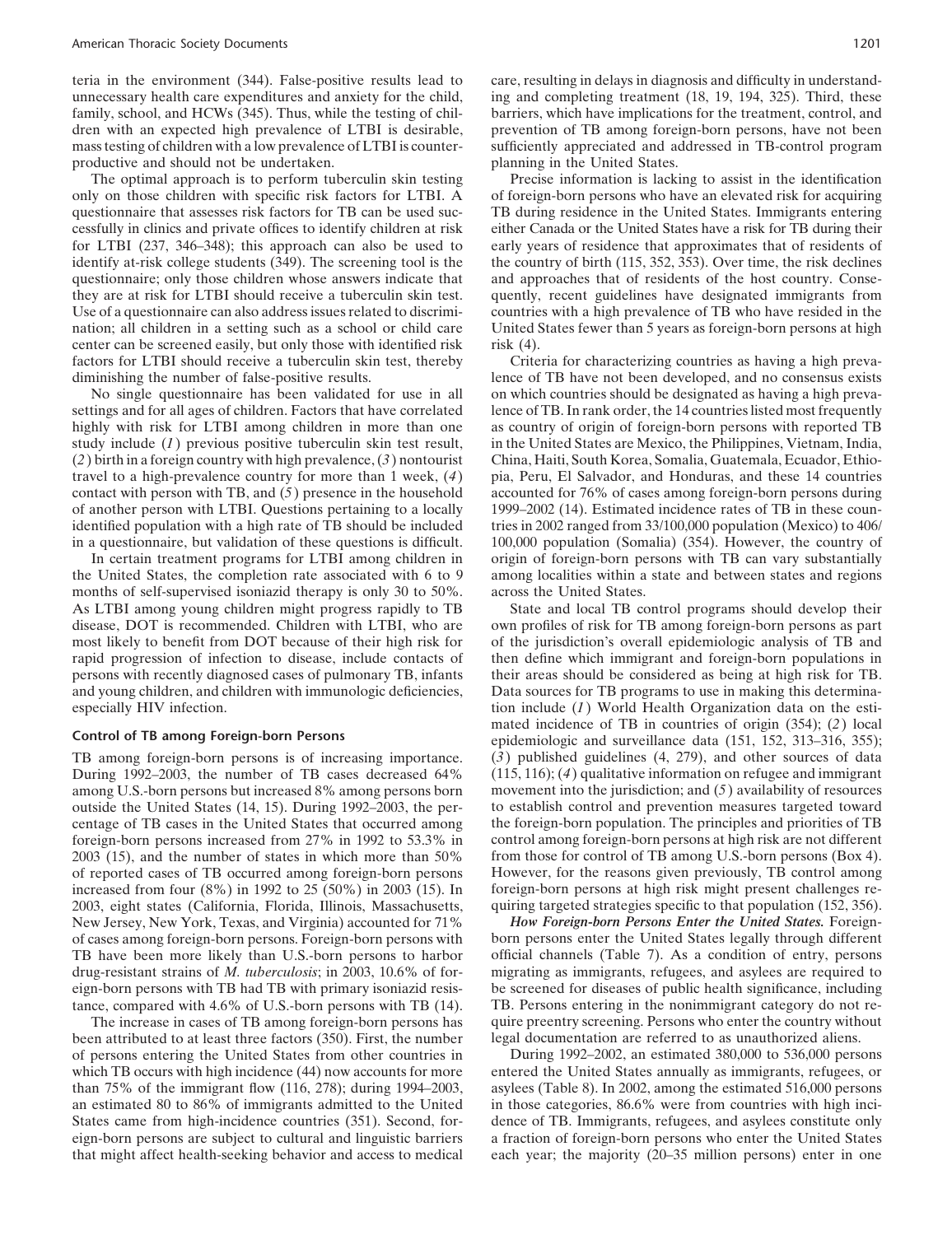| Category           | <b>Definition</b>                                                                                                                                                                                       | TB Screening<br>Mandated as a<br>Condition of Entry |
|--------------------|---------------------------------------------------------------------------------------------------------------------------------------------------------------------------------------------------------|-----------------------------------------------------|
| Immigrant          | An alien* admitted to the United States as a lawful permanent resident                                                                                                                                  | Yes                                                 |
| Refugee/asylee     | A person outside his or her country of nationality (refugee) or at a point of entry to the United<br>States (asylee) who is unable or unwilling to return because of a well-founded fear of persecution | Yes                                                 |
| Nonimmigrant       | An alien granted temporary entry to the United States for a specific purpose (most common<br>visa classifications for nonimmigrants are visitors for pleasure, visitors for business, temporary         |                                                     |
|                    | workers, students, and visitors)                                                                                                                                                                        | <b>No</b>                                           |
| Unauthorized alien | An alien residing in the United States in an unlawful status                                                                                                                                            | NA <sup>1</sup>                                     |

|         |  |  |  | TABLE 7. U.S. CITIZENSHIP AND IMMIGRATION SERVICES IMMIGRATION CATEGORIES, BY TUBERCULOSIS SCREENING |  |
|---------|--|--|--|------------------------------------------------------------------------------------------------------|--|
| MANDATE |  |  |  |                                                                                                      |  |

Source: U.S. Citizenship and Immigration Service. Glossary and acronyms. Washington, DC: U.S. Citizenship and Immigration Service; 2004. Available from: http:// uscis.gov/graphics/glossary.htm.

\* A person who is not a U.S. citizen.

† Not applicable.

of the nonimmigrant subcategories (Table 8). The majority of entering nonimmigrants are tourists or business travelers who spend only a short time in the United States. However, an estimated 850,000 to 1.9 million workers, students, and other visitors and their families might reside in the United States for multiple years (Table 8).

A nonimmigrant, refugee, or asylee residing in the United States who meets the eligibility requirements and applies for a change in visa status to that of a lawful permanent resident should undergo required health screening assessment by a civil surgeon. During 2002, of the 679,305 persons who adjusted their immigration status under this program, 536,995 (79%) were from countries with high incidence of TB (238). In addition, an estimated 7 million unauthorized aliens resided in the United States in January 2000, and during 1990–1999, the unauthorized alien population increased annually by approximately 350,000 persons (357).

*Current Requirements for TB Screening of Immigrants.* U.S. immigration law mandates screening outside the United States for applicants designated as immigrants who are applying for permanent residence status and for applicants designated as refugees or asylees (Table 7). The purpose of mandated screening is to deny entry to persons who have either communicable diseases of public health import or physical or mental disorders associated with harmful behavior, abuse drugs or are addicted to drugs, or are likely to become wards of the state. The current

list of infectious diseases of public health significance that are grounds for exclusion include infectious TB, HIV infection, leprosy, and certain sexually transmitted diseases (358). Worldwide, approximately 400 licensed local physicians, designated as "panel physicians," perform these medical examinations. Panel physicians are appointed by U.S. embassies and consulates that issue visas. CDC is responsible for monitoring the quality of these examinations and for providing technical guidance and consultation for TB diagnosis and treatment.

The TB screening process is a program for active TB case detection designed to deny entry to persons with infectious pulmonary TB (identified by positive sputum AFB smear results). For persons 15 years and older, a brief medical history and a chest radiograph are obtained (Figure 4). If the chest radiograph is considered compatible with pulmonary TB, three sputum specimens are obtained and examined for AFB. Although procedures vary from site to site, smears are usually performed by Ziehl-Neelsen staining and examined with light microscopy. Cultures for *M. tuberculosis* are not required and are not routinely performed. Persons younger than 15 years are evaluated only if they have symptoms that are consistent with TB or are a contact of person with infectious TB. A test for *M. tuberculosis* infection

#### **TABLE 8. NUMBERS OF FOREIGN-BORN PERSONS WHO ENTERED THE UNITED STATES, BY IMMIGRATION CATEGORY—UNITED STATES, 2002**

| Category              | No., in 1,000s<br>$(range)^{\ddagger}$ |
|-----------------------|----------------------------------------|
| Immigrants            | 384 (380-536)                          |
| Refugees/Asylees*     | 132 (43-132)                           |
| Nonimmigrants         | 27,907 (20,910-33,690)                 |
| Temporary visa        |                                        |
| Pleasure              | 19,967 (16,441-24,104)                 |
| <b>Business</b>       | 4,377 (2,788-4,593)                    |
| Worker                | 723 (216-755)                          |
| Students <sup>†</sup> | 687 (400-740)                          |
| Visitors <sup>†</sup> | 370 (230-388)                          |

Source: U.S. Citizenship and Immigration Services. Statistical yearbook. Available from: http://uscis.gov/graphics/shared/aboutus/statistics/ybpage.htm.

\* Includes parolees (i.e., persons allowed to enter the United States for urgent humanitarian reasons).

† Includes family members.

‡ Numbers in parentheses are the 1992–2002 range.



*Figure 4.* Tuberculosis (TB) screening process for immigrants and refugees conducted outside the United States.  $*AFB = acid$ -fast bacilli.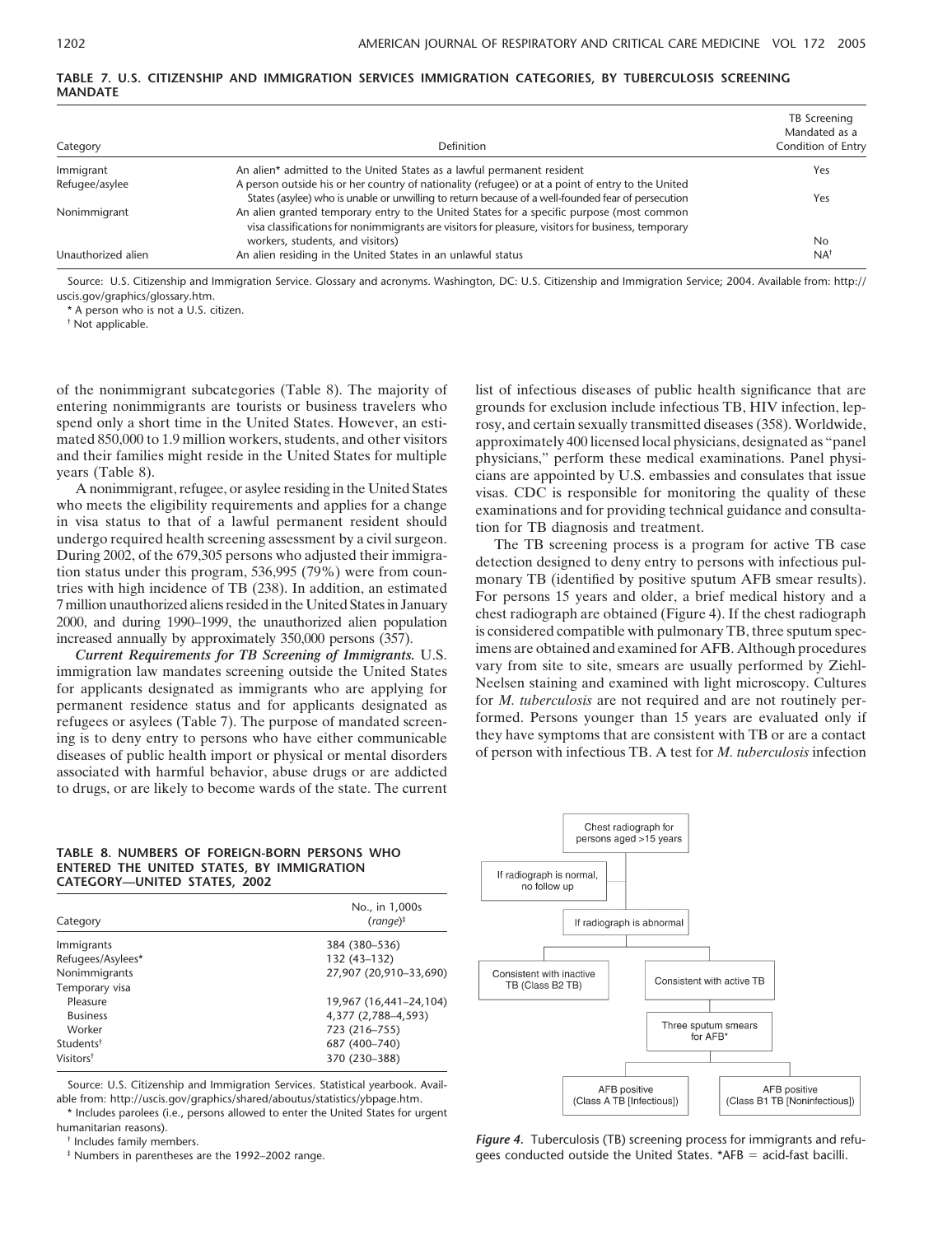is performed, and a chest radiograph is obtained if the test is positive or if the child is suspected to have TB.

Persons with abnormal chest radiographs suggestive of TB and with AFB-positive sputum smear results are classified as having class A TB, which is an excludable condition for entry into the United States (358). Persons so designated have two options: (*1*) to complete a course of treatment for TB, including documented negative sputum AFB smears at the end of treatment, at which point they are classified according to their chest radiograph results and may enter the United States; or (*2*) to receive TB treatment until sputum smear results for AFB convert from positive to negative and then apply for an immigration waiver. A U.S. health care provider who agrees to assume responsibility for the completion of TB treatment after a person's arrival in the United States should sign the waiver. The waiver is countersigned by a representative of the jurisdictional public health agency of the person's intended U.S. destination. An applicant whose chest radiograph is compatible with active TB but whose sputum AFB smear results are negative is classified as having class B1 status and may enter the United States. If the chest radiograph is compatible with inactive TB, no sputum specimens are required, and the applicant enters the country with class B2 status (358).

Immigrants with a class A waiver or with class B1 or B2 status are identified at ports of entry to the United States by CIS on entry to the United States and reported to CDC's Division of Global Migration and Quarantine (DGMQ). DGMQ notifies state and local health departments of refugees and immigrants with TB classifications who are moving to their jurisdiction and need follow-up evaluations. Persons with a class A waiver are required to report to the jurisdictional public health agency for evaluation or risk deportation. For persons with class B1 and B2 status, however, the stipulated evaluation visits to the health agency are voluntary.

*Persons Seeking Adjustment of Status after Arrival.* Persons seeking to adjust their immigration status after residing in the United States with nonimmigrant visa status should undergo a medical evaluation by one of the approximately 3,000 U.S. medical practitioners designated by DGMQ as civil surgeons. TB screening by civil surgeons is based on tuberculin skin testing (QFT-G is also approved for detecting LTBI). If an applicant seeking adjustment of status has a tuberculin skin test reading of 5 mm or larger, a chest radiograph is required. If the radiograph is compatible with active TB, the person is referred to the jurisdictional public health agency for further evaluation (358). Civil surgeons are also advised that persons with a positive tuberculin test result and no signs or symptoms of TB disease should be referred to public health agencies for evaluation for treatment of LTBI, following ATS/CDC/IDSA guidelines (4, 324).

Because data on the outcomes of TB screening of persons seeking to adjust their immigration status are not aggregated or analyzed, only limited information is available. In an evaluation of the screening practices in five U.S. Immigration and Naturalization Service jurisdictions, among 5,739 applicants eligible for screening through tuberculin skin testing, 4,290 (75%) were considered to have been screened appropriately (240). In Denver, Colorado, where health department physicians serve as civil surgeons, 7,573 persons were evaluated for adjustment of status during May 1987–December 1988 (239). Applicants were screened with tuberculin skin testing, chest radiographs, or both. Among 4,840 applicants who had a tuberculin skin test placed, 2,039 (42%) had a reaction of 10 mm or larger. Sixteen persons (0.7%) were sputum culture–positive for *M. tuberculosis*. Therapy with isoniazid was recommended for 1,029 applicants, of whom 716 (70%) completed 6 months of treatment.

*Immigration Status of Foreign-born Persons with TB.* Studies have sought to identify the initial immigration status of foreignborn persons with reported TB. During 1992–1993 in Hawaii, 78% of TB cases occurred among immigrants, 4% among student nonimmigrants, and 4% among nonimmigrant tourists (350); in 14% of cases, the immigration status could not be determined. During 1992–1994 in Seattle, Washington, 58% of TB cases among foreign-born persons who had resided in the United States for less than 1 year occurred among immigrants or refugees (293); immigration status was not determined among the remaining foreign-born persons. During 1998–2000, a total of 59% of foreign-born persons with TB in Tarrant County, Texas, were immigrants or refugees, 24% were unauthorized immigrants, and 17% were nonimmigrant students and workers (316).

*Assessment of TB Screening Requirements for Immigrants.* The priority for immigration screening efforts is to detect cases of pulmonary TB among persons applying for permanent residence in the United States and to prevent the most infectious persons from entering the United States. However, requirements for screening outside the United States do not apply to the majority of foreign-born persons entering the United States because those classified as nonimmigrants and unauthorized immigrants do not undergo screening (Table 7) (277).

Furthermore, a significant proportion of immigrants with class B1  $(4-14\%)$  and B2  $(0.4\% - 4\%)$  status allowed to enter the United States with abnormal chest radiographs because of having AFB-negative sputum smears on screening outside the United States are later discovered (on the basis of follow-up evaluations by U.S. public health agencies) to have active TB at the time of entry (350). This finding has great importance for TB-control activities in certain U.S. jurisdictions.

IOM, NTCA, and CDC have suggested changes in the screening procedures for immigrants, as follows:

- IOM has recommended that testing for *M. tuberculosis* infection be added as a requirement to the medical evaluation for immigrant visa applicants from countries with high incidence of TB (2).
- IOM has recommended that (*1*) a class B4 TB designation be created for persons with normal chest radiographs and positive tuberculin skin tests and that (*2*) immigrants with B4 status be required to undergo an evaluation for TB and, when indicated, complete an approved course of treatment for LTBI before receiving a permanent residency card.
- CDC has proposed enhancing training and oversight of panel physicians outside the United States and of civil surgeons in the United States to improve the quality of immigration screening (359). CDC is also working to develop an electronic system for notifying jurisdictional public health agencies about the arrival of class B immigrants.
- NTCA has called for (*1*) clarification of legal and fiscal issues associated with domestic evaluation and treatment of immigrants, (*2*) efforts to educate immigrants with class B1 and B2 status about their responsibilities for follow-up, and (*3*) operational research to address the cost effectiveness of screening additional categories of immigrants.
- Consideration also should be given to broadening the scope of medical evaluations for immigrants. The costs and benefits of extending the requirement for screening to all visa applicants planning to reside in the United States for more than 6 months should be examined. Consideration is being given to adding sputum cultures to the sputum AFB smear evaluation of visa applicants who, on the basis of an abnormal chest radiograph, are suspected to have pulmonary TB or who, at least for persons with smear-positive TB cases, are from countries with known high rates of drug resistance.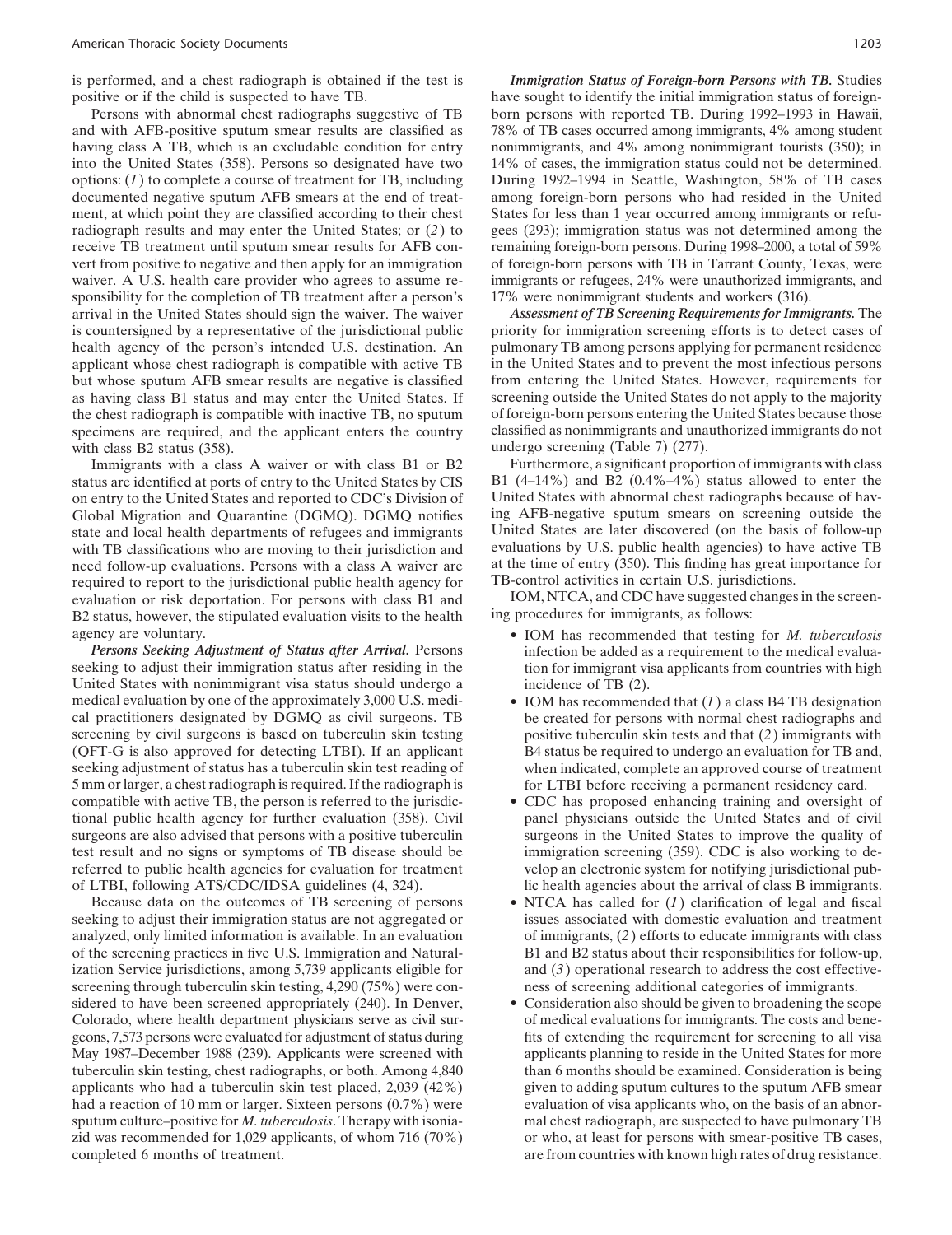*TB Control at the U.S.–Mexican Border.* The U.S.–Mexican border presents specific challenges to TB control. Four U.S. states (California, Arizona, New Mexico, and Texas) and six Mexican states (Baja California Norte, Sonora, Chihuahua, Coahuila, Nuevo León, and Tamaulipas) comprise the U.S.–Mexican border, and an estimated 1 million persons cross the border daily. In the six Mexican border states, estimated annual TB incidence is 27.1 cases/100,000 population, compared with 5.1 cases/100,000 population in the United States (359). In 1999, Mexico was the country of origin for 23% of foreign-born persons in the United States with reported TB, and 75% of those cases were reported from the four U.S. border states. In 1996, those same states reported 83% of TB cases among foreign-born Hispanics (360). The high rate of TB at the border, the substantial number of border crossings, the substantial geographic area involved, and the prevalent cultural and linguistic barriers make TB control a challenge in this region.

Recommendations to improve TB control at the U.S.-Mexican border have been published (361). These recommendations include use of a binational case definition and development of a binational registry of TB cases, improvements in clinical care of binational TB patients and close contacts by cross-border case-management strategies, development of performance indicators for these activities, and setting research priorities (361).

*Basis for Recommendations on TB Control among Foreign-born Persons.* SURVEILLANCE. The inability to distinguish imported TB present at the time of entry of foreign-born persons into the United States from domestically occurring disease obscures the progress that certain states and cities have made in TB control. Standardized reporting of new TB cases does not allow separating TB among foreign-born persons that is present at the time of entry from cases that arise during residence in the United States. This is more than a semantic distinction because cases of TB that occur among short-term visitors and workers, students, and unauthorized aliens are counted as U.S. incident cases even though a substantial number are imported (115). Surveys using sputum cultures indicate that 4 to 13% of immigrants and refugees with class B1 status have TB disease at the time of entry (279). TB present at the time of entry is likely to contribute to the higher incidence rates of TB noted among foreign-born persons in the first 2 years after arrival (115). The importance of imported cases and the need to distinguish them from domestic cases has also been demonstrated in the smallpox, polio, and measles eradication efforts in North America.

CASE DETECTION. Multiple factors common to the experience of foreign-born persons in the United States might lead to delays in the detection of TB. Preexisting culturally derived beliefs about TB might serve as a disincentive to seek health care when symptoms of TB are experienced (18, 279). Also, foreign-born persons wishing to receive a medical evaluation might encounter financial, linguistic, or other barriers to access (19). Once medical services are sought, foreign-born persons are likely to receive their evaluation from certain kinds of health care providers (e.g., foreign-born physicians or those working in community health centers or hospital EDs) rather than from TB clinics conducted by public health agencies. These challenges to optimal case detection among foreign-born persons will require (*1*) targeted public education for foreign-born populations at high risk to explain that TB is a treatable, curable disease; (*2*) better access to medical services, especially for recently arrived immigrants and refugees; and (*3*) maintenance of clinical expertise in the diagnosis and management of TB among medical practitioners (Box 1).

The TB screening process for visa applicants (i.e., identification of persons with abnormal chest radiographs) has provided opportunities for active case detection in follow-up evaluations

in the United States. Data derived from programs that have sought to identify active TB cases on the basis of positive sputum cultures for *M. tuberculosis* among immigrants with class B notification status indicate that 3 to 14% of the approximately 6,000 immigrants with class B1 status who enter the United States each year and 0.4 to 4.5% of the 12,000 immigrants with class B2 status have TB at the time of entry (279). In San Francisco, California, during July 1992–December 1993, of 182 immigrants with class B1 status who received follow-up evaluations, 27 (14.8%) had active TB and 134 (73.3%) had inactive TB (362). Among 547 immigrants with class B2 status, 24 (4.3%) had active TB and 301 (54.5%) had inactive TB. In California, 3.5% of all persons with a class B notification status who arrived during January 1992–September 1995 were reported to have active TB within 1 year or less of arrival (277). Recent arrivals with class B notification status accounted for 38% of all foreign-born persons with TB reported within 1 year of arrival. Among 124 immigrants and refugees in Hawaii who were reported during 1992–1993 to have TB with 1 year or less of arrival, 78 (63%) had been classified as having class B1 status and 17 (14%) as having class B2 status (350). However, a study from Los Angeles suggested that the visa application process was more effective in identifying cases among persons recently arrived from Southeast Asia than among those from Mexico and Central America (363).

An active class B1/B2 follow-up program can be relatively cost effective. During October 1995–June 1996, in Santa Clara County, California, 87% of immigrants with class B status responded to letters inviting them to receive a follow-up evaluation, resulting in a cost of \$9.90 to locate one immigrant with class B1/B2 status and \$175.88 to locate one person with TB (364).

Case management. As with case detection, cultural and linguistic differences might impede successful treatment outcomes among foreign-born persons. Case management of persons whose primary language is not English depends on reliable and competent medical translation. Providers and agencies that work with foreign-born patients at high risk should ensure that adequate translation and interpretation services are available. In jurisdictions in which the majority of the cases occur among foreign-born person, providing these services can be costly. For example, in 2000, the Tarrant County Health Department TB Program (Fort Worth, TX), spent approximately \$24,000 on professional translation services (365). Ideally, professional services should be used for translation rather than relatives or family friends (365).

Culturally derived attitudes and beliefs about TB and its treatment can also be impediments to the management of TB among foreign-born persons. Each culture has its own knowledge, attitudes, and beliefs about TB and how it should be treated. For example, in a study that used focus groups to evaluate attitudes regarding TB among Filipino immigrants, participants expressed a belief that TB was extremely contagious (264) and mentioned the associated social stigma and isolation. Although all participants agreed that medical therapy was necessary, participants also trusted the effectiveness of traditional treatments. As more of the burden of TB in the United States is borne by foreign-born persons, the need for health care providers to understand cultural attitudes toward TB will increase.

Case management is particularly difficult at the U.S.–Mexico border where, until recently, tracking systems for persons who migrated between the two countries were not in place. A new binational system has been established to ensure continuity of care and completion of TB treatment for patients who migrate between the United States and Mexico and to coordinate the referral of patients between the health systems of both countries. The project is now being tested in four U.S.–Mexican jurisdic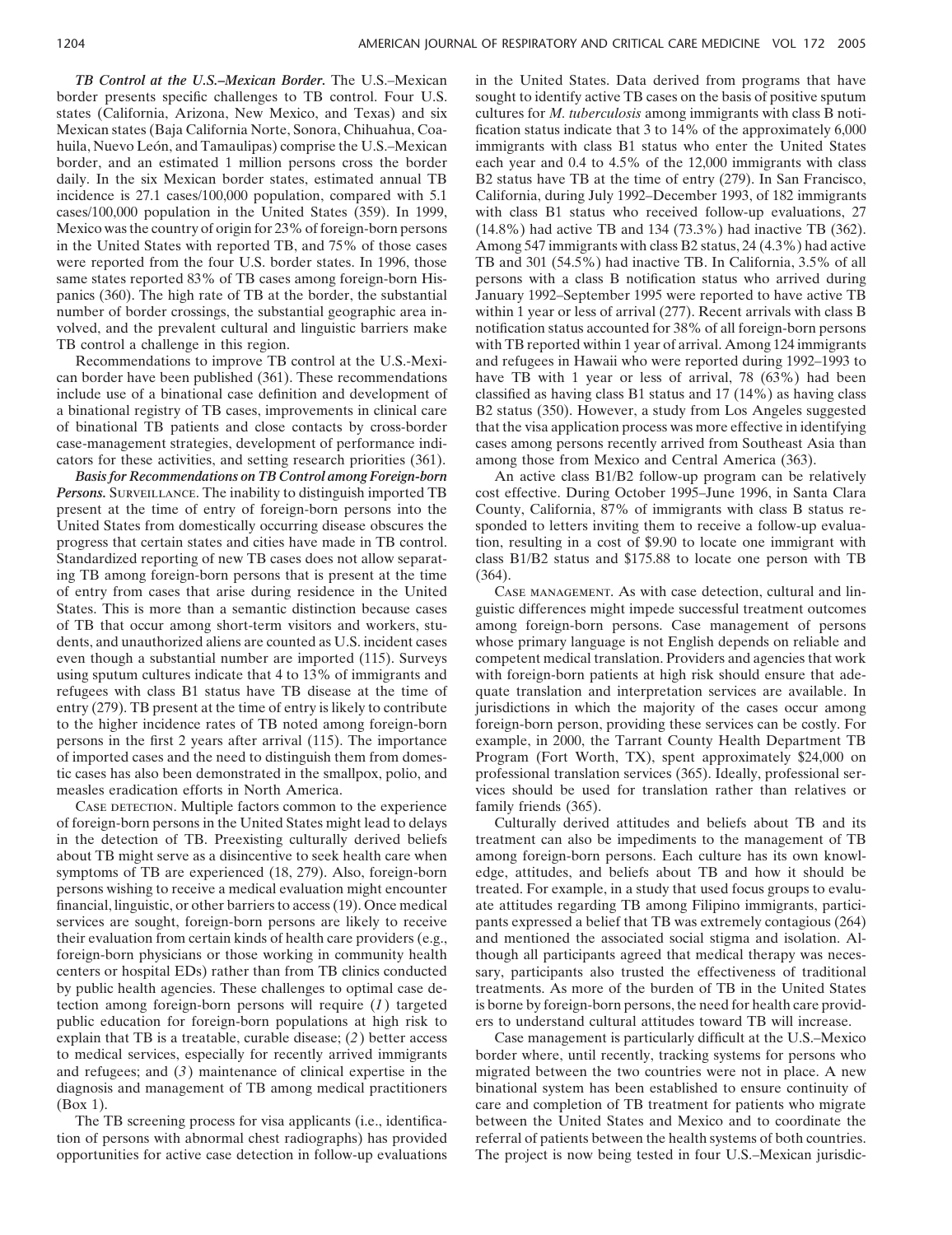tions (San Diego, CA, and Tijuana, Baja California; El Paso, TX–Las Cruces, NM, and Ciudad Juarez, Chihuahua; Webb and Cameron Counties, TX, and Matamoros, Tamaulipas; and Arizona and Sonora). If the pilot project proves successful, this binational TB patient referral and information system will likely be expanded to other parts of the United States and Mexico.

Contact investigation. Contact investigations have a particularly high yield when conducted on foreign-born patients. In Seattle, for example, contacts of foreign-born persons with TB were more numerous (6.0 vs. 3.4 per case) and substantially more likely to be have positive tuberculin skin test results (50 vs. 18%) and to be started on treatment for LTBI (40 vs. 23%) than were contacts of U.S.-born persons with TB (293). A multicenter survey from around the United States demonstrated that the tuberculin skin test was positive among 71% of foreignborn contacts compared with 32% of all close contacts (31). Although not all foreign-born contacts identified during a contact investigation are recently infected, the majority would nevertheless be considered candidates for treatment of LTBI under current guidelines (4). In addition, a Canadian study indicated that contact investigations were more cost effective than preimmigration screening and postarrival surveillance (276).

Targeted testing and treatment of LTBI. Surveys using molecular epidemiologic methods have consistently demonstrated that less clustering of *M. tuberculosis* isolates occurs from foreign-born patients than from U.S.-born patients; this has been interpreted as evidence that less person-to-person spread of TB occurs among foreign-born persons in the United States and that the majority of cases of TB among foreign-born persons occur as a result of activation of a latent infection (150–152, 356). In fact, one reason for the lack of progress in reducing TB among foreign-born persons might be that insufficient attention has been given to targeted testing and treatment (152), which should be the most applicable prevention strategy for this population, in which TB disease occurs mainly by progression from LTBI.

The success of programs for targeted testing and treatment of LTBI among populations at high risk in the United States has been thwarted by poor interest in the intervention on the part of medical practitioners and poor adherence by patients (51). Among foreign-born persons, these problems are magnified by the lack of access to care and by cultural and linguistic obstacles. Successful models for administering targeted testing and treatment of LTBI among refugees have been published; these models are resource-intensive and require a commitment to working within the population's cultural contexts (202, 221). In addition, the use of DOT increases treatment completion rates (366).

Other opportunities to conveniently access foreign-born persons for targeted testing programs include school-based testing of foreign-born students. The majority of persons residing as students in the United States remain long enough to receive targeted testing for LTBI and, if TB is diagnosed, to complete a course of treatment. Screening for TB is required by 61% of colleges and universities: for all students in 26%, for all international students in 8%, and for students in specific academic programs in 47% (367). School-based screening also has been evaluated among younger students (150, 322, 345). In California, widespread TB screening of kindergarten and high school students yielded a low prevalence of skin test reactors and a limited number of cases of TB, but foreign-born students were more than 30 times more likely than U.S.-born students to have the infection (345). In a cost–benefit analysis, screening all students would be expected to prevent 14.9 cases/10,000 children screened, whereas targeted testing would prevent 84.9 cases/10,000 screened and would be less costly (345).

### **Control of TB among Persons with HIV Infection**

HIV and *M. tuberculosis* interact in ways that tend to worsen both diseases among coinfected persons (368). When a person with HIV infection is exposed to a patient with infectious TB, the risk for acquiring TB disease soon after that exposure is markedly increased (369). In outbreaks in which the start of exposure could be determined, HIV-infected persons acquired active TB in as little as a month after exposure to a person with infectious TB (136). HIV coinfection is also a highly potent risk factor for progression from LTBI to TB (44, 46, 370). Persons with LTBI and HIV coinfection have a risk for progressing to TB disease of approximately 10%/year (317, 371, 372), which is 113 to 170 times greater than the risk for a person with LTBI who is HIV-seronegative and has no other risk factors (4, 44).

On a global level, HIV infection has had a substantial effect on the epidemiology of TB. Areas of the world most heavily affected by the global epidemic of HIV/AIDS (e.g., sub-Saharan Africa) have also sustained increases in the incidence of TB (44, 46, 373). TB is the most common infectious complication and the most common cause of death among persons with HIV/AIDS in places where the incidence of both diseases is high (374). In the United States, HIV infection has been associated with TB outbreaks in institutional settings, including health care facilities (53), correctional facilities (37), and homeless shelters (33).

Before the advent of highly active antiretroviral therapy (HAART) in the early 1990s, HIV infection caused a progressive decline in immune competence and death. However, the use of HAART using combination therapy plus protease inhibitors has prolonged the survival among persons with HIV infection (375–377). The introduction of HAART has also decreased the incidence of TB among HIV-infected persons: an 80% decrease in risk for TB has been demonstrated among HIV-infected persons receiving HAART (378).

With the declining incidence of TB in the United States since 1992, the incidence of HIV infection among persons with TB also has decreased. This is likely attributable to increased understanding of the biological interactions between the two pathogens, leading to more targeted TB-control efforts and to the introduction of HAART. Another factor is improved TB infection control in health care facilities, because HIV-infected persons were particularly affected by health care–associated transmission of *M. tuberculosis* (53).

HIV infection was a prominent cause of the 1985–1992 TB resurgence in the United States, especially the incursion of health care–associated TB (including multidrug-resistant disease). That fact, along with the knowledge that the global epidemics of HIV infection and TB are continuing unabated (44), dictates a high degree of respect and vigilance for the adverse consequences that HIV infection could impose on the epidemiology of TB in the United States.

*Basis for Recommendations of Control of TB among Persons* with HIV Infection. HIV counseling and testing. Knowledge of the presence of HIV infection among patients with TB is useful for surveillance purposes to ensure that an optimal drug regimen is chosen for treatment (5), to refer persons for HIV primary care if the case is newly detected, and to guide decisions about contact investigations. TB is frequently the first illness that brings a person who has not previously received a diagnosis of HIV infection into the health care system.

Voluntary counseling and testing for HIV is recommended for all patients with TB (5), but this recommendation has not been fully implemented, and reporting of HIV among persons with TB is incomplete (14). In 2003, HIV testing was performed for less than 50% of patients reported with TB in the United States, and only 63% of persons in the age group at greatest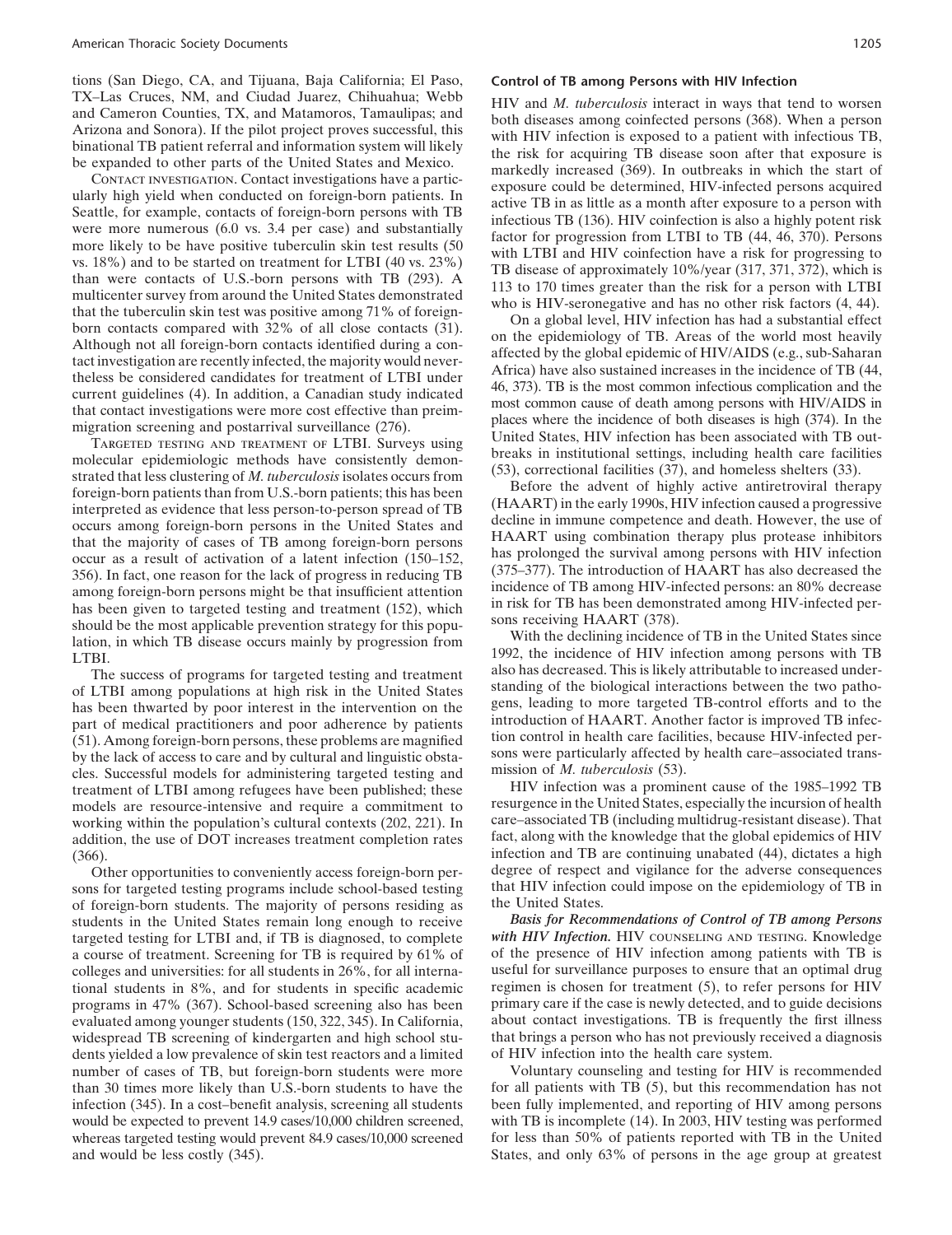risk (persons aged 25–44 years) were tested (14). HIV counseling and testing has also been recommended for contacts of persons with TB (302). However, recent data indicate that contacts of HIV-infected persons with TB have a high rate of HIV infection but that contacts of persons with TB without HIV infection do not (301). HIV testing for other persons with LTBI should be limited to those who have clinical or behavioral risk factors for HIV infection.

CASE DETECTION. HIV coinfection affects the clinical and radiographic manifestations of TB. HIV-infected patients are more likely than persons without HIV infection to have extrapulmonary and miliary TB (379, 380), and those who have pulmonary TB tend to have atypical findings (e.g., they are less likely to have apical cavities and are more likely to have lower lobe or instititial infiltrates and mediastinal or paratracheal lymphadenopathy). These atypical features are heavily dependent on the patient's CD4 cell count; those with CD4 cell counts of more than 300 cells/ $\mu$ l usually have manifestations, such as upper lobe cavitary infiltrates (274). Persons with HIV infection might also have pulmonary TB despite a normal chest radiograph (274, 379).

HIV-infected patients are also vulnerable to other pulmonary and systemic infections such as *Pneumocystis carinii* and pneumococcal pneumonias and disseminated *M. avium* complex disease. Although the symptoms and signs of TB are usually different to the trained clinician from those caused by other prevalent invasive pathogens (273, 381), HIV coinfection often results in delay in the diagnosis of TB as a result of altered clinical and radiographic manifestations (23).

Undetected transmission of *M. tuberculosis* to HIV-infected persons can have serious sequelae (136). A substantial outbreak of TB in a prison in South Carolina in 1999 demonstrated the widespread consequences of an unrecognized TB case in a congregate setting with a substantial number of HIV-infected persons (37). In that outbreak, 32 TB cases and 96 tuberculin skin test conversions resulted from a single unrecognized case. Similar outbreaks have occurred in hospitals (53, 244), HIV-living facilities and day-treatment programs (136), and homeless shelters (33). Such outbreaks underscore the importance of aggressive TB screening and treatment in settings in which HIV-infected persons congregate. Screening for TB in those settings has been successfully conducted by using symptom checklists, tuberculin skin testing, and chest radiographs (37, 118, 136).

Case management. Management of TB among persons with HIV infection is complex. Drugs used to treat TB and those employed in combination antiretroviral therapy have overlapping toxicities and potentially dangerous drug interactions (382). Paradoxical responses to TB therapy are more common among HIV-infected persons (383). Use of multiple, potentially toxic medications also provides further challenge to adherence with TB treatment. Therefore, integration of management of both HIV infection and TB is critical to the success of management of both. Comprehensive case management, including DOT, is particularly important (5). Among HIV-infected TB patients, more favorable outcomes and survival have been associated with DOT than with self-administered therapy (384). ATS/CDC/ IDSA guidelines should be consulted for recommendations on length and mode of treatment and selection of drug regimens (5). Finally, patients with HIV and TB bear the brunt of two conditions that are associated with clinical and social complexities that can be personally overwhelming. Both HIV infection and TB are associated with stigmatization, and patients with these concomitant conditions often suffer from isolation and a lack of social support.

CONTACT INVESTIGATION. Despite controversy as to whether HIV-coinfected patients with TB are more or less infectious than HIV-seronegative patients (385, 386), they are clearly capable of

transmitting *M. tuberculosis*; contacts of the two populations of patients have comparable rates of LTBI (369, 387). The higher risk for progressing rapidly from exposure to *M. tuberculosis* to TB disease means that all of the medical and public health interventions (case detection and reporting, initiation of an effective drug regimen, and identification and evaluation of contacts) are more urgent when working to control HIV-associated TB (388).

Although offering HIV counseling and testing to all contacts of persons with infectious TB has been recommended (302), this undertaking would be resource-intensive. Whereas prevalence of HIV infection among contacts of HIV-infected persons is high, prevalence among contacts of persons with TB without HIV infection or with undetermined status is negligible (301).

Targeted testing and treatment of LTBI. HIV coinfection is the most important known risk factor for persons with LTBI acquiring active TB (317, 371, 372). Treatment of LTBI is effective in reducing the risk for progression to TB disease among HIV-coinfected persons (372, 389). Thus, all possible efforts should be made to ensure that HIV-infected persons are tested for *M. tuberculosis* infection and that those found to have latent infection receive and complete a course of treatment. In addition, knowledge of the HIV status of persons being evaluated for LTBI is desirable (*1*) in interpreting the tuberculin skin test result (e.g.,  $\geq 5$  mm of induration is considered a positive test among persons with HIV infection [4]) and (*2*) in counseling persons with positive skin test results about the risks and benefits of treatment for LTBI (the role of QFT-G for testing persons with HIV infection for LTBI has not been determined). According to current guidelines (302), persons being evaluated for LTBI should also be screened for HIV infection by using selfreported clinical and behavioral risk factors.

INSTITUTIONAL INFECTION CONTROL. Infection-control measures recommended to prevent transmission of *M. tuberculosis* have been effective in limiting exposure of HIV-infected persons, including patients, visitors, and staff members, to *M. tuberculosis* in hospitals, extended care facilities, and correctional facilities (9, 244). Nevertheless, the risk for rapid progression from exposure to TB disease means that HIV-infected persons should continue to be advised of any potential sites of institutional exposure so an informed choice regarding employment or volunteering can be made.

#### **Control of TB among Homeless Persons**

The persistence of TB among homeless persons in the United States is a major public health problem. The homeless population is not insubstantial; in 1995, an estimated 5 million persons (2.5% of adult U.S. residents) either were or had recently been homeless, living in streets or shelters, or marginally housed (e.g., living on public support in residential hotels) (390). TB incidence is high among homeless persons, and evidence exists of considerable transmission of *M. tuberculosis*. Among 2,774 homeless persons enrolled during 1990–1994 in San Francisco, California, 25 incident cases were identified for 1992–1996, for an annual rate of 270 cases/100,000 population (118). Among 20 *M. tuberculosis* isolates from incident cases that were subjected to genotyping study, 15 (75%) were clustered, indicating chains of transmission in the population. Other molecular epidemiology studies also have identified homelessness as an important risk factor for clustering of *M. tuberculosis* isolates (33, 119, 391, 392).

Shelters are key sites of TB transmission among homeless persons throughout the United States (27, 33, 118–120, 166, 391–393). In Los Angeles, California, during March 1994–May 1997, three homeless shelters were sites of TB transmission for 55 (70%) of 79 homeless patients (33). In Fort Worth, Texas, during 1995–1996, clusters of cases among homeless persons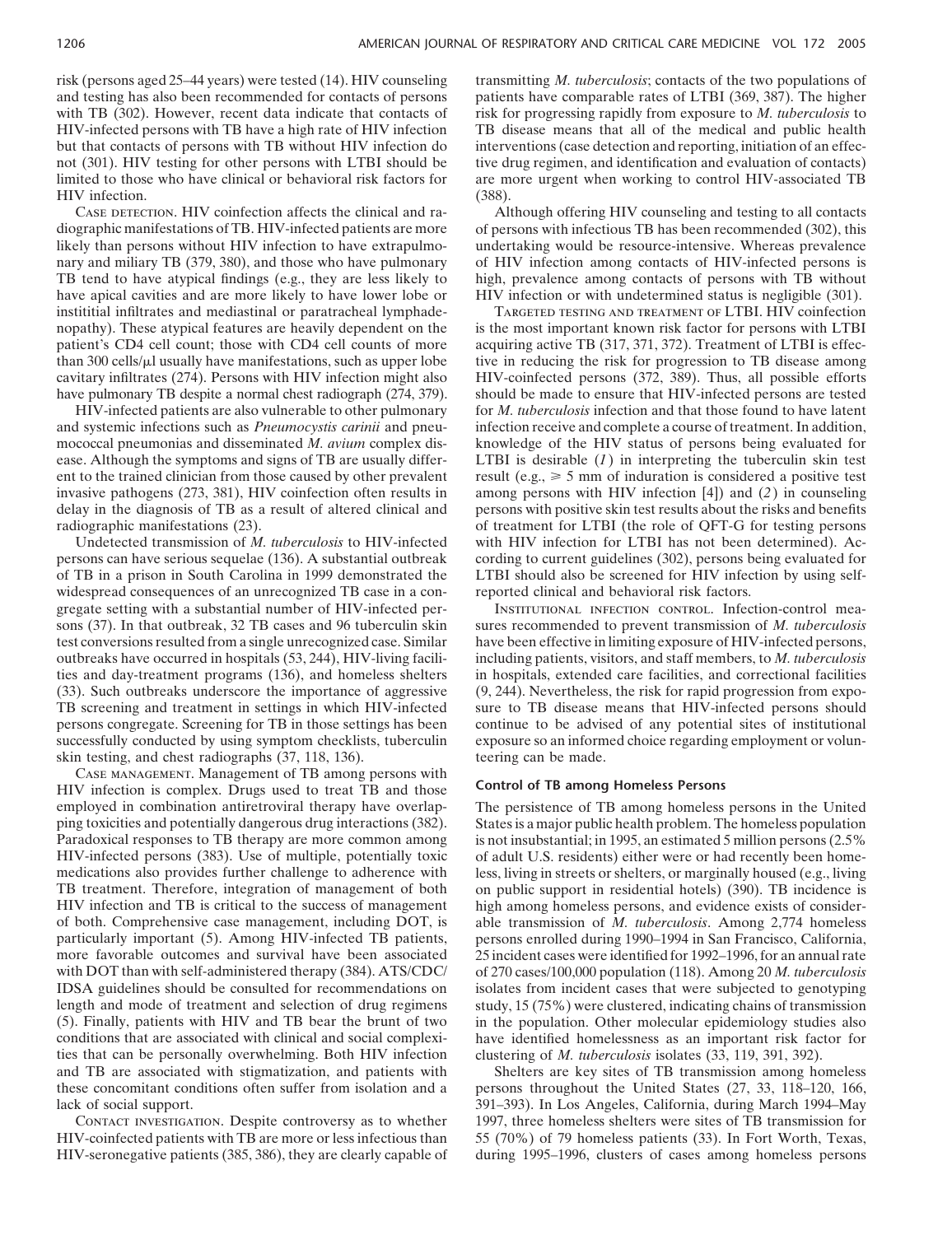occurred simultaneously in four homeless shelters (27). In Alabama, genotyping of isolates from TB cases reported in 1994– 1998 revealed an undetected statewide outbreak of TB that was traced to transmission in a correctional facility and in two homeless shelters (166). In an outbreak in a shelter in Syracuse, New York, during 1997–1998, a shelter resident was probably infectious for 10 months before receiving a diagnosis; ventilation in the shelter was poor, and the population included vulnerable persons with risk factors that included HIV infection, substance abuse, and malnutrition (120).

Multiple barriers to the control of TB among homeless persons have been identified. Delays in detection of infectious cases have been reported (20); in a computer simulation study that modeled multiple strategies for TB control among homeless persons, a 10% improvement in access to treatment led to greater declines in disease and death after 10 years than comparable improvements in treatment programs (394). Traditional methods of conducting contact investigations often fail to identify contacts of homeless persons with TB (30, 119, 120). Difficulties also have been encountered in completing treatment for homeless patients with active TB (395) and LTBI (167, 184).

*Basis for Recommendations for Control of TB among Homeless* Persons. SURVEILLANCE AND CASE DETECTION. Delays in diagnosis and treatment of TB among homeless persons might occur as a result of delays in seeking medical care (181) and to the failure of medical providers to detect TB among those seeking care (20). Homeless persons with TB are disproportionately likely to receive care in hospital EDs and other urgent care clinics (232). For example, during 1994–1996, homeless persons in Atlanta, Georgia, were more likely than other patients to receive a diagnosis in a hospital ED (184). On the basis of sputum AFB smear results and radiologic findings, homeless persons had more advanced disease at the time of diagnosis, another indication that they received diagnoses later in the course of their disease (184).

Shelters have proved to be effective sites for case detection by use of screening procedures among homeless persons. During May 1996–February 1997, among 127 homeless persons in Alabama for whom shelter-based screening was conducted by using symptom evaluation, sputum culture, and chest radiographs as the screening package, four (3.1%) persons had TB disease (281). Symptom evaluation alone was not proven to be useful. In a similar study from London, United Kingdom, that employed symptom evaluation, tuberculin skin testing, and chest radiography, 1.5% of homeless persons were determined to have TB (396).

On the basis of findings of a high prevalence of TB in shelterusing homeless populations, certain communities have implemented compulsory screening of shelter residents based on symptom evaluation or tuberculin skin testing with radiographs for those with positive tests. One such program in Portland, Oregon, initiated in 1985, was associated with an 89% reduction in TB morbidity in the geographic area served by participating shelters during 1980–1995 (397). The implementation of a similar screening program in shelters in Denver, Colorado, in 1995 led to lower rates of active TB and reduced transmission of TB disease, as demonstrated by less genotype clustering by DNA fingerprinting (167). Both screening programs were based on symptom evaluation, tuberculin skin testing, and chest radiography. The decrease in TB morbidity in both these studies was attributed to shelter-based case detection through screening activities.

Case management. Completion of treatment for active TB is more difficult for homeless persons, particularly those who report substance abuse, including alcohol abuse (395). Homeless persons with active TB are at high risk for poor adherence even with enhanced DOT and are more likely to default and move from the area of initial diagnosis. They are also more likely to have legal action taken in the form of court-ordered treatment or detention. Comprehensive case management that includes a variety of incentives and enablers, including food, temporary housing, transportation vouchers, and treatment for substance abuse and mental illness has improved rates of treatment completion in this population.

Costs for homeless persons who are hospitalized for initial treatment of active TB have been \$2,000 more than costs for persons who were not homeless (398). Excess hospital utilization could be attributable to social considerations, clinical indications (especially the need to render a patient noninfectious before discharge to a congregate living setting), or concerns about adherence to the plan of treatment. In San Diego, California, a novel housing program that used hostels facilitated the completion of treatment of TB in homeless persons (399). Completion rates of 84 to 100% were achieved for persons housed at a designated hostel in 1995. Certain TB-control programs in cities with substantial homeless populations routinely provide temporary or longer term housing in attempts to improve completion of treatment. The California Department of Health allots funds for temporary housing of persons with TB to each of its county and local jurisdictions. The U.S. Department of Housing and Urban Development also provides funding for housing patients with TB.

The beneficial impact on treatment outcomes of an integrated approach to managing homeless patients with TB has been emphasized (394). For example, a social care and health follow-up program among homeless patients in Spain was associated with a decrease in TB rates from 32.4/100,000 in 1987 to 19.8 cases/ 100,000 in 1992, and better completion rates and reduced costs for hospitalizations were also documented (400). In Massachusetts, 58 (34.5%) of 214 persons hospitalized in a dedicated inpatient unit for difficult patients with TB during 1990–1995 were homeless (401). Regardless of the case-management plan that is chosen, all such interventions should take into consideration the importance of addressing major gaps in knowledge, attitudes, and beliefs about TB among homeless persons (181).

Contact investigation. Contact investigations for cases of TB among homeless persons are particularly challenging. Homeless patients with TB often fail to identify contacts during routine investigation (30). Completing a contact evaluation in identified contacts and completing treatment for LTBI among contacts that are homeless are often difficult (320, 391, 402). Interpretation of the results of tuberculin skin testing of contacts of homeless cases is problematic because the background prevalence of positive tuberculin skin tests in the population is usually higher than that of the general population. As with contact investigations among other populations at high risk, discerning when a contact investigation has become a targeted testing program is often difficult. A proposed alternative approach to conducting contact investigations of homeless persons is to focus on possible sites or locations of exposure, such as shelters (391, 393).

Targeted testing for and treatment of LTBI. When homeless persons are identified as a population at high risk on the basis of the local epidemiology of TB, targeted testing and treatment protocols tailored to local circumstances should be developed. However, low rates of completion of therapy for LTBI are commonly observed (167, 184, 402). For example, among 7,232 innercity residents (including homeless persons) screened for LTBI during 1994–1996 in Atlanta, Georgia, 4,701 (65%) completed tuberculin skin testing; of 809 (17%) who had a positive test, 409 (50%) were candidates for isoniazid therapy and 84 (20%) completed treatment (184). In another study conducted in San Francisco, California, during 1991–1994 that was designed to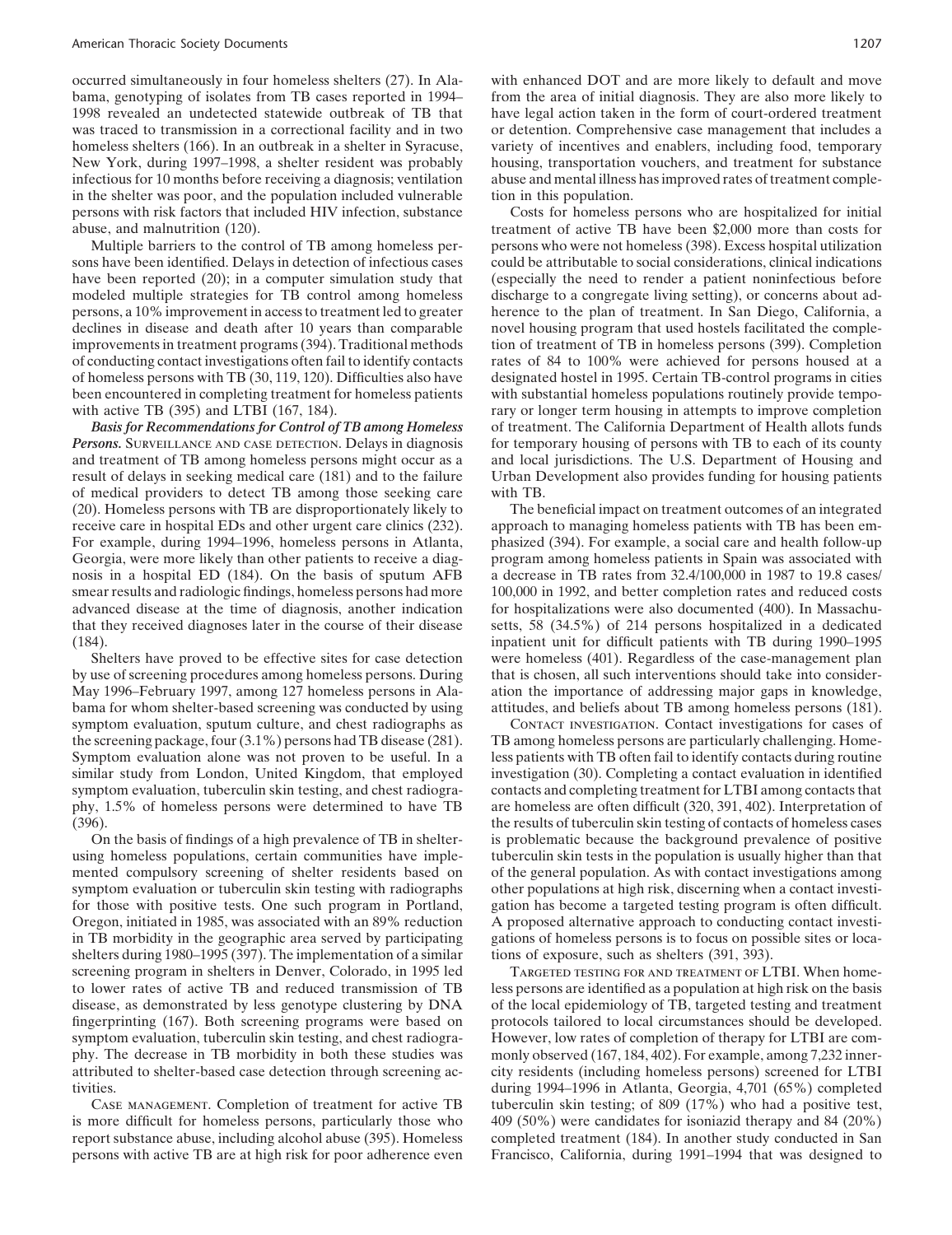improve adherence, two novel interventions (biweekly preventive DOT with either a \$5 incentive or a peer health adviser) were compared with the usual method of self-supervised treatment (402). Even though completion of treatment was not high for any of the three groups, multivariate analysis indicated that independent predictors of completion were being offered the monetary incentive and residence in a hotel or other stable housing at entry into the study. That report confirmed an earlier finding that advocated offering monetary incentives (320).

Institutional and environmental controls. Efforts have been made to reduce transmission of TB in shelters for homeless persons by enhancing institutional control measures. These efforts have included reducing shelter size (13), improving ventilation systems, and using germicidal ultraviolet light (280).

#### **Control of TB among Detainees and Prisoners**

Correctional facilities in the United States include jails and prisons, which serve different but complementary functions. Jails serve as pretrial detention centers and house persons (detainees) awaiting trial and those sentenced to less than 1 year of incarceration. Local and county governments operate the majority of jails. Jails are characterized by rapid turnover of detainees with short lengths of stay. Prisons serve as sites of detention for persons (prisoners) who have been sentenced and will be incarcerated for a known length of time, generally more than 1 year. State governments, the federal government, and the military all operate prison systems. On any given day, approximately 2 million persons in the United States are incarcerated; 1.4 million of those are imprisoned, and the remainder are detained in jails. Approximately 6 million persons are incarcerated in jails or prisons each year for variable lengths of time (124, 125).

Detainees and prisoners represent the poorest and most medically underserved segments of the U.S. population, the same population segments at risk for LTBI and TB disease (124, 252, 253). Persons entering prisons have usually spent time in jail, and detainees and prisoners eventually reenter the community. Consequently, TB outbreaks among detainees, prisoners, and the general population of a geographic area are interrelated (127, 403), and close coordination of TB-control activities is needed between health programs in correctional facilities and jurisdictional public health agencies.

Prisons have long been identified as sites of transmission of *M. tuberculosis* to other inmates and workers (38, 139, 404–408), including those with HIV infection (38, 139, 405, 408). In addition, time spent in jail is a risk factor for subsequent acquisition of TB (127, 250, 256), an indication that jails often are also sites of transmission. Correctional facilities are among the most important sites of transmission of *M. tuberculosis* in the United States.

Failure to detect TB in correctional facilities results in TB outbreaks, which have been well documented (37, 139, 404–408). Outbreaks of multidrug-resistant TB involving inmates and staff, including HIV-infected persons, were a prominent component of the 1985–1992 TB resurgence in the United States (404, 405, 409–411). However, outbreaks have continued to occur (37, 139), even though TB control, including control of *M. tuberculosis* transmission, in the United States has improved.

*Basis for Recommendations on Control of TB among Detainees* and Prisoners. CASE DETECTION AND CASE MANAGEMENT. Despite the importance of jails and prisons in sustaining and amplifying the reservoir of TB in the United States (127, 405, 407), little is known about the optimal means of case detection of TB among detainees and prisoners. The majority of prisons have adopted a case-detection strategy that is based on a survey of TB symptoms obtained on admission, in which all entrants are tested for *M. tuberculosis* infection 14 days or less after admission; universal

chest radiographs of all entrants are rarely offered (410). No data have been published supporting the effectiveness of symptom surveys and testing for *M. tuberculosis* infection for detecting cases of TB and preventing transmission within jail systems, although screening by tuberculin skin testing was effective in controlling TB in one prison system (411). Certain substantial urban jails perform chest radiographs on all persons entering the institution in an attempt to minimize transmission of TB (283, 412), and data indicate that this approach is cost-effective (412). Because nearly all prison entrants have first been detained in a jail system, effective TB case-detection programs in jails will substantially decrease the probability that persons with undetected active TB will be admitted to prison.

Once cases are detected, strategies similar to those used in the community have led to high rates of successful treatment completion (413). A particular problem for case management in a jail setting is the unanticipated release of detainees, which often precludes the development of an effective discharge plan. Strategies to better coordinate discharges with public health authorities should be promoted.

Contact investigation. Continuing outbreaks of TB in correctional facilities (37, 139) underscore the importance of prompt and thorough contact investigations in jails and prisons. Contact investigations in correctional facilities involve two steps: (*1*) identifying and evaluating persons exposed before the sourcecase was incarcerated and (*2*) identifying and evaluating persons exposed during incarceration of the source-case. Effective case detection is important to limit the size of the latter group. Contact investigations often need to be conducted broadly, among more than one facility, because of the movement of detainees within the correctional system (414).

Conducting contact investigations based on the concentric circle method is difficult in correctional institutions. Frequently, a single infected person can expose up to several hundred persons both before and after incarceration. Cases involving persons who were exposed before incarceration should be managed by the jurisdictional public health agency for the community in which the person lived before arrest. For the jurisdictional public health agency to carry out those contact investigations effectively, prompt notification and case reporting by the detention facility is necessary. Guidelines for conducting contact investigations in jails have been published (258).

Targeted testing and treatment of LTBI. Targeted testing and treatment of latent TB among detainees and prisoners has been described in detail (415–417). Because of the high risk for transmission of *M. tuberculosis* in correctional facilities, inmates incarcerated for more than 14 days usually receive a test for *M. tuberculosis* infection as part of TB case detection. Detainees and prisoners with LTBI often are considered to be candidates for treatment of latent TB (124, 252, 253). Prisons often are an ideal setting for effective treatment of LTBI because of known location of the patient, length of stay, prohibition of illicit drugs and alcohol, and a predictable diet. Nevertheless, achieving high rates of completion of treatment for LTBI in prisons or jails has been difficult (257, 416, 417).

The majority of jail detainees are released in 14 days or less of entry. If treatment for LTBI is started in the jail setting, community follow-up after release from jail is essential. Without specific interventions to assure such follow-up, the probability of completion of treatment might be less than 10% (256, 257, 418). Recent developments in short-course treatment of latent TB with a combination of rifampin and pyrazinamide for 2 months offered promise in improving treatment completion rates (419). However, the toxicity of this regimen precludes its routine use (324), and this combination should generally not be used for the treatment of LTBI in correctional settings because the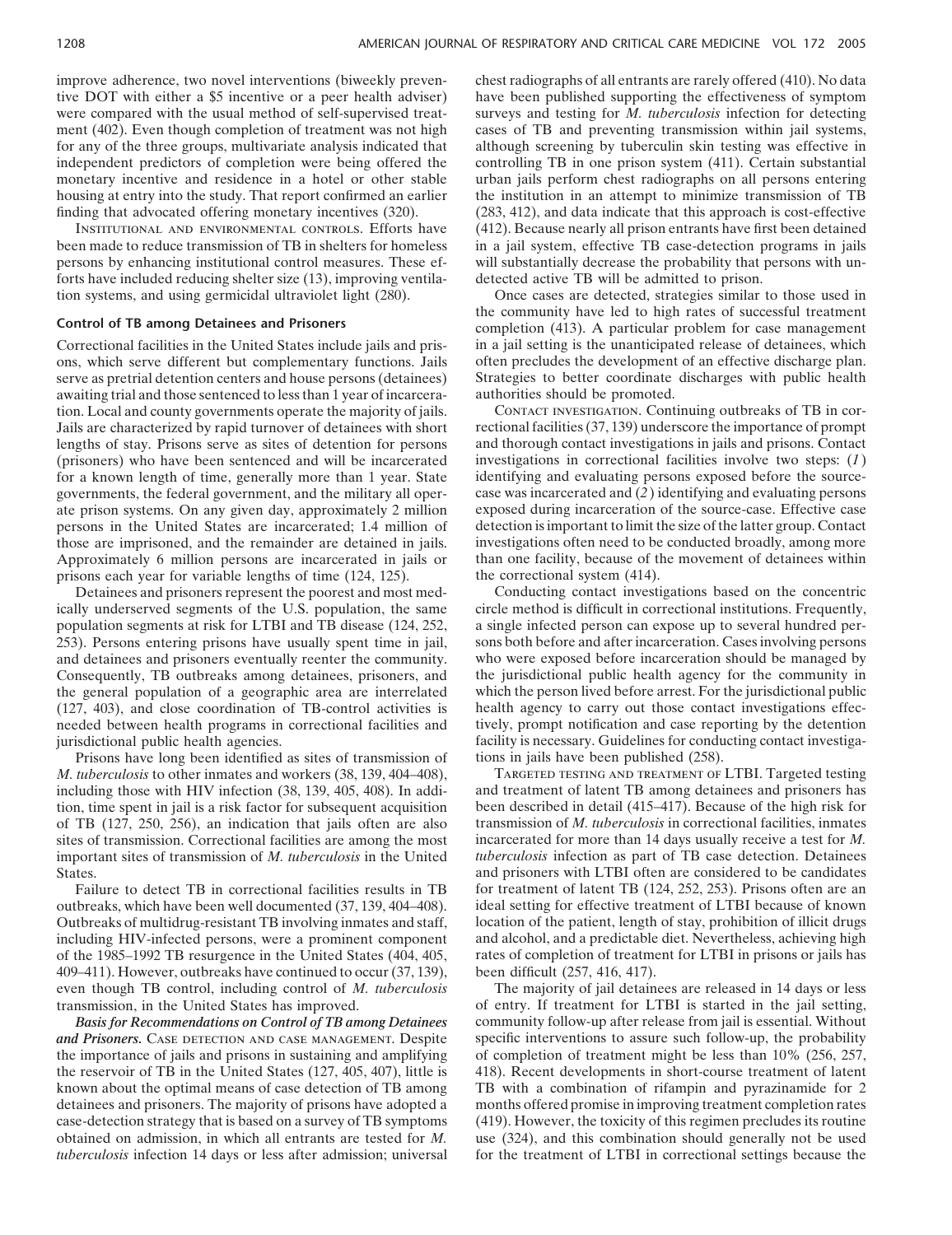rates of toxicity have been similar to those observed in the wider community. In addition, detainees and prisoners have high rates of hepatitis C infection, making them especially prone to serious hepatotoxicity.

Institutional infection control. Correctional institutions have been sites of virulent outbreaks of TB, including multidrugresistant TB, that have involved HIV-infected inmates and staff (37, 139, 405, 408). Common findings in these outbreaks have included the failure to isolate persons with active TB quickly. Another common finding has been disease associated with rapid transmission of *M. tuberculosis* when immunosuppressed detainees and prisoners are housed together. An effective infectioncontrol program can decrease the likelihood of TB transmission in correctional institutions (420). Guidelines to assist correctional institutions in developing effective infection-control programs have been published (258).

# **CONTROL OF TB IN HEALTH CARE FACILITIES AND OTHER HIGH-RISK ENVIRONMENTS**

During the 1985–1992 TB resurgence in the United States, TB cases resulted from transmission of *M. tuberculosis* in settings where patients with infectious TB congregated closely with susceptible persons (52–54, 170, 421). This epidemiologic disease pattern had not been recognized in the United States since the development of effective drugs against TB starting in the 1950s. Hospitals and other health care facilities were the primary, but not the only, sites of transmission (405, 406, 408), and HIVinfected persons were prominent among those who contracted *M. tuberculosis*infection and rapidly acquired TB disease (52–54, 170, 406, 408). Although incidence of TB in health care facilities has been markedly reduced because of the development and deployment of effective infection-control measures (56, 422–424) and decreasing incidence of TB in different communities, TB disease attributable to recent transmission of *M. tuberculosis* in other settings has not only persisted but has been recognized in a wide variety of sites and settings and become an established epidemiologic pattern.

As a consequence of the changed epidemiology of TB in the United States, the primary strategies now required to control the disease include measures for its prevention in settings in which a risk for transmission of *M. tuberculosis* exists (Box 4). Recommendations for infection-control measures in high-risk settings are provided in this statement. The approach to control of TB and other airborne infections that was developed for health care facilities (10) is the most successful model and is outlined in detail in this statement. Recommendations are also provided for control of transmission of *M. tuberculosis* in extended care facilities, correctional facilities, homeless shelters, and other high-risk settings.

Strategies for control of TB in health care facilities, which also are applicable for other settings in which high-risk persons congregate, are based on comprehensive guidelines issued by CDC in 1994 (10). New CDC guidelines for preventing transmission of *M. tuberculosis* in health care facilities will be published in 2005. A draft of these guidelines has been published in the Federal Register (Draft Guidelines for Preventing the Transmission of *Mycobacterium tuberculosis*in Health-Care Settings. *Federal Register* 2004; 69: 70457–70458). In the assessment of institutional risk for TB, three levels of risk (low, medium, and potential ongoing transmission) are recommended, based on the recent experience with TB in the institution and in the community it serves. The recommended frequency of testing of employees for *M. tuberculosis* infection varies, depending on the institution's level of risk. The tuberculin skin test is recommended for testing HCWs and other employees with a risk for exposure to *M.* *tuberculosis*. QFT-G is also approved for detecting LTBI; guidelines for the use of QFT-G will be published in the *Morbidity and Mortality Weekly Report*.

The risk for TB associated with health care facilities is related to the incidence of TB in the community served by the facility and to the efficacy of infection-control measures (422). Implementation of infection-control guidelines (10) has markedly reduced risk for exposure to TB in health care facilities during the past decade (56, 422–424) and has also contributed to the decreasing numbers of TB cases. Implementation of effective infection-control measures in the medical workplace is thus an important element of broader national and international strategies to prevent transmission of TB (244).

Epidemiologic investigations of the early outbreaks of TB in health care facilities, including those involving multidrugresistant cases, indicated that transmission usually occurred because of failure to identify and isolate patients with infectious forms of TB. In certain instances, diagnosis of TB was delayed as a result of the atypical presentation of TB among patients with HIV infection, especially those with low CD4 counts. Transmission was also facilitated by  $(1)$  the intermingling of patients with undiagnosed TB with patients who were highly susceptible, (*2*) inadequate laboratory facilities or delayed laboratory reporting, and (*3*) delayed institution of effective therapy. Other factors facilitating transmission included a lack of negative pressure respiratory isolation rooms, recirculation of air from respiratory isolation rooms to other parts of the hospital, failure to isolate patients until they were no longer infectious, allowing isolated patients to leave their rooms without wearing a mask, and leaving respiratory isolation room doors open (52–54, 170, 421, 425, 426).

CDC guidelines recommend a hierarchy of TB infectioncontrol measures (10). In order of importance, these measures are administrative controls, engineering controls, and personal respiratory protection (Box 7). Administrative controls consist of measures to reduce the risk for exposure to persons with infectious TB, including screening of patients for symptoms and signs of TB at the time of admission, isolating those with suspected disease, establishing a diagnosis, and promptly initiating standard therapy (5). Engineering control measures are designed to reduce dissemination of droplet nuclei containing *M. tuberculosis* from infectious patients and include the use of airborneinfection isolation rooms. The third level (and the lowest on the hierarchy of controls) is the use of personal respiratory protection devices such as N-95 respirators. Respirator usage for the prevention of TB is regulated by the Occupational and Health Safety Administration under the general industry standard for respiratory protection (29 C.F.R.<sup>§</sup> 1910.134 [2003]).

# BOX 7. PRINCIPLES OF CONTROL AND PREVENTION OF TB IN HEALTH CARE FACILITIES, BY STRENGTH OF RECOMMENDATION AND QUALITY OF EVIDENCE\*

- A TB infection-control program should be established in all health care settings (sites that provide care to patients with TB and sites that refer such patients to other facilities) to prevent transmission of *M. tuberculosis.* A hierarchy of controls (i.e., administrative, engineering, respiratory protection) should be implemented (AII).
- A risk assessment should be implemented to determine the appropriate level of controls to implement. The risk assessment will also determine the frequency of testing of HCWs for latent TB infection (AIII).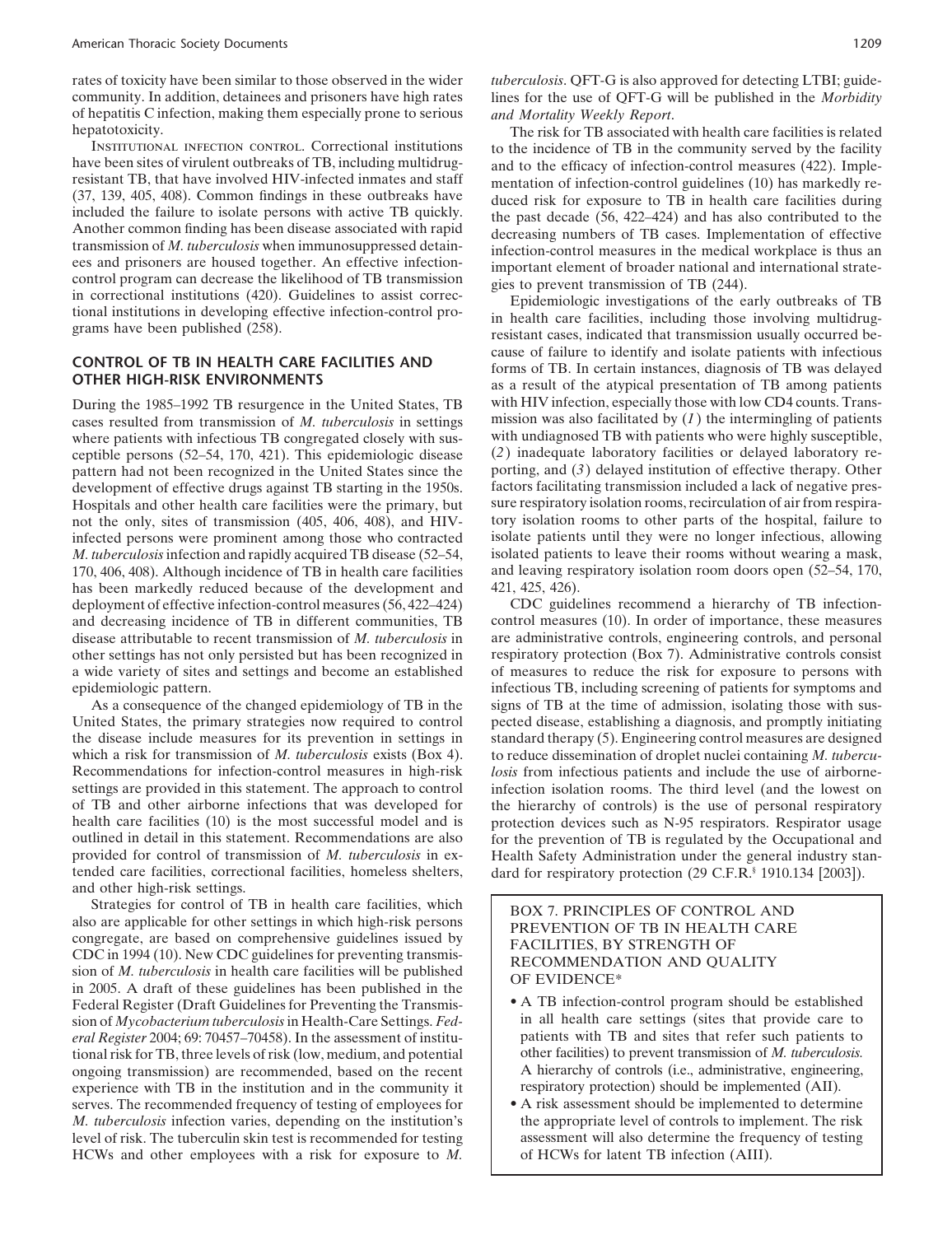#### BOX 7 CONTINUED

- Administrative controls, designed to ensure the prompt recognition, isolation, diagnosis, and treatment of patients with infectious TB, are the most important elements of an infection-control program (AII).
- A high index of suspicion for TB should be maintained by health care providers. Airborne-infection isolation should be implemented for patients as soon as TB is suspected, whether during emergency care, during hospital evaluation, or in a clinic setting (AIII).
- When indicated, standard therapy for TB should be promptly initiated, and the diagnosis confirmed or excluded as soon as possible (AII).
- Surveillance should be conducted to ensure that rooms for airborne-infection isolation are functioning properly. A risk assessment should determine the number of rooms for airborne-infection isolation that are needed (AIII).
- Institutions that do not provide care to persons with TB should have a plan for isolation and prompt transfer of suspected patients to other facilities (AIII).
- Patients with infectious TB should be discharged from hospital only when arrangements have been made to prevent contact with susceptible individuals† (AIII).
- Health care facilities should cooperate closely with public health agencies to ensure that patients with TB receive adequate planning for outpatient management to ensure that treatment is continued until a complete course of curative therapy has been administered (AIII).
- All HCWs should undergo baseline testing for latent TB infection. The frequency of subsequent testing should be based on results of the risk assessment. Employees with latent TB infection should be encouraged to start and complete treatment, if indicated. Surveillance and analysis of results of serial testing of employees for *M. tuberculosis* infection should be conducted (AII).
- Employees should regularly receive education on TB (AIII).

Source: Reference 10. \* *See* Table 1.

† *See* Box 3.

In implementing a comprehensive infection-control program for TB, institutions should first conduct a risk assessment to determine what measures are applicable. Risk for transmission of *M. tuberculosis* varies widely, and procedures that are appropriate for an institution in an area of high TB incidence (e.g., an inner-city hospital or homeless shelter in a metropolitan highincidence area) differ from those applicable to an institution located in a low-incidence area that is rarely used by patients with TB. The jurisdictional public health TB-control program should assist in the development of the assessment, which should include data on the epidemiology of TB in the community served by the institution and the number of TB patients receiving evaluation and care.

The institutional risk for TB can be stratified according to the size of the institution and the number of patients with TB as low risk, medium risk, or potential ongoing transmission. Hospitals with 200 beds or more that provided care for fewer than six patients with TB during the previous year are categorized as low risk, whereas those that cared for six or more patients are categorized as medium risk. For hospitals with fewer than 200 beds, those with fewer than three patients with TB in the previous year are considered low risk, and those with three or more cases are considered medium risk. Outpatient clinics,

outreach programs, or home health settings that provide care for fewer than three patients with TB per year are considered low risk, and those that care for three or more patients are considered medium risk. TB clinics, outreach programs, and other settings in which HCWs are responsible for the care of persons with TB are classified as medium risk. Any institution, clinic, or setting with evidence of recent patient-to-patient or patient-to-employee transmission of *M. tuberculosis* or of ongoing or unresolved transmission should be classified as having potential ongoing transmission until effective control measures have been implemented and transmission is interrupted. Potential ongoing transmission is a temporary classification.

When transmission of *M. tuberculosis*is suspected at a facility, an immediate investigation should be undertaken that includes consultation with public health officials or experts in hospital epidemiology and infection control. Evidence of potential transmission of *M. tuberculosis*includes clusters of conversions of tests for *M. tuberculosis* infection among employees from negative to positive, increased rates of positive tests for *M. tuberculosis* infection among employees, an employee with potentially infectious TB, unrecognized TB among patients or employees, and recognition of identical strains on genotyping of *M. tuberculosis* isolates from patients or employees.

How often employees at health care facilities and other atrisk sites for *M. tuberculosis* infection are tested depends on the risk assessment. The positive predictive value of the tuberculin skin test is low when populations with a low prevalence of infection with *M. tuberculosis* are tested (424, 427). Consequently, frequent testing by using that method in low-incidence, low-risk settings is discouraged. In addition, false-positive tests have been reported when institutions changed brands of purified protein derivative (PPD) reagent, for example from Tubersol to Aplisol (427).

At the time of employment, all HCWs should undergo baseline testing (with two-step testing if the tuberculin skin test is used and no testing was performed during the preceding year) (10). Those in medium-risk settings should be tested annually. Follow-up testing is recommended for workers in low-risk settings only if exposure to a patient with infectious TB (i.e., a patient not initially isolated but later found to have laryngeal or pulmonary TB) has occurred. Institutions in which ongoing transmission of *M. tuberculosis* is documented should carry out testing for *M. tuberculosis* infection of HCWs at risk every 3 months until transmission has been terminated.

Employees testing positive for *M. tuberculosis* infection should receive a chest radiograph to exclude TB disease and should be evaluated for the treatment of LTBI based on current recommendations (4, 324). Compliance with therapy for LTBI among HCWs, including clinicians, has historically been poor (428–430). Employee health clinics and infection-control departments should emphasize to HCWs the importance of completion of therapy for LTBI. In a comprehensive infection-control program that encourages HCWs to complete treatment for LTBI, higher completion rates have been reported (431, 432).

### **Control of Transmission of** *M. tuberculosis* **in Other High-Risk Settings**

*Extended-care facilities.* Elderly persons residing in a nursing home are almost twice as likely to acquire TB as those living in the community (252, 433, 434). Certain considerations for control of TB in hospitals apply also to extended care facilities, including (*1*) maintaining a high index of suspicion for the disease, (*2*) promptly detecting cases and diagnosing disease, (*3*) isolating infectious persons and initiating standard therapy, (*4*) identifying and evaluating contacts, and (*5*) conducting contact investigations when indicated. The value of treating LTBI in elderly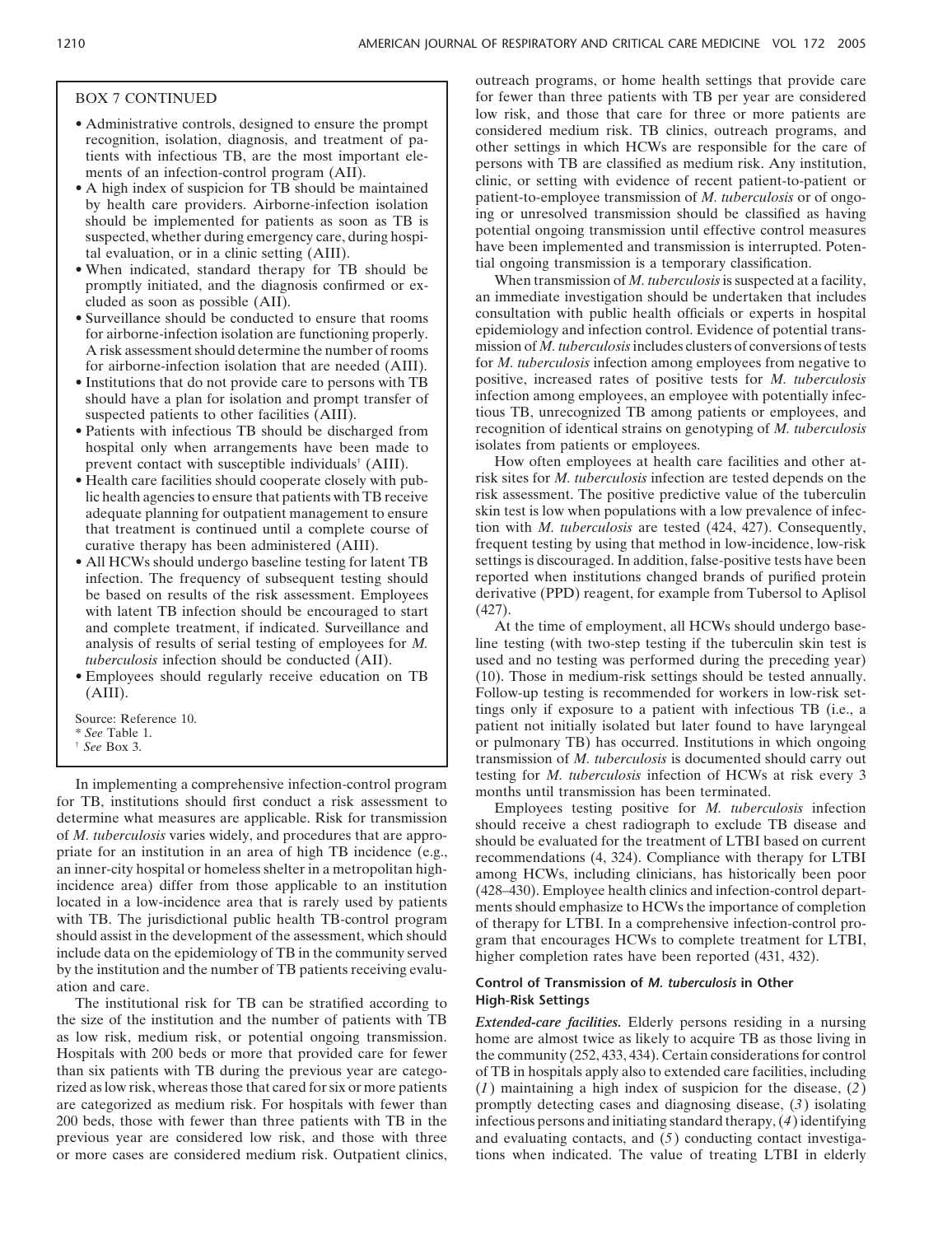residents of nursing homes so as to prevent future outbreaks has been documented (435).

In 1990, CDC published recommendations for TB control in extended-care facilities (433). Those long-term care facilities that do not have airborne-infection isolation rooms should transfer patients suspected to have infectious TB to other facilities (including acute-care hospitals) until the disease is ruled in or out and treatment is started if indicated and continued until the patient is noninfectious (10). The risk assessment and frequency of testing for LTBI for employees at long-term care facilities are similar to those described previously. Residents should be tested on admission to the facility and should provide a history and undergo physical examination to identify symptoms and signs of TB. Residents with LTBI should be offered treatment according to current recommendations (4, 324), with careful monitoring for drug toxicity.

*Correctional facilities.* Common findings in outbreaks of TB in correctional facilities were the failure to recognize and isolate patients with TB and rapid progression of outbreaks when immunosuppressed detainees were housed together (405, 406, 408). Because of the substantial numbers of cases of TB infection and disease that might result from outbreaks at correctional facilities and the natural movement of inmates from incarceration to the general population, correctional facilities should be viewed as being among the most important sites of transmission of *M. tuberculosis* in the United States (128, 436).

Guidelines for control of TB transmission in correctional facilities (123) have emphasized that the infection-control principles developed for health care facilities (10) are also applicable to correctional facilities. In prisons and jails, the most important activity in TB infection control is efficient detection of infectious TB cases, including those that are prevalent among persons entering the facility and those that arise during detention. A prompt diagnostic evaluation, respiratory isolation (including transfer out of the facility if airborne-infection isolation rooms are not available), and institution of a standard treatment regimen are urgent priorities when suspected cases are encountered. If this process is delayed, a substantial number of persons might be exposed as a result of the congregate living arrangements that characterize correctional facilities.

Because of crowded conditions that favor the spread of *M. tuberculosis* (420) and the high prevalence of HIV infection among prisoners (255), contact investigations should be undertaken immediately once a case of TB has occurred at a facility. In a study conducted in the Maryland state correctional system, prisons that conducted programs for targeted testing and treatment of LTBI among inmates experienced lower rates of tuberculin skin test conversions, an indication that this measure can contribute to successful infection control (420). A template is now available to assist jails in instituting an effective infectioncontrol program (258).

*Shelters for homeless persons.* As with correctional facilities, homeless shelters are important sites of transmission of *M. tuberculosis* and an important cause of the continuing high incidence of TB among the homeless population (33, 118). Effective infection-control strategies in those venues are use of *M. tuberculosis* genotyping for rapid identification of clustered cases and sites of transmission (27, 33), screening shelter users for TB disease, wide-ranging contact investigations, and engineering controls, including ultraviolet germicidal irradiation (437). A systematic shelter-based program for targeted testing and treatment of LTBI in Denver was also demonstrated to decrease incidence of TB in the homeless population (167).

Because crowding and poor ventilation are often prevalent in shelters, infection-control efforts should also include engineering modifications to decrease exposure to *M. tuberculosis*. A guide to assist shelters in improving the safety of their environment through modifications in ventilation, air filtration, and the introduction of ultraviolet germicidal irradiation has been published  $(438)$ 

*Other high-risk settings.* As the incidence of TB has receded in recent years, new patterns of transmission have become evident. Epidemiologic investigations prompted by an increase in the incidence in TB in a community or state or by the identification of clusters of cases with identical *M. tuberculosis* genotype patterns have detected transmission in such venues as crack houses (137) and bars (27). In addition, transmission has been identified in association with certain social activities that are not typically considered in routine contact investigations: a church choir (140), a floating card game (172), exotic dancers and their contacts (38), a transgender social network (34), and persons who drink together in multiple drinking establishments (439).

Although special techniques have been developed for exploring chains of transmission of *M. tuberculosis* in complex social networks (439), transmission of *M. tuberculosis* in such settings is not amenable to prevention by available infection-control strategies. These newly identified patterns of transmission of *M. tuberculosis* might be too complex to be detected and controlled by traditional approaches, and real-time *M. tuberculosis* genotyping capable of identifying unsuspected linkages among incident cases might be increasingly useful (131).

This new TB threat, transmission in previously unknown settings, has emerged at a time when local TB-control programs often are not prepared to respond. As TB morbidity decreases in the United States and TB-control programs necessarily contract, new approaches will emerge, particularly in low-incidence areas. One model envisions that local public HCWs who do not work exclusively on TB are served by regional TB supervisors, who in turn are supported by statewide consultants and CDC specialists (172).

#### **RESEARCH NEEDS TO ENHANCE TB CONTROL**

Implementation of the recommendations contained in this statement will likely improve TB control and allow progress to be made toward eliminating TB in the United States. However, achieving TB elimination as defined by ACET (i.e., one annual case of TB per 1 million population [11]) will require substantial advancements in the technology of diagnosis, treatment, and prevention of the disease. IOM has estimated that at the current rate of decline, approximately 6% annually, eliminating TB in the United States would take more than 70 years (2). New tools are needed for the diagnosis, treatment, and prevention of TB to accelerate the decline in TB incidence and reach the elimination threshold sooner (1, 2, 45). In addition, improved tests for the diagnosis of TB and LTBI and more effective drugs to treat them are needed to reduce the substantial worldwide burden of disease and death resulting from TB (44).

AFB smear microscopy and the tuberculin skin test, the most commonly used tests for the diagnosis of TB and latent infection, respectively, derive from technology developed in the 19th century; the only available vaccine against TB, BCG, dates from the early 20th century; and rifampin, the most recent novel compound for treatment of TB, was introduced in 1963. In the long term, the development of a new and effective vaccine would have the greatest impact on the global epidemic of TB, and the United States should lead the research and advocacy efforts to develop such a vaccine (180, 440). However, other advances in TB diagnosis and treatment might substantially improve the control of TB in the United States. Better means to diagnose and treat LTBI are needed immediately. Breakthrough diagnostics and drugs that would facilitate the more effective usage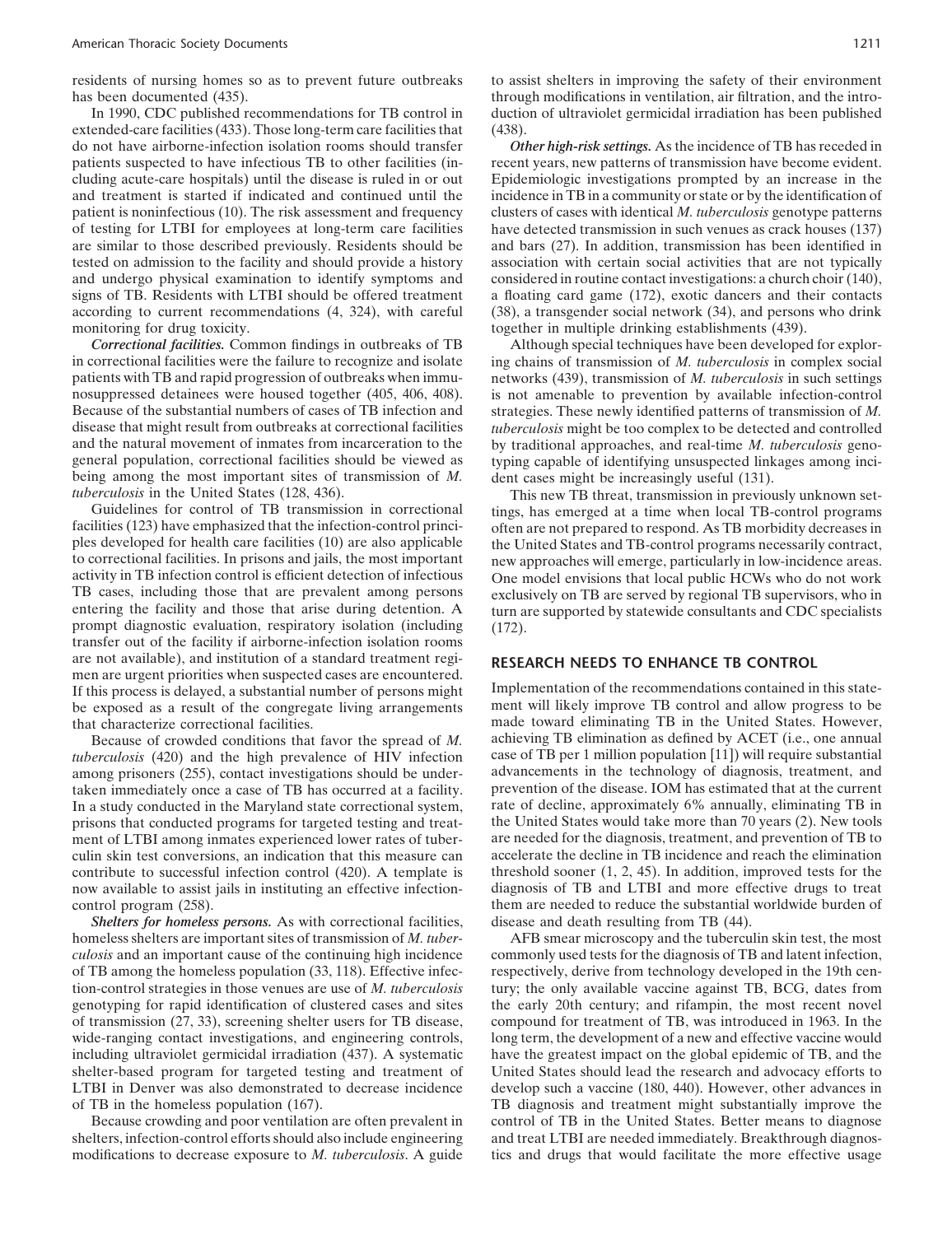of this therapeutic intervention to prevent TB would have an immediate and lasting effect on the incidence of the disease in the United States by affecting at least three of the major challenges to TB control in the United States: the substantial pool of persons with LTBI, TB among foreign-born persons, and TB among contacts of persons with infectious TB (Box 1).

Public health interventions to control TB should be based on practices that have been demonstrated to be effective. Because an established scientific basis is lacking for certain fundamental principles of TB control, including certain recommendations contained in this statement, logic, experience, and expert opinion have been used to guide clinical and public health practice to control TB. In the preparation of these recommendations for TB control, deficiencies in evidence were frequently noted. Better understanding is needed of which persons among the millions of foreign-born persons that enter the United States each year (Table 8) are at sufficient additional risk for TB to warrant public health intervention. The approaches recommended for the development of programs for targeted testing of LTBI need additional verification. The new concepts of identifying contacts of infectious TB cases (439) require refinement. The optimal method of reducing the concentration of *M. tuberculosis*in ambient air in venues such as homeless shelters is not yet defined (438). Methods to monitor and evaluate TB-control programs, and in particular, new activities such outbreak surveillance and response (441), should be delineated and standardized.

The epidemiology of TB in the United States is constantly changing. Recent examples, as noted throughout this statement, are the increase in TB among foreign-born persons, the upsurge in reports of TB outbreaks, and the persistent high incidence of the disease among U.S.-born non-Hispanic blacks. Epidemiologic studies, including economic analyses, are needed to augment surveillance data and facilitate decisions about allocation of effort and resources to address newly identified facets of the epidemiology of TB.

As new diagnostics are introduced to TB control, operational, economic, and behavioral studies will be needed to determine their most effective use. For example, QFT, a new diagnostic test for LTBI, was licensed in 2001, and early research indicated that this new test might have advantages over the tuberculin skin test in distinguishing between latent *M. tuberculosis*infection and infection with nontuberculous mycobacteria or vaccination with BCG (102). However, guidelines on testing for LTBI recommended that QFT should not be used in the evaluation of contacts of infectious cases of TB, for children younger than 17 years, for pregnant women, or for patients with immunocompromising conditions, including HIV infection, because of a lack of data from studies in those populations (103). A newer version of the test, QFT-G, was licensed in 2004. The role of this new test in these populations has not been determined Thus, considerable research remains to be done to delineate the advantages this new test can bring to TB control.

Despite the best efforts of national, state, and local TB programs, nonadherence to prescribed treatment for TB and latent infection remains a major barrier to TB elimination. As evidence of the importance of that intervention, completion of a course of treatment is the first national performance standard for TB (Table 4). For the outcome of TB treatment to be improved, both patient and health care provider behaviors related to adherence to TB treatment must be understood, and that understanding should be used to design and implement methods for improving adherence. Although considerable research has been conducted in this field, no comprehensive effort has been undertaken to examine and compile the results and identify best practices. Gaps in knowledge remain, and the need exists to develop and

implement a comprehensive behavioral and social science research agenda to address these deficiencies.

# **GRADED RECOMMENDATIONS FOR THE CONTROL AND PREVENTION OF TB**

# **Recommendations for TB Laboratory Services**

- Laboratorians, clinicians, and public health officials should work together to develop an integrated system that ensures timely laboratory testing and flow of information among laboratorians, clinicians, and TB controllers (AIII).
- Public health laboratorians should take a leadership role to develop the laboratory system and assure that essential laboratory tests for TB control are available, accessible, standardized, reproducible, and with high sensitivity and specificity (AII).
- Public health laboratories should educate laboratory staffs, health care providers, and public health officials about the most effective uses of clinical microbiologic laboratory services. Such activities might include education programs, development of web-based or written materials, or direct consultation (standard practice [SP]).
- All microbiology laboratories should subscribe to specified turnaround times (Box 2) from date of specimen collection to date when the following results are reported:
	- acid-fast microscopy:  $\leq 24$  hours;
	- $-$  growth detection of mycobacteria in culture:  $\leq 14$  days;
	- identification of *M. tuberculosis* complex:  $\leq 21$  days; and
	- drug susceptibility testing:  $\leq 30$  days (AII).
- The following laboratory results should be reported immediately (preferably by electronic or fax transmission) by the testing laboratory to the responsible clinician and to the jurisdictional TB control program:
	- a positive smear for AFB and the subsequent growth detection (culture) result of that specimen;
	- identification of *M. tuberculosis* complex in any specimen; and
	- drug susceptibility test results, especially when isolates are drug resistant (AII); and
- Clinical microbiological laboratories should include, as part of quality improvement, a plan for identification and review of possible false-positive results. Any false-positive result should trigger an inquiry and a plan of correction (SP) (155).

# **Recommendations for TB Case Detection**

- Steps recommended by IOM (2) to improve public knowledge and awareness about the risk factors for TB, symptoms of TB, and the implications of the diagnosis of latent infection should be undertaken by TB-control programs, community-based organizations representing populations at high risk, and academic health sciences institutions. Targeted education of populations at high risk might be particularly effective in neutralizing the stigma associated with TB among foreign-born populations on the basis of cultural beliefs in their country of origin. Programs for patient education should always be designed with input from the targeted community (AII).
- Because nonpublic health medical practitioners most often conduct the initial evaluation on persons who have symptoms related to TB, health departments, academic institutions, and medical professional organizations should provide continuing education about TB to their constituent health care providers. These efforts should be focused on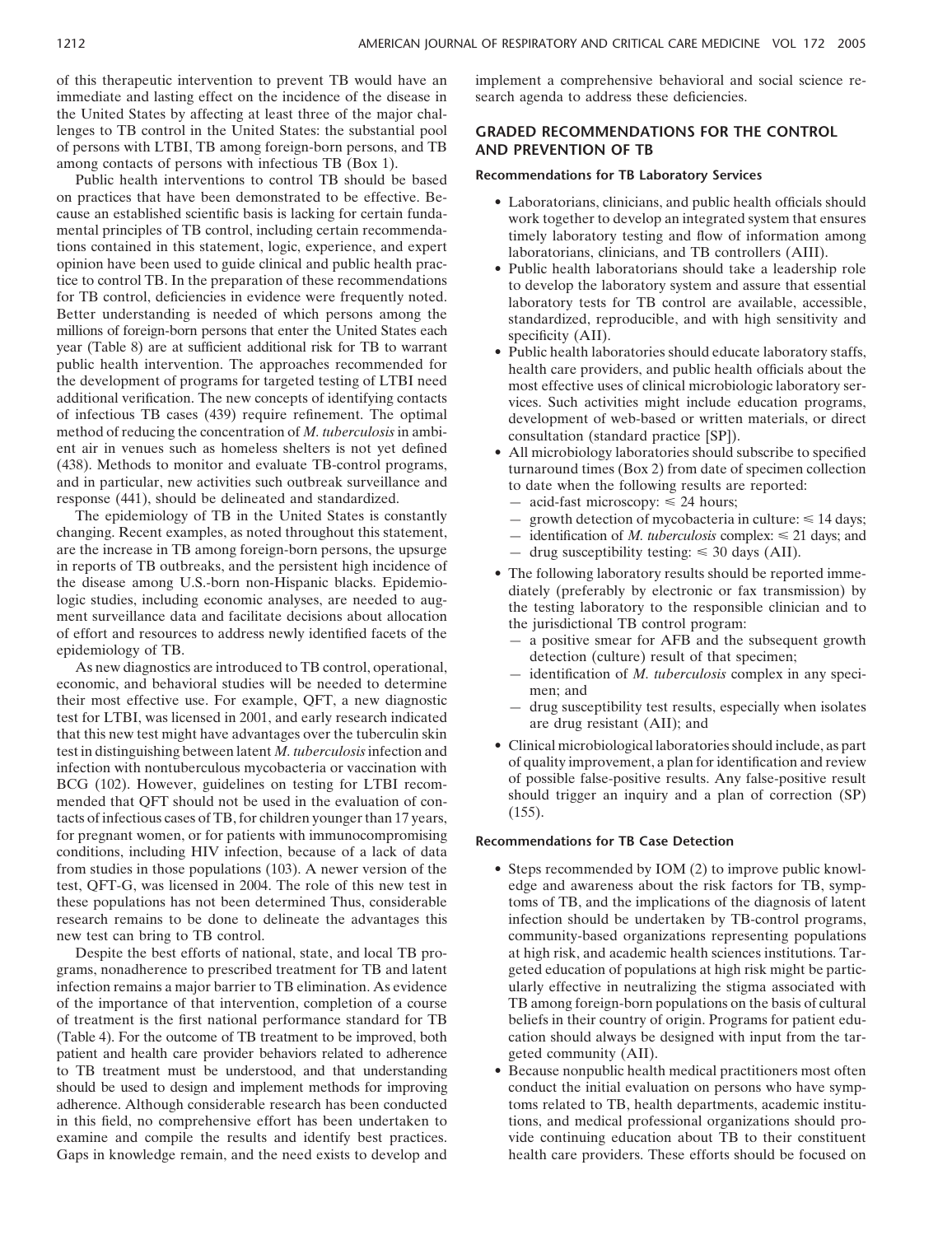clinicians serving populations at high risk for TB on the basis of local or regional trends in TB epidemiology (AIII).

- Jurisdictional public health agencies should ensure that clinicians who evaluate persons with suspected TB have access to current, accurate, and timely diagnostic services (SP).
- Guidelines for detection of TB cases in clinical settings should be followed by primary care, ED, and hospitalbased practitioners (Table 5).
- Screening for TB cases during contact and outbreak investigations and during the evaluation of immigrants and refugees with class A/B1/B2 TB notification status has a high yield of finding cases (Table 6) and should be given high priority as a method for TB case detection (AII).
- Public health programs should identify other opportunities for screening for TB disease on the basis of the local epidemiology of TB, such as in congregate settings, homeless shelters, and correctional facilities in which the consequences of an undiagnosed case are severe. All case detection activities should be evaluated periodically to determine their usefulness (AII).

### **Recommendations for Contact Investigations and for Outbreak Prevention and Response**

- Contact investigations are a critical component of TB control, following only TB case detection and treatment in priority (AIII).
- State and local health departments should establish a comprehensive contact investigation program to ensure that contacts of infectious TB cases are identified, access to adequate care is provided, and therapy is completed (AIII).
- TB-control programs should develop a protocol for conducting contact investigations that identifies persons responsible for each step of the investigation and outline processes to maximize the efficiency of the process within the framework of available resources (AIII).
- TB-control programs should have procedures for voluntary HIV counseling and testing of contacts. Those procedures should set priorities for HIV counseling and testing of contacts on the basis of locally derived data on the risk for HIV infection among contacts or, alternatively, on the local epidemiology of TB and HIV infection (BIII).
- Tuberculin skin testing of contacts should establish as first priorities those contacts who are at highest risk for progressing from LTBI to TB disease on the basis of transmission risk assessment and the presence in contacts of risk factors for progression (e.g., age  $\leq$  5 years, HIV infection, and other immunocompromising conditions (AII) (4).
- DOT for LTBI should be considered for all contacts. Highrisk contacts should receive highest priority for directly observed treatment (AIII).
- TB-control programs should apply existing communicable disease laws that protect the health of the community to contacts who fail to comply with the examination requirements (BIII).
- TB-control programs should develop guidelines, in conjunction with the program legal office and in compliance with HIPAA rule, for release of confidential information related to conducting contact investigations (BIII).
- TB-control programs should evaluate the effectiveness and impact of contact investigations and develop interventions to improve performance when indicated (BIII).
- TB-control programs should develop outbreak response plans for their jurisdictions. These plans should include indications for initiating the plan, notification procedures,

composition of the response team, source of staffing, plan for follow-up and treatment of contacts, indications for requesting assistance from CDC, and a plan for evaluating the outbreak response (BIII).

### **Recommendations for the Public Health Aspects of Targeted Testing and Treatment of LTBI**

- When a TB-control program is prepared to develop strategies for targeted testing and treatment of LTBI (i.e., the program satisfies national objectives for management of TB cases and contacts; Table 4), it should begin by identifying populations and communities at high risk for LTBI within its jurisdiction and establish priorities for intervention (AIII).
- Populations and communities should be categorized on the basis of the expected impact and efficacy of targeted testing in the setting. Tier 1 groups (Box 6) should receive the highest priority, followed by groups in Tier 2 and Tier 3 (AII).
- Once the targeted population or community has been identified, strategic and operational decisions should be made on how best to establish the targeted testing and treatment program. Questions to decide include where to locate the program, how to identify and allocate resources, what training is needed for practitioners and patients, and what data management needs exist. Focus groups, influential community leaders, associations and community action agencies, religious organizations, coalitions, block organizations, and informal community groups all can contribute to these decisions (AII).
- Public health agencies that establish targeted testing and treatment programs should maximize patient convenience and acceptance through strategies such as employing, when possible, staff members from the populations being served, medical translation, cultural awareness and sensitivity, flexible clinic hours, outreach services for patient transport, and the use of incentives and enablers. All services should be free of cost to patients (AII).
- Targeted testing programs established in the community (e.g., at community health centers, schools, prisons, jails, substance abuse centers, and homeless shelters) should receive full support from the jurisdictional public health agency. Such support might be decisive in the success of non–public health targeted testing and treatment programs. Types of support should include training and education of providers, patient education materials, provisions of medication, radiographs and other laboratory services, clinical consultation, and design of tracking and data management systems (AII).
- Targeted testing programs should be routinely and systematically evaluated for their effectiveness, efficiency, and impact. Programs that are not effective should be improved or discontinued (AIII).

### **Recommendations for TB Control among Children and Adolescents**

### *Case detection and primary prevention strategy.*

- Timely reporting of suspected cases of infectious TB is crucial to the prevention of TB among children (AII).
- Contact investigation of adults with infectious TB is the most important activity for early detection of TB among children, identification of children with LTBI who are at high risk for progressing to primary TB and its sequellae, and determination of the drug susceptibility pattern of the *M. tuberculosis* isolate causing TB disease or LTBI in a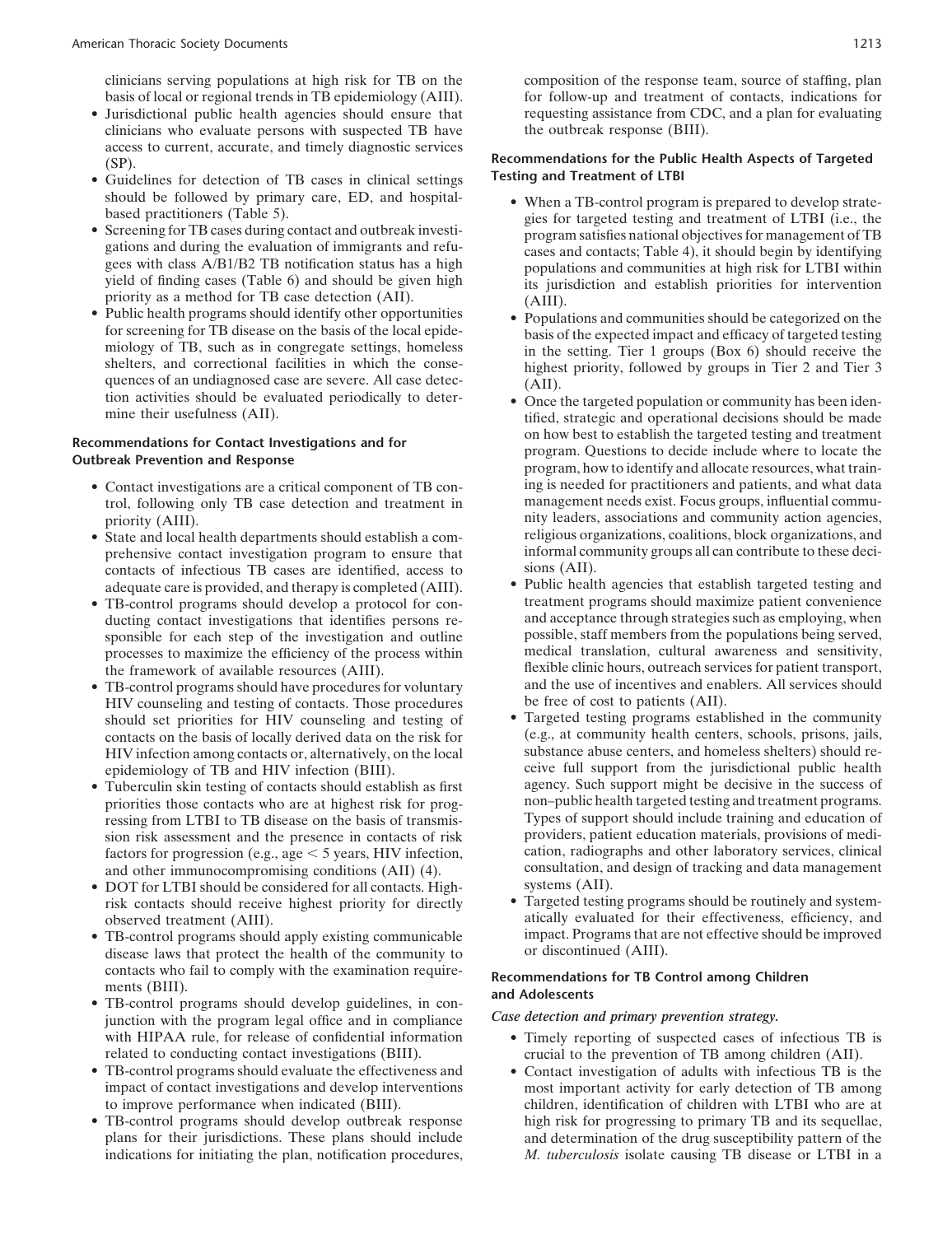child. Contact investigations should be timely and thorough, and adequate resources for them should be made available. This should be one of the highest priority goals of any TB-control program (AII).

• Children younger than 5 years who have been identified as contacts of persons with infectious TB should receive a clinical evaluation, including a tuberculin skin test and chest radiograph, to rule out active TB. Once active TB has been ruled out, children with positive tuberculin skin test results should receive a full course of treatment for LTBI. Those who have negative skin test results should also receive treatment for presumed LTBI. This intervention is especially critical for infants and toddlers younger than 3 years but is recommended for all children younger than 5 years. A second tuberculin test is then placed at least 3 months after exposure to infectious TB has ended. If the second test result is positive, treatment should be continued for a full course of treatment for LTBI. If the second test result is negative, treatment may be stopped (AII).

# *Case management.*

- DOT should be the standard of care for treatment of TB disease among children and adolescents (AII).
- As adherence to treatment is no better for children than for adults, all efforts should be made to support children and families through treatment of TB through comprehensive case management (AIII).

# *Contact investigation.*

- Infants and younger children with primary TB disease are rarely if ever contagious. They do not need to be excluded from activities or isolated in health care settings (AII).
- Children and adolescents of any age with characteristics of adult-type TB (i.e., productive cough and cavitary or extensive upper lobe lesions on chest radiograph) should be considered potentially contagious at the time of diagnosis (AII).
- Infants with suspected or proven congenital pulmonary TB should be considered contagious and effective infectioncontrol measures should be undertaken (AII).
- Adults who accompany and visit children with TB in health care settings should be evaluated for TB disease as soon as possible to exclude the possibility that they are the source case for the child. These adults should have a chest radiograph to rule out pulmonary TB and to prevent the possibility of transmission within the health care setting (AII).
- Testing of the contacts of children younger than 4 years with LTBI is recommended for persons sharing a residence with the child or those with equally close contact. Such investigations may be performed by public health agencies or primary health care providers (BII).

### *Targeted testing and treatment of LTBI.*

- Contact investigations of adults with TB and targeted tuberculin skin testing of foreign-born children from countries with a high incidence of TB are the best and most efficient methods for finding children with LTBI (AII).
- Because foreign birth in a country with a high prevalence of TB is the greatest attributable risk factor for LTBI, children born in or with extensive travel to such countries should be targeted for testing for LTBI. This includes foreign-born adopted children. Testing for LTBI among children with low risk for infection should be avoided (AII).
- A risk assessment questionnaire can be used to identify children with risk factors for LTBI who should undergo a tuberculin skin test (AI).
- A decision to place a tuberculin skin test is a commitment to arrange evaluation and treatment for LTBI (SP).
- A tuberculin skin test should always be placed, read, and interpreted by specifically trained persons (SP).
- In general, foreign-born children with LTBI should be treated with isoniazid unless information exists linking them to a specific case of isoniazid-resistant TB (AIII).
- DOT should be considered strongly as the means of treatment for newborns and infants, contacts of persons with recent cases, and immunocompromised children and adolescents with LTBI because they are at greatest risk for progression to TB disease (AIII).

# **Recommendations for TB Control among Foreign-born Persons**

# *Surveillance.*

- Public health agencies in states and communities with a substantial number of TB cases among foreign-born persons should develop enhanced surveillance methods to gain a detailed understanding of the local epidemiology of TB among foreign-born persons. This is important for program planning and to ensure that recently arrived immigrants, refugees, and other foreign-born persons at high risk have access to medical and public health services (AIII).
- Imported cases of TB present at the time of entry should be distinguished from incident cases (i.e., those that arise during residence in the United States; AIII).
- Cases of TB among persons granted temporary entry to the United States as visitors, students, and temporary workers and unauthorized aliens (Table 7) should be distinguished from those among foreign-born permanent residents (AIII).
- Cases identified as a result of targeted testing activities should be distinguished from those identified by noting symptoms of active TB (AIII).
- For TB control along the U.S.–Mexico border to be facilitated, a binational TB case definition and TB registry system should be adopted and evaluated (AIII).

# *Case detection.*

- Jurisdictional public health agencies responsible for TB control should undertake or engage community groups to undertake education campaigns for foreign-born persons at high risk. These campaigns should communicate the importance of TB as a personal and public health threat, the symptoms to look for, how to access diagnostic and targeted testing services in the community, and the concept of LTBI. The purpose of this education is to destigmatize the infection, acquaint the population with available medical and public health services, and explain the approaches used to treat, prevent, and control TB (AIII).
- Public health agencies conducting TB-control programs should establish liaisons with primary care physicians, community health centers, hospital EDs, and other organizations that provide health care for foreign-born populations at high risk to provide TB publications and guidelines and education about the local epidemiology of TB (AIII).
- Public health agencies conducting TB-control programs should establish liaisons with civil surgeons within their jurisdictions. They should also ensure that civil surgeons have access to recent TB publications and guidelines and that they promptly report all suspected cases of TB (AIII).
- CDC should provide standardized education and training programs with a formal certification process for panel physicians and civil surgeons. As part of the certification, continuing education programs should be required (AIII).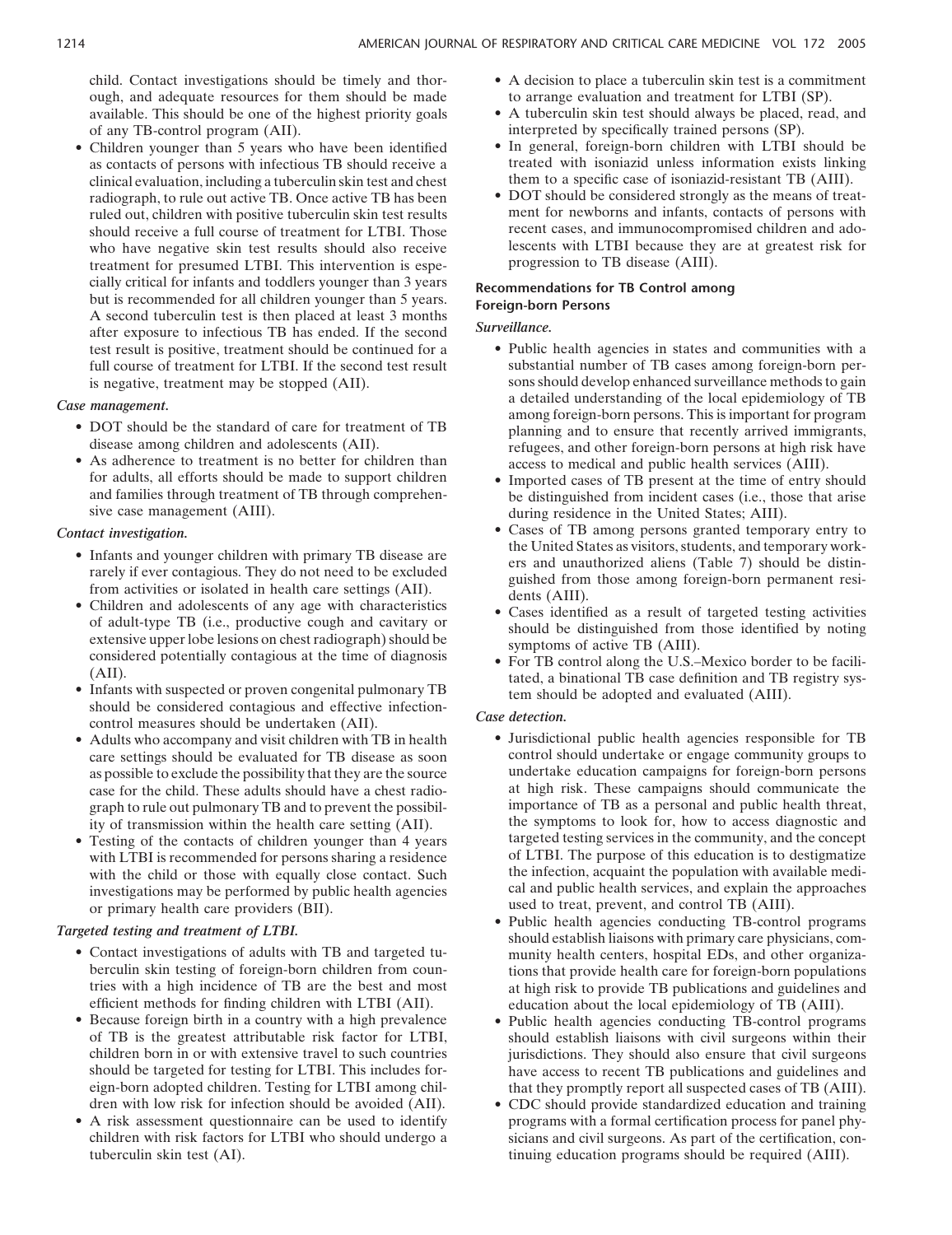• Federal, state, and local public health agencies should assign high priority to the follow-up of immigrants with a class A TB waiver and class B1 and B2 TB notification status (AII).

### *Case management.*

• Culturally appropriate case management should be instituted, including readily available professional translation and interpretation services, for all foreign-born persons. If possible, outreach workers should be from the patient's own cultural background (AII).

### *Contact investigation.*

- Local and state jurisdictions should assign high priority to contact investigations of foreign-born persons with TB because of the high likelihood of identifying persons with LTBI as well as secondary TB cases (AII).
- Culturally sensitive and appropriate contact investigation protocols should be established (AIII).

*Targeted testing and treatment of LTBI.*

- In jurisdictions where foreign-born persons constitute a major proportion of the TB burden, targeted testing and treatment of LTBI for foreign-born persons at high risk (4) should be implemented as a primary means of preventing TB in the community. The tiered approach (Box 6), which is based on access to the target populations and likelihood of implementing a successful program, should be employed (AII).
- In developing the plan for targeted testing and treatment of LTBI among foreign-born persons at high risk, TBcontrol programs should collaborate with health care providers, neighborhood health centers, and community advocacy groups that serve and work with the target populations  $(AII)$ .
- The testing of immigrants and refugees with a class A TB waiver and class B1 and B2 TB notification status for LTBI as well as for active TB should always be prioritized (AII).
- Targeted testing and treatment of foreign-born children at high risk younger than 15 years should be a priority (SP).
- When resources permit, DOT for LTBI should be used to ensure high completion rates (BII).
- Jurisdictional public health agencies should work with local colleges and universities to develop targeted testing protocols for foreign-born students at high risk and assist with treatment of LTBI (BIII).

# **Recommendations for TB Control among HIV-infected Persons**

### *HIV counseling and testing.*

- Voluntary HIV counseling and testing is recommended for all patients with TB and should be considered the standard of care. In extreme circumstances, if establishing priorities is necessary as a result of resource constraints, patients aged 25 to 44 years should receive highest priority (SP).
- Clinic staff members at sites where patients with TB are followed should receive up-to-date education and training on the most current concepts and methodology of voluntary HIV counseling, testing, and referral. If on-site HIV testing is not feasible, TB facilities should have well-established arrangements for referral to other testing sites (SP).
- Voluntary HIV counseling and testing should be offered routinely to contacts of HIV-infected TB cases (AII).
- Voluntary HIV counseling and testing should be offered to all contacts that are members of populations with a prevalence of HIV infection of 1% or greater (302). In

other communities and settings, the decision of whether to routinely offer voluntary HIV counseling and testing to contacts of persons with infectious TB should be based on the local epidemiology of HIV infection and TB. In communities or settings where populations at risk for TB are also known to have high rates of HIV infection (e.g., injection drug users in inner cities [317]), all contacts should be routinely offered voluntary HIV counseling and testing. In communities and settings in which the HIV seroprevalence likely approaches that of the general U.S. population  $(< 0.1\%)$ , a risk-factor assessment for HIV infection should be included in the evaluation of contacts of infectious cases, and contacts with clinical or behavioral risk factors for HIV infection (302) should receive voluntary HIV counseling and testing (AII).

- Persons with LTBI who are members of populations with a prevalence of HIV infection of 1% or greater should be routinely offered voluntary HIV counseling and testing (302). Otherwise, the decision of whether to routinely offer HIV counseling and testing to persons with LTBI should based on the local epidemiology of HIV infection and TB. In communities or settings where populations at risk for TB are also known to have high rates of HIV infection (e.g., injection drug users in inner cities [317]), routine counseling and testing among patients with LTBI is indicated. In other communities and settings where the HIV seroprevalence is likely to approach that of the general U.S. population  $(< 0.1\%)$ , a risk-factor assessment for HIV infection should be included as a standard part of the initial evaluation for all persons diagnosed with LTBI. Persons with clinical or behavioral risk factors (302) should receive HIV counseling and testing (AII).
- Routine periodic cross-matches of jurisdictional HIV and TB case registries should be conducted to ensure completeness of reporting of both diseases (SP).

#### *Case detection.*

- Physicians who provide primary care to persons with HIV infection or populations at increased risk for HIV infection should maintain a high index of suspicion for TB. Every patient in whom HIV infection has been newly diagnosed should be assessed for the presence of TB or LTBI. This should include a history for symptoms compatible with TB (e.g., cough of  $\ge 2-3$  weeks' duration, fever, night sweats, weight loss, or hemoptysis, or unexplained cough and fever; Table 5) and of exposure to persons with TB. Physical examination should include examination of extrapulmonary sites, such as lymph nodes, and a chest radiograph should be taken to check for findings of current or previous TB. Testing for *M. tuberculosis*infection by using the tuberculin skin test should be conducted, and patients with 5 mm or more of induration be considered to have a positive test and should receive, in addition to chest radiography, a clinical evaluation to rule out TB (4) (SP).
- Public health agencies conducting TB-control activities should maintain close contact with HIV control programs, medical practitioners and clinics, community-based organizations, homeless shelters, correctional facilities, and housing facilities that serve persons with HIV infection to ensure that a high index of awareness of TB is maintained by persons who provide services at those sites and by their HIV-infected patients (AIII).
- Health care facilities, social service agencies, and work sites that serve patients with HIV infection should establish firm lines of referral for patients with respiratory symptoms  $(AIII).$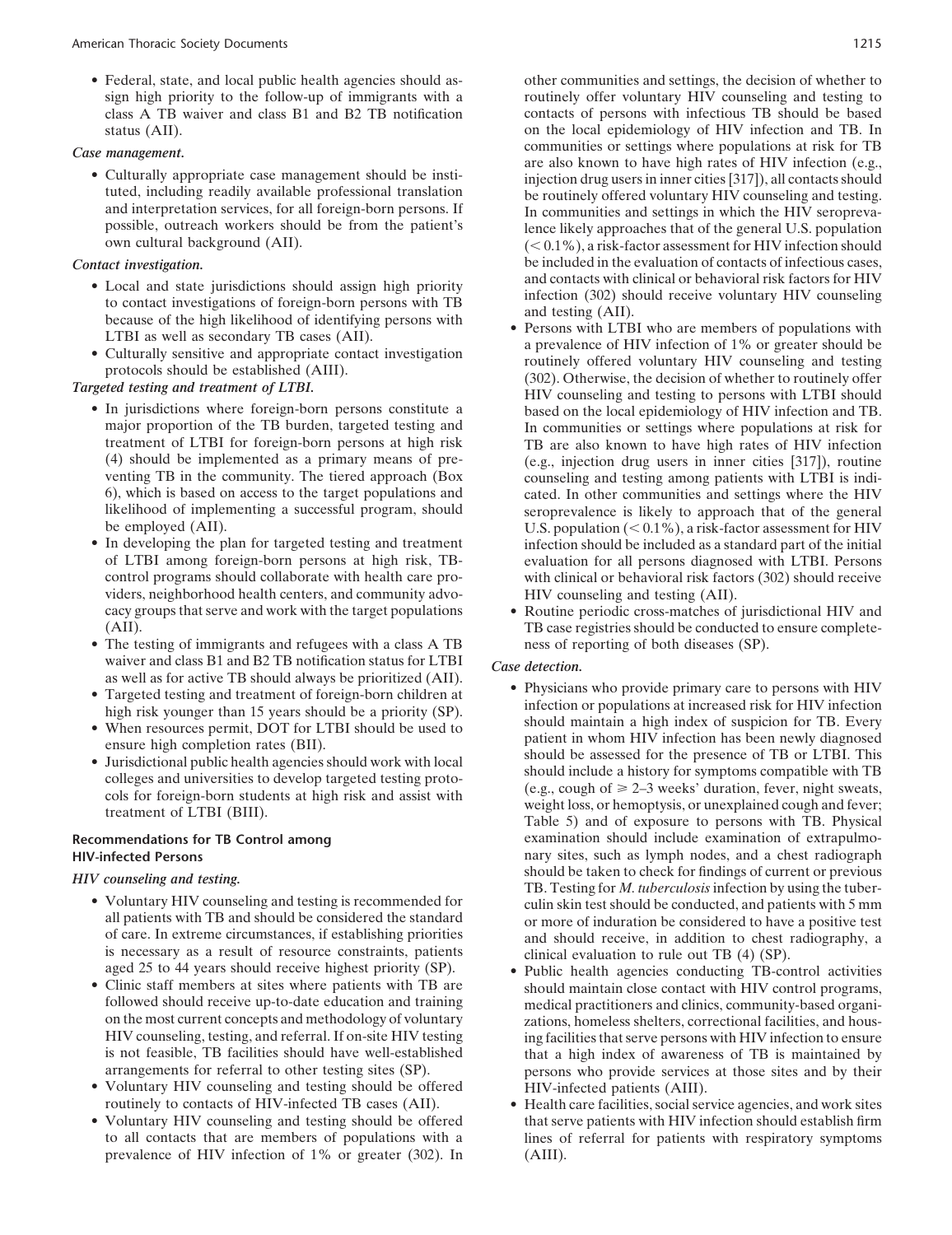# *Case management.*

- Public health agencies conducting TB-control activities should have access to consultants with expertise in managing HIV related TB (SP).
- Management of TB and HIV infection should be effectively integrated and should include a multidisciplinary team of providers and supportive care (AIII).
- Comprehensive case management, including DOT, is strongly recommended for persons with HIV infection who have TB (AII).
- HIV-infected patients with TB and a CD4 count of less than  $100$  cells/ $\mu$ l should receive DOT daily or three times per week (A1).

# *Contact investigation.*

- Contact investigations of persons with TB and known or suspected HIV infection and those conducted in any circumstance in which HIV-infected persons could have been exposed to a person with infectious TB should have the highest priority and be completed without delay (AII).
- Persons with known or suspected HIV infection who have contact with a patient with infectious pulmonary TB should be offered a full course of treatment for LTBI regardless of the initial result of tuberculin skin testing once active TB has been ruled out (AII).

# *Targeted testing and treatment of LTBI.*

- Targeted testing and treatment for LTBI are strongly recommended at the time the diagnosis of HIV infection is established (AII).
- For HIV-infected persons whose initial tuberculin skin test is negative, repetitive testing is recommended (at least yearly) if the local epidemiologic setting indicates an ongoing risk for exposure to TB (AII).
- An HIV-infected patient who is severely immunocompromised and whose initial tuberculin skin test result is negative should be retested after the initiation of antiretroviral therapy and immune reconstitution, when CD4 cell counts are greater than 200 cells/ $\mu$ l (AII).
- HIV-infected persons who receive a diagnosis of LTBI should receive high priority for DOT (BIII).

# *Institutional infection control.*

• HIV-infected persons should be advised that certain occupations and activities increase the likelihood of exposure to TB. These include employment and volunteer work in certain health care facilities, correctional institutions, and shelters for the homeless, as well as in other high-risk settings identified by jurisdictional health authorities. The decision about continuing employment or volunteer activities in a high-risk setting should be made in consultation with a health care professional and be based on factors such as the person's specific duties in the workplace, prevalence of TB in the community, and the degree to which precautions are taken to prevent TB transmission in the workplace (AIII).

# **Recommendations for TB Control among Homeless Persons**

# *Surveillance and case detection.*

- Information on whether the person is homeless should be included for each reported TB case to determine the importance of homelessness in the TB morbidity in the state or community. This is particularly important for communities that provide shelters or other congregate living facilities that are conducive to the transmission of TB (AII).
- In designing programs for control and prevention of TB

in homeless persons, public health agencies should work closely with providers of shelter, housing, primary health care, treatment for alcoholism or substance abuse, and social services to ensure a comprehensive approach to improving the health and welfare of this population (AIII).

- Public health agencies should closely monitor the location, mode (i.e., screening or symptomatic presentation), and timeliness of diagnosis of TB in homeless persons in their community and use such data to develop more effective control strategies (AIII).
- Public health agencies should identify providers of medical care for homeless persons and facilities that serve homeless persons (e.g., hospital EDs and correctional institutions) to ensure that practices and procedures are implemented to readily detect and report suspected cases of TB (AIII).
- Providers of primary health care for homeless persons should be knowledgeable about how to diagnose (Table 5), isolate, and report suspected cases of TB (AIII).
- Public health agencies should have ready access to an inpatient facility for the isolation and induction phase of therapy of homeless patients with infectious TB (AII).
- Public health agencies should be prepared to conduct activities to detect TB among persons without symptoms and enhance TB case detection as part of a plan for TB control among homeless persons (Table 6). Indications for screening for TB disease include (*1*) a documented outbreak, (*2*) an increase in incidence of TB in the homeless population, and (*3*) evidence of current transmission of TB in the population. Shelters should always be suspected as sites of transmission (AII).

# *Case management.*

• Case management for homeless persons with TB should be structured to encourage adherence to treatment regimens by making TB treatment a major priority for the patient. It should include provision of housing, at least on a temporary basis; an increasing number of models have demonstrated the importance of a housing incentive in successful treatment of TB in homeless persons. Case management should also include establishing linkages with providers of alcohol and substance treatment services, mental health services, and social services (AII).

# *Contact Investigation.*

• Health departments should regularly evaluate their methods for contact investigation for cases of TB among homeless persons to identify barriers and develop alternative strategies, such as shelter- or other location-based contact investigations oriented to possible sites of transmission. Factors to evaluate should include timeliness of completing contact investigations, number of contacts identified and evaluated per case, proportion of evaluated contacts with LTBI and TB disease, and completion of treatment of LTBI among contacts (AII).

# *Targeted testing and treatment of LTBI.*

- Targeted testing and treatment of LTBI should be a priority for homeless populations because studies from throughout the United States have demonstrated high rates of transmission of *M. tuberculosis* in this group. This epidemiologic situation, causing a high ongoing risk for acquiring LTBI and TB disease, might necessitate repetitive testing for *M. tuberculosis* infection among homeless persons (AII).
- When high rates of transmission of *M. tuberculosis* are documented among homeless persons, those with a positive test for *M. tuberculosis* infection should be presumed to be recently infected and treated for LTBI (AIII).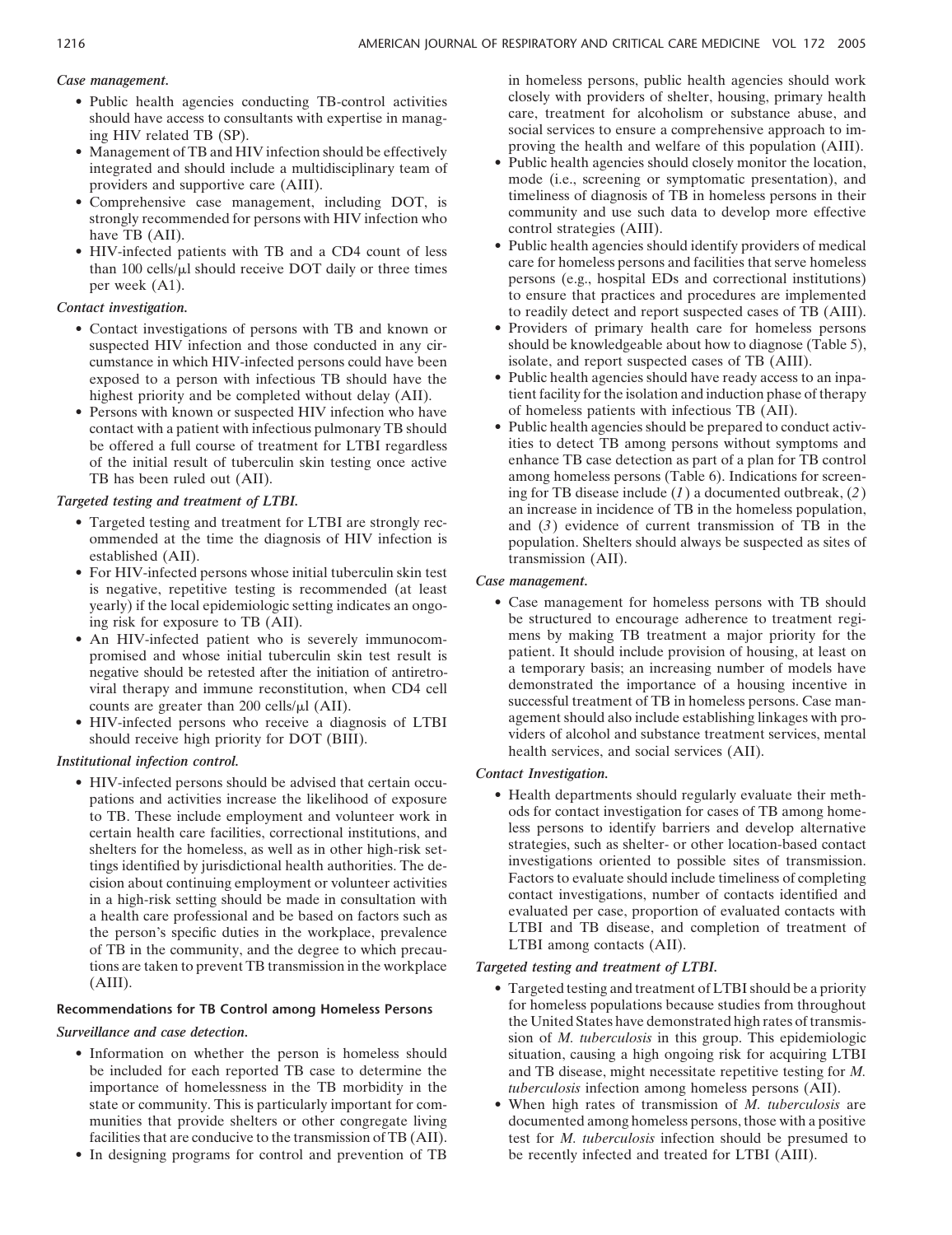### *Institutional and environmental controls.*

• Organizations that provide shelter and other types of emergency housing for homeless persons should develop institutional TB-control plans. Guidelines to facilitate this process are available from CDC (9) and the Francis J. Curry National TB Center (403) (AII).

### **Recommendations for TB Control among Detainees and Prisoners**

### *Case detection and case management.*

- All jails and prisons should conduct a TB case detection program for detainees and prisoners entering the facility as well as for those who become ill during incarceration to ensure prompt isolation of contagious cases of TB (AII).
- Strategies for case detection for incoming detainees and prisoners include symptom surveys (BIII), testing for *M. tuberculosis* infection followed by chest radiography (BIII) for those with a positive test, and universal chest radiography in jails (BII). In each setting, the adopted strategy should receive ongoing evaluation.
- Each correctional facility's health care program for inmates and staff should ensure that training in the clinical and public health aspects of TB and other diseases of public health significance is provided in an ongoing manner (SP).
- Detainees and prisoners with signs and symptoms of TB should be placed in respiratory isolation on-site or off-site until infectious TB is ruled out (SP).
- Case-management strategies including DOT and incentives should be used to assure completion of therapy of detainees and prisoners with TB (BII).
- When detainees and prisoners receiving therapy for TB are transferred to another facility or released from detention, responsibility for continuation of the treatment plan should be transferred to the appropriate facility or agency, and the jurisdictional TB-control program should be notified (SP).

### *Contact investigation.*

• Contact investigations of infectious TB cases in corrections facilities should receive equal priority as effective case detection as the primary means of aborting TB outbreaks. Facilities should have written procedures for contact investigations and have adequate staff to ensure prompt and thorough contact investigations. They should also consult with the jurisdictional public health TB-control program (AII).

#### *Targeted testing and treatment of LTBI.*

- Prisons should implement a treatment program for prisoners with LTBI as part of the effort to prevent the transmission of *M. tuberculosis* within their walls and to contribute to the overall goal of TB elimination (AII).
- Treatment programs for LTBI in jail detainees should be undertaken only if it is possible to develop a successful plan for community follow-up of released persons on treatment  $(AII).$
- Reducing the length of treatment for LTBI is more likely to lead to completion of treatment in correctional facilities; 4 months of rifampin is recommended as an alternative for the treatment of LTBI (4, 324). Correctional health providers need to consider the costs and benefits of this regimen compared with the standard 9-month course of isoniazid in each individual case (BIII).

### *Institutional infection control.*

• Jails and prisons should implement effective infection-control programs including risk assessment, staff training, • HIV-infected detainees and prisoners should not be housed together in a separate facility unless institutional control programs following current guidelines have been established and proved to be effective in preventing the transmission of *M. tuberculosis* (AIII).

### **Recommendations for TB Control in Health Care Facilities and Other High-Risk Settings**

- All health care institutions and other sites at high risk for transmission of *M. tuberculosis* should have in place a TB infection–control program; they should implement and enforce procedures to promptly identify, isolate, and either manage or refer persons with suspected and confirmed infectious TB (AII).
- All health care institutions that care for persons with TB and other sites that are at risk for transmission should implement TB infection-control measures based on a hierarchy of administrative controls, engineering controls, and respiratory protection. Administrative controls and early recognition of persons with TB are the most important parts of an airborne infection control program for TB (AII).
- Employees who have first contact with patients in settings that serve populations at high risk for TB should be trained to detect persons who could have infectious TB. Patients should be routinely asked about exposure to *M. tuberculosis*, previous TB infection or disease, current symptoms suggestive of TB, and medical conditions that increase the risk for TB. The medical evaluation should include an interview conducted in the patient's primary language, with the assistance of a medical interpreter if necessary (AIII).
- The index of suspicion for TB should be very high in health care settings located in geographic areas where TB is prevalent and those serving patients at high risk for TB. Guidelines exist for conducting an evaluation for suspected pulmonary TB in adults at high risk (Table 5; AIII).
- Among persons suspected of having TB, arrangements should be available for the diagnosis to be promptly established and standard therapy initiated (AII).
- HCWs and employees in other high-risk settings should be tested for *M. tuberculosis* infection on employment. Subsequent testing should be based on risk assessment (AIII).
- Health care facilities and other high-risk institutions should conduct a risk assessment to determine the frequency of testing for *M. tuberculosis* infection among employees, as a component of the proper level of TB infection control measures (AIII).
- For HCWs and employees in other high-risk settings with no other risk factors for TB, a cut-off of 15 mm induration (rather than 10 mm) on the tuberculin skin test should be used to define a positive baseline test at the time of initial employment. An increase of 10 mm or more in reaction size is generally accepted as a positive test result on subsequent testing unless the worker is a contact of a TB case or has HIV infection or is otherwise immunocompromised, in which case a result of 5 mm or more is considered positive (AIII).
- Employees with *M. tuberculosis* infection should have a chest radiograph performed to exclude TB disease and should be evaluated for treatment of LTBI, based on current recommendations (AII).
- HCWs and employees in other high-risk settings with an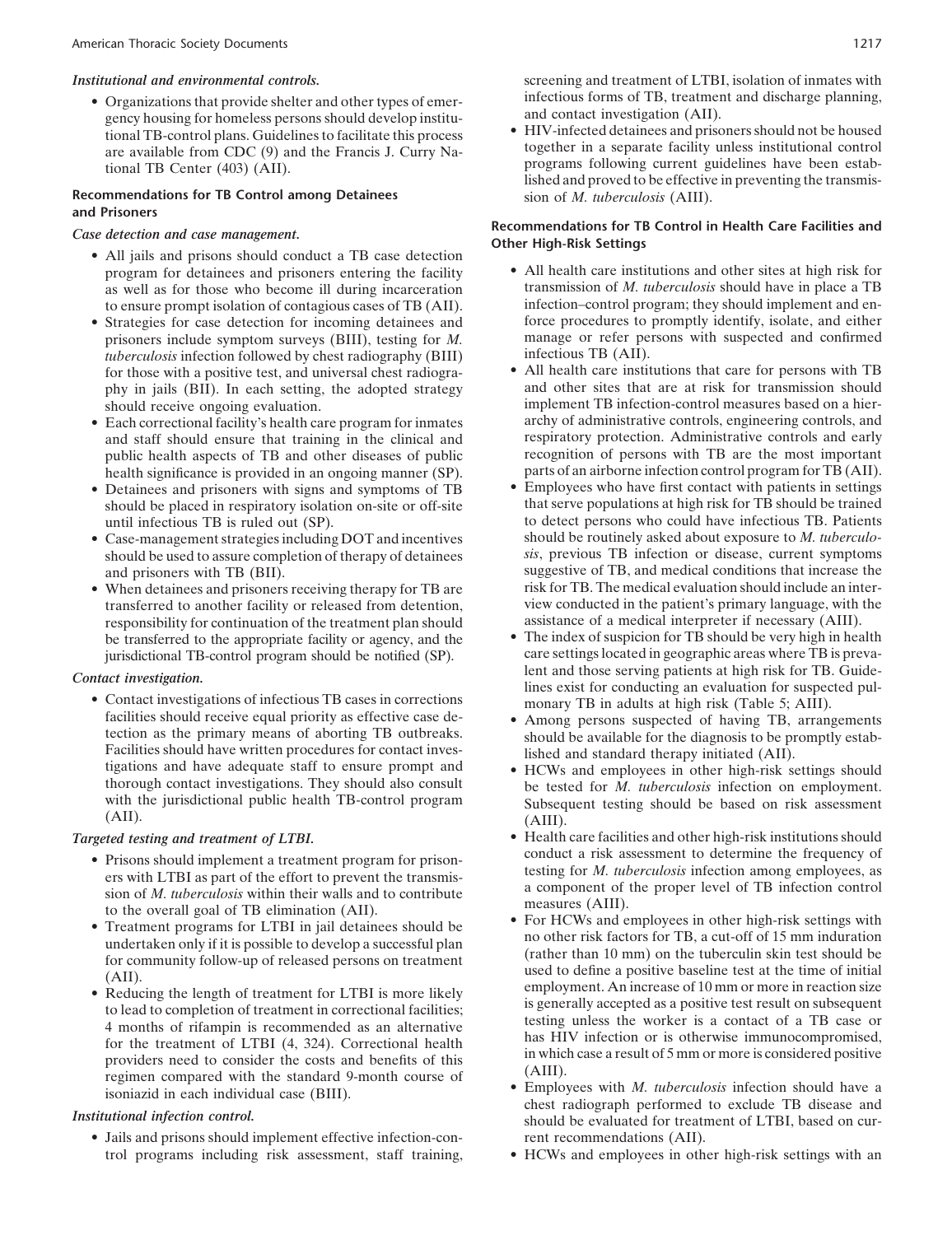indication for treatment of LTBI should be encouraged to initiate and complete treatment (AII).

- Residents admitted to long-term care facilities should be tested for *M. tuberculosis* infection on admission (with a two-step test if using tuberculin skin testing) and should receive a history and physical examination to detect symptoms and signs of TB. Residents with *M. tuberculosis* infection should be offered treatment if indicated (4, 324), with careful monitoring for drug toxicity (BII).
- Jails and prisons should develop and implement effective infection-control programs, including risk assessment, staff training, screening for TB among incoming detainees and prisoners, isolation of inmates with infectious forms of TB, treatment and discharge planning, and prompt and thorough contact investigations (AII).
- In jails and prisons, HIV-infected inmates should not be housed together in a separate housing unit unless institutional control programs following current guidelines have been established and proved to be effective in preventing the transmission of *M. tuberculosis* (AII).
- Organizations that provide shelter and other types of emergency housing for homeless persons should develop institutional TB-control plans. Guidelines to facilitate this process are available from the Francis J. Curry National TB Center (403) (AII).
- TB-control programs should remain aware of the possibility of TB disease as a result of current transmission when conducting epidemiologic surveillance and contact investigations. *M. tuberculosis* genotyping should be immediately available to any program that is investigating possible transmission of *M. tuberculosis* (AII).
- In an era of declining rates of TB in the United States, expertise in the recognition, diagnosis, and treatment of TB is likely to decline, especially in areas in which incidence is low (48). Because the risk for spread of *M. tuberculosis* increases when the diagnosis is not promptly made, institutional education programs for HCWs, including physicians in training, should be made a continuing priority (AIII).

### **Recommendations on Research for Progress toward Elimination of TB**

- A comprehensive TB research plan for the United States should be developed that identifies the major areas of need and the most effective research approaches to meet those needs. CDC and NIH should convene a broadly based group of experts and stakeholders to develop this plan (AIII).
- The availability of improved diagnostic tests and therapies for LTBI would have an immediate and lasting impact on the incidence of TB in the United States, and research in those fields should be a priority (AIII).
- Research leading to a new and effective TB vaccine is one of the most important contributions that the United States can make to the global TB epidemic and should be a priority (AIII).
- The CDC-funded Tuberculosis Epidemiological Studies Consortium and Tuberculosis Trials Consortium represent excellent new models for bringing resources from the federal government, public health agencies, and academia together to plan and implement research for the assessment of new diagnostics and drugs and epidemiologic and operational research on TB. These initiatives should be a priority  $(AIII).$
- Because a substantial number of recommendations for TB control are based on logic, anecdotal experience, and expert

opinion, additional research, including clinical, operational, behavioral, and economic research should focus on unanswered questions relating to the basic elements of TB control (AIII).

THIS DOCUMENT WAS DEVELOPED BY AN AD HOC COMMITTEE OF THE AMERICAN THORACIC SOCIETY, THE CENTERS FOR DISEASE CONTROL AND PREVENTION, AND THE INFECTIOUS DISEASE SOCIETY OF AMERICA. THE MEMBERS ARE AS FOLLOWS:

CHARLES M. NOLAN, M.D., *Chair* (ATS) HENRY M. BLUMBERG, M.D., *Co-chair* (IDSA) ZACHARY TAYLOR, M.D., *Co-chair* (CDC) JOHN BERNARDO, M.D. PATRICK J. BRENNAN, M.D. NANCY E. DUNLAP, M.D., PH.D. CHARLES L. DALEY, M.D. WAFAA M. EL-SADR, M.D. SUE ETKIND, M.S. MARK FITZGERALD, M.D. JAMES B. MCAULEY, M.D. MARISA MOORE, M.D. NOREEN L. QUALLS, D.P.H. RANDALL R. REVES, M.D. SARAH E. ROYCE, M.D. MAX SALFINGER, M.D. JEFFREY R. STARKE, M.D. WANDA WALTON, PH.D. STEPHEN E. WEIS, D.O. JAN YOUNG, M.S.

*Conflict of Interest Statement***:** None of the members of the ad hoc committee has a financial relationship with a commercial entity that has an interest in the subject of this manuscript.

*Acknowledgment***:** The authors thank the following persons who provided constructive and helpful insights: W. J. Burman, M.D., Denver Public Health, Denver, Colorado; E. P. Desmond, M.D., California Department of Health Services, Richmond; P. C. Hopewell, M.D., San Francisco General Hospital, University of California, San Francisco; A. Green Rush, Francis J. Curry National Tuberculosis Center, San Francisco, California; R. J. O'Brien, M.D., Foundation for Innovative New Diagnostics, Geneva, Switzerland; T. Oemig, Wisconsin Division of Public Health, Madison, Wisconsin; P. M. Small, M.D., The Bill and Melinda Gates Foundation, Seattle; G. Wang, M.D., Puget Sound Neighborhood Health Centers, Seattle, Washington; K. G. Castro, M.D., M. F. Iademarco, M.D., L. Nelson, M.D., T. R. Navin, M.D., T. Shinnick, M.D., Division of TB Elimination, National Center for HIV, STD, and TB Prevention, Coordinating Center for Infectious Diseases, CDC. The authors also thank A. Lipavsky and B. Nodell who also assisted in the preparation of this report.

#### **References**

- 1. Centers for Disease Control and Prevention. Tuberculosis elimination revisited: obstacles, opportunities, and a renewed commitment— Advisory Council for the Elimination of Tuberculosis (ACET). *MMWR Morb Mortal Wkly Rep* 1999;48(RR-9):1–13.
- 2. Institute of Medicine. Ending neglect: the elimination of tuberculosis in the United States. Washington, DC: Institute of Medicine, National Academy Press; 2000.
- 3. American Thoracic Society, Centers for Disease Control and Prevention, Infectious Diseases Society of America. Diagnostic standards and classification of tuberculosis in adults and children. *Am J Respir Crit Care Med* 2000;161:1376–1395.
- 4. American Thoracic Society, Centers for Disease Control and Prevention. Targeted tuberculin testing and treatment of latent tuberculosis infection. *Am J Respir Crit Care Med* 2000;161(Suppl):S221–S247.
- 5. American Thoracic Society, Centers for Disease Control and Prevention, Infectious Diseases Society of America. Treatment of tuberculosis. *Am J Respir Crit Care Med* 2003;167:603–662.
- 6. American Thoracic Society, Centers for Disease Control and Prevention, Infectious Diseases Society of America. Control of tuberculosis in the United States. *Am Rev Respir Dis* 1992;146:1623–1633.
- 7. Kish MA, for the Infectious Diseases Society of America. Guide to development of practice guidelines. *Clin Infect Dis* 2001;32:851–854.
- 8. Horsburgh CR Jr, Feldman S, Ridzon R, for the Infectious Diseases Society of America. Practice guidelines for the treatment of tuberculosis. *Clin Infect Dis* 2000;31:633–639.
- 9. Centers for Disease Control and Prevention. Guidelines for preventing opportunistic infections among HIV-infected persons—2002: recommendations of the US Public Health Service and the Infectious Diseases Society of America. *MMWR Morb Mortal Wkly Rep* 2002; 51(RR-8):1–52.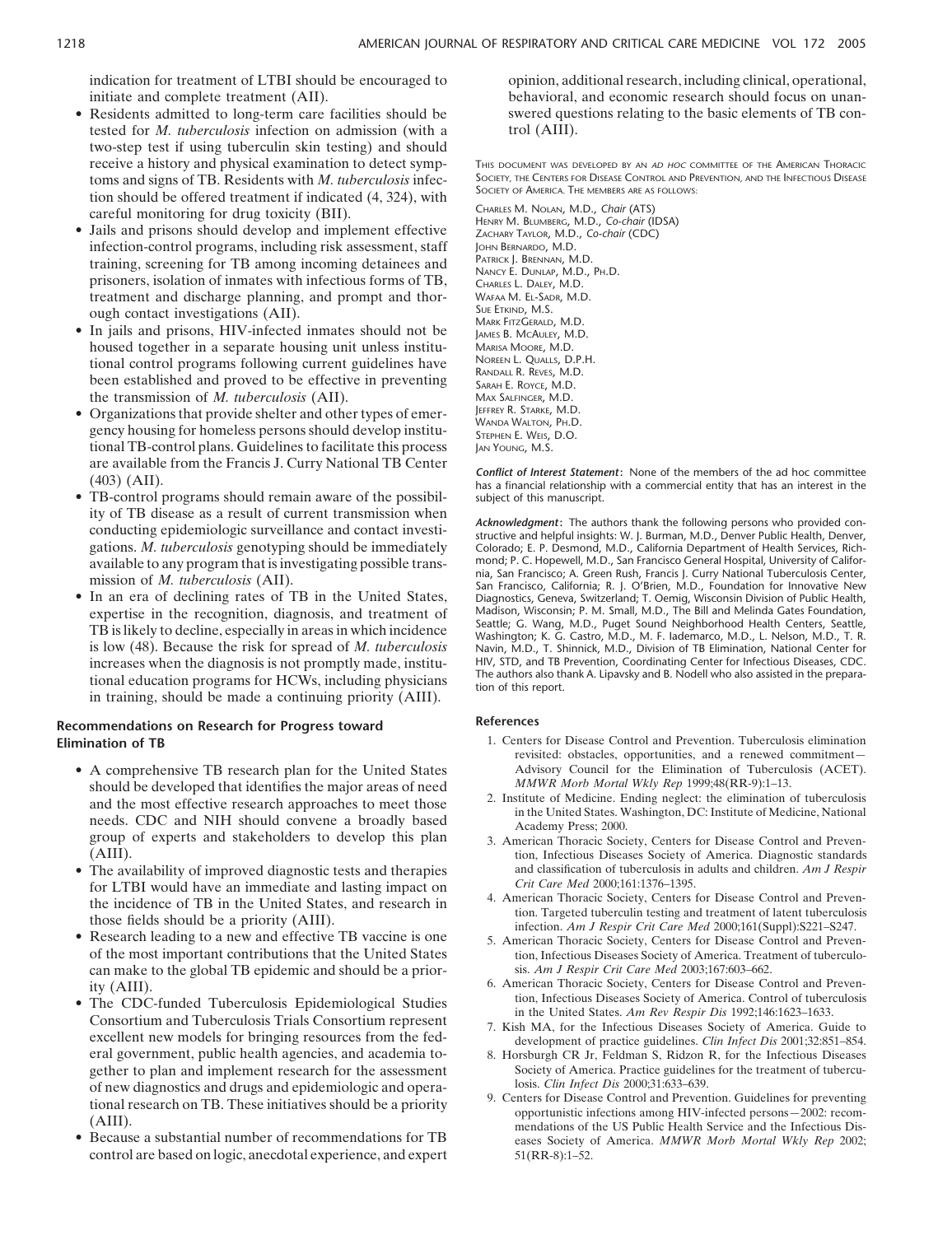- 10. Centers for Disease Control and Prevention. Guidelines for preventing the transmission of *Mycobacterium tuberculosis* in health-care facilities, 1994. *MMWR Morb Mortal Wkly Rep* 1994;43(RR-13):1–132.
- 11. Centers for Disease Control and Prevention. A strategic plan for the elimination of tuberculosis in the United States. *MMWR Morb Mortal Wkly Rep* 1989;38:269–272.
- 12. National Coalition for the Elimination of Tuberculosis. Tuberculosis elimination: the federal funding gap. Washington, DC: National Coalition for the Elimination of Tuberculosis; 2002.
- 13. Frieden TR, Fujiwara PI, Washko RM, Hamburg MA. Tuberculosis in New York City: turning the tide. *N Engl J Med* 1995;333:229–233.
- 14. Centers for Disease Control and Prevention. Reported tuberculosis in the United States, 2003. Atlanta, GA; U.S. Department of Health and Human Services, Centers for Disease Control and Prevention; 2004.
- 15. Centers for Disease Control and Prevention. Trends in tuberculosis: United States, 1998–2003. *MMWR Morb Mortal Wkly Rep* 2004;53: 209–214.
- 16. McKenna MT, McCray E, Jones JL, Onorato IM, Castro KG. The fall after the rise: tuberculosis in the United States, 1991 through 1994. *Am J Public Health* 1998;88:1059–1063.
- 17. Centers for Disease Control and Prevention. Essential components of a tuberculosis prevention and control program: recommendations of the Advisory Council for the Elimination of Tuberculosis. *MMWR Morb Mortal Wkly Rep* 1995;44(RR-11):1–16.
- 18. Rubel AJ, Garro LC. Social and cultural factors in the successful control of tuberculosis. *Public Health Rep* 1992;107:626–636.
- 19. Asch S, Leake B, Gelberg L. Does fear of immigration authorities deter tuberculosis patients from seeking care? *West J Med* 1994;161:373– 376.
- 20. Sherman LF, Fujiwara PI, Cook SV, Bazerman LB, Frieden TR. Patient and health care system delays in the diagnosis and treatment of tuberculosis. *Int J Tuberc Lung Dis* 1999;3:1088–1095.
- 21. Talbot EA, Moore M, McCray E, Binkin NJ. Tuberculosis among foreign-born persons in the United States, 1993–1998. *JAMA* 2000;284: 2894–2900.
- 22. DeRiemer K, Rudoy I, Schecter GF, Hopewell PC, Daley CL. The epidemiology of tuberculosis diagnosed after death in San Francisco, 1986–1995. *Int J Tuberc Lung Dis* 1999;3:488–493.
- 23. Kramer F, Modilevsky T, Waliany AR, Leedom JM, Barnes PF. Delayed diagnosis of tuberculosis in patients with human immunodeficiency virus infection. *Am J Med* 1990;89:451–456.
- 24. Rao VK, Iademarco EP, Fraser VJ, Kollef MH. Delays in the suspicion and treatment of tuberculosis among hospitalized patients. *Ann Intern Med* 1999;130:404–411.
- 25. Curtis AB, Ridzon R, Vogel R, *et al*. Extensive transmission of *Mycobacterium tuberculosis* from a child. *N Engl J Med* 1999;341:1491–1495.
- 26. Fitzpatrick LK, Hardacker JA, Heirendt W, *et al.* A preventable outbreak of tuberculosis investigated through an intricate social network. *Clin Infect Dis* 2001;33:1801–1806.
- 27. Weis SE, Pogoda JM, Yang Z, *et al.* Transmission dynamics of tuberculosis in Tarrant County, Texas. *Am J Respir Crit Care Med* 2002;166: 36–42.
- 28. Bishai WR, Graham NM, Harrington S, *et al.* Molecular and geographic patterns of tuberculosis transmission after 15 years of directly observed therapy. *JAMA* 1998;280:1679–1684.
- 29. Chin DP, Crane CM, Diul MY, *et al.* Spread of *Mycobacterium tuberculosis* in a community implementing recommended elements of tuberculosis control. *JAMA* 2000;283:2968–2974.
- 30. Reichler MR, Reves R, Bur S, *et al.* Evaluation of investigations conducted to detect and prevent transmission of tuberculosis. *JAMA* 2002;287:991–995.
- 31. Marks SM, Taylor Z, Qualls NL, Shrestha-Kuwahara RJ, Wilce MA, Nguyen CH. Outcomes of contact investigations of infectious tuberculosis patients. *Am J Respir Crit Care Med* 2000;162:2033–2038.
- 32. Reichler MR, Reves R, Bur S, *et al.,* for the Contact Investigation Study Group. Treatment of latent tuberculosis infection in contacts of new tuberculosis cases in the United States. *South Med J* 2002;95:414–420.
- 33. Barnes PF, Yang Z, Pogoda JM, *et al.* Foci of tuberculosis transmission in central Los Angeles. *Am J Respir Crit Care Med* 1999;159:1081–1086.
- 34. Sterling TR, Thompson D, Stanley RL, *et al.* A multi-state outbreak of tuberculosis among members of a highly mobile social network: implications for tuberculosis elimination. *Int J Tuberc Lung Dis* 2000;4:1066–1073.
- 35. Centers for Disease Control and Prevention. Drug-susceptible tuberculosis outbreak in a state correctional facility housing HIV-infected

inmates: South Carolina, 1999–2000. *MMWR Morb Mortal Wkly Rep* 2000;49:1041–1044.

- 36. Conover C, Ridzon R, Valway S, *et al.* Outbreak of multidrug-resistant tuberculosis at a methadone treatment program. *Int J Tuberc Lung Dis* 2001;5:59–64.
- 37. McLaughlin SI, Spradling P, Drociuk D, Ridzon R, Pozsik CJ, Onorato I. Extensive transmission of *Mycobacterium tuberculosis* among congregated, HIV-infected prison inmates in South Carolina, United States. *Int J Tuberc Lung Dis* 2003;7:665–672.
- 38. Centers for Disease Control and Prevention. Cluster of tuberculosis cases among exotic dancers and their close contacts: Kansas, 1994– 2000. *MMWR Morb Mortal Wkly Rep* 2001;50:291–293.
- 39. Bennett DE, Courval JM, Onorato IM, *et al.* Prevalence of TB infection in the US population, 1999–2000 [abstract 67921]. In: Program and abstracts, 131st annual meeting of the American Public Health Association, San Francisco, California, November 15–19, 2003.
- 40. Chaulk CP, Grady M. Evaluating tuberculosis control programs: strategies, tools and models. *Int J Tuberc Lung Dis* 2000;4(2, Suppl 1)S55– S60.
- 41. Nardell EA. Needles in haystacks: diagnosing tuberculosis under low prevalence conditions. *Tuber Lung Dis* 1996;77:389–390.
- 42. Mahmoudi A, Iseman MD. Pitfalls in the care of patients with tuberculosis: common errors and their association with the acquisition of drug resistance. *JAMA* 1993;270:65–68.
- 43. Institute of Medicine. The future of public health. Washington, DC: Institute of Medicine, National Academy Press; 1988.
- 44. Corbett EL, Watt CJ, Walker N, *et al.* The growing burden of tuberculosis: global trends and interactions with the HIV epidemic. *Arch Intern Med* 2003;163:1009–1021.
- 45. Miller B, Castro KG. Sharpen available tools for tuberculosis control, but new tools needed for elimination. *JAMA* 1996;276:1916–1917.
- 46. Frieden TR, Sterling TR, Munsiff SS, Watt CJ, Dye C. Tuberculosis. *Lancet* 2003;362:887–899.
- 47. Cantwell MF, Snider DE Jr, Cauthen GM, Onorato IM. Epidemiology of tuberculosis in the United States, 1985 through 1992. *JAMA* 1994; 272:535–539.
- 48. Centers for Disease Control and Prevention. Progressing toward tuberculosis elimination in low-incidence areas of the United States: recommendations of the Advisory Council for the Elimination of Tuberculosis. *MMWR Morb Mortal Wkly Rep* 2002;51(RR-5):1–16.
- 49. Hopewell PC. Targeting tuberculosis prevention. *Am J Respir Crit Care Med* 2000;162:2017–2018.
- 50. Desonia R. Running on empty: the state budget crisis worsens. *Nat Health Policy Forum Issue Brief* 2002(783):1–19.
- 51. Nolan CM. Community-wide implementation of targeted testing for and treatment of latent tuberculosis infection. *Clin Infect Dis* 1999; 29:880–887.
- 52. Fischl MA, Uttamchandani RB, Daikos GL, *et al.* An outbreak of tuberculosis caused by multiple-drug-resistant tubercle bacilli among patients with HIV infection. *Ann Intern Med* 1992;117:177–183.
- 53. Beck-Sague C, Dooley SW, Hutton MD, *et al.* Hospital outbreak of multidrug-resistant *Mycobacterium tuberculosis* infections: factors in transmission to staff and HIV-infected patients. *JAMA* 1992;268: 1280–1286.
- 54. Edlin BR, Tokars JI, Grieco MH, *et al.* An outbreak of multidrugresistant tuberculosis among hospitalized patients with the acquired immunodeficiency syndrome. *N Engl J Med* 1992;326:1514–1521.
- 55. Ellis BA, Crawford JT, Braden CR, McNabb SJ, Moore M, Kammerer S, for the National Tuberculosis Genotyping and Surveillance Network Work Group. Molecular epidemiology of tuberculosis in a sentinel surveillance population. *Emerg Infect Dis* 2002;8:1197–1209.
- 56. Blumberg HM, Watkins DL, Berschling JD, *et al.* Preventing the nosocomial transmission of tuberculosis. *Ann Intern Med* 1995;122:658–663.
- 57. Grzybowski S, Barnett GD, Styblo K. Contacts of cases of active pulmonary tuberculosis. *Bull Int Union Tuberc* 1975;50:90–106.
- 58. Shaw JB, Wynn-Williams N. Infectivity of pulmonary tuberculosis in relation to sputum status. *Am Rev Tuberc* 1954;69:724–732.
- 59. van Geuns HA, Meijer J, Styblo K. Results of contact examination in Rotterdam, 1967–1969. *Bull Int Union Tuberc* 1975;50:107–121.
- 60. Bailey WC, Gerald LB, Kimerling ME, *et al.* Predictive model to identify positive tuberculosis skin test results during contact investigations. *JAMA* 2002;287:996–1002.
- 61. Behr MA, Warren SA, Salamon H, *et al.* Transmission of *Mycobacterium tuberculosis* from patients smear-negative for acid-fast bacilli. *Lancet* 1999;353:444–449.
- 62. Stead WW, Lofgren JP, Warren E, Thomas C. Tuberculosis as an en-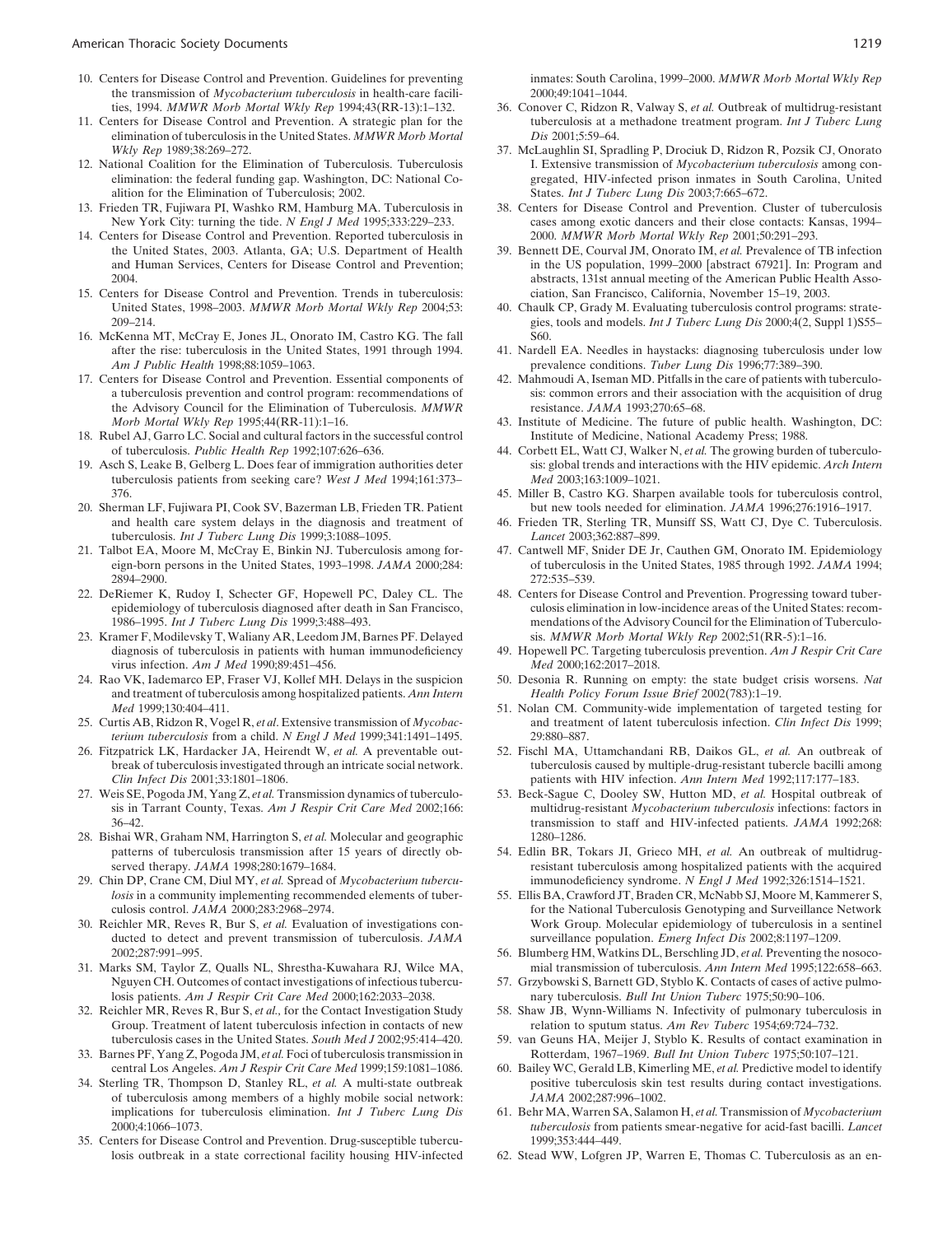demic and nosocomial infection among the elderly in nursing homes. *N Engl J Med* 1985;312:1483–1487.

- 63. Stead WW, To T. The significance of the tuberculin skin test in elderly persons. *Ann Intern Med* 1987;107:837–842.
- 64. Small PM, Shafer RW, Hopewell PC, *et al.* Exogenous reinfection with multidrug-resistant *Mycobacterium tuberculosis* in patients with advanced HIV infection. *N Engl J Med* 1993;328:1137–1144.
- 65. Godfrey-Faussett P, Sonnenberg P, Shearer SC, *et al.* Tuberculosis control and molecular epidemiology in a South African gold-mining community. *Lancet* 2000;356:1066–1071.
- 66. Colditz GA, Brewer TF, Berkey CS, *et al.* Efficacy of BCG vaccine in the prevention of tuberculosis: meta-analysis of the published literature. *JAMA* 1994;271:698–702.
- 67. Fine PE. BCG: the challenge continues. *Scand J Infect Dis* 2001;33:243– 245.
- 68. Styblo K, Meijer J. Impact of BCG vaccination programmes in children and young adults on the tuberculosis problem. *Tubercle* 1976;57: 17–43.
- 69. Aronson NE, Santosham M, Comstock GW, *et al.* Long-term efficacy of BCG vaccine in American Indians and Alaska Natives: a 60-year follow-up study. *JAMA* 2004;291:2086–2091.
- 70. Sterne JA, Rodrigues LC, Guedes IN. Does the efficacy of BCG decline with time since vaccination? *Int J Tuberc Lung Dis* 1998;2:200–207.
- 71. Flynn JL, Chan J. Tuberculosis: latency and reactivation. *Infect Immun* 2001;69:4195–4201.
- 72. Schluger NW. Recent advances in our understanding of human host responses to tuberculosis. *Respir Res* 2001;2:157–163.
- 73. Stead WW. Genetics and resistance to tuberculosis: could resistance be enhanced by genetic engineering? *Ann Intern Med* 1992;116:937–941.
- 74. Sousa AO, Salem JI, Lee FK, *et al.* An epidemic of tuberculosis with a high rate of tuberculin anergy among a population previously unexposed to tuberculosis, the Yanomami Indians of the Brazilian Amazon. *Proc Natl Acad Sci USA* 1997;94:13227–13232.
- 75. Boom WH, Canaday DH, Fulton SA, Gehring AJ, Rojas RE, Torres M. Human immunity to *M. tuberculosis*: T cell subsets and antigen processing. *Tuberculosis (Edinb)* 2003;83:98–106.
- 76. Nardell EA, Keegan J, Cheney SA, Etkind SC. Airborne infection: theoretical limits of protection achievable by building ventilation. *Am Rev Respir Dis* 1991;144:302–306.
- 77. Rieder HL. Risk of travel-associated tuberculosis. *Clin Infect Dis* 2001; 33:1393–1396.
- 78. Houk VN, Baker JH, Sorensen K, Kent DC. The epidemiology of tuberculosis infection in a closed environment. *Arch Environ Health* 1968;16:26–35.
- 79. Houk VH, Kent DC, Baker JH, Sorensen K, Hanzel GD. The Byrd study: in-depth analysis of a micro-outbreak of tuberculosis in a closed environment. *Arch Environ Health* 1968;16:4–6.
- 80. Suzuki S, Nakabayashi K, Ohkouchi H, *et al.* Tuberculosis in the crew of a submarine [in Japanese]. *Nihon Kyobu Shikkan Gakkai Zasshi* 1997;35:61–66.
- 81. World Health Organization. Tuberculosis and air travel: guidelines for prevention and control. Geneva, Switzerland: World Health Organization; 1998.
- 82. Centers for Disease Control and Prevention. Exposure of passengers and flight crew to *Mycobacterium tuberculosis* on commercial aircraft, 1992–1995. *MMWR Morb Mortal Wkly Rep* 1995;44:137–140.
- 83. Kato-Maeda M, Bifani PJ, Kreiswirth BN, Small PM. The nature and consequence of genetic variability within *Mycobacterium tuberculosis. J Clin Invest* 2001;107:533–537.
- 84. Barnes PF, Cave MD. Molecular epidemiology of tuberculosis. *N Engl J Med* 2003;349:1149–1156.
- 85. Bifani PJ, Mathema B, Liu Z, *et al.*Identification of a W variant outbreak of *Mycobacterium tuberculosis* via population-based molecular epidemiology. *JAMA* 1999;282:2321–2327.
- 86. Munsiff SS, Nivin B, Sacajiu G, Mathema B, Bifani P, Kreiswirth BN. Persistence of a highly resistant strain of tuberculosis in New York City during 1990–1999. *J Infect Dis* 2003;188:356–363.
- 87. Zhang M, Gong J, Yang Z, Samten B, Cave MD, Barnes PF. Enhanced capacity of a widespread strain of *Mycobacterium tuberculosis*to grow in human macrophages. *J Infect Dis* 1999;179:1213–1217.
- 88. Middlebrook G, Cohn ML. Some observations on the pathogenicity of isoniazid-resistant variants of tubercle bacilli. *Science* 1953;118:297– 299.
- 89. Burgos M, DeRiemer K, Small PM, Hopewell PC, Daley CL. Effect of drug resistance on the generation of secondary cases of tuberculosis. *J Infect Dis* 2003;188:1878–1884.
- 90. van Soolingen D, Borgdorff MW, de Haas PE, *et al.* Molecular epidemi-

ology of tuberculosis in the Netherlands: a nationwide study from 1993 through 1997. *J Infect Dis* 1999;180:726–736.

- 91. Snider DE Jr, Kelly GD, Cauthen GM, Thompson NJ, Kilburn JO. Infection and disease among contacts of tuberculosis cases with drugresistant and drug-susceptible bacilli. *Am Rev Respir Dis* 1985;132: 125–132.
- 92. Frieden TR, Sherman LF, Maw KL, *et al.* A multi-institutional outbreak of highly drug-resistant tuberculosis: epidemiology and clinical outcomes. *JAMA* 1996;276:1229–1235.
- 93. Kamat SR, Dawson JJ, Devadatta S, *et al.* A controlled study of the influence of segregation of tuberculous patients for one year on the attack rate of tuberculosis in a 5-year period in close family contacts in South India. *Bull World Health Organ* 1966;34:517–532.
- 94. Gunnels JJ, Bates JH, Swindoll H. Infectivity of sputum-positive tuberculous patients on chemotherapy. *Am Rev Respir Dis* 1974;109:323– 330.
- 95. Brindle R, Odhiambo J, Mitchison D. Serial counts of *Mycobacterium tuberculosis* in sputum as surrogate markers of the sterilising activity of rifampicin and pyrazinamide in treating pulmonary tuberculosis. *BMC Pulm Med* 2001;1:2.
- 96. Loudon RG, Spohn SK. Cough frequency and infectivity in patients with pulmonary tuberculosis. *Am Rev Respir Dis* 1969;99:109–111.
- 97. Goodwin RA Jr. Pulmonary tuberculosis. In: Wyngaarden JB, Smith LH Jr., editors. Cecil textbook of medicine. Vol. 2, 16th ed. Philadelphia: W.B. Saunders; 1982. pp. 1542–1548.
- 98. Hopewell PC. Mycobacterial diseases. In: Murray JF, Nadel JA, editors. Textbook of respiratory medicine. Philadelphia: W.B. Saunders; 1988. pp. 856–915.
- 99. Jindani A, Aber VR, Edwards EA, Mitchison DA. The early bactericidal activity of drugs in patients with pulmonary tuberculosis. *Am Rev Respir Dis* 1980;121:939–949.
- 100. Jindani A, Dore CJ, Mitchison DA. Bactericidal and sterilizing activities of antituberculosis drugs during the first 14 days. *Am J Respir Crit Care Med* 2003;167:1348–1354.
- 101. Earnest MA, Sbarbaro JA. Defining the issues: returning patients with tuberculosis to institutional settings. *Clin Infect Dis* 1995;20:497–500.
- 102. Mazurek GH, LoBue PA, Daley CL, *et al.* Comparison of a wholeblood interferon gamma assay with tuberculin skin testing for detecting latent *Mycobacterium tuberculosis* infection. *JAMA* 2001;286: 1740–1747.
- 103. Centers for Diease Control and Prevention. Guidelines for using the QuantiFERON-TB test for diagnosing latent *Mycobacterium tuberculosis* infection. *MMWR Morb Mortal Wkly Rep* 2003;52(RR-2):15–18.
- 104. Ferebee SH. Controlled chemoprophylaxis trials in tuberculosis: a general review. *Bibl Tuberc* 1970;26:28–106.
- 105. Boucot KR, Dillon ES, Cooper DA, Meier P, Richardson R. Tuberculosis among diabetics: the Philadelphia survey. *Am Rev Tuberc* 1952;  $65.1 - 50$
- 106. International Union against Tuberculosis Committee of Prophylaxis. Efficacy of various durations of isoniazid preventive therapy for tuberculosis: five years of follow-up in the IUAT trial. *Bull World Health Organ* 1982;60:555–564.
- 107. Gardam MA, Keystone EC, Menzies R, *et al.* Anti-tumour necrosis factor agents and tuberculosis risk: mechanisms of action and clinical management. *Lancet Infect Dis* 2003;3:148–155.
- 108. Ellerin T, Rubin RH, Weinblatt ME. Infections and anti-tumor necrosis factor alpha therapy. *Arthritis Rheum* 2003;48:3013–3022.
- 109. Centers for Diease Control and Prevention. Tuberculosis associated with blocking agents against tumor necrosis factor-alpha: California, 2002–2003. *MMWR Morb Mortal Wkly Rep* 2004;53:683–686.
- 110. Centers for Diease Control and Prevention. Case definitions for infectious conditions under public health surveillance. *MMWR Morb Mortal Wkly Rep* 1997;46(RR-10):1–55.
- 111. Centers for Diease Control and Prevention. Surveillance appendix I. Tuberculosis Information Management System (TIMS) user's guide, version 1.10. Atlanta, GA: U.S. Department of Health and Human Services, Centers for Diease Control and Prevention; 2001.
- 112. Cantwell MF, McKenna MT, McCray E, Onorato IM. Tuberculosis and race/ethnicity in the United States: impact of socioeconomic status. *Am J Respir Crit Care Med* 1998;157:1016–1020.
- 113. McKenna MT, Hutton M, Cauthen G, Onorato IM. The association between occupation and tuberculosis: a population-based survey. *Am J Respir Crit Care Med* 1996;154:587–593.
- 114. Panlilio AL, Burwen DR, Curtis AB, *et al.* Tuberculin skin testing surveillance of health care personnel. *Clin Infect Dis* 2002;35:219–227.
- 115. Zuber PL, McKenna MT, Binkin NJ, Onorato IM, Castro KG. Long-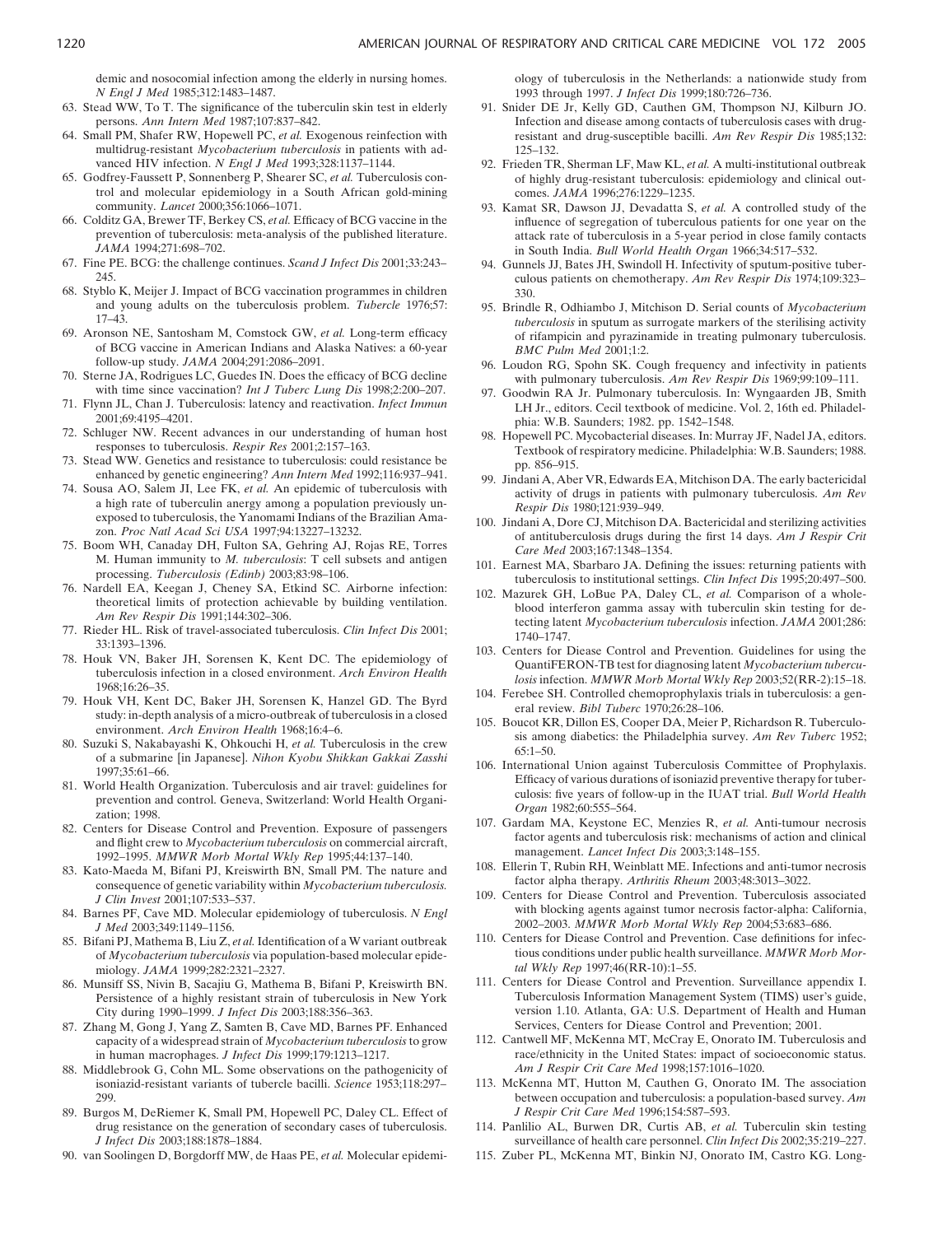term risk of tuberculosis among foreign-born persons in the United States. *JAMA* 1997;278:304–307.

- 116. McKenna MT, McCray E, Onorato I. The epidemiology of tuberculosis among foreign-born persons in the United States, 1986 to 1993. *N Engl J Med* 1995;332:1071–1076.
- 117. Burt MR, Aron LY, Douglas T, Valente J, Lee E, Iwen B, for the Urban Institute. Homelessness: programs and the people they serve: findings of the National Survey of Homeless Assistance Providers and Clients. Washington, DC: U.S. Department of Housing and Urban Development; 1999. Available from: http://www.huduser.org/publications/ homeless/homeless\_tech.html.
- 118. Moss AR, Hahn JA, Tulsky JP, Daley CL, Small PM, Hopewell PC. Tuberculosis in the homeless: a prospective study. *Am J Respir Crit Care Med* 2000;162:460–464.
- 119. Barnes PF, el-Hajj H, Preston-Martin S, *et al.* Transmission of tuberculosis among the urban homeless. *JAMA* 1996;275:305–307.
- 120. Curtis AB, Ridzon R, Novick LF, *et al.* Analysis of *Mycobacterium tuberculosis* transmission patterns in a homeless shelter outbreak. *Int J Tuberc Lung Dis* 2000;4:308–313.
- 121. Zolopa AR, Hahn JA, Gorter R, *et al.* HIV and tuberculosis infection in San Francisco's homeless adults: prevalence and risk factors in a representative sample. *JAMA* 1994;272:455–461.
- 122. Selwyn PA, Sckell BM, Alcabes P, Friedland GH, Klein RS, Schoenbaum EE. High risk of active tuberculosis in HIV-infected drug users with cutaneous anergy. *JAMA* 1992;268:504–509.
- 123. Centers for Diease Control and Prevention. Prevention and control of tuberculosis in correctional facilities: recommendations of the Advisory Council for the Elimination of Tuberculosis. *MMWR Morb Mortal Wkly Rep* 1996;45(RR-8):1–27.
- 124. Glaser JB, Greifinger RB. Correctional health care: a public health opportunity. *Ann Intern Med* 1993;118:139–145.
- 125. U.S. Department of Justice. Profile of jail inmates, 1996. Washington, DC: U.S. Department of Justice, Bureau of Justice Statistics; 1998.
- 126. Centers for Diease Control and Prevention. Tuberculosis outbreaks in prison housing units for HIV-infected inmates: California, 1995–1996. *MMWR Morb Mortal Wkly Rep* 1999;48:79–82.
- 127. Jones TF, Craig AS, Valway SE, Woodley CL, Schaffner W. Transmission of tuberculosis in a jail. *Ann Intern Med* 1999;131:557–563.
- 128. Jones TF, Woodley CL, Fountain FF, Schaffner W. Increased incidence of the outbreak strain of *Mycobacterium tuberculosis* in the surrounding community after an outbreak in a jail. *South Med J* 2003; 96:155–157.
- 129. Cave MD, Eisenach KD, McDermott PF, Bates JH, Crawford JT. IS6110: conservation of sequence in the *Mycobacterium tuberculosis* complex and its utilization in DNA fingerprinting. *Mol Cell Probes* 1991;5:73–80.
- 130. Etkind SC, Veen J. Contact follow-up in high- and low-prevalence countries. In: Reichman LB, Hershfield ES, editors. Tuberculosis: a comprehensive international approach, 2nd ed. New York, New York: Marcel Dekker; 2000. pp. 275–289.
- 131. Small PM, Hopewell PC, Singh SP, *et al.* The epidemiology of tuberculosis in San Francisco: a population-based study using conventional and molecular methods. *N Engl J Med* 1994;330:1703–1709.
- 132. Pfyffer GE, Strassle A, Rose N, Wirth R, Brandli O, Shang H. Transmission of tuberculosis in the metropolitan area of Zurich: a 3 year survey based on DNA fingerprinting. *Eur Respir J* 1998;11:804–808.
- 133. van Deutekom H, Gerritsen JJ, van Soolingen D, van Ameijden EJ, van Embden JD, Coutinho RA. A molecular epidemiological approach to studying the transmission of tuberculosis in Amsterdam. *Clin Infect Dis* 1997;25:1071–1077.
- 134. Yaganehdoost A, Graviss EA, Ross MW, *et al.* Complex transmission dynamics of clonally related virulent *Mycobacterium tuberculosis* associated with barhopping by predominantly human immunodeficiency virus-positive gay men. *J Infect Dis* 1999;180:1245–1251.
- 135. Tabet SR, Goldbaum GM, Hooton TM, Eisenach KD, Cave MD, Nolan CM. Restriction fragment length polymorphism analysis detecting a community-based tuberculosis outbreak among persons infected with human immunodeficiency virus. *J Infect Dis* 1994;169:189–192.
- 136. Daley CL, Small PM, Schecter GF, *et al.* An outbreak of tuberculosis with accelerated progression among persons infected with the human immunodeficiency virus: an analysis using restriction-fragment-length polymorphisms. *N Engl J Med* 1992;326:231–235.
- 137. Leonhardt KK, Gentile F, Gilbert BP, Aiken M. A cluster of tuberculosis among crack house contacts in San Mateo County, California. *Am J Public Health* 1994;84:1834–1836.
- 138. March F, Coll P, Guerrero RA, Busquets E, Cayla JA, Prats G. Pre-

dictors of tuberculosis transmission in prisons: an analysis using conventional and molecular methods. *AIDS* 2000;14:525–535.

- 139. Mohle-Boetani JC, Miguelino V, Dewsnup DH, *et al.* Tuberculosis outbreak in a housing unit for human immunodeficiency virus-infected patients in a correctional facility: transmission risk factors and effective outbreak control. *Clin Infect Dis* 2002;34:668–676.
- 140. Mangura BT, Napolitano EC, Passannante MR, McDonald RJ, Reichman LB. *Mycobacterium tuberculosis* miniepidemic in a church gospel choir. *Chest* 1998;113:234–237.
- 141. Jereb JA, Burwen DR, Dooley SW, *et al.* Nosocomial outbreak of tuberculosis in a renal transplant unit: application of a new technique for restriction fragment length polymorphism analysis of *Mycobacterium tuberculosis* isolates. *J Infect Dis* 1993;168:1219–1224.
- 142. Johnson KR, Braden CR, Cairns KL, *et al.* Transmission of *Mycobacterium tuberculosis* from medical waste. *JAMA* 2000;284:1683–1688.
- 143. Agerton T, Valway S, Gore B, *et al.* Transmission of a highly drugresistant strain (strain W1) of *Mycobacterium tuberculosis*: community outbreak and nosocomial transmission via a contaminated bronchoscope. *JAMA* 1997;278:1073–1077.
- 144. Michele TM, Cronin WA, Graham NM, *et al.* Transmission of *Mycobacterium tuberculosis* by a fiberoptic bronchoscope: identification by DNA fingerprinting. *JAMA* 1997;278:1093–1095.
- 145. Small PM, Fujiwara PI. Management of tuberculosis in the United States. *N Engl J Med* 2001;345:189–200.
- 146. Genewein A, Telenti A, Bernasconi C, *et al.* Molecular approach to identifying route of transmission of tuberculosis in the community. *Lancet* 1993;342:841–844.
- 147. Hernandez-Garduno E, Kunimoto D, Wang L, *et al.* Predictors of clustering of tuberculosis in Greater Vancouver: a molecular epidemiologic study. *CMAJ* 2002;167:349–352.
- 148. Barnes PF, Yang Z, Preston-Martin S, *et al.* Patterns of tuberculosis transmission in Central Los Angeles. *JAMA* 1997;278:1159–1163.
- 149. Alland D, Kalkut GE, Moss AR, *et al.* Transmission of tuberculosis in New York City: an analysis by DNA fingerprinting and conventional epidemiologic methods. *N Engl J Med* 1994;330:1710–1716.
- 150. Chin DP, DeRiemer K, Small PM, *et al.* Differences in contributing factors to tuberculosis incidence in US-born and foreign-born persons. *Am J Respir Crit Care Med* 1998;158:1797–1803.
- 151. Jasmer RM, Hahn JA, Small PM, *et al.* A molecular epidemiologic analysis of tuberculosis trends in San Francisco, 1991–1997. *Ann Intern Med* 1999;130:971–978.
- 152. Geng E, Kreiswirth B, Driver C, *et al.* Changes in the transmission of tuberculosis in New York City from 1990 to 1999. *N Engl J Med* 2002; 346:1453–1458.
- 153. Bandera A, Gori A, Catozzi L, *et al.* Molecular epidemiology study of exogenous reinfection in an area with a low incidence of tuberculosis. *J Clin Microbiol* 2001;39:2213–2218.
- 154. van Rie A, Warren R, Richardson M, *et al.* Exogenous reinfection as a cause of recurrent tuberculosis after curative treatment. *N Engl J Med* 1999;341:1174–1179.
- 155. Maurer JR, Desmond EP, Lesser MD, Jones WD Jr. False-positive cultures of *Mycobacterium tuberculosis. Chest* 1984;86:439–443.
- 156. Burman WJ, Reves RR. Review of false-positive cultures for *Mycobacterium tuberculosis* and recommendations for avoiding unnecessary treatment. *Clin Infect Dis* 2000;31:1390–1395.
- 157. Bruchfeld J, Aderaye G, Palme IB, Bjorvatn B, Kallenius G, Lindquist L. Sputum concentration improves diagnosis of tuberculosis in a setting with a high prevalence of HIV. *Trans R Soc Trop Med Hyg* 2000;94:677–680.
- 158. Small PM, McClenny NB, Singh SP, Schoolnik GK, Tompkins LS, Mickelsen PA. Molecular strain typing of *Mycobacterium tuberculosis* to confirm cross-contamination in the mycobacteriology laboratory and modification of procedures to minimize occurrence of false-positive cultures. *J Clin Microbiol* 1993;31:1677–1682.
- 159. Burman WJ, Stone BL, Reves RR, *et al.* The incidence of false-positive cultures for *Mycobacterium tuberculosis. Am J Respir Crit Care Med* 1997;155:321–326.
- 160. Jasmer RM, Roemer M, Hamilton J, *et al.* A prospective, multicenter study of laboratory cross-contamination of *Mycobacterium tuberculosis* cultures. *Emerg Infect Dis* 2002;8:1260–1263.
- 161. CDC. New CDC program for rapid genotyping of *Mycobacterium tuberculosis* isolates. *MMWR Morb Mortal Wkly Rep* 2005;54:47.
- 162. National Tuberculosis Controllers Association, CDC Advisory Group on Tuberculosis Genotyping. Guide to the application of genotyping to tuberculosis prevention and control. Atlanta, GA: U.S. Department of Health and Human Services, Centers for Diease Control and Prevention; 2004.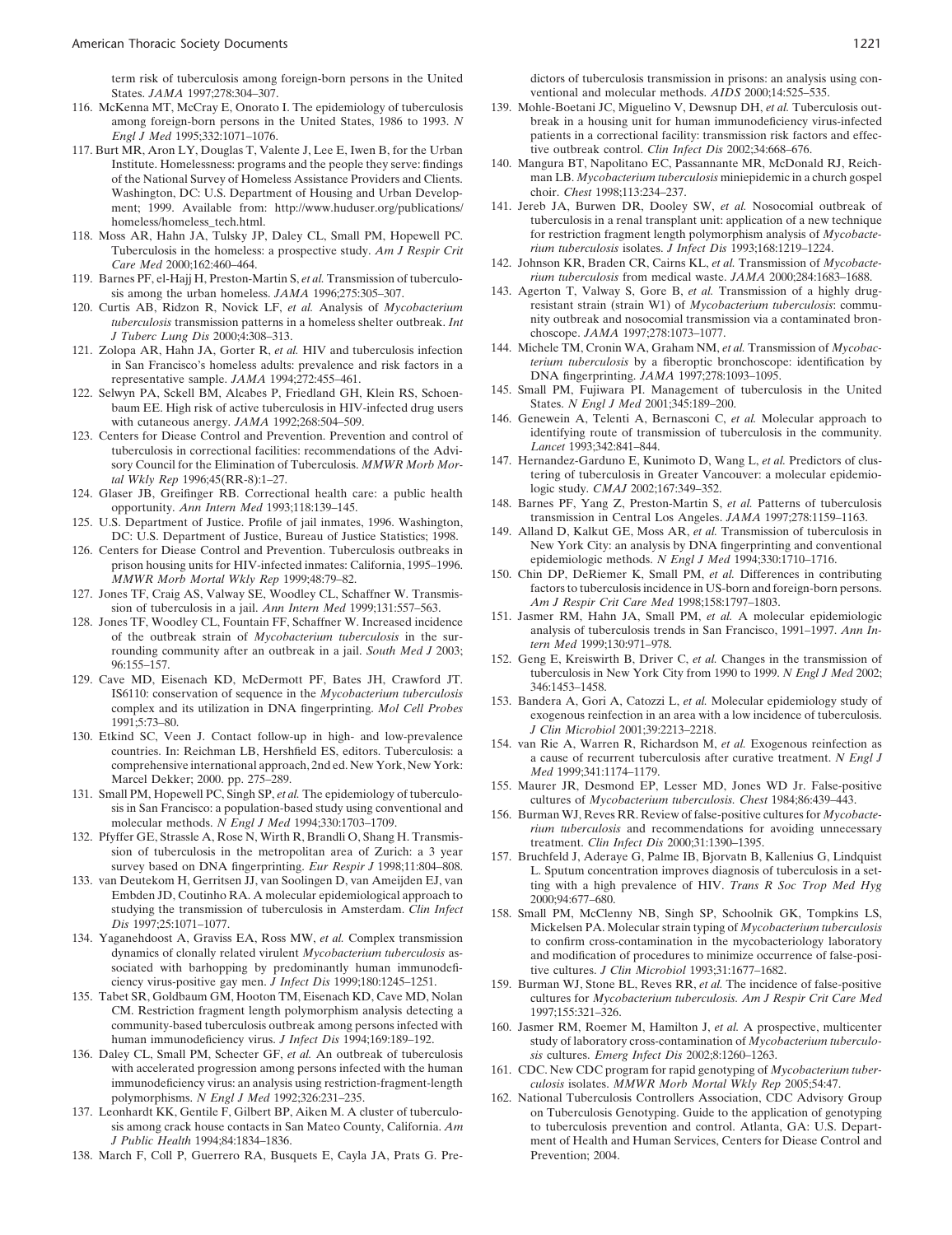- 163. Northrup JM, Miller AC, Nardell E, *et al.* Estimated costs of false laboratory diagnoses of tuberculosis in three patients. *Emerg Infect Dis* 2002;8:1264–1270.
- 164. McNabb SJ, Braden CR, Navin TR. DNA fingerprinting of *Mycobacterium tuberculosis*: lessons learned and implications for the future. *Emerg Infect Dis* 2002;8:1314–1319.
- 165. Kimerling ME, Benjamin WH, Lok KH, Curtis G, Dunlap NE. Restriction fragment length polymorphism screening of *Mycobacterium tuberculosis* isolates: population surveillance for targeting disease transmission in a community. *Int J Tuberc Lung Dis* 1998;2:655–662.
- 166. Dobbs KG, Lok KH, Bruce F, Mulcahy D, Benjamin WH, Dunlap NE. Value of *Mycobacterium tuberculosis* fingerprinting as a tool in a rural state surveillance program. *Chest* 2001;120:1877–1882.
- 167. Kong PM, Tapy J, Calixto P, *et al.* Skin-test screening and tuberculosis transmission among the homeless. *Emerg Infect Dis* 2002;8:1280–1284.
- 168. Miller AC, Sharnprapai S, Suruki R, *et al.* Impact of genotyping of *Mycobacterium tuberculosis* on public health practice in Massachusetts. *Emerg Infect Dis* 2002;8:1285–1289.
- 169. Etkind SC. The role of the public health department in tuberculosis. *Med Clin North Am* 1993;77:1303–1314.
- 170. Dooley SW, Villarino ME, Lawrence M, *et al.* Nosocomial transmission of tuberculosis in a hospital unit for HIV-infected patients. *JAMA* 1992;267:2632–2634.
- 171. Cowan LS, Crawford JT. Genotype analysis of *Mycobacterium tuberculosis* isolates from a sentinel surveillance population. *Emerg Infect Dis* 2002;8:1294–1302.
- 172. Bock NN, Mallory JP, Mobley N, DeVoe B, Taylor BB. Outbreak of tuberculosis associated with a floating card game in the rural south: lessons for tuberculosis contact investigations. *Clin Infect Dis* 1998;27: 1221–1226.
- 173. Washko R, Robinson E, Fehrs LJ, Frieden TR. Tuberculosis transmission in a high school choir. *J Sch Health* 1998;68:256–259.
- 174. Comstock GW, Woolpert SF, Livesay VT. Tuberculosis studies in Muscogee County, Georgia: twenty-year evaluation of a community trial of BCG vaccination. *Public Health Rep* 1976;91:276–280.
- 175. Comstock GW, Livesay VT, Woolpert SF. Evaluation of BCG vaccination among Puerto Rican children. *Am J Public Health* 1974;64:283– 291.
- 176. Menzies D. What does tuberculin reactivity after bacille Calmette-Guerin vaccination tell us? *Clin Infect Dis* 2000;31:S71–S74.
- 177. Ridzon R, Kent JH, Valway S, *et al.* Outbreak of drug-resistant tuberculosis with second-generation transmission in a high school in California. *J Pediatr* 1997;131:863–868.
- 178. Greenaway C, Menzies D, Fanning A, Grewal R, Yuan L, FitzGerald JM, for the Canadian Collaborative Group in Nosocomial Transmission of Tuberculosis. Delay in diagnosis among hospitalized patients with active tuberculosis: predictors and outcomes. *Am J Respir Crit Care Med* 2002;165:927–933.
- 179. Centers for Diease Control and Prevention. The role of BCG vaccine in the prevention and control of tuberculosis in the United States: a joint statement by the Advisory Council for the Elimination of Tuberculosis and the Advisory Committee on Immunization Practices. *MMWR Morb Mortal Wkly Rep* 1996;45(RR-4):1–18.
- 180. Centers for Diease Control and Prevention. Development of new vaccines for tuberculosis: recommendations of the Advisory Council for the Elimination of Tuberculosis (ACET). *MMWR Morb Mortal Wkly Rep* 1998;47(RR-13):1–6.
- 181. Peterson Tulsky J, Castle White M, Young JA, Meakin R, Moss AR. Street talk: knowledge and attitudes about tuberculosis and tuberculosis control among homeless adults. *Int J Tuberc Lung Dis* 1999;3: 528–533.
- 182. Liefooghe R, Michiels N, Habib S, Moran MB, De Muynck A. Perception and social consequences of tuberculosis: a focus group study of tuberculosis patients in Sialkot, Pakistan. *Soc Sci Med* 1995;41:1685– 1692.
- 183. Nair DM, George A, Chacko KT. Tuberculosis in Bombay: new insights from poor urban patients. *Health Policy Plan* 1997;12:77–85.
- 184. Bock NN, Metzger BS, Tapia JR, Blumberg HM. A tuberculin screening and isoniazid preventive therapy program in an inner-city population. *Am J Respir Crit Care Med* 1999;159:295–300.
- 185. Schluger NW, Huberman R, Holzman R, Rom WN, Cohen DI. Screening for infection and disease as a tuberculosis control measure among indigents in New York City, 1994–1997. *Int J Tuberc Lung Dis* 1999; 3:281–286.
- 186. Shrestha-Kuwahara R, Wilce M, DeLuca N, Taylor Z. Factors associated with identifying tuberculosis contacts. *Int J Tuberc Lung Dis* 2003; **7**(12, Suppl 3)S510–S516.
- 187. Rodger A, Jaffar S, Paynter S, Hayward A, Carless J, Maguire H. Delay in the diagnosis of pulmonary tuberculosis, London, 1998–2000: analysis of surveillance data. *BMJ* 2003;326:909–910.
- 188. Allos BM, Genshelmer KF, Bloch AB, *et al.* Management of an outbreak of tuberculosis in a small community. *Ann Intern Med* 1996;125:114– 117.
- 189. Kanaya AM, Glidden DV, Chambers HF. Identifying pulmonary tuberculosis in patients with negative sputum smear results. *Chest* 2001; 120:349–355.
- 190. Curtis AB, McCray E, McKenna M, Onorato IM. Completeness and timeliness of tuberculosis case reporting: a multistate study. *Am J Prev Med* 2001;20:108–112.
- 191. Frieden TR, Sterling T, Pablos-Mendez A, Kilburn JO, Cauthen GM, Dooley SW. The emergence of drug-resistant tuberculosis in New York City. *N Engl J Med* 1993;328:521–526.
- 192. Weis SE, Slocum PC, Blais FX, *et al.* The effect of directly observed therapy on the rates of drug resistance and relapse in tuberculosis. *N Engl J Med* 1994;330:1179–1184.
- 193. Mitchison DA. How drug resistance emerges as a result of poor compliance during short course chemotherapy for tuberculosis. *Int J Tuberc Lung Dis* 1998;2:10–15.
- 194. Sumartojo E. When tuberculosis treatment fails: a social behavioral account of patient adherence. *Am Rev Respir Dis* 1993;147:1311–1320.
- 195. Chaulk CP, Moore-Rice K, Rizzo R, Chaisson RE. Eleven years of community-based directly observed therapy for tuberculosis. *JAMA* 1995;274:945–951.
- 196. Chaulk CP, Kazandjian VA. Directly observed therapy for treatment completion of pulmonary tuberculosis: consensus statement of the Public Health Tuberculosis Guidelines Panel. *JAMA* 1998;279:943– 948.
- 197. Bloch AB, Snider DE Jr. How much tuberculosis in children must we accept? *Am J Public Health* 1986;76:14–15.
- 198. Lobato MN, Mohle-Boetani JC, Royce SE. Missed opportunities for preventing tuberculosis among children younger than five years of age. *Pediatrics* 2000;106:E75.
- 199. DeRiemer K, Daley CL, Reingold AL. Preventing tuberculosis among HIV-infected persons: a survey of physicians' knowledge and practices. *Prev Med* 1999;28:437–444.
- 200. Bloom BR, Murray CJ. Tuberculosis: commentary on a reemergent killer. *Science* 1992;257:1055–1064.
- 201. Snider DE Jr, Roper WL. The new tuberculosis. *N Engl J Med* 1992; 326:703–705.
- 202. Hovell MF, Sipan CL, Blumberg EJ, *et al.* Increasing Latino adolescents' adherence to treatment for latent tuberculosis infection: a controlled trial. *Am J Public Health* 2003;93:1871–1877.
- 203. Houston HR, Harada N, Makinodan T. Development of a culturally sensitive educational intervention program to reduce the high incidence of tuberculosis among foreign-born Vietnamese. *Ethn Health* 2002;7:255–265.
- 204. Morisky DE, Malotte CK, Ebin V, *et al.* Behavioral interventions for the control of tuberculosis among adolescents. *Public Health Rep* 2001;116:568–574.
- 205. Tokars JI, Rudnick JR, Kroc K, *et al.* US hospital mycobacteriology laboratories: status and comparison with state public health department laboratories. *J Clin Microbiol* 1996;34:680–685.
- 206. Peterson LR, Hamilton JD, Baron EJ, *et al.* Role of clinical microbiology laboratories in the management and control of infectious diseases and the delivery of health care. *Clin Infect Dis* 2001;32:605–611.
- 207. Association of Public Health Laboratories. The future of TB laboratory services: a framework for integration, collaboration and leadership. Washington, DC: Association of Public Health Laboratories; 2004.
- 208. Centers for Diease Control and Prevention. Core functions and capabilities of state public health laboratories: a report of the Association of Public Health Laboratories. *MMWR Morb Mortal Wkly Rep* 2002; 51(RR-14):1–8.
- 209. Infectious Diseases Society of America. Policy statement on consolidation of clinical microbiology laboratories. *Clin Infect Dis* 2001;32:604.
- 210. Pascopella L, Kellam S, Ridderhof J, *et al.* Laboratory reporting of tuberculosis test results and patient treatment initiation in California. *J Clin Microbiol* 2004;42:4209–4213.
- 211. National Committee for Clinical Laboratory Standards. Susceptibility testing of mycobacteria, nocardiae, and other aerobic actinomycetes; approved standard [Document No. M24-A]. Wayne, PA: NCCLS; 2003.
- 212. Reichman LB. How to ensure the continued resurgence of tuberculosis. *Lancet* 1996;347:175–177.
- 213. The American Lung Association Conference on re-establishing control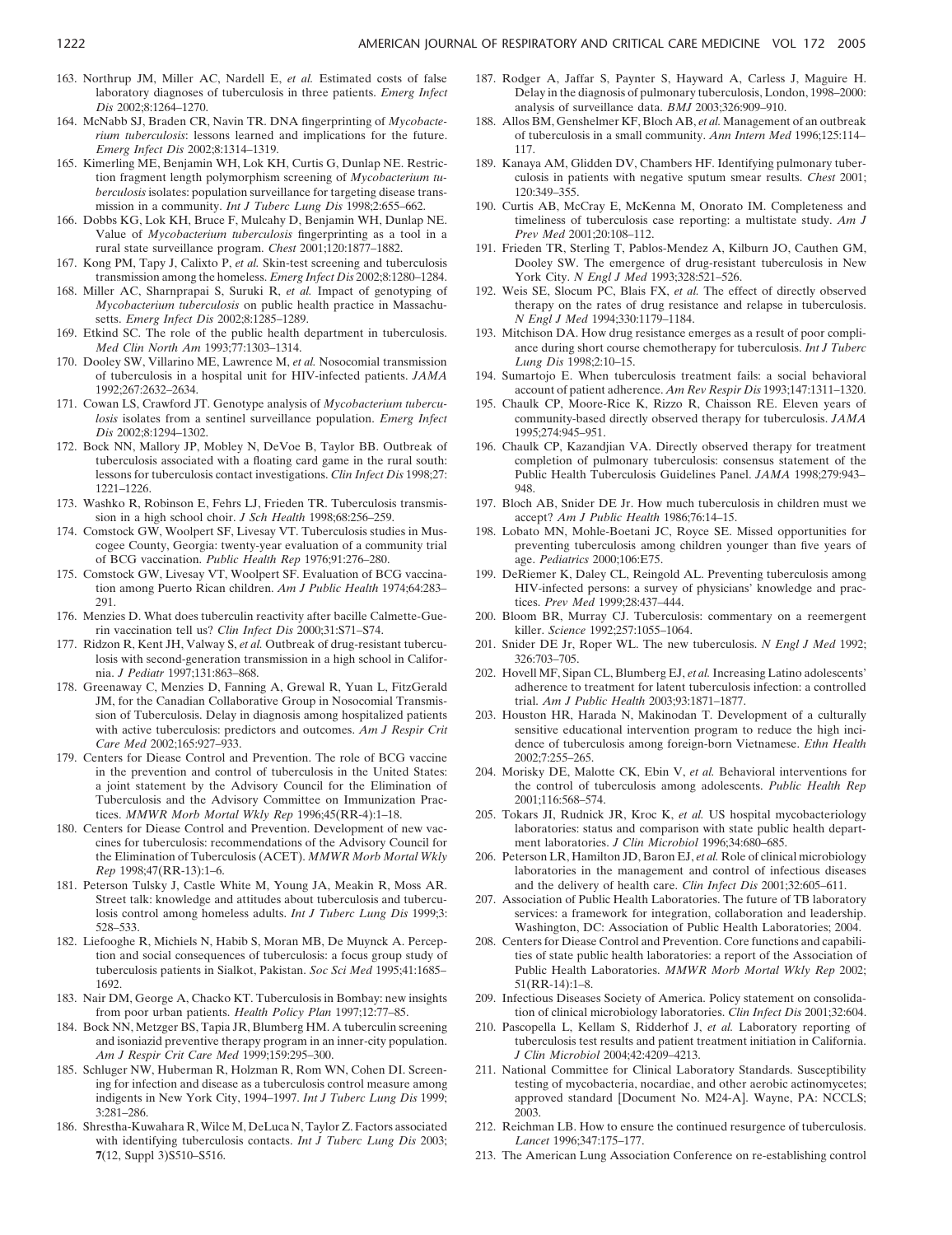of tuberculosis in the United States, Washington, DC, March 11–13, 1994. *Am J Respir Crit Care Med* 1996;154:251–262.

- 214. Hopewell PC. The baby and the bath water: the case for retaining categorical services for tuberculosis control in a reformed health care system. *Am J Respir Crit Care Med* 1994;150:895.
- 215. Handler A, Issel M, Turnock B. A conceptual framework to measure performance of the public health system. *Am J Public Health* 2001; 91:1235–1239.
- 216. Binkin NJ, Vernon AA, Simone PM, *et al.* Tuberculosis prevention and control activities in the United States: an overview of the organization of tuberculosis services. *Int J Tuberc Lung Dis* 1999;3:663–674.
- 217. Centers for Diease Control and Prevention. HIPAA privacy rule and public health: guidance from CDC and the US Department of Health and Human Services. *MMWR Morb Mortal Wkly Rep* 2003;52:1–20.
- 218. Centers for Diease Control and Prevention. Tuberculosis control laws— United States, 1993: recommendations of the Advisory Council for the Elimination of Tuberculosis (ACET). *MMWR Morb Mortal Wkly Rep* 1993;42(RR-15):1–28.
- 219. Hale YM, Pfyffer GE, Salfinger M. Laboratory diagnosis of mycobacterial infections: new tools and lessons learned. *Clin Infect Dis* 2001; 33:834–846.
- 220. Gostin LO, Burris S, Lazzarini Z. The law and the public's health: a study of infectious disease law in the United States. *Columbia Law Rev* 1999;99:59–128.
- 221. Goldberg SV, Wallace J, Jackson JC, Chaulk CP, Nolan CM. Cultural case management of latent tuberculosis infection. *Int J Tuberc Lung Dis* 2004;8:76–82.
- 222. Gebbie KM. The public health workforce: key to public health infrastructure. *Am J Public Health* 1999;89:660–661.
- 223. Brown CK, Roddy C, for the Joint Council of State and Local Health Officials. Joint Council of State and Local Health Officials: workforce development—principles for action. *J Public Health Manag Pract*  $2001.7:55–59.$
- 224. Jha AK, Perlin JB, Kizer KW, Dudley RA. Effect of the transformation of the Veterans Affairs Health Care System on the quality of care. *N Engl J Med* 2003;348:2218–2227.
- 225. Bates DW, Gawande AA. Improving safety with information technology. *N Engl J Med* 2003;348:2526–2534.
- 226. Centers for Diease Control and Prevention. Framework for program evaluation in public health. *MMWR Morb Mortal Wkly Rep* 1999; 48(RR-11):1–40.
- 227. Centers for Diease Control and Prevention. Final FY 2005 performance plan. Atlanta, GA: U.S. Department of Health and Human Services, Centers for Diease Control and Prevention; 2004. Available from: http://www.cdc.gov/od/perfplan/index.htm.
- 228. Francis J. Curry National Tuberculosis Center. Quality improvement for TB case management: an online course. San Francisco, CA: Francis J. Curry National Tuberculosis Center; 2004. Available from: http:// ww.nationaltbcenter.edu/catalogue/online\_courses.cfm.
- 229. Berroa J. Case management: a nursing point of view. *Int J Tuberc Lung Dis* 1998; 2(9, Suppl 1)S53–S56.
- 230. Taylor Z, Marks SM, Rios Burrows NM, Weis SE, Stricof RL, Miller B. Causes and costs of hospitalization of tuberculosis patients in the United States. *Int J Tuberc Lung Dis* 2000;4:931–939.
- 231. Liu Z, Shilkret KL, Finelli L. Initial drug regimens for the treatment of tuberculosis: evaluation of physician prescribing practices in New Jersey, 1994 to 1995. *Chest* 1998;113:1446–1451.
- 232. Asch S, Leake B, Knowles L, Gelberg L. Tuberculosis in homeless patients: potential for case finding in public emergency departments. *Ann Emerg Med* 1998;32:144–147.
- 233. Sumartojo EM, Geiter LJ, Miller B, Hale BE. Can physicians treat tuberculosis? Report on a national survey of physician practices. *Am J Public Health* 1997;87:2008–2011.
- 234. Rao SN, Mookerjee AL, Obasanjo OO, Chaisson RE. Errors in the treatment of tuberculosis in Baltimore. *Chest* 2000;117:734–737.
- 235. LoBue PA, Moser K, Catanzaro A. Management of tuberculosis in San Diego County: a survey of physicians' knowledge, attitudes and practices. *Int J Tuberc Lung Dis* 2001;5:933–938.
- 236. Uplekar M, Pathania V, Raviglione M. Private practitioners and public health: weak links in tuberculosis control. *Lancet* 2001;358:912–916.
- 237. Ozuah PO, Ozuah TP, Stein RE, Burton W, Mulvihill M. Evaluation of a risk assessment questionnaire used to target tuberculin skin testing in children. *JAMA* 2001;285:451–453.
- 238. U.S. Citizenship and Immigration Service. 2002 yearbook of immigration statistics. Washington, DC: U.S. Department of Homeland Security, U.S. Citizenship and Immigration Service, Office of Immigration Sta-

tistics; 2003. Available from: http://uscis.gov/graphics/shared/aboutus/ statistics/Yearbook2002.pdf.

- 239. Blum RN, Polish LB, Tapy JM, Catlin BJ, Cohn DL. Results of screening for tuberculosis in foreign-born persons applying for adjustment of immigration status. *Chest* 1993;103:1670–1674.
- 240. Saraiya M, Cookson ST, Tribble P, *et al.* Tuberculosis screening among foreign-born persons applying for permanent US residence. *Am J Public Health* 2002;92:826–829.
- 241. Brown TM, Fee E. "Palliatives will no longer do": the deep roots and continuing dynamic of community-oriented primary care. *Am J Public Health* 2002;92:1711–1712.
- 242. Sotir MJ, Parrott P, Metchock B, *et al.* Tuberculosis in the inner city: impact of a continuing epidemic in the 1990s. *Clin Infect Dis* 1999; 29:1138–1144.
- 243. Moss AR, Alland D, Telzak E, *et al.* A city-wide outbreak of a multipledrug-resistant strain of *Mycobacterium tuberculosis* in New York. *Int J Tuberc Lung Dis* 1997;1:115–121.
- 244. Institute of Medicine, Committee on Regulating Occupational Exposure to Tuberculosis. In: Field MJ, editor. Tuberculosis in the workplace. Washington, DC: National Academy Press; 2001.
- 245. Blumberg HM. tuberculosis infection control. In: Reichman LB, Hershield E, editors. Tuberculosis: a comprehensive international approach. New York: Marcel-Dekker; 2000. pp. 609–643.
- 246. O'Brien RJ, Nunn PP. The need for new drugs against tuberculosis: obstacles, opportunities, and next steps. *Am J Respir Crit Care Med* 2001;163:1055–1058.
- 247. Perkins MD. New diagnostic tools for tuberculosis. *Int J Tuberc Lung Dis* 2000;4(12, Suppl 2)S182–S188.
- 248. D'Lugoff MI, Jones W, Kub J, *et al.* Tuberculosis screening in an atrisk immigrant Hispanic population in Baltimore city: an academic health center/local health department partnership. *J Cult Divers* 2002;9:79–85.
- 249. Ashkar BE. Applying advances to the clinic and health care delivery: putting the strategies to work. *Int J Tuberc Lung Dis* 2000;4(2, Suppl 1)S41–S44.
- 250. Bellin EY, Fletcher DD, Safyer SM. Association of tuberculosis infection with increased time in or admission to the New York City jail system. *JAMA* 1993;269:2228–2231.
- 251. Nardell EA. Tuberculosis in homeless, residential care facilities, prisons, nursing homes, and other close communities. *Semin Respir Infect* 1989; 4:206–215.
- 252. Hutton MD, Cauthen GM, Bloch AB. Results of a 29-state survey of tuberculosis in nursing homes and correctional facilities. *Public Health Rep* 1993;108:305–314.
- 253. White MC, Tulsky JP, Portillo CJ, Menendez E, Cruz E, Goldenson J. Tuberculosis prevalence in an urban jail: 1994 and 1998. *Int J Tuberc Lung Dis* 2001;5:400–404.
- 254. Levy MH, Reyes H, Coninx R. Overwhelming consumption in prisons: human rights and tuberculosis control. *Health Hum Rights* 1999;4: 166–191.
- 255. Lobato MN, Leary LS, Simone PM. Treatment for latent TB in correctional facilities: a challenge for TB elimination. *Am J Prev Med* 2003; 24:249–253.
- 256. Tulsky JP, White MC, Dawson C, Hoynes TM, Goldenson J, Schecter G. Screening for tuberculosis in jail and clinic follow-up after release. *Am J Public Health* 1998;88:223–226.
- 257. White MC, Tulsky JP, Reilly P, McIntosh HW, Hoynes TM, Goldenson J. A clinical trial of a financial incentive to go to the tuberculosis clinic for isoniazid after release from jail. *Int J Tuberc Lung Dis* 1998;2:506–512.
- 258. Francis J. Curry National Tuberculosis Center. Tuberculosis infection control plan template for jails. San Francisco, CA: Francis J. Curry National Tuberculosis Center; 2002. Available from: http://www.nationaltbcenter. edu.
- 259. Broekmans JF, Migliori GB, Rieder HL, *et al.*; World Health Organization, International Union Against Tuberculosis and Lung Disease, Royal Netherlands Tuberculosis Association Working Group. European framework for tuberculosis control and elimination in countries with a low incidence: recommendations of the World Health Organization (WHO), International Union Against Tuberculosis and Lung Disease (IUATLD) and Royal Netherlands Tuberculosis Association (KNCV) Working Group. *Eur Respir J* 2002;19:765–775.
- 260. Mabey D, Peelin RW, Ustianowsk A, Perkin MD. Tropical infectious diseases: diagnostics for the developing world. *Nat Rev Microbiol* 2004;2:231–240.
- 261. Wheeler C, Berkley S. Initial lessons from public-private partnerships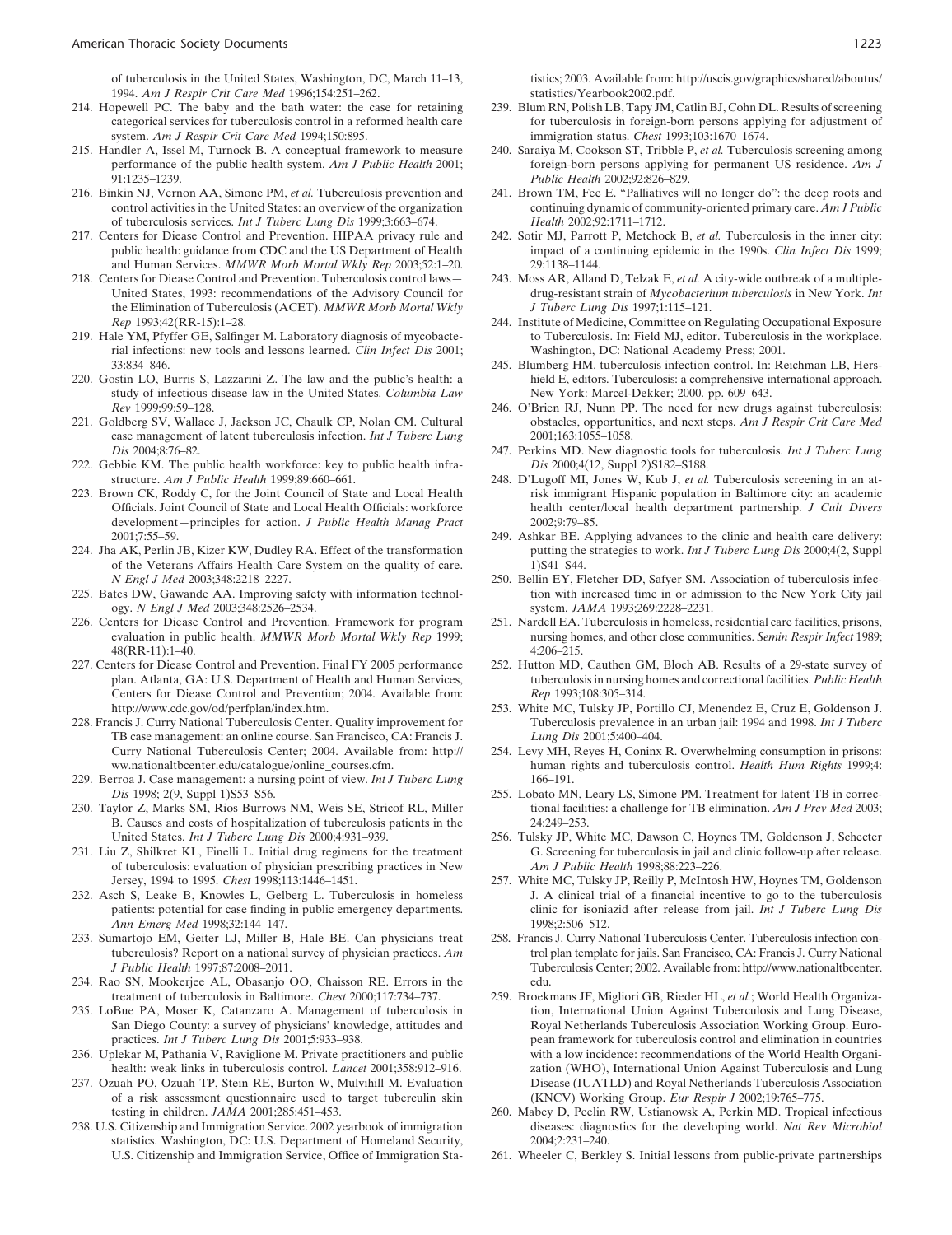in drug and vaccine development. *Bull World Health Organ* 2001;79: 728–734.

- 262. Gupta R, Kim JY, Espinal MA, *et al.* Public health: responding to market failures in tuberculosis control. *Science* 2001;293:1049–1051.
- 263. Kumaresan J, Smith I, Arnold V, Evans P. The global TB drug facility: innovative global procurement.*Int J Tuberc Lung Dis* 2004;8:130–138.
- 264. Yamada S, Caballero J, Matsunaga DS, Agustin G, Magana M. Attitudes regarding tuberculosis in immigrants from the Philippines to the United States. *Fam Med* 1999;31:477–482.
- 265. Carey JW, Oxtoby MJ, Nguyen LP, Huynh V, Morgan M, Jeffery M. Tuberculosis beliefs among recent Vietnamese refugees in New York State. *Public Health Rep* 1997;112:66–72.
- 266. Bock NN, McGowan JE Jr, Blumberg HM. Few opportunities found for tuberculosis prevention among the urban poor. *Int J Tuberc Lung Dis* 1998;2:124–129.
- 267. Miller LG, Asch SM, Yu EI, Knowles L, Gelberg L, Davidson P. A population-based survey of tuberculosis symptoms: how atypical are atypical presentations? *Clin Infect Dis* 2000;30:293–299.
- 268. Tattevin P, Casalino E, Fleury L, Egmann G, Ruel M, Bouvet E. The validity of medical history, classic symptoms, and chest radiographs in predicting pulmonary tuberculosis: derivation of a pulmonary tuberculosis prediction model. *Chest* 1999;115:1248–1253.
- 269. Catanzaro A, Perry S, Clarridge JE, *et al.* The role of clinical suspicion in evaluating a new diagnostic test for active tuberculosis: results of a multicenter prospective trial. *JAMA* 2000;283:639–645.
- 270. Daley CL, Gotway MB, Jasmer RM. Radiographic manifestations of tuberculosis: a primer for clinicians. San Francisco, CA: Francis J. Curry National Tuberculosis Center; 2003.
- 271. Cohen R, Muzaffar S, Capellan J, Azar H, Chinikamwala M. The validity of classic symptoms and chest radiographic configuration in predicting pulmonary tuberculosis. *Chest* 1996;109:420–423.
- 272. Scott B, Schmid M, Nettleman MD. Early identification and isolation of inpatients at high risk for tuberculosis. *Arch Intern Med* 1994;154: 326–330.
- 273. Long R. Smear-negative pulmonary tuberculosis in industrialized countries. *Chest* 2001;120:330–334.
- 274. Perlman DC, el-Sadr WM, Nelson ET, *et al.* Variation of chest radiographic patterns in pulmonary tuberculosis by degree of human immunodeficiency virus-related immunosuppression. The Terry Beirn Community Programs for Clinical Research on AIDS (CPCRA). The AIDS Clinical Trials Group (ACTG). *Clin Infect Dis* 1997;25:242–246.
- 275. Mandell LA, Bartlett JG, Dowell SF, File TM Jr, Musher DM, Whitney C, for the Infectious Diseases Society of America. Update of practice guidelines for the management of community-acquired pneumonia in immunocompetent adults. *Clin Infect Dis* 2003;37:1405–1433.
- 276. Dasgupta K, Schwartzman K, Marchand R, Tennenbaum TN, Brassard P, Menzies D. Comparison of cost-effectiveness of tuberculosis screening of close contacts and foreign-born populations. *Am J Respir Crit Care Med* 2000;162:2079–2086.
- 277. Sciortino S, Mohle-Boetani J, Royce SE, Will D, Chin DP. B notifications and the detection of tuberculosis among foreign-born recent arrivals in California. *Int J Tuberc Lung Dis* 1999;3:778–785.
- 278. Zuber PL, Binkin NJ, Ignacio AC, *et al.* Tuberculosis screening for immigrants and refugees: diagnostic outcomes in the state of Hawaii. *Am J Respir Crit Care Med* 1996;154:151–155.
- 279. Centers for Disease Control and Prevention. Recommendations for prevention and control of tuberculosis among foreign-born persons: report of the Working Group on Tuberculosis among Foreign-born Persons. *MMWR Morb Mortal Wkly Rep* 1998;47(RR-16):1–29.
- 280. Nolan CM, Elarth AM, Barr H, Saeed AM, Risser DR. An outbreak of tuberculosis in a shelter for homeless men: a description of its evolution and control. *Am Rev Respir Dis* 1991;143:257–261.
- 281. Kimerling ME, Shakes CF, Carlisle R, Lok KH, Benjamin WH, Dunlap NE. Spot sputum screening: evaluation of an intervention in two homeless shelters. *Int J Tuberc Lung Dis* 1999;3:613–619.
- 282. Centers for Disease Control and Prevention. Screening for tuberculosis and tuberculosis infection in populations at high risk: recommendations of the Advisory Council for the Elimination of Tuberculosis. *MMWR Morb Mortal Wkly Rep* 1995;44(RR-11):19–34.
- 283. Puisis M, Feinglass J, Lidow E, Mansour M. Radiographic screening for tuberculosis in a large urban county jail. *Public Health Rep* 1996; 111:330–334.
- 284. Jereb J, Etkind SC, Joglar OT, Moore M, Taylor Z. Tuberculosis contact investigations: outcomes in selected areas of the United States, 1999. *Int J Tuberc Lung Dis* 2003; 7(12, Suppl 3)S384–S390.
- 285. Ferebee SH. Controlled chemoprophylaxis trials in tuberculosis: a general review. *Bibl Tuberc* 1970;26:28–106.
- 286. Nivin B, Nicholas P, Gayer M, Frieden TR, Fujiwara PI. A continuing outbreak of multidrug-resistant tuberculosis, with transmission in a hospital nursery. *Clin Infect Dis* 1998;26:303–307.
- 287. Hennessey KA, Schulte JM, Valway SE, *et al.* Using DNA fingerprinting to detect transmission of *Mycobacterium tuberculosis* among AIDS patients in two health-care facilities in Puerto Rico. *South Med J* 2000;93:777–782.
- 288. Garcia-Garcia ML, Jimenez-Corona ME, Ponce-de-Leon A, *et al. Mycobacterium tuberculosis* drug resistance in a suburban community in southern Mexico. *Int J Tuberc Lung Dis* 2000;4(12, Suppl 2)S168– S170.
- 289. Askew GL, Finelli L, Hutton M, *et al. Mycobacterium tuberculosis* transmission from a pediatrician to patients. *Pediatrics* 1997;100: 19–23.
- 290. Kenyon TA, Valway SE, Ihle WW, Onorato IM, Castro KG. Transmission of multidrug-resistant *Mycobacterium tuberculosis* during a long airplane flight. *N Engl J Med* 1996;334:933–938.
- 291. Centers for Disease Control and Prevention. Crack cocaine use among persons with tuberculosis: Contra Costa County, California, 1987– 1990. *MMWR Morb Mortal Wkly Rep* 1991;40:485–489.
- 292. DiStasio AJ II, Trump DH. The investigation of a tuberculosis outbreak in the closed environment of a US Navy ship, 1987. *Mil Med* 1990; 155:347–351.
- 293. Wells CD, Zuber PL, Nolan CM, Binkin NJ, Goldberg SV. Tuberculosis prevention among foreign-born persons in Seattle-King County, Washington. *Am J Respir Crit Care Med* 1997;156:573–577.
- 294. Goldman JM, Teale C, Cundall DB, Pearson SB. Childhood tuberculosis in Leeds, 1982–90: social and ethnic factors and the role of the contact clinic in diagnosis. *Thorax* 1994;49:184–185.
- 295. Mehta JB, Bentley S. Prevention of tuberculosis in children: missed opportunities. *Am J Prev Med* 1992;8:283–286.
- 296. Rubilar M, Brochwicz-Lewinski MJ, Anderson M, Leitch AG. The outcome of contact procedures for tuberculosis in Edinburgh, Scotland 1982–1991. *Respir Med* 1995;89:113–120.
- 297. Topley JM, Maher D, Mbewe LN. Transmission of tuberculosis to contacts of sputum positive adults in Malawi. *Arch Dis Child* 1996;74:140– 143.
- 298. Centers for Disease Control and Prevention. Multi-drug-resistant tuberculosis: North Carolina. *MMWR Morb Mortal Wkly Rep* 1987;35:785– 787.
- 299. Etkind SC. Contact tracing in tuberculosis. In: Reichman L, Herschfield E, editors. Tuberculosis: a comprehensive international approach. New York: Marcel Dekker; 1993. pp. 275–289.
- 300. Ong A, Creasman J, Hopewell PC, *et al.* A molecular epidemiological assessment of extrapulmonary tuberculosis in San Francisco. *Clin Infect Dis* 2004;38:25–31.
- 301. Reichler MR, Bur S, Reves R, *et al.* Results of testing for human immunodeficiency virus infection among recent contacts of infectious tuberculosis cases in the United States. *Int J Tuberc Lung Dis* 2003; **7**(12, Suppl 3):S471–S478.
- 302. Centers for Disease Control and Prevention. Revised guidelines for HIV counseling, testing, and referral. *MMWR Morb Mortal Wkly Rep* 2001;50(RR-19):1–57.
- 303. Long R, Houston S, Hershfield E, for the Canadian Tuberculosis Committee of Centre for Infectious Disease Prevention and Control, Population and Public Health Branch, Health Canada. Recommendations for screening and prevention of tuberculosis in patients with HIV and for screening for HIV in patients with tuberculosis and their contacts. *CMAJ* 2003;169:789–791.
- 304. California Department of Health Services, California Tuberculosis Controllers Association. Joint guidelines for tuberculosis treatment and control in California. Berkeley, CA: California Department of Health Services, California Tuberculosis Controllers Association; 1998. Available from: http://www.ctca.org/publications/guidelines/index.htm.
- 305. Centers for Disease Control and Prevention. Guidelines for the investigation of contacts to infectious tuberculosis patients. Atlanta, GA: National Tuberculosis Controllers Association, U.S. Department of Health and Human Services. *CDC* (In press)
- 306. Veen J. Microepidemics of tuberculosis: the stone-in-the-pond principle. *Tuber Lung Dis* 1992;73:73–76.
- 307. Dunlap NE. The use of RFLP as a tool for tuberculosis control: utility or futility? *Int J Tuberc Lung Dis* 2000;4(12, Suppl 2)S134–S138.
- 308. Centers for Disease Control and Prevention. Fatal and severe liver injuries associated with rifampin and pyrazinamide for latent tuberculosis infection, and revisions in American Thoracic Society/CDC recommendations: United States, 2001. *MMWR Morb Mortal Wkly Rep* 2001;50:733–735.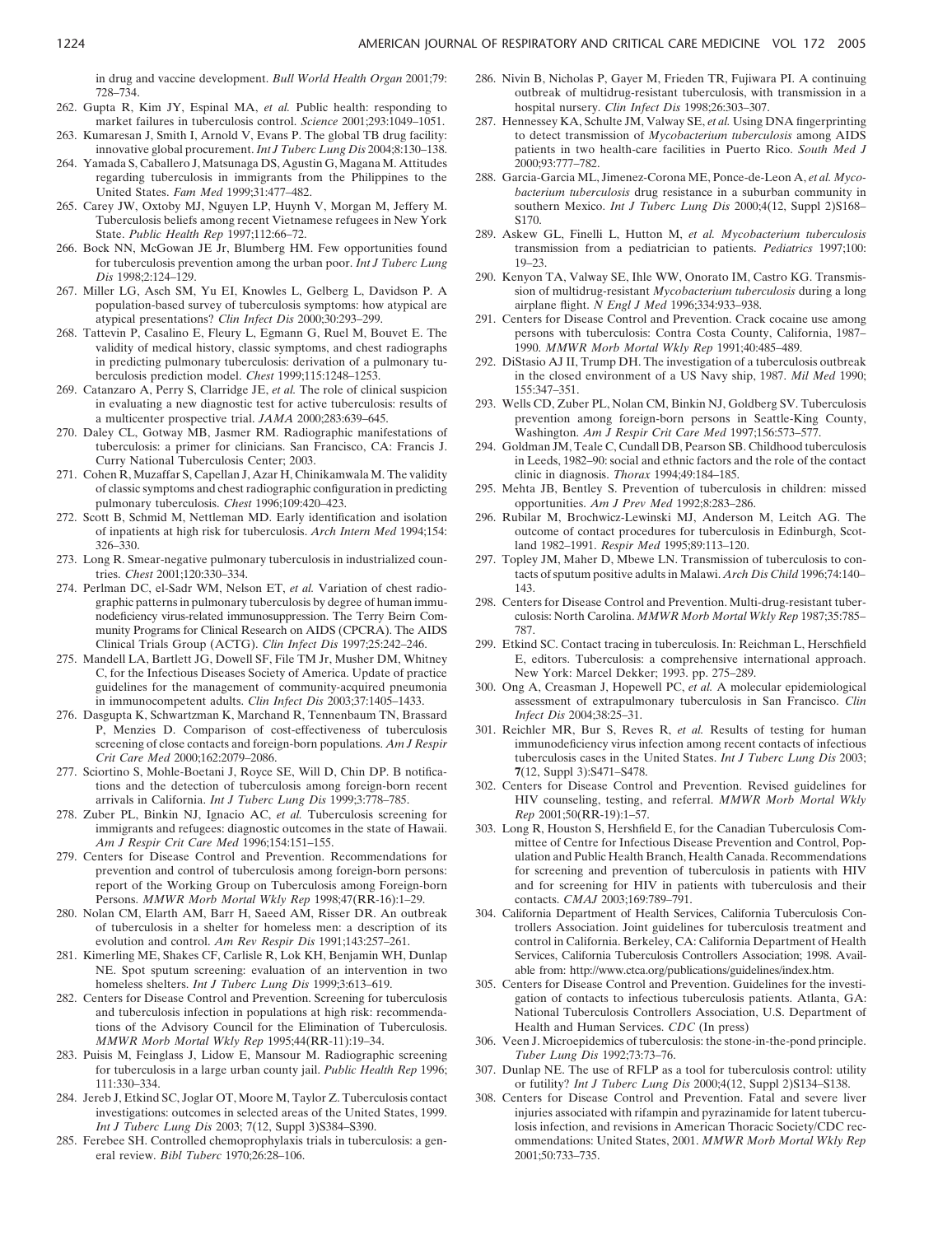- 309. American Thoracic Society. Preventive treatment in tuberculosis: a statement by the Committee on Therapy, American Thoracic Society. *Am Rev Respir Dis* 1965;91:297–298.
- 310. Mitchell JR, Zimmerman HJ, Ishak KG, *et al.* Isoniazid liver injury: clinical spectrum, pathology, and probable pathogenesis. *Ann Intern Med* 1976;84:181–192.
- 311. Glassroth J, Bailey WC, Hopewell PC, Schecter G, Harden JW. Why tuberculosis is not prevented. *Am Rev Respir Dis* 1990;141:1236–1240.
- 312. Centers for Disease Control and Prevention. Transmission of *Mycobacterium tuberculosis* associated with failed completion of treatment for latent tuberculosis infection: Chickasaw County, Mississippi, June 1999–March 2002. *MMWR Morb Mortal Wkly Rep* 2003;52:222–224.
- 313. Granich RM, Zuber PL, McMillan M, *et al.* Tuberculosis among foreignborn residents of southern Florida, 1995. *Public Health Rep* 1998;113: 552–556.
- 314. Liu Z, Shilkret KL, Tranotti J, Freund CG, Finelli L. Distinct trends in tuberculosis morbidity among foreign-born and US-born persons in New Jersey, 1986 through 1995. *Am J Public Health* 1998;88:1064–7. [Comment in Horsburgh CR Jr. What it takes to control tuberculosis. *Am J Public Health* 1998;88:1015–1016.]
- 315. El Sahly HM, Adams GJ, Soini H, Teeter L, Musser JM, Graviss EA. Epidemiologic differences between United States- and foreign-born tuberculosis patients in Houston, Texas. *J Infect Dis* 2001;183:461–468.
- 316. Weis SE, Moonan PK, Pogoda JM, *et al.* Tuberculosis in the foreignborn population of Tarrant County, Texas by immigration status. *Am J Respir Crit Care Med* 2001;164:953–957.
- 317. Selwyn PA, Hartel D, Lewis VA, *et al.* A prospective study of the risk of tuberculosis among intravenous drug users with human immunodeficiency virus infection. *N Engl J Med* 1989;320:545–550.
- 318. Perlman DC, Perkins MP, Solomon N, Kochems L, Des Jarlais DC, Paone D. Tuberculosis screening at a syringe exchange program. *Am J Public Health* 1997;87:862–863.
- 319. Nelson KR, Bui H, Samet JH. Screening in special populations: a "case study" of recent Vietnamese immigrants. *Am J Med* 1997;102:435– 440.
- 320. Pilote L, Tulsky JP, Zolopa AR, Hahn JA, Schecter GF, Moss AR. Tuberculosis prophylaxis in the homeless: a trial to improve adherence to referral. *Arch Intern Med* 1996;156:161–165.
- 321. Kohn MR, Arden MR, Vasilakis J, Shenker IR. Directly observed preventive therapy: turning the tide against tuberculosis. *Arch Pediatr Adolesc Med* 1996;150:727–729.
- 322. Chang S, Wheeler LS, Farrell KP. Public health impact of targeted tuberculosis screening in public schools. *Am J Public Health* 2002;92: 1942–1945.
- 323. Geiger HJ. Community-oriented primary care: a path to community development. *Am J Public Health* 2002;92:1713–1716.
- 324. Centers for Disease Control and Prevention. Adverse event data and revised American Thoracic Society/CDC recommendations against the use of rifampin and pyrazinamide for treatment of latent tuberculosis infection: United States, 2003. *MMWR Morb Mortal Wkly Rep* 2003;52:735–739.
- 325. Nolan RJ Jr. Childhood tuberculosis in North Carolina: a study of the opportunities for intervention in the transmission of tuberculosis to children. *Am J Public Health* 1986;76:26–30.
- 326. Al-Dossary FS, Ong LT, Correa AG, Starke JR. Treatment of childhood tuberculosis with a six month directly observed regimen of only two weeks of daily therapy. *Pediatr Infect Dis J* 2002;21:91–97.
- 327. Centers for Disease Control and Prevention. HIV-related tuberculosis in a transgender network: Baltimore, Maryland, and New York City area, 1998–2000. *MMWR Morb Mortal Wkly Rep* 2000;49:317–320.
- 328. Centers for Disease Control and Prevention. Increase in African immigrants and refugees with tuberculosis: Seattle-King County, Washington, 1998–2001. *MMWR Morb Mortal Wkly Rep* 2002;51:882–883. [Published erratum appears in *MMWR Morb Mortal Wkly Rep* 51:919.]
- 329. Centers for Disease Control and Prevention. Trends in tuberculosis morbidity: United States, 1992–2002. *MMWR Morb Mortal Wkly Rep* 2003;52:217–222.
- 330. Centers for Disease Control and Prevention. Racial disparities in tuberculosis: selected Southeastern states, 1991–2002. *MMWR Morb Mortal Wkly Rep* 2004;53:556–559.
- 331. Centers for Disease Control and Prevention. Trends in tuberculosis: United States, 2004. *MMWR Morb Mortal Wkly Rep* 2005;54:245–249.
- 332. Hsu KH. Contact investigation: a practical approach to tuberculosis eradication. *Am J Public Health Nations Health* 1963;53:1761–1769.
- 333. Perry S, Starke JR. Adherence to prescribed treatment and public health

aspects of tuberculosis in children. *Semin Pediatr Infect Dis* 1993; 4:291–298.

- 334. Teixeira L, Perkins MD, Johnson JL, *et al.* Infection and disease among household contacts of patients with multidrug-resistant tuberculosis. *Int J Tuberc Lung Dis* 2001;5:321–328.
- 335. Schaaf HS, Van Rie A, Gie RP, *et al.* Transmission of multidrug-resistant tuberculosis. *Pediatr Infect Dis J* 2000;19:695–699.
- 336. George RH, Gully PR, Gill ON, Innes JA, Bakhshi SS, Connolly M. An outbreak of tuberculosis in a children's hospital. *J Hosp Infect* 1986;8:129–142.
- 337. Weinstein JW, Barrett CR, Baltimore RS, Hierholzer WJ Jr. Nosocomial transmission of tuberculosis from a hospital visitor on a pediatrics ward. *Pediatr Infect Dis J* 1995;14:232–234.
- 338. Aznar J, Safi H, Romero J, Alejo A, Gracia A, Palomares JC. Nosocomial transmission of tuberculosis infection in pediatrics wards. *Pediatr Infect Dis J* 1995;14:44–48.
- 339. Munoz FM, Ong LT, Seavy D, Medina D, Correa A, Starke JR. Tuberculosis among adult visitors of children with suspected tuberculosis and employees at a children's hospital. *Infect Control Hosp Epidemiol* 2002;23:568–572.
- 340. American Academy of Pediatrics. Tuberculosis. In: Pickering LK, editor. 2000 red book: report of the Committee on Infectious Diseases, 26th ed. Elk Grove Village, IL: American Academy of Pediatrics; 2003. p. 658.
- 341. Soren K, Saiman L, Irigoyen M, Gomez-Duarte C, Levison MJ, McMahon DJ. Evaluation of household contacts of children with positive tuberculin skin tests. *Pediatr Infect Dis J* 1999;18:949–955.
- 342. Driver CR, Cordova IM, Munsiff SS. Targeting tuberculosis testing: the yield of source case investigations for young children with reactive tuberculin skin tests. *Public Health Rep* 2002;117:366–372.
- 343. Sullam PM, Slutkin G, Hopewell PC. The benefits of evaluating close associates of child tuberculin reactors from a high prevalence group. *Am J Public Health* 1986;76:1109–1111.
- 344. Starke JR. Universal screening for tuberculosis infection: school's out! *JAMA* 1995;274:652–653.
- 345. Mohle-Boetani JC, Miller B, Halpern M, *et al.* School-based screening for tuberculous infection: a cost-benefit analysis. *JAMA* 1995;274: 613–619.
- 346. Lobato MN, Hopewell PC. *Mycobacterium tuberculosis* infection after travel to or contact with visitors from countries with a high prevalence of tuberculosis. *Am J Respir Crit Care Med* 1998;158:1871–1875.
- 347. Froehlich H, Ackerson LM, Morozumi PA, for the Pediatric Tuberculosis Study Group of Kaiser Pernamente, Northern California. Targeted testing of children for tuberculosis: validation of a risk assessment questionnaire. *Pediatrics* 2001;107:E54.
- 348. Saiman L, San Gabriel P, Schulte J, Vargas MP, Kenyon T, Onorato I. Risk factors for latent tuberculosis infection among children in New York City. *Pediatrics* 2001;107:999–1003.
- 349. Koppaka VR, Harvey E, Mertz B, Johnson BA. Risk factors associated with tuberculin skin test positivity among university students and the use of such factors in the development of a targeted screening program. *Clin Infect Dis* 2003;36:599–607.
- 350. Binkin NJ, Zuber PL, Wells CD, Tipple MA, Castro KG. Overseas screening for tuberculosis in immigrants and refugees to the United States: current status. *Clin Infect Dis* 1996;23:1226–1232.
- 351. U.S. Department of Homeland Security. Yearbook of Immigration Statistics, 2003. Washington, DC: U.S. Government Printing Office; 2004. Available from: http://uscis.gov/graphics/shared/statistics/yearbook/ index.htm.
- 352. Enarson D, Ashley MJ, Grzybowski S. Tuberculosis in immigrants to Canada: a study of present-day patterns in relation to immigration trends and birthplace. *Am Rev Respir Dis* 1979;119:11–18.
- 353. Nolan CM, Elarth AM. Tuberculosis in a cohort of southeast Asian refugees: a five-year surveillance study. *Am Rev Respir Dis* 1988;137: 805–809.
- 354. World Health Organization. Global tuberculosis control: surveillance, planning, financing. Geneva, Switzerland: World Health Organization; 2004. Available from: http://www.who.int/tb/publications/global\_ report/2004/en.
- 355. Sharnprapai S, Miller AC, Suruki R, *et al.* Genotyping analyses of tuberculosis cases in US- and foreign-born Massachusetts residents. *Emerg Infect Dis* 2002;8:1239–1245.
- 356. Borgdorff MW, Behr MA, Nagelkerke NJ, Hopewell PC, Small PM. Transmission of tuberculosis in San Francisco and its association with immigration and ethnicity. *Int J Tuberc Lung Dis* 2000;4:287–294.
- 357. U.S. Immigration and Naturalization Service. Estimates of the unauthorized immigrant population residing in the United States: 1990 to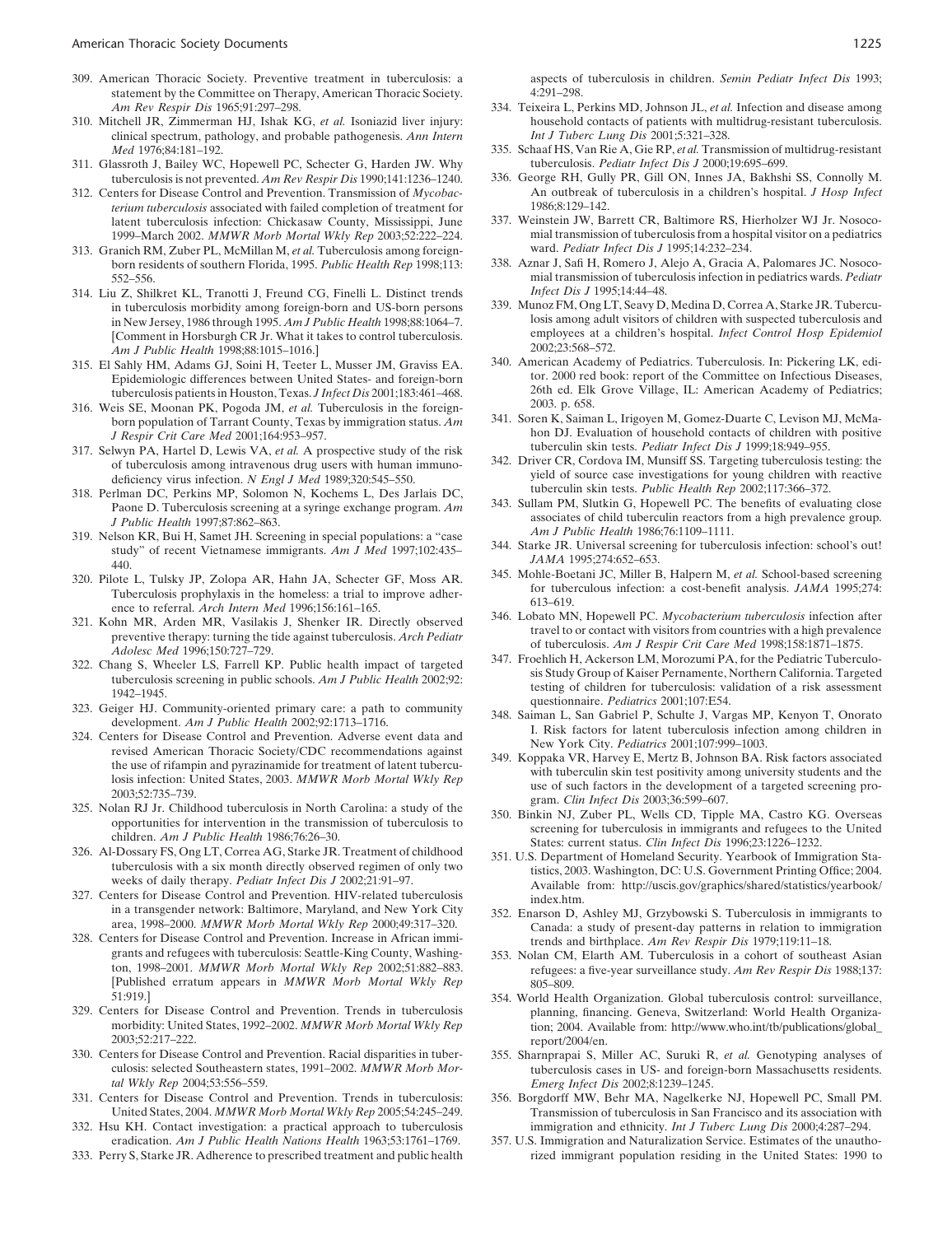2000. Washington, DC: U.S. Immigration and Naturalization Service, Office of Policy and Planning; 2003. Available from: http://uscis.gov/ graphics/shared/aboutus/statistics/Ill\_Report\_1211.pdf.

- 358. Centers for Disease Control and Prevention. Technical instructions for panel physicians. Atlanta, GA: U.S. Department of Health and Human Services, Centers for Disease Control and Prevention; 2002. Available from: http://www.cdc.gov/ncidod/dq/panel.htm.
- 359. Centers for Disease Control and Prevention. CDC's response to ending neglect: the elimination of tuberculosis in the United States. Atlanta, GA: U.S. Department of Health and Human Services, Centers for Disease Control and Prevention; 2002. Available from: http://www. cdc.gov/nchstp/tb/pubs/iom/iomresponse/iomresponse.pdf.
- 360. Wells CD, Ocana M, Moser K, Bergmire-Sweat D, Mohle-Boetani JC, Binkin NJ. A study of tuberculosis among foreign-born Hispanic persons in the U.S. states bordering Mexico. *Am J Respir Crit Care Med* 1999;159:834–837.
- 361. Centers for Disease Control and Prevention. Preventing and controlling tuberculosis along the US-Mexico border. *MMWR Morb Mortal Wkly Rep* 2001;50(RR-1):1–27.
- 362. DeRiemer K, Chin DP, Schecter GF, Reingold AL. Tuberculosis among immigrants and refugees. *Arch Intern Med* 1998;158:753–760.
- 363. Zuber PL, Knowles LS, Binkin NJ, Tipple MA, Davidson PT. Tuberculosis among foreign-born persons in Los Angeles County, 1992–1994. *Tuber Lung Dis* 1996;77:524–530.
- 364. Catlos EK, Cantwell MF, Bhatia G, Gedin S, Lewis J, Mohle-Boetani JC. Public health interventions to encourage TB class A/B1/B2 immigrants to present for TB screening. *Am J Respir Crit Care Med* 1998;158:1037–1041.
- 365. Weis SE, Burgess G. Tuberculosis control in a border state: treatment of the foreign-born. *Infect Dis Clin North Am* 2002;16:59–71.
- 366. White MC, Gournis E, Kawamura M, Menendez E, Tulsky JP. Effect of directly observed preventive therapy for latent tuberculosis infection in San Francisco. *Int J Tuberc Lung Dis* 2003;7:30–35.
- 367. Hennessey KA, Schulte JM, Cook L, Collins M, Onorato IM, Valway SE. Tuberculin skin test screening practices among US colleges and universities. *JAMA* 1998;280:2008–2012.
- 368. Whalen CC, Nsubuga P, Okwera A, *et al.* Impact of pulmonary tuberculosis on survival of HIV-infected adults: a prospective epidemiologic study in Uganda. *AIDS* 2000;14:1219–1228.
- 369. Havlir DV, Barnes PF. Tuberculosis in patients with human immunodeficiency virus infection. *N Engl J Med* 1999;340:367–373.
- 370. Bucher HC, Griffith LE, Guyatt GH, *et al.* Isoniazid prophylaxis for tuberculosis in HIV infection: a meta-analysis of randomized controlled trials. *AIDS* 1999;13:501–507.
- 371. Markowitz N, Hansen NI, Hopewell PC, *et al.* Incidence of tuberculosis in the United States among HIV-infected persons. The Pulmonary Complications of HIV Infection Study Group. *Ann Intern Med* 1997; 126:123–132.
- 372. Pape JW, Jean SS, Ho JL, Hafner A, Johnson WD Jr. Effect of isoniazid prophylaxis on incidence of active tuberculosis and progression of HIV infection. *Lancet* 1993;342:268–272.
- 373. Mukadi YD, Maher D, Harries A. Tuberculosis case fatality rates in high HIV prevalence populations in sub-Saharan Africa. *AIDS* 2001; 15:143–152.
- 374. Joint United Nations Programme on HIV/AIDS (UNAIDS). UNAIDS 2002 report on the global HIV/AIDS epidemic. Geneva, Switzerland: Joint United Nations Programme on HIV/AIDS; 2002.
- 375. Mocroft A, Vella S, Benfield TL, *et al.* Changing patterns of mortality across Europe in patients infected with HIV-1. EuroSIDA Study Group. *Lancet* 1998;352:1725–1730.
- 376. Palella FJ Jr, Delaney KM, Moorman AC, *et al.* Declining morbidity and mortality among patients with advanced human immunodeficiency virus infection. HIV Outpatient Study Investigators. *N Engl J Med* 1998;338:853–860.
- 377. Detels R, Munoz A, McFarlane G, *et al.* Effectiveness of potent antiretroviral therapy on time to AIDS and death in men with known HIV infection duration. Multicenter AIDS Cohort Study Investigators. *JAMA* 1998;280:1497–1503.
- 378. Jones JL, Hanson DL, Dworkin MS, *et al.* Surveillance for AIDSdefining opportunistic illnesses, 1992–1997. In: CDC Surveillance Summaries, April 16, 1999. *MMWR Morb Mortal Wkly Rep* 1999; 48(SS-2):1–22.
- 379. Barnes PF, Bloch AB, Davidson PT, Snider DE Jr. Tuberculosis in patients with human immunodeficiency virus infection. *N Engl J Med* 1991;324:1644–1650.
- 380. Shafer RW, Edlin BR. Tuberculosis in patients infected with human

immunodeficiency virus: perspective on the past decade. *Clin Infect Dis* 1996;22:683–704.

- 381. Selwyn PA, Pumerantz AS, Durante A, *et al.* Clinical predictors of *Pneumocystis carinii* pneumonia, bacterial pneumonia and tuberculosis in HIV-infected patients. *AIDS* 1998;12:885–893.
- 382. Burman WJ, Jones BE. Treatment of HIV-related tuberculosis in the era of effective antiretroviral therapy. *Am J Respir Crit Care Med* 2001;164:7–12.
- 383. Narita M, Ashkin D, Hollender ES, Pitchenik AE. Paradoxical worsening of tuberculosis following antiretroviral therapy in patients with AIDS. *Am J Respir Crit Care Med* 1998;158:157–161.
- 384. Alwood K, Keruly J, Moore-Rice K, Stanton DL, Chaulk CP, Chaisson RE. Effectiveness of supervised, intermittent therapy for tuberculosis in HIV-infected patients. *AIDS* 1994;8:1103–1108.
- 385. Espinal MA, Perez EN, Baez J, *et al.* Infectiousness of *Mycobacterium tuberculosis* in HIV-1-infected patients with tuberculosis: a prospective study. *Lancet* 2000;355:275–280.
- 386. Carvalho AC, DeRiemer K, Nunes ZB, Martins M, Comelli M, Marinoni A. Transmission of *Mycobacterium tuberculosis* to contacts of HIVinfected tuberculosis patients. *Am J Respir Crit Care Med* 2001;164: 2166–2171.
- 387. Cruciani M, Malena M, Bosco O, Gatti G, Serpelloni G. The impact of human immunodeficiency virus type 1 on infectiousness of tuberculosis: a meta-analysis. *Clin Infect Dis* 2001;33:1922–1930.
- 388. Centers for Disease Control and Prevention. Prevention and treatment of tuberculosis among patients infected with human immunodeficiency virus: principles of therapy and revised recommendations. *MMWR Morb Mortal Wkly Rep* 1998;47(RR-20):1–58.
- 389. Gordin F, Chaisson RE, Matts JP, *et al.* Rifampin and pyrazinamide vs isoniazid for prevention of tuberculosis in HIV-infected persons: an international randomized trial. Terry Beirn Community Programs for Clinical Research on AIDS, the Adult AIDS Clinical Trials Group, the Pan American Health Organization, and the CDC Study Group. *JAMA* 2000;283:1445–1450.
- 390. Link B, Phelan J, Bresnahan M, Stueve A, Moore R, Susser E. Lifetime and five-year prevalence of homelessness in the United States: new evidence on an old debate. *Am J Orthopsychiatry* 1995;65:347–354.
- 391. Kearns AM, Barrett A, Marshall C, *et al.* Epidemiology and molecular typing of an outbreak of tuberculosis in a hostel for homeless men. *J Clin Pathol* 2000;53:122–124.
- 392. McElroy PD, Southwick KL, Fortenberry ER, *et al.* Outbreak of tuberculosis among homeless persons coinfected with human immunodeficiency virus. *Clin Infect Dis* 2003;36:1305–1312.
- 393. Barnes PF. Tuberculosis among the inner city poor. *Int J Tuberc Lung Dis* 1998;2(9, Suppl 1)S41–S45.
- 394. Brewer TF, Heymann SJ, Krumplitsch SM, Wilson ME, Colditz GA, Fineberg HV. Strategies to decrease tuberculosis in US homeless populations: a computer simulation model. *JAMA* 2001;286:834–842.
- 395. Burman WJ, Cohn DL, Rietmeijer CA, Judson FN, Sbarbaro JA, Reves RR. Noncompliance with directly observed therapy for tuberculosis: epidemiology and effect on the outcome of treatment. *Chest* 1997;111: 1168–1173.
- 396. Southern A, Premaratne N, English M, Balazs J, O'Sullivan D. Tuberculosis among homeless people in London: an effective model of screening and treatment. *Int J Tuberc Lung Dis* 1999;3:1001–1008.
- 397. Rendleman NJ. Mandated tuberculosis screening in a community of homeless people. *Am J Prev Med* 1999;17:108–113.
- 398. Marks SM, Taylor Z, Burrows NR, Qayad MG, Miller B. Hospitalization of homeless persons with tuberculosis in the United States. *Am J Public Health* 2000;90:435–438.
- 399. LoBue PA, Cass R, Lobo D, Moser K, Catanzaro A. Development of housing programs to aid in the treatment of tuberculosis in homeless individuals: a pilot study. *Chest* 1999;115:218–223.
- 400. Diez E, Claveria J, Serra T, *et al.* Evaluation of a social health intervention among homeless tuberculosis patients. *Tuber Lung Dis* 1996;77: 420–424.
- 401. Singleton L, Turner M, Haskal R, Etkind S, Tricarico M, Nardell E. Long-term hospitalization for tuberculosis control: experience with a medical-psychosocial inpatient unit. *JAMA* 1997;278:838–842.
- 402. Tulsky JP, Pilote L, Hahn JA, *et al.* Adherence to isoniazid prophylaxis in the homeless: a randomized controlled trial. *Arch Intern Med* 2000;160:697–702.
- 403. Hammett TM, Harmon MP, Rhodes W. The burden of infectious disease among inmates of and releasees from US correctional facilities, 1997. *Am J Public Health* 2002;92:1789–1794.
- 404. Steenland K, Levine AJ, Sieber K, Schulte P, Aziz D. Incidence of